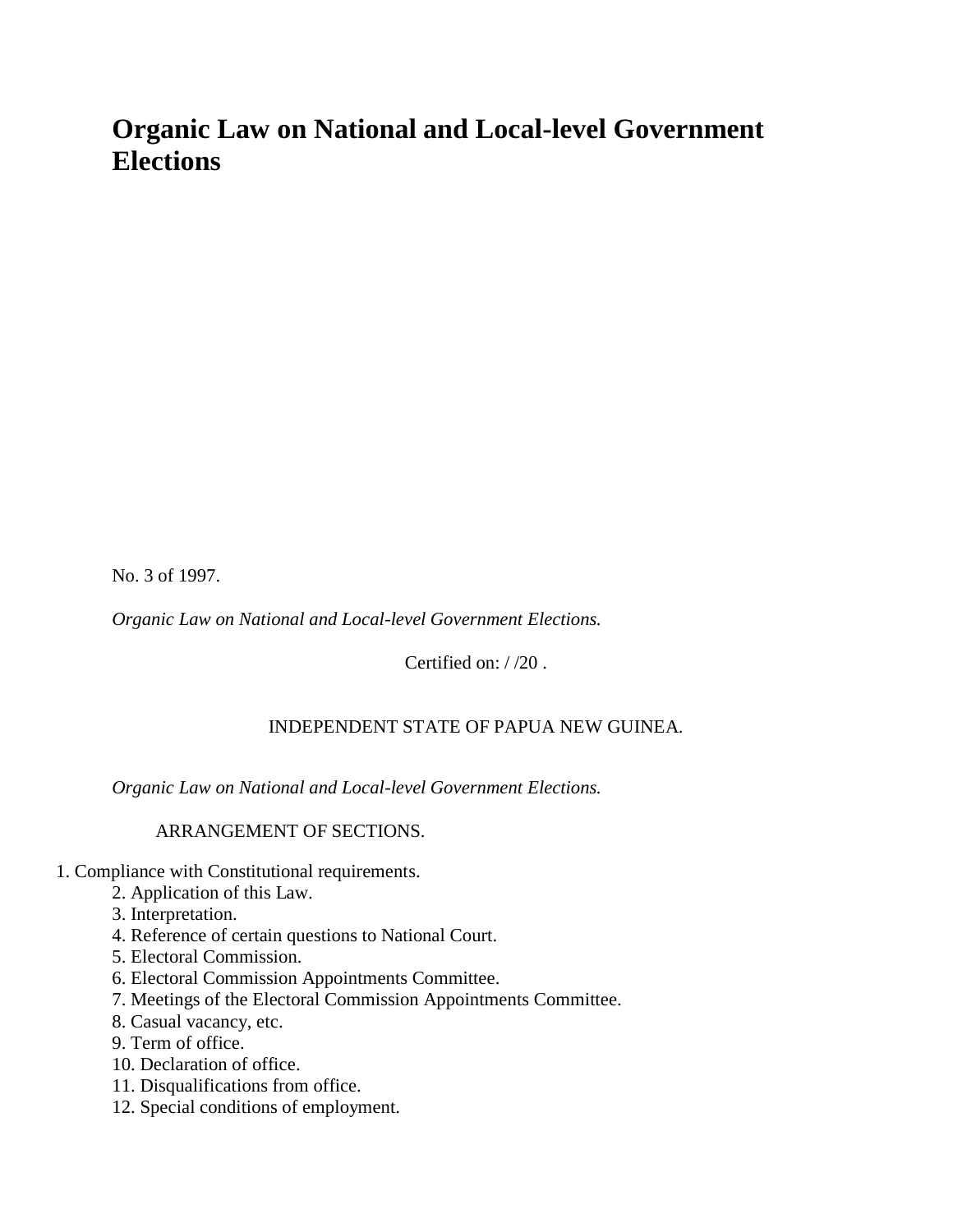- 13. Resignation.
- 14. Retirement.
- 15. Prime function of the Electoral Commission.
- 16. Staff to be made available by certain bodies.
- 17. Application of [Public Finances \(Management\)](http://www.paclii.org/pg/legis/consol_act/pfa1995224/) [Act 1995.](http://www.paclii.org/pg/legis/consol_act/pfa1995224/)
- 18. Delegation.
- 19. Returning Officers.
- 20. Assistant Returning Officer.
- 21. Appointment in cases of emergency.
- 22. Date from which appointments are to take effect.
- 23. Candidates not to be Electoral Officers.
- 24. Keeping of Forms.
- 25. Election of Members to the Parliament.
- 26. Boundaries Commission.
- 27. Term of office.
- 28. Disqualifications from office.
- 29. Special conditions of employment.
- 30. Resignation.
- 31. Retirement.
- 32. Acting Appointments to the Commission.
- 33. Proceedings at meetings.
- [34. *Repealed*]
- 35. Open Electorates.
- 36. Size of Open Electorates.
- 37. Notice of proposed redistribution.
- 38. Public Inquiry.
- 39. Report of Boundaries Commission.
- 40. Report to be laid before the Parliament.
- 41. Determination of new Electorates.
- 42. Change of Electors from one Roll to another.
- 43. Polling places.
- 44. Rolls.
- 45. Form of Rolls.
- 46. New Rolls.
- 46A. Preparation of New Rolls.
- 47. Additions, etc., to New Rolls.
- 48. Objections and notices to have effect in relation to New Rolls.
- 48A. Existing Rolls.
- 49. Printing of Rolls.
- 50. Inspection.
- 51. Officers and others to furnish information.
- 52. Persons entitled to enrolment.
- 52A. Application of this Part.
- 53. Officers.
- 54. Addition of names to Rolls.
- 55. Claims for enrolment.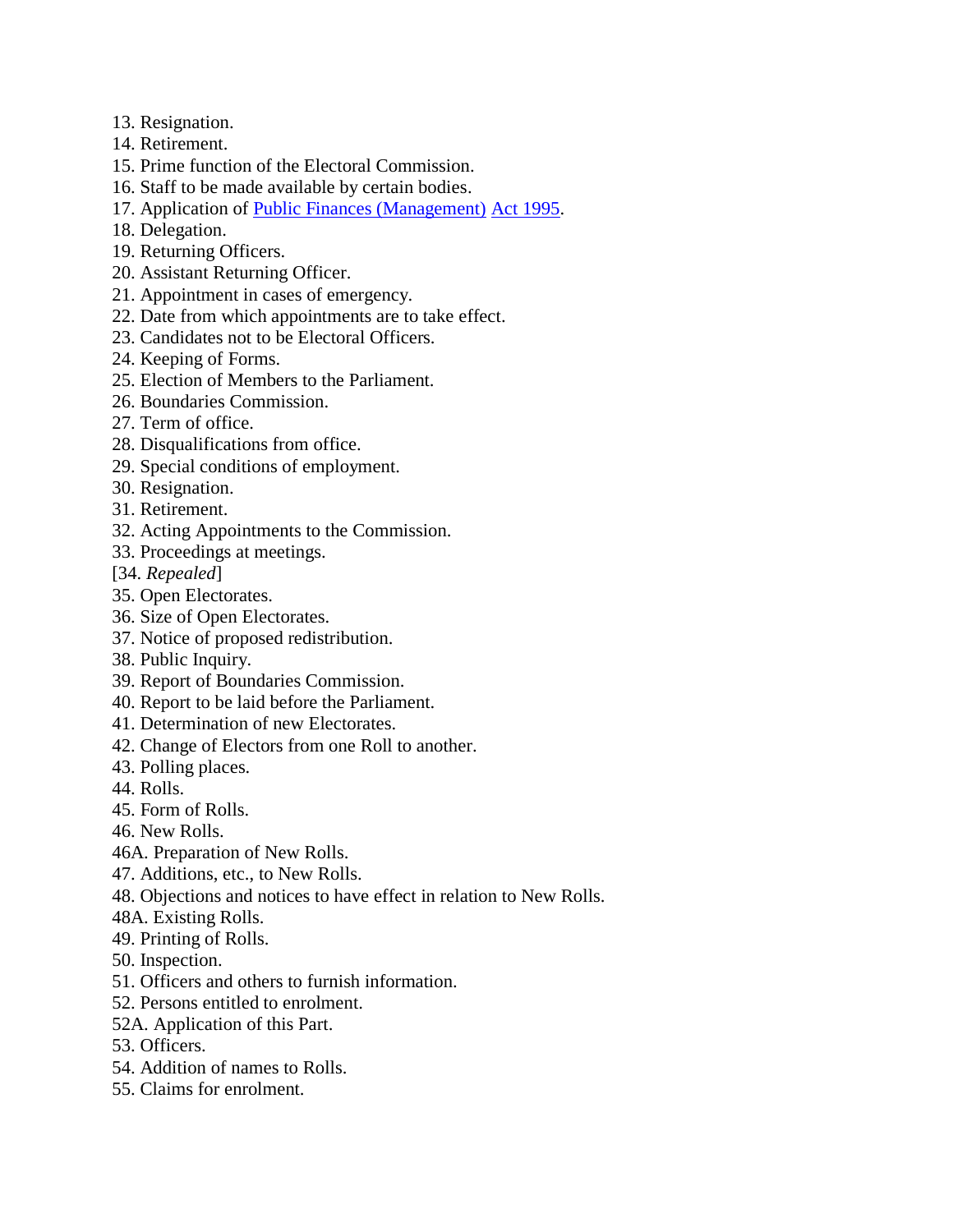- 56. Provisional Enrolment.
- 57. Compulsory enrolment and transfer.
- 58. Registration of claim.
- 59. Notification of rejection of claim.
- 60. Penalty on officer failing to enrol claimants.
- 61. Penalty on officer neglecting to enrol claimants.
- 62. Alteration of Rolls.
- 63. Alterations to be initialed.
- 64. Special Provisions for certain nominations.
- 65. Incorrect Enrolment.
- 66. Names on Roll may be objected to.
- 67. Objection.
- 68. Notice of Objection.
- 69. Objection by enrolment agent or other prescribed officer.
- 70. Answer to objection.
- 71. Determination of objection.
- 71A. Voter Identification System.
- 71B. Maintenance and Operation of Voter Identification System.
- 71C. Non-disclosure of details of Voter identification System.
- 72. Appeal to District Court.
- 73. Writs for General Elections.
- 74. Writs for vacancies.
- 75. Form of Writs.
- 76. Time of issue of Writs.
- 77. Address of Writs.
- 78. Date and Period of Nomination.
- 79. Date of Polling.
- 80. Date of Return of Writ.
- 81. General Election to be held on same day.
- 82. Duty of Returning Officer on receipt of Writ.
- 82A. Use of Special Procedures in Elections.
- 82B. Failure to observe requirement under [Part X.](http://www.paclii.org/pg/legis/consol_act/pfa1995224/index.html#p10)
- [83.](http://www.paclii.org/pg/legis/consol_act/pfa1995224/index.html#p83) Candidates must be nominated.
- 84. Qualifications for nomination.
- 85. Mode of nomination.
- 86. To whom nomination made.
- 87. Requisites for nomination.
- 88. Form of consent to act.
- 89. Formal defects.
- 90. Nomination fee non-refundable.
- 91. Place of nomination.
- 92. Hour of nomination.
- 93. Declaration of nominations.
- 94. Withdrawal of nomination.
- 95. Return of nomination fee in case of candidate"s death.
- 96. Proceedings on nomination day.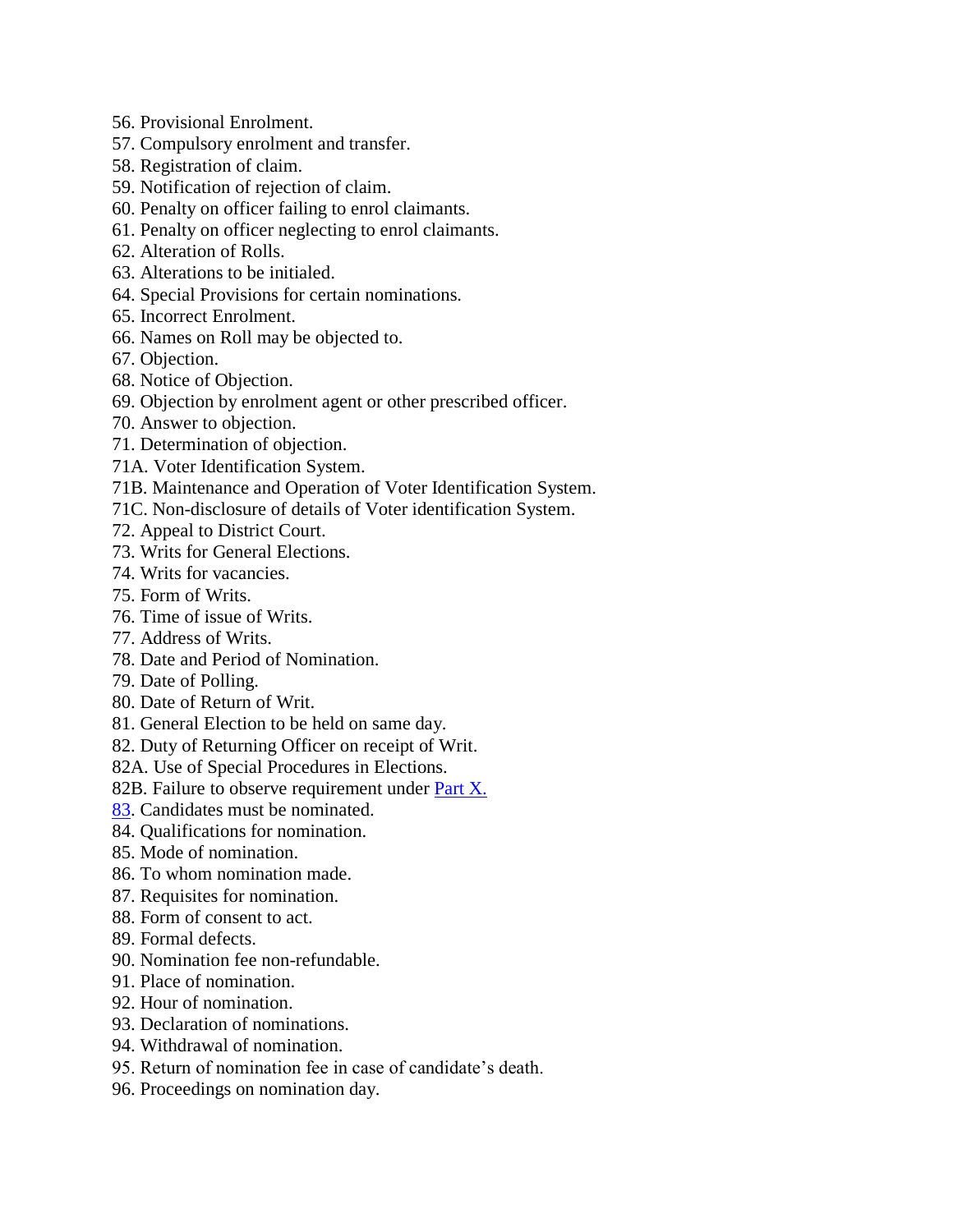- 96A. Cancellation of an Election.
- 96B. Disqualification from holding Elective Office.
- 96C. Election Advisory Committee.
- 97. Failure of Election.
- 98. Application by Electors for a Postal Vote Certificate and Postal Ballot-Paper.
- 99. Penalty for improperly inducing elector to apply for postal vote.
- 100. Issue of certificate and ballot-papers.
- 101. Inspection of applications.
- 102. Numbering of applications and certificates.
- 103. Returning Officer to notify issue of postal vote certificate and postal ballot-paper.
- 104. Authorized witnesses.
- 105. Directions for postal voting.
- 106. Duty of authorized witness.
- 107. Penalty for unlawfully marking postal ballot-paper.
- 108. Unlawfully opening postal ballot-paper.
- 109. Penalty for failure to post or deliver postal ballot-paper.
- 110. Penalty for inducing elector to hand over postal ballot-paper.
- 111. Duty of persons present when an elector votes by post.
- 112. Ballot-box for postal votes.
- 113. Polling Schedule.
- 114. Publication of Polling Schedule.
- 115. Adherence to Polling Schedule.
- 116. Appeal.
- 117. Election not open to challenge.
- 118. Returning Officer to make arrangements.
- 119. Substitute.
- 120. No licensed premises to be used.
- 121. Separate voting compartments.
- 122. Ballot-boxes.
- 123. Certified list of voters.
- 124. Ballot-papers.
- 125. Candidate Posters.
- 126. Ballot-papers to be initialled.
- 127. Scrutineers at the Polling.
- 128. Provisions relating to Scrutineer.
- 129. Persons present at polling.
- 130. The Polling.
- 131. Elections at which Electors are entitled to vote.
- 132. Where Electors may vote.
- 133. Persons claiming to vote to give name and other particulars.
- 134. Questions to be put to Voter.
- 135. Certain errors not to forfeit vote.
- 136. Right of Elector to receive Ballot-paper.
- 137. List of voters to be marked on issue of Ballot-paper.
- 138. Votes to be marked in private.
- 139. Method of marking Ballot-paper.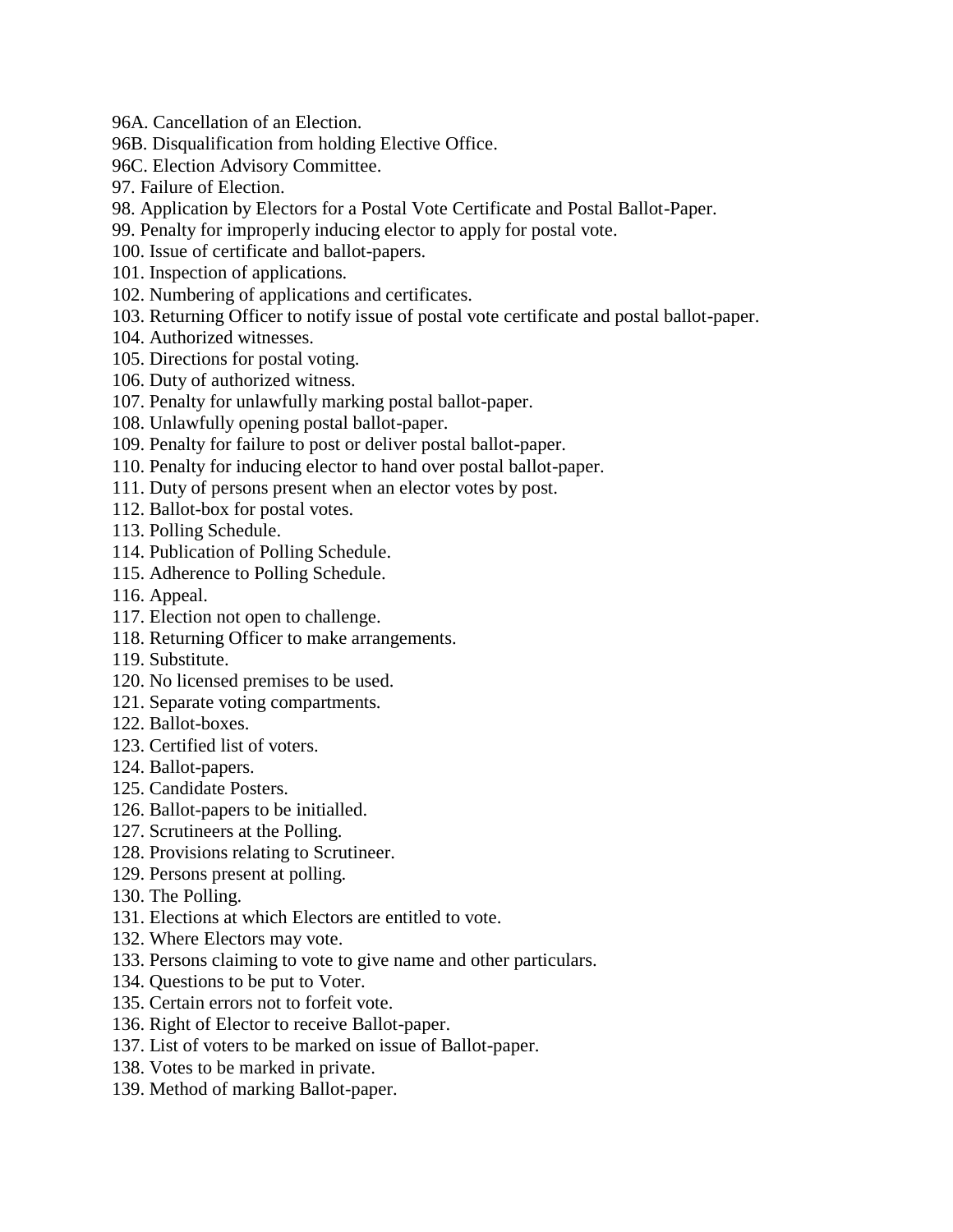140. Assistance to certain Voters.

141. Voter claiming to vote whose name on Roll has been marked.

142. Person claiming to vote whose name is noted as person to whom postal vote certificate, etc., issued.

- 143. Blind or physically incapacitated Voters.
- 144. Dealing with voters, etc., under this Division.
- 145. Spoilt Ballot-papers.
- 146. Adjournment of Polling on account of riot.
- 147. Scrutiny.
- 148. Counting Centres.
- 149. Officers to conduct scrutiny.
- 150. Scrutineers at scrutiny.
- 151. Conduct of scrutiny.
- 152. Action on objections to ballot-papers.
- 153. Informal Ballot-papers.
- 153A. Excluding Ballot-box from Scrutiny.
- 154. Scrutiny of ordinary votes in elections.
- 155. Scrutiny of Postal Votes.
- 156. Preliminary scrutiny of Postal Votes.
- 157. Further scrutiny of Postal Votes.
- 158. Mistakes.
- 159. Conduct of scrutiny.
- 160. Action on receipt of Ballot-papers under Division XIII.3.
- 161. Preliminary scrutiny of votes cast under Division XIII.3.
- 162. Further scrutiny.
- 163. Informal Ballot-papers.
- 164. Parcelling of Ballot-papers.
- 165. Opening of sealed parcels of Ballot-papers.
- 166. Opening of sealed parcels of Declarations.
- 167. Preservation of Ballot-papers and Declarations.
- 168. Scrutiny of votes in elections.
- 169. Further provisions relating to scrutiny.
- 170. Re-count.
- 171. Reservation of disputed Ballot-papers.
- 172. Conduct of re-count.
- 173. Interpreters.
- 174. Duty of Interpreters.
- 175. Return of writs.
- 176. Correction of errors.
- 177. Extension of time.
- 178. Illegal practices.
- 179. Heading to electoral advertisement.
- 180. Articles to be signed.
- 181. Matter broadcast.
- 182. Display of certain electoral posters prohibited.
- 183. Removal of prohibited electoral posters.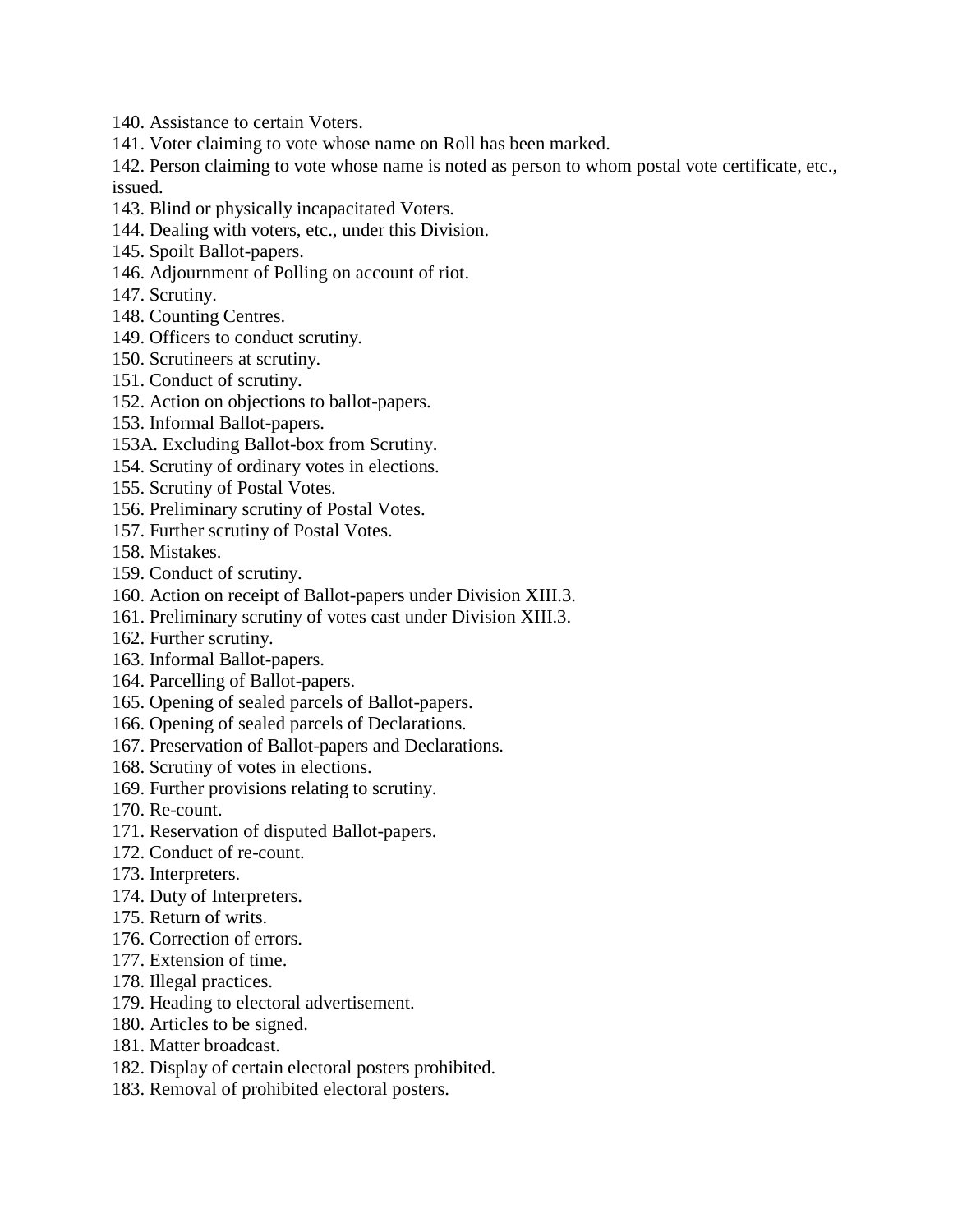- 184. Loud-hailers, etc.
- 185. Injunctions.
- 186. Cards in polling booths.
- 187. Untrue statement in electoral papers, etc.
- 188. Signature to electoral paper.
- 189. Witnessing electoral papers.
- 190. Making marks on ballot-papers.
- 191. Electoral offences.
- 192. Prohibition of canvassing near polling booth.
- 193. Badges or emblems in polling booths.
- 194. Failure to transmit claims.
- 195. Forging or uttering electoral papers.
- 196. Employers to allow employees leave of absence to vote.
- 197. Protection of the official mark.
- 198. Disorderly behaviour at meeting.
- 199. Neglect to initial ballot-paper, etc.
- 200. Offender may be removed from polling booth.
- 201. Defamation of candidate.
- 202. Publication of matter regarding candidates.
- 203. Voting in an electorate when qualified to enrol in another electorate.
- 204. Liability for indirect acts.
- 205. Application of Criminal Code.
- 206. Method of disputing returns.
- 207. Jurisdiction of National Court exercisable by single Judge.
- 208. Requisites of petition.
- 209. Deposit as security for costs.
- 210. No proceedings unless requisites complied with.
- 211. Right of returning officer to be represented.
- 212. Powers of court.
- 213. Production of postal vote certificate, etc.
- 214. Inquiries by Court.
- 215. Voiding election for illegal practices.
- 216. Court to report, etc., cases of offences.
- 217. Real justice to be observed.
- 218. Immaterial errors not to vitiate election.
- 219. Evidence that person not permitted to vote.
- 220. Decision to be final.
- 221. Copies of petition and order of court to be sent to the Parliament.
- 222. Counsel or solicitor.
- 223. Costs.
- 224. Deposits applicable for costs.
- 225. Other costs.
- 226. Effect of decision.
- 227. Definition of "petition".
- 228. Reference of question of qualification or vacancy.
- 229. Speaker to state case.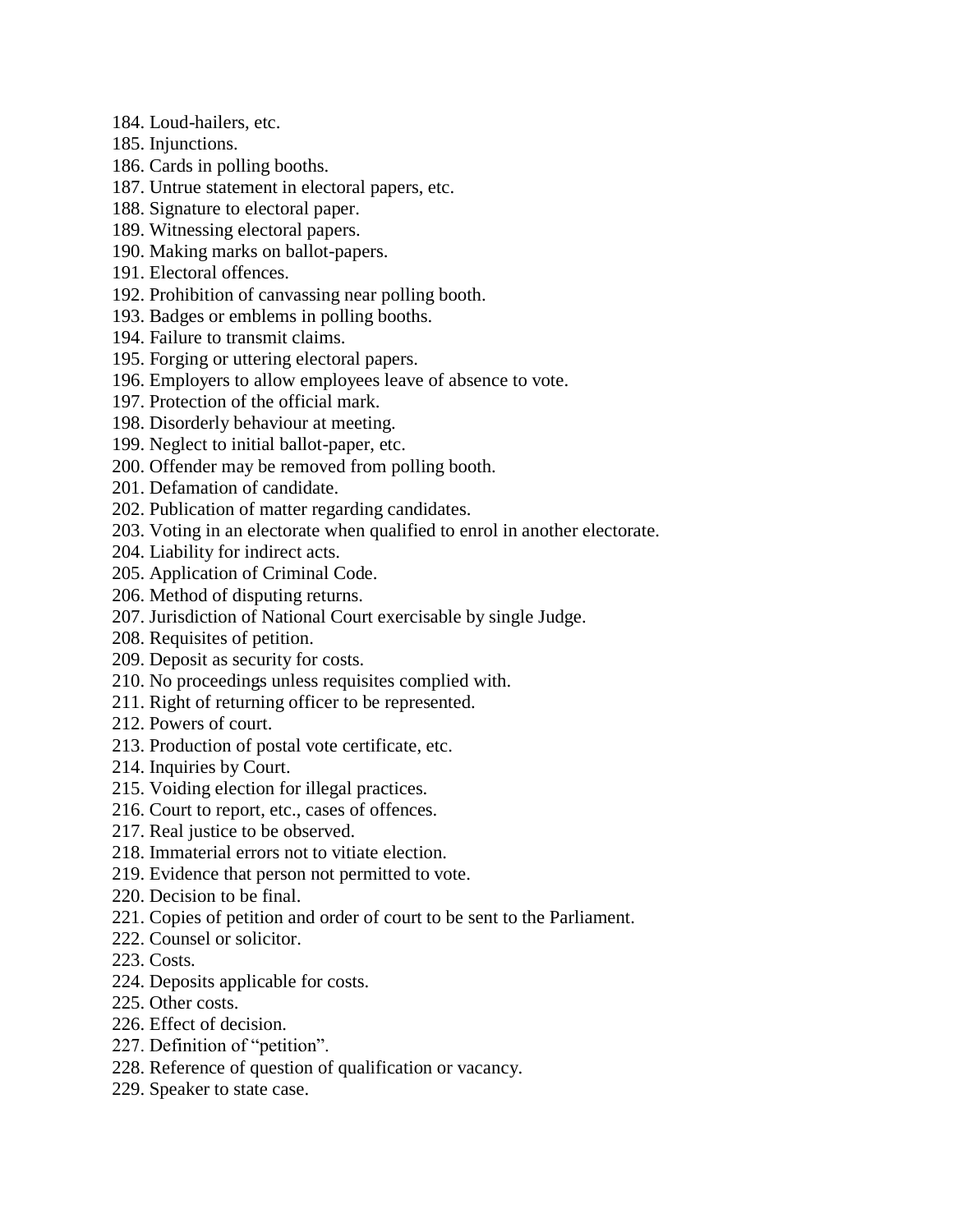- 230. Parties to the reference.
- 231. Powers of courts.
- 232. Order to be sent to the Parliament.
- 233. Application of certain sections.
- 234. Application of this Part.
- 235. Interpretation.
- 236. Returning officers.
- 237. Assistant returning officers.
- 238. Presiding officers, etc.
- 239. General requirements.
- 240. Approved forms.
- 241. Availability of forms.
- 242. Rolls.
- 243. Form of Rolls.
- 244. New Rolls.
- 245. Additions, etc., to new Rolls.
- 246. Objections and notices to have effect in relation to new Rolls.
- 247. Printing of Rolls.
- 248. Inspection.
- 249. Officers and others to furnish information.
- 250. Persons entitled to enrolment.
- 251. Officers.
- 252. Addition of names to Rolls.
- 253. Claims for enrolment.
- 254. Witness to application must satisfy himself of truth of statement.
- 255. Compulsory enrolment and transfer.
- 256. Registration of claim.
- 257. Notification of rejection of claim.
- 258. Time for altering Rolls.
- 259. Penalty on officer neglecting to enrol claimants.
- 260. Alteration of Rolls.
- 261. Special provisions for certain nominations.
- 262. Incorrect enrolment.
- 263. Alterations to be initialled.
- 264. Names on Roll may be objected to.
- 265. Objection.
- 266. Duty to object.
- 267. Notice of objection.
- 268. Answer to objection.
- 269. Determination of objection.
- 270. Appeal to District Court.
- 271. Writs for general elections.
- 272. Writs for vacancies.
- 273. Form of writs.
- 274. Time of issue of writs.
- 275. Address of writs.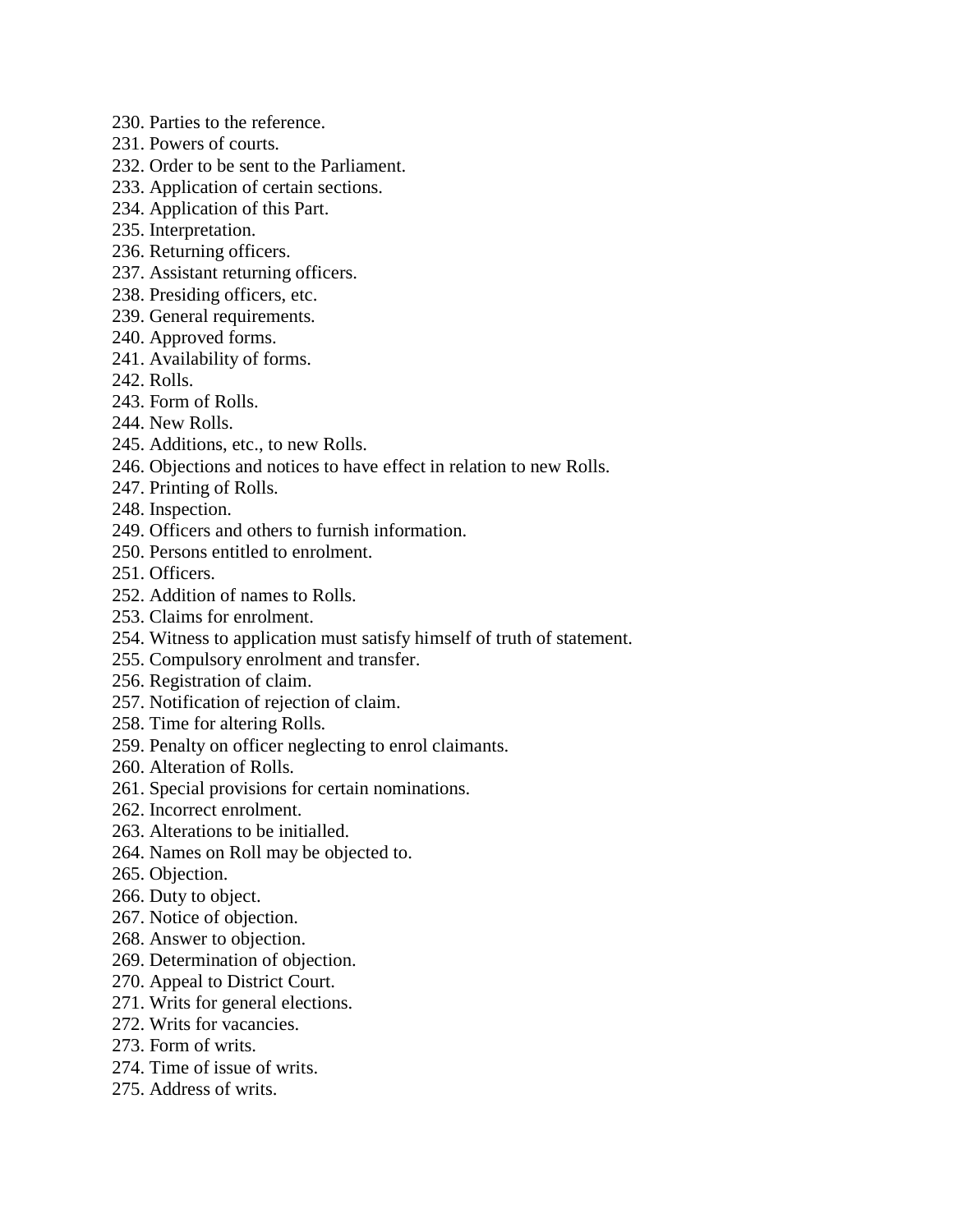- 276. Date and period of nomination.
- 277. Date of polling.
- 278. Date of return of writ.
- 279. Duty of returning officer on receipt of writ.
- 280. General election to be held on same day.
- 280A. Failure to observe requirements.
- 281. Nominations.
- 282. Polling.
- 282A. Vote to be marked in Private.
- 282B. Method of marking Ballot-paper.
- 283. Scrutiny.
- [283A 283C. *Repealed*]
- 284. Interpreters.
- 285. Return of the writs.
- 286. Illegal practices.
- 287. Disputed elections and returns.
- 288. Local government rules on advertising, etc.
- 289. Institution of proceedings for defences.
- 289A. Civil Claims against the Electoral Commission.
- 290. Certificate evidence.
- 291. Electoral matter may be sent by electronic means.
- 292. Averments deemed to be proved.
- 293. Defendant may be called upon to give evidence.
- 294. Production of claims for enrolment, etc.
- 295. Preservation of ballot-papers.
- 296. Prescribed offences.
- 297. Constitutional regulations.
- 298. Repeal.

299. Consequential amendments to Organic Law on Provincial Governments and Local-level Governments.

- 300. Interpretation.
- 301. Electoral Commissioner.
- 302. Returning Officers and Assistant Returning Officers.
- 303. Staff.
- 304. Procedures relating to 1997 general election.
- 305. Constitutional regulations pertaining to 1997 elections.

## **INDEPENDENT STATE OF PAPUA NEW GUINEA.**

AN ACT

entitled

*Organic Law on National and Local-level Government Elections,*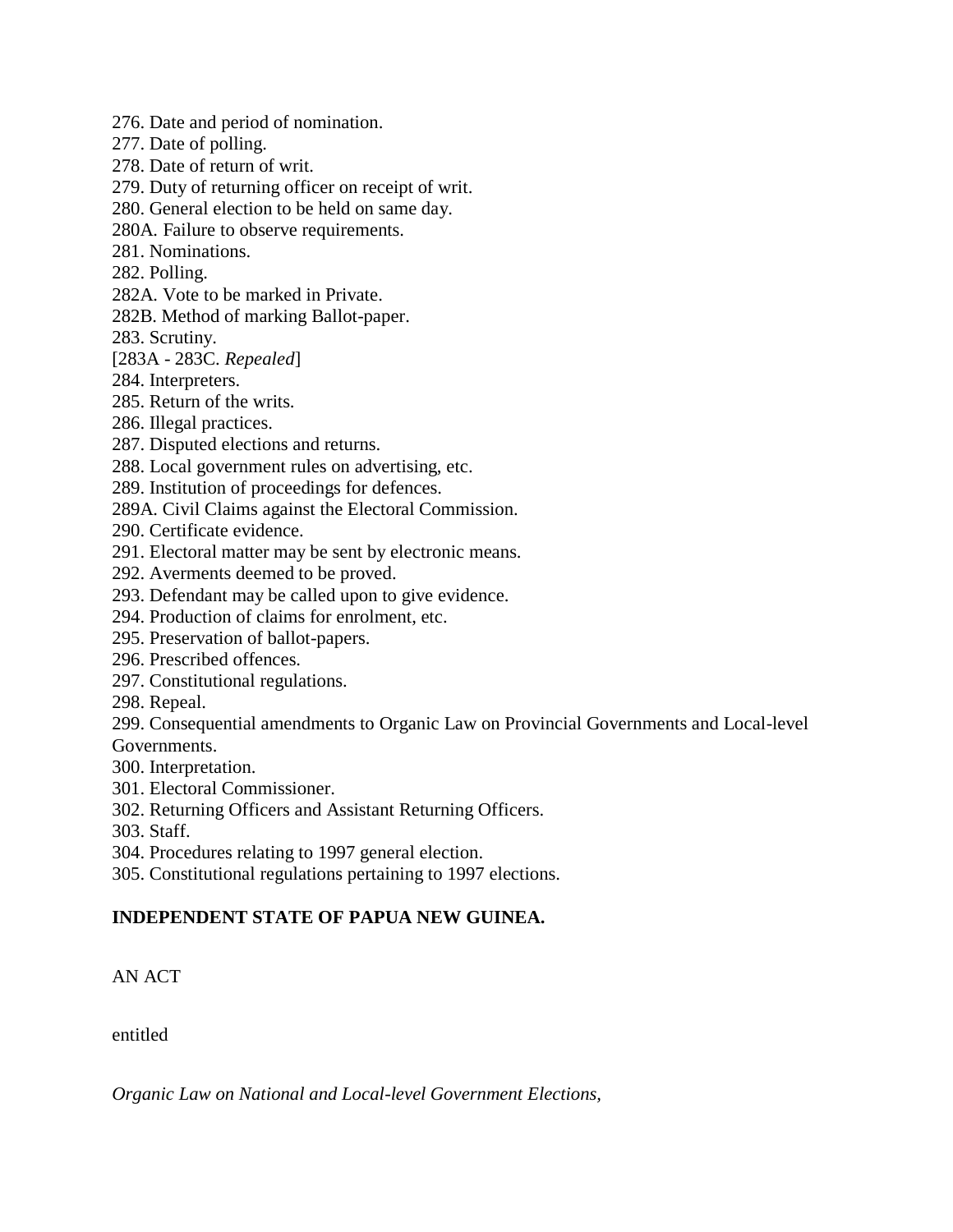Being an Organic Law to implement Section 125 (electorates) Section 126 (elections) and Section 187C (Constitution, functions, etc., of Provincial Governments and Local-level Governments) of the Constitution by providing for–

(*a*) a Boundaries Commission; and

(*b*) the defining of boundaries of National Electorates; and

(*c*) an Electoral Commission; and

(*d*) the holding of National Elections; and

(*e*) the holding of Local-level Government Elections,

and to repeal the Organic Law on National Elections and other laws and to make consequential amendments to the Organic Law on Provincial Governments and Local-level Governments and for related purposes.

#### **PART I. –** PRELIMINARY.

#### **1.** COMPLIANCE WITH CONSTITUTIONAL REQUIREMENTS.

This Organic Law, to the extent that it regulates or restricts a right or freedom referred to in Subdivision III.3.C (qualified rights) of the Constitution, namely–

(*a*) the right to freedom from arbitrary search and entry conferred by Section 44 of the Constitution; and

(*b*) the right to freedom of conscience, thought and religion conferred by Section 45 of the Constitution; and

(*c*) the right to freedom of expression conferred by Section 46 of the Constitution; and

(*d*) the right to freedom of assembly and association conferred by Section 47 of the Constitution; and

(*e*) the right to privacy conferred by Section 49 of the Constitution; and

(*f*) the right to vote and stand for public office conferred by Section 50 of the Constitution; and

(*g*) the right to freedom of information conferred by Section 51 of the Constitution,

is a law that is made for the purpose of giving effect to the public interest in public safety, public order and public welfare.

#### **2.** APPLICATION OF THIS LAW.

Subject to Part XXII, Section 3 and Parts II to XVIII inclusive of this Law–

(*a*) apply to and in respect of elections to the National Parliament; and

(*b*) apply to and in respect of elections to Local-level Governments–

(i) only to the extent authorized by Part XIX; and

(ii) subject to such modification as is authorized by Part XIX.

### **3.** INTERPRETATION.

 $(1)^{11}$  In this Law, unless the contrary intention appears–

"candidate", in Parts II and XVII, includes a person who, within three months before the first day of the polling period, announces himself as a candidate for election as a member of the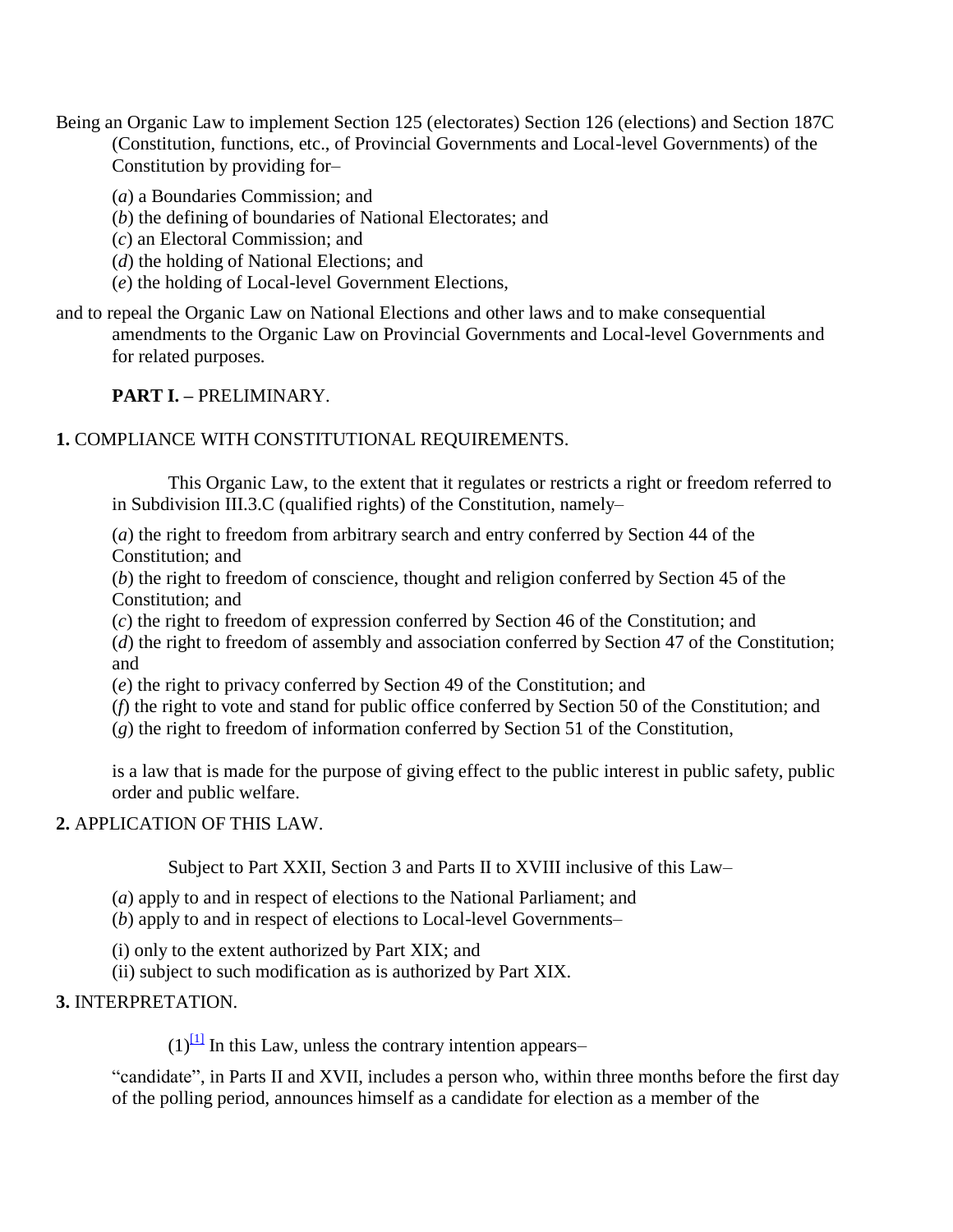Parliament;

"elector" means a person whose name appears on a Roll as an elector;

"electoral officer" includes the Electoral Commissioner, a Returning Officer, presiding officer, substitute presiding officer, assistant presiding officer, poll clerk, interpreter and doorkeeper;  $\frac{[2][3]}{8}$  $\frac{[2][3]}{8}$  $\frac{[2][3]}{8}$ "electorate" means an open electorate;

"electronic advice" means communication by any electronic means;

"member" means a member of the Parliament;

"officer" means an officer or employee of the National Public Service, a member of the Defence Force, a member of the Police Force, a member of the Correctional Service, an officer or employee of a Provincial Government or an officer or employee of a Local-level Government or an officer or employee of a governmental body;

"polling booth" means the polling place or part of the polling place determined by the presiding officer to be a polling booth under Section 118(2);

"polling period", in relation to an election, means the period for polling the first and last days of which are specified in the writ for that election and includes any extension of that period granted under Section 176;

"population" means–

(*a*) in the case where a National Census of Population has, in the opinion of the National Statistician, been completed and–

(i) from which in his opinion he is able to provide satisfactory estimates of population; and

(ii) in relation to which a redistribution has not previously been carried out,

the population as at the date of that National Census of Population as estimated by the National Statistician; and

(*b*) in any other case–the population as estimated by the National Statistician as at such date prior to the date of the redistribution as in the opinion of the National Statistician is the most recent date at which he can give a satisfactory estimate;

"Province" includes the National Capital District;

"Roll" means an Electoral Roll under this Law;

"the Boundaries Commission" means the Boundaries Commission established by Section 26; "the Committee" means the Electoral Commission Appointments Committee established by Section 6;

"the Electoral Commission" means the Electoral Commission continued in establishment by Section 5:

"the Electoral Commissioner" means the Electoral Commissioner appointed under Section 5; "the Parliament" means the National Parliament;

"the Returning Officer", in relation to an electorate, means the Returning Officer for that electorate;

"this Law" includes any regulations made under this Law.

(2) Notwithstanding any other law, where a time limit is imposed under this Law for the taking of an action, then unless the contrary intention appears, that time limit is mandatory.

(3) An opinion given by the National Statistician as to the population is non-justiciable.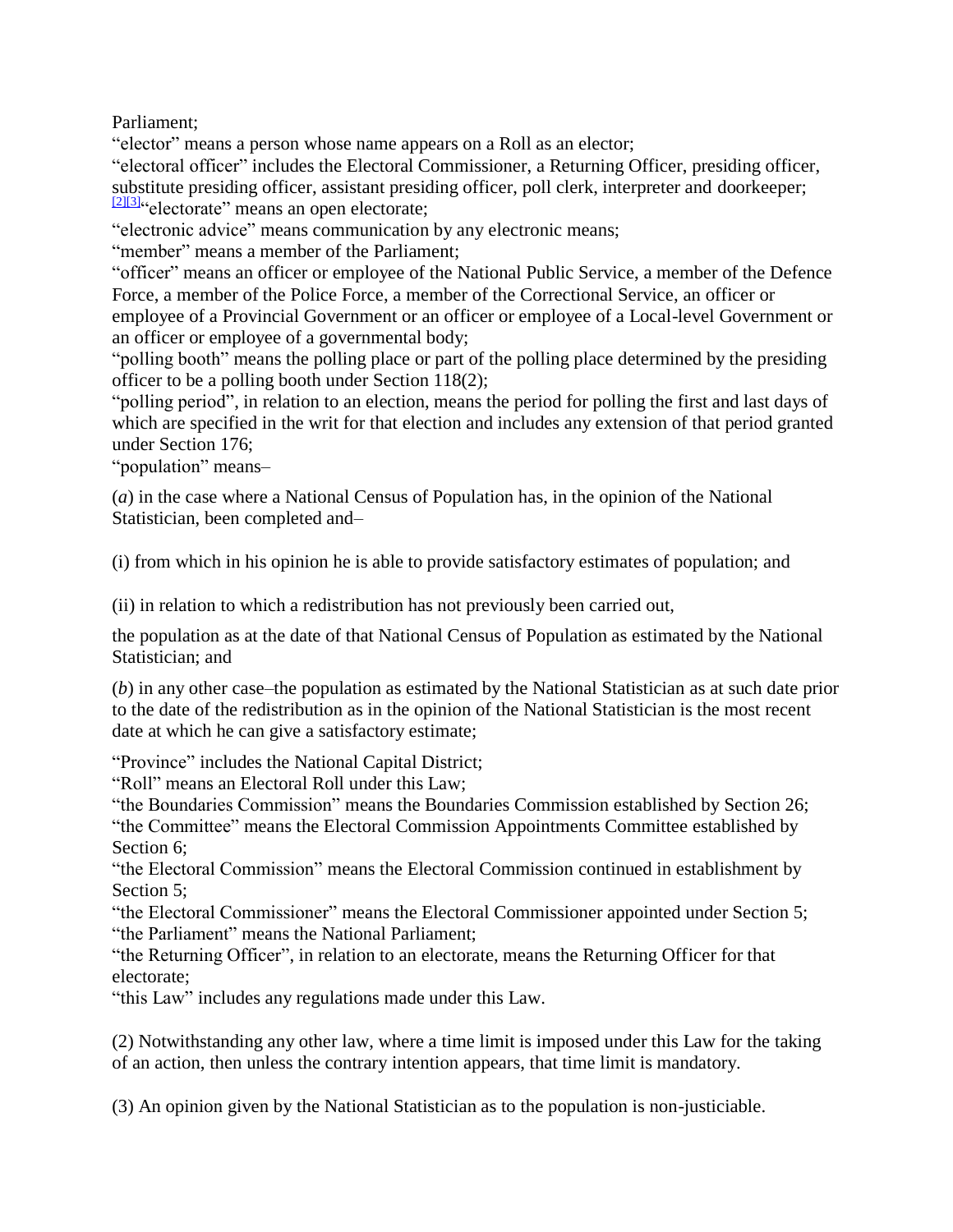#### **4.** REFERENCE OF CERTAIN QUESTIONS TO NATIONAL COURT.

Any question as to whether a person has been validly elected as a member of the Parliament or whether the seat of a member has become vacant shall be determined by the National Court.

**PART II. –** ADMINISTRATION.

### **5.** ELECTORAL COMMISSION.

(1) The Electoral Commission established under the Organic Law on National Elections (repealed by this Law) continues in establishment.

(2) The Electoral Commission shall consist of the Electoral Commissioner.

(3) The Electoral Commissioner shall be appointed by the Head of State, acting with, and in accordance with, the advice of the Committee, by notice published in the National Gazette.

#### **6.** ELECTORAL COMMISSION APPOINTMENTS COMMITTEE.

There is hereby established an Electoral Commission Appointments Committee consisting of–

(*a*) the Prime Minister or a Minister appointed by him, who shall be Chairman; and

(*b*) the Leader of the Opposition or in his absence the Deputy Leader of the Opposition; and

(*c*) the Chairman of the appropriate Permanent Parliamentary Committee; and

(*d*) the Chairman of the Public Services Commission.

#### **7.** MEETINGS OF THE ELECTORAL COMMISSION APPOINTMENTS COMMITTEE.

(1) The Committee shall meet at such times and places as, in the opinion of the Chairman, are necessary for the efficient conduct of its affairs.

(2) Questions arising at a meeting of the Committee shall be decided by a majority of the votes of the members.

(3) The Chairman has a deliberative vote and, in the event of an equality of votes on a question, also a casting vote.

(4) The procedures of the Committee are as determined by the Committee.

#### **8.** CASUAL VACANCY, ETC.

(1) At any time when–

(*a*) the office of Electoral Commissioner is not filled on a permanent basis; or

(*b*) the Electoral Commissioner is away from the country or for any reason is not able to carry out his duties,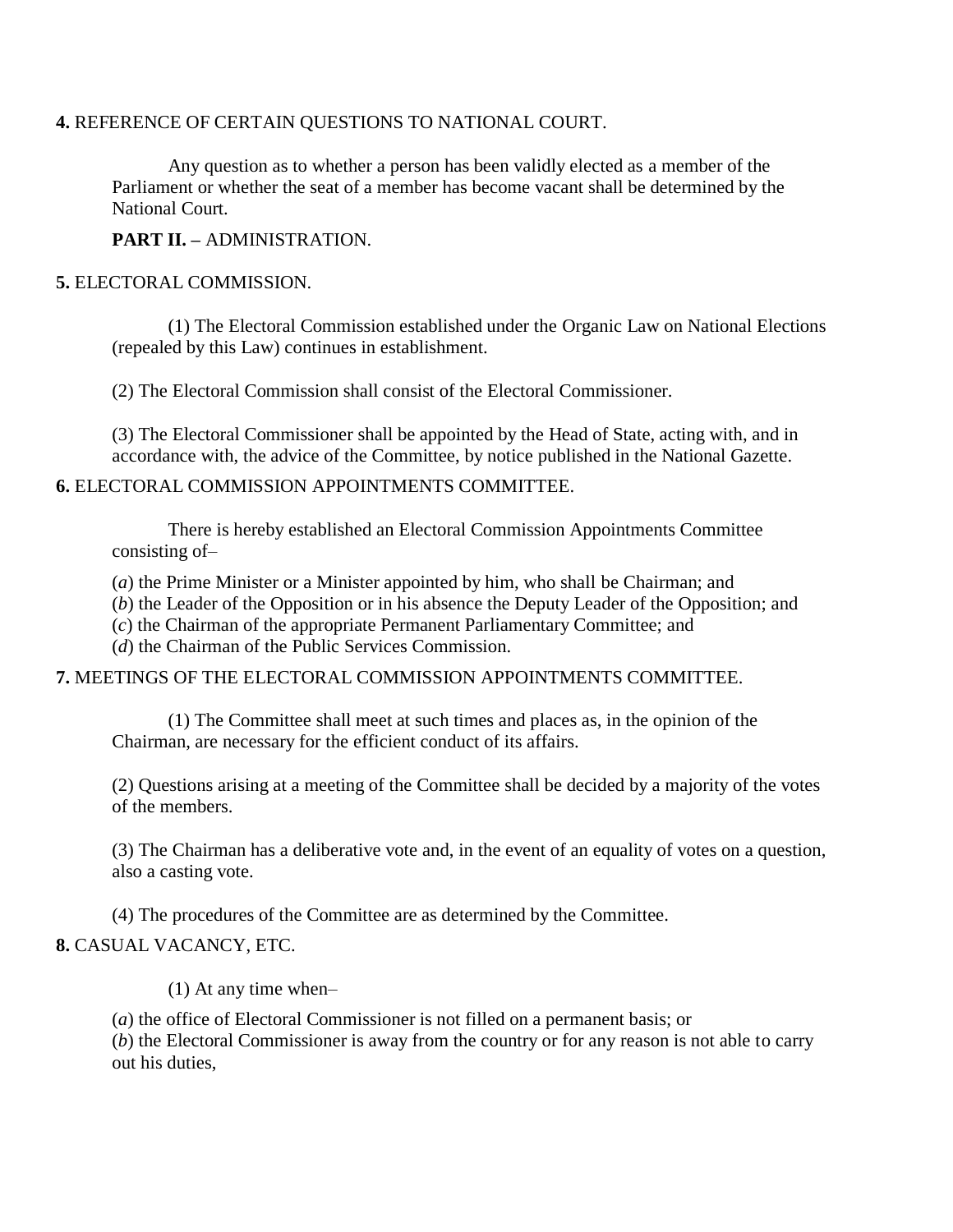the Head of State, acting with, and in accordance with, the advice of the Committee, may appoint a person to act in the office of Electoral Commissioner for a period not exceeding six months.

(2) An acting Electoral Commissioner has and may exercise and perform all the powers, duties and functions of the Electoral Commissioner.

(3) This Law applies to an acting Electoral Commissioner in the same way as it applies to the Electoral Commissioner.

### **9.** TERM OF OFFICE.

The Electoral Commissioner shall be appointed for a term of six years and is eligible for re-appointment.

### **10.** DECLARATION OF OFFICE.

Before entering upon the duties of his office, the Electoral Commissioner shall make the Declaration of Office before the Chief Justice or a Judge of the National Court appointed by the Chief Justice.

### **11.** DISQUALIFICATIONS FROM OFFICE.

A person is not qualified to be, or to remain, the Electoral Commissioner if he is–

- (*a*) a member of the Parliament; or
- (*b*) a member of a Provincial Assembly; or
- (*c*) a member of a Local-level Government; or
- (*d*) an office holder in a registered political party; or
- (*e*) an undischarged bankrupt or insolvent; or
- (*f*) of unsound mind within the meaning of any law relating to the protection of the person and
- property of persons of unsound mind; or
- (*g*) under sentence of death or imprisonment.

## **12.** SPECIAL CONDITIONS OF EMPLOYMENT.

(1) The Electoral Commissioner shall not–

(*a*) actively engage in politics; or

(*b*) except on leave granted by the Head of State, or because of illness, absent himself from duty for more than 14 consecutive days or more than 28 days in any period of 12 months; or (*c*) subject to Subsection (3), acquire by way of a gift or otherwise, or use or hold in any other manner, any interest in any property of Papua New Guinea or solicit, accept or receive any other benefit in addition to his terms and conditions of employment.

(2) Nothing in Subsection (1) prevents the Electoral Commissioner from holding office in a professional body in relation to which his qualifications are relevant.

(3) Subject to any Organic Law made for the purposes of Division III.2 (leadership code) of the Constitution, the Electoral Commissioner may purchase, lease or otherwise acquire land in the same manner and subject to the same conditions as any other citizen.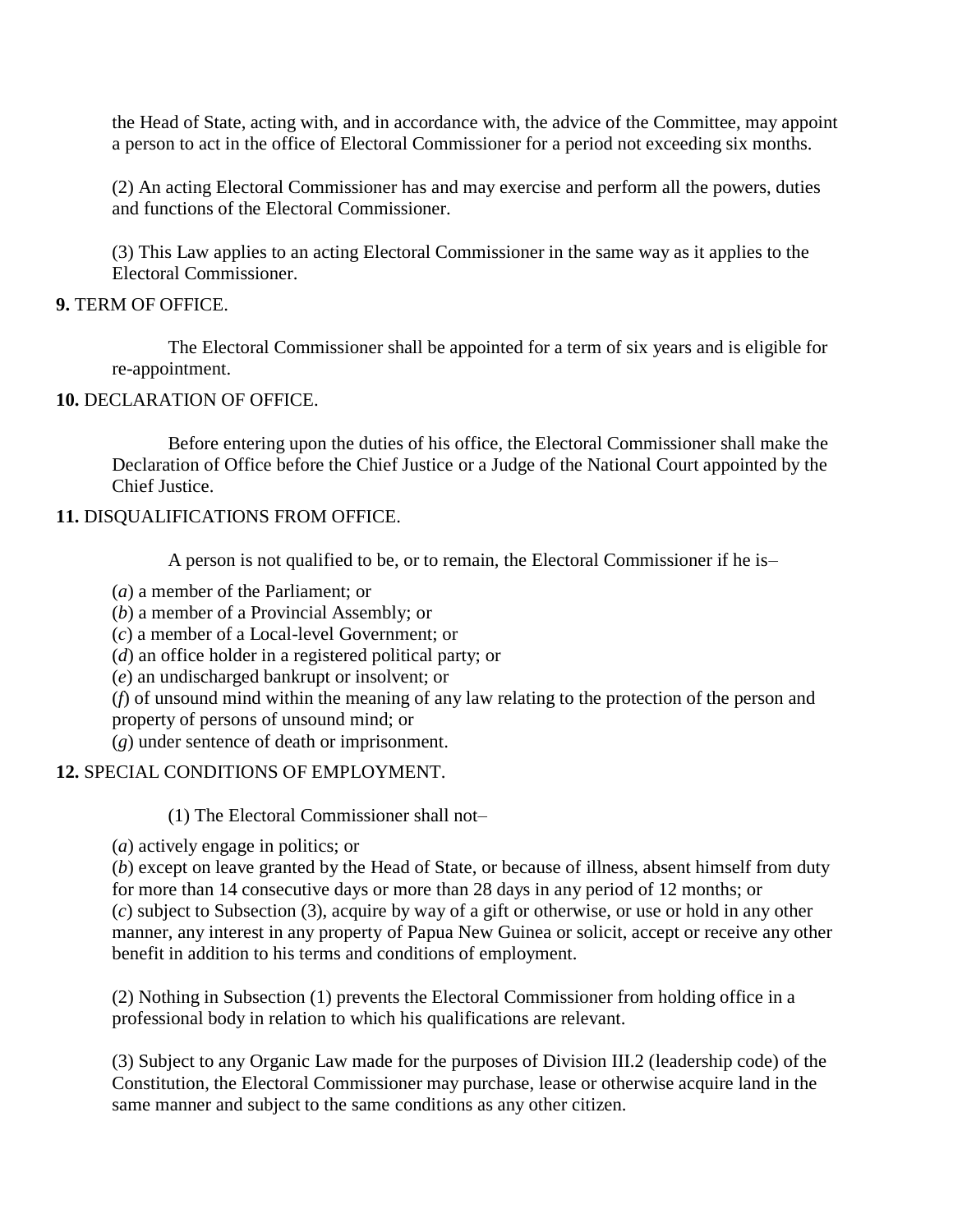#### **13.** RESIGNATION.

(1) The Electoral Commissioner may resign by giving three months notice in writing of his intention to do so to the Head of State.

(2) The period of three months referred to in Subsection (1) shall be deemed to commence on the twenty-second day after the receipt of the notice by the Head of State except where the Head of State, acting with, and in accordance with, the advice of the Committee, by notice in writing to the Electoral Commissioner, fixes an earlier date for the commencement.

(3) The Electoral Commissioner may withdraw his resignation at any time before the period of three months referred to in Subsection (1) commences.

#### **14.** RETIREMENT.

(1) Subject to Subsection (2), a person who has attained the age of 55 years shall not be appointed or re-appointed as the Electoral Commissioner and a person shall not be appointed or re-appointed for a period that extends beyond the date on which he will attain the age of 55 years.

(2) The Head of State, acting with, and in accordance with, the advice of the Committee, may, for special reasons in a particular case, appoint or re-appoint a person who is over 55 years of age to be the Electoral Commissioner but in no case shall the Electoral Commissioner continue to act as the Electoral Commissioner after he has attained the age of 60 years.

#### **15.** PRIME FUNCTION OF THE ELECTORAL COMMISSION.

It is the prime function of the Electoral Commission to organize and conduct all elections for the Parliament and the legislative arms of the Local-level Governments.

## **16.** STAFF TO BE MADE AVAILABLE BY CERTAIN BODIES.

 $\frac{[4]}{[4]}$  $\frac{[4]}{[4]}$  $\frac{[4]}{[4]}$ Where so requested by the Electoral Commission –

(*a*) the Department responsible for personnel matters; and

(*b*) any governmental body,

shall make available to the Electoral Commission and to each Returning Officer such staff as may be necessary for the discharge of the functions conferred on the Electoral Commission.

## **17.** APPLICATION OF **[PUBLIC](http://www.paclii.org/pg/legis/consol_act/pfa1995224/) [FINANCES \(MANAGEMENT\) ACT](http://www.paclii.org/pg/legis/consol_act/pfa1995224/) [1995](http://www.paclii.org/pg/legis/consol_act/pfa1995224/)**.

[Part VIII](http://www.paclii.org/pg/legis/consol_act/pfa1995224/index.html#p8) of the [Public Finances](http://www.paclii.org/pg/legis/consol_act/pfa1995224/) [\(Management\) Act 1995](http://www.paclii.org/pg/legis/consol_act/pfa1995224/) applies to and in relation to the Electoral Commission.

#### **18.** DELEGATION.

(1) The Electoral Commission may, by instrument in writing, delegate to an officer all or any of its powers and functions under this Law (except this power of delegation and any prescribed power and function), so that the delegated powers or functions may be had, exercised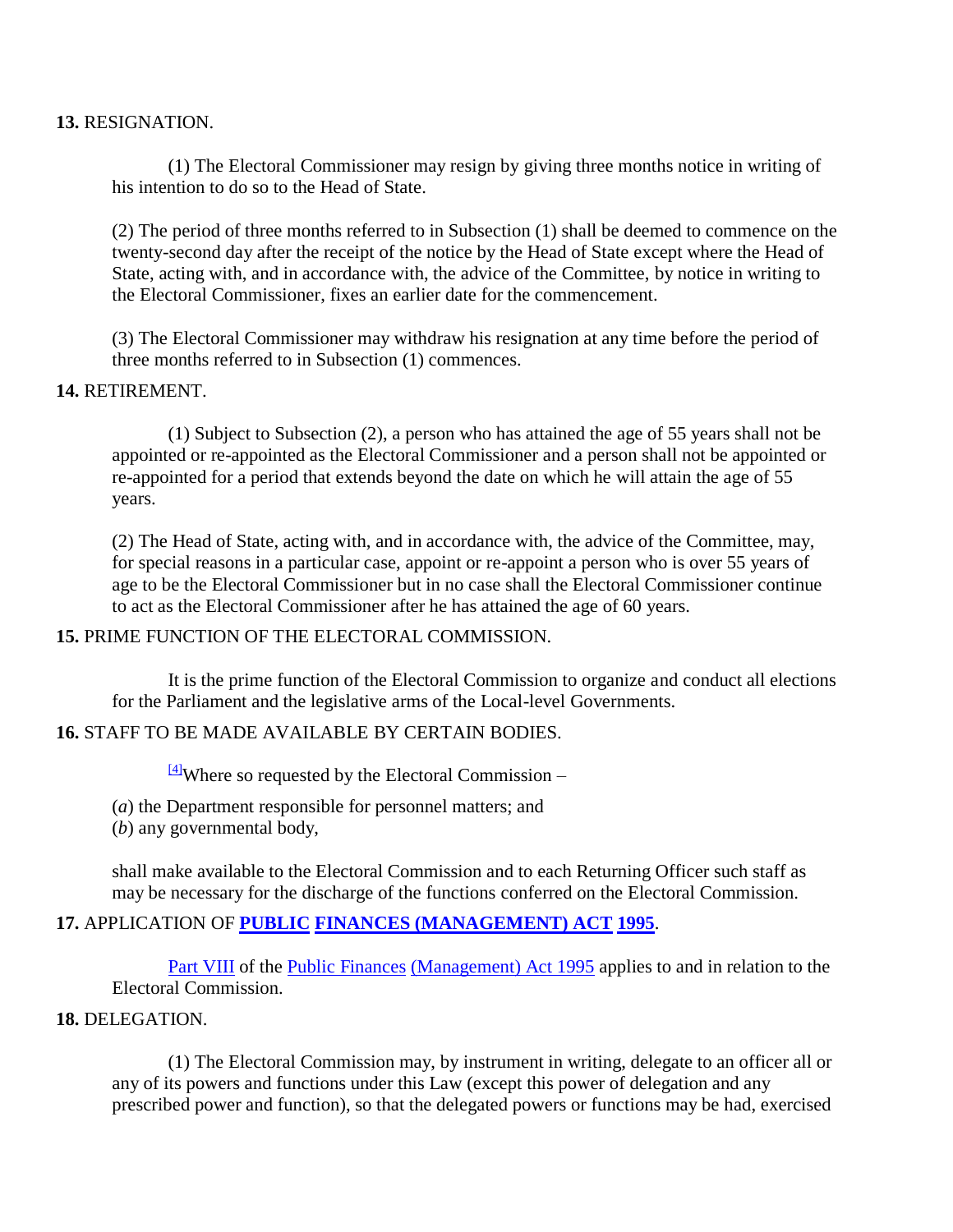and performed by the delegate in relation to such electorate or electorates, or to such matters or class of matters, or to the whole of the country or such part of the country, as is specified in the instrument of delegation.

(2) Every delegation under Subsection (1) is revocable, in writing, at will.

(3) No delegation under this Section prevents the exercise or performance of a power or function by the Electoral Commission.

## **19.** RETURNING OFFICERS.

 $\frac{[5]}{(1)}$  $\frac{[5]}{(1)}$  $\frac{[5]}{(1)}$  The Electoral Commission shall, by notice in the National Gazette, appoint a Returning Officer for each electorate, who shall be charged with the duty of giving effect to this Law within or for his electorate, subject to any directions of the Electoral Commission.

(2) A person maybe appointed Returning Officer for more than one electorate and may perform the functions and duties of a Returning Officer for more than one electorate at the same time.

(3) A Returning Officer may, following consultations with the Electoral Commission, seek the assistance of such persons, both individuals and group of individuals including a committee, to plan for the preparation or updating of Rolls and the conduct of elections provided that the functions performed, or the powers exercised, by a Returning Officer under or in accordance with this Law remain the functions and powers of the Electoral Commission.

(4) Regulations may make provisions for the Committees to be established by a Returning Officer to assist him in the exercise of his powers and functions under Subsection (3).

(5) The Electoral Commission may, on the nomination of a Returning Officer, appoint authorized enrolment agents in a Ward under the responsibility of that Returning Officer to undertake enrolment in that Ward and perform such other duties and responsibilities as are prescribed.

(6) Regulations make further provisions for the duties and responsibilities of authorized enrolment agents appointed under Subsection (5).

(7) A direction from the Electoral Commission to a returning Officer not to make a declaration of result shall bind the Returning Officer and if the Returning Officer or any other Electoral Officer makes a declaration despite the direction, that declaration in invalid.

## **20.** ASSISTANT RETURNING OFFICER.

(1) Subject to this section, the Electoral Commission may, by notice published in the National Gazette, appoint a person to be an Assistant Returning Officer for a portion of an electorate.

(2) A person appointed to be an Assistant Returning Officer for a portion of an electorate may, subject to this Law and to the Regulations and to the control of the Returning Officer, perform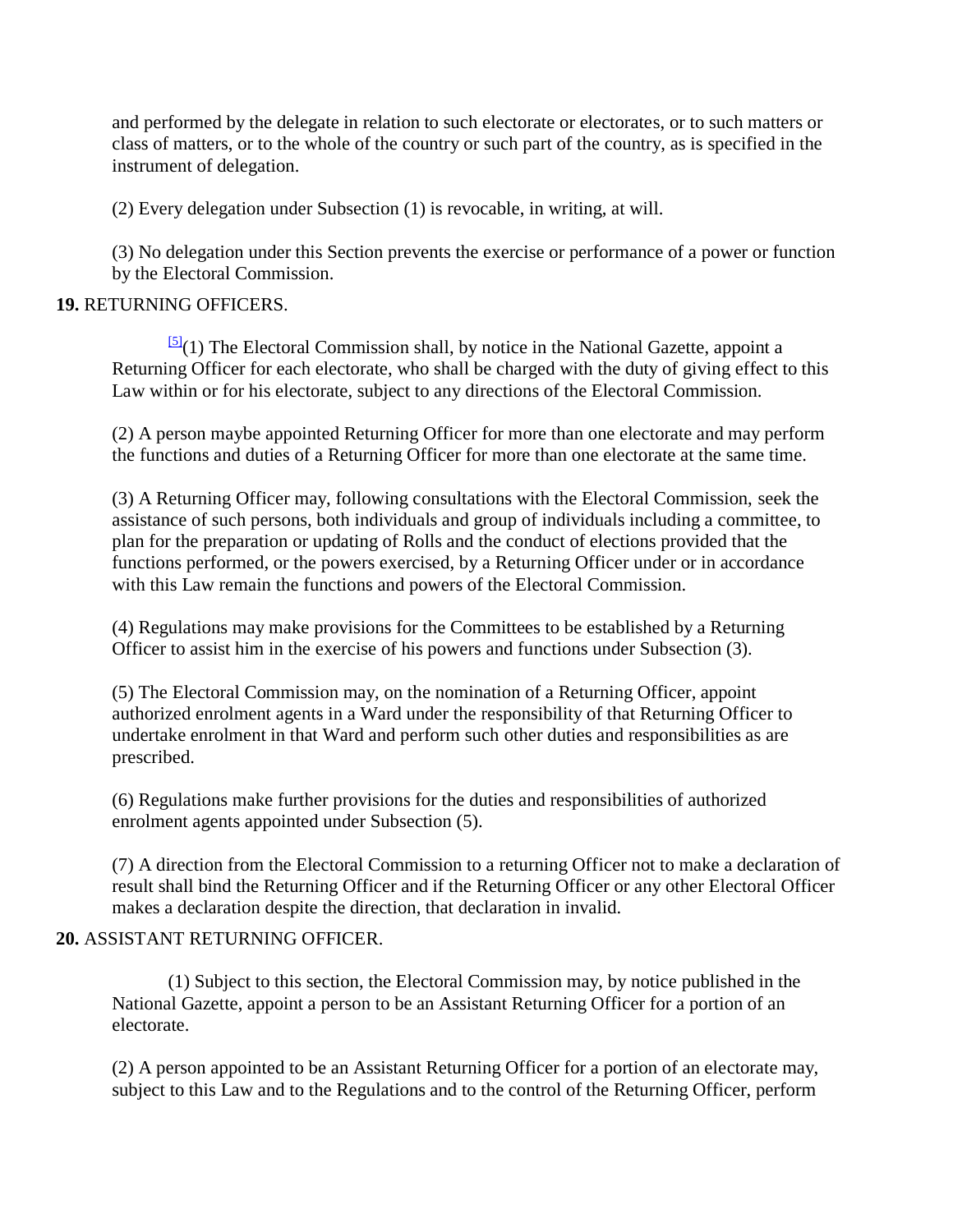the functions and exercise the powers of the returning Officer, in, or in relation to, that portion of the electorate.

(3) An Assistant Returning Officer shall not be appointed for a portion of an electorate for which less than 100 electors are enrolled.

(4) Where the services of an Assistant Returning Officer are required for the purposes of one election only, the appointment may be made by the Returning Officer by instrument in writing, and in that case the appointment terminates upon the completion of the election.

 $(5)^{60}$  [\[7\]](http://www.paclii.org/pg/legis/consol_act/olonalge519/#fn7) The failure to publish a notice in the National Gazette under this section shall not be a ground for invalidating an election.

**21.** APPOINTMENT IN CASES OF EMERGENCY.

(1) Subject to Subsection (2), in the event of a vacancy occurring in an office of Returning Officer or Assistant Returning Officer, or in the absence from duty of any such officer, the Electoral Commission may, by notice in writing, appoint a person to perform the duties of the office during the period of the vacancy or absence.

(2) The Electoral Commission shall publish each notice under Subsection (1) in the National Gazette.

(3) In the event of a vacancy occurring in an office of Assistant Returning Officer appointed under Section 20(4), or in the absence from duty of any such officer, the Returning Officer may, by instrument in writing, appoint a person to perform the duties of the office during the period of the vacancy or absence.

(4) An appointment under Subsection (1) is temporary only, and does not confer on the appointee any right or claim to be permanently appointed to the position.

 $(5)^{81}$  [\[9\]](http://www.paclii.org/pg/legis/consol_act/olonalge519/#fn9) The failure to publish a notice in the National Gazette under this section shall not be a ground for invalidating an election.

#### **22.** DATE FROM WHICH APPOINTMENTS ARE TO TAKE EFFECT.

A person appointed to be a Returning Officer or an Assistant Returning Officer under Section 21 shall be deemed to have been appointed as from the date specified in his appointment, or, if no such date is specified, as from the date of his appointment.

#### **23.** CANDIDATES NOT TO BE ELECTORAL OFFICERS.

No candidate shall be appointed an electoral officer, and if an electoral officer becomes a candidate he thereby vacates his office.

#### **24.** KEEPING OF FORMS.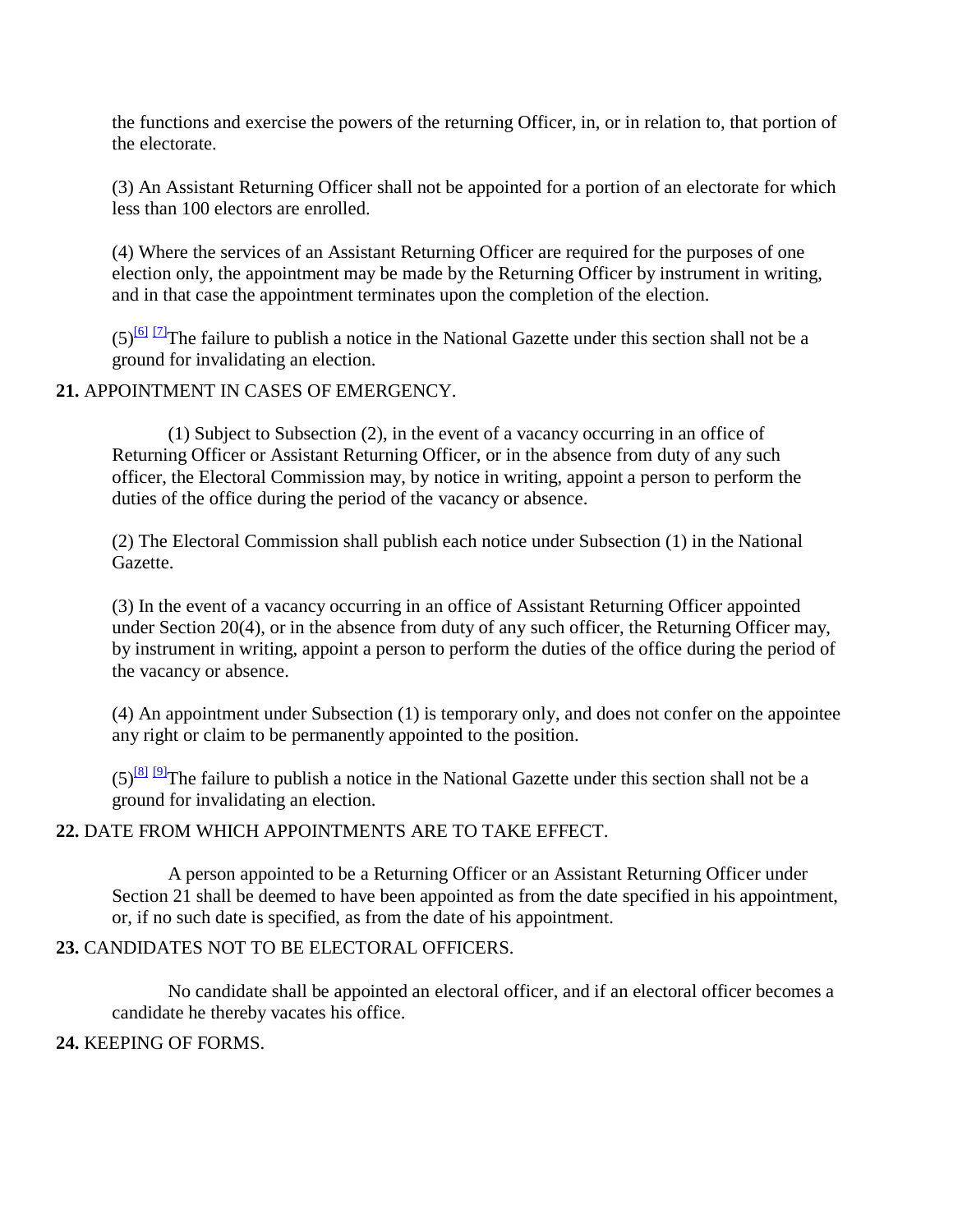All Returning Officers shall keep forms of claim for enrolment and transfer and such other forms as are prescribed, and shall without fee supply them to the public and assist the public in their proper use.

**[PART III.](http://www.paclii.org/pg/legis/consol_act/pfa1995224/index.html#p3) –** ELECTORATES.

## **25.** ELECTION OF MEMBERS TO THE PARLIAMENT.

(1) Subject to this Law, for the purposes of elections to the Parliament there shall be such electorates in the country as are provided by this Law.

(2) One member shall be elected for each electorate by electors entitled to vote in respect of that electorate.

#### **26.** BOUNDARIES COMMISSION.

 $\frac{100}{101}(1)$  For the purposes of a redistribution of Papua New Guinea into electorates, there is hereby established a Boundaries Commission consisting of–

- (*a*) the Electoral Commissioner who shall be Chairman; and
- (*b*) the Surveyor-General; and
- (*c*) the National Statistician; and

(*d*) three persons, other than officers, (one of whom being a person with experience in conducting an inquiry), appointed by the Head of State, acting with, and in accordance with, the advice of the Electoral Commission.

(2) Where there is no substantive holder of any of the offices referred to in Subsection (1)(a), or (c), an acting holder of the office may, in relation to his position as a member of the Boundaries Commission, exercise all the powers and privileges of and perform the functions of a substantive holder of the office.

#### **27.** TERM OF OFFICE.

A member of the Boundaries Commission referred to in Section 26(1)(d) shall be appointed for a term of six years.

## **28.** DISQUALIFICATIONS FROM OFFICE.

A person is not qualified to be, or to remain, a member of the Boundaries Commission if he is–

(*a*) a member of the Parliament; or

(*b*) a member of a Provincial Assembly; or

(*c*) a member of a Local-level Government; or

(*d*) an office-holder in a registered political party; or

(*e*) an undischarged bankrupt or insolvent; or

(*f*) of unsound mind within the meaning of any law relating to the protection of the person and property of persons of unsound mind; or

(*g*) under sentence of death or imprisonment.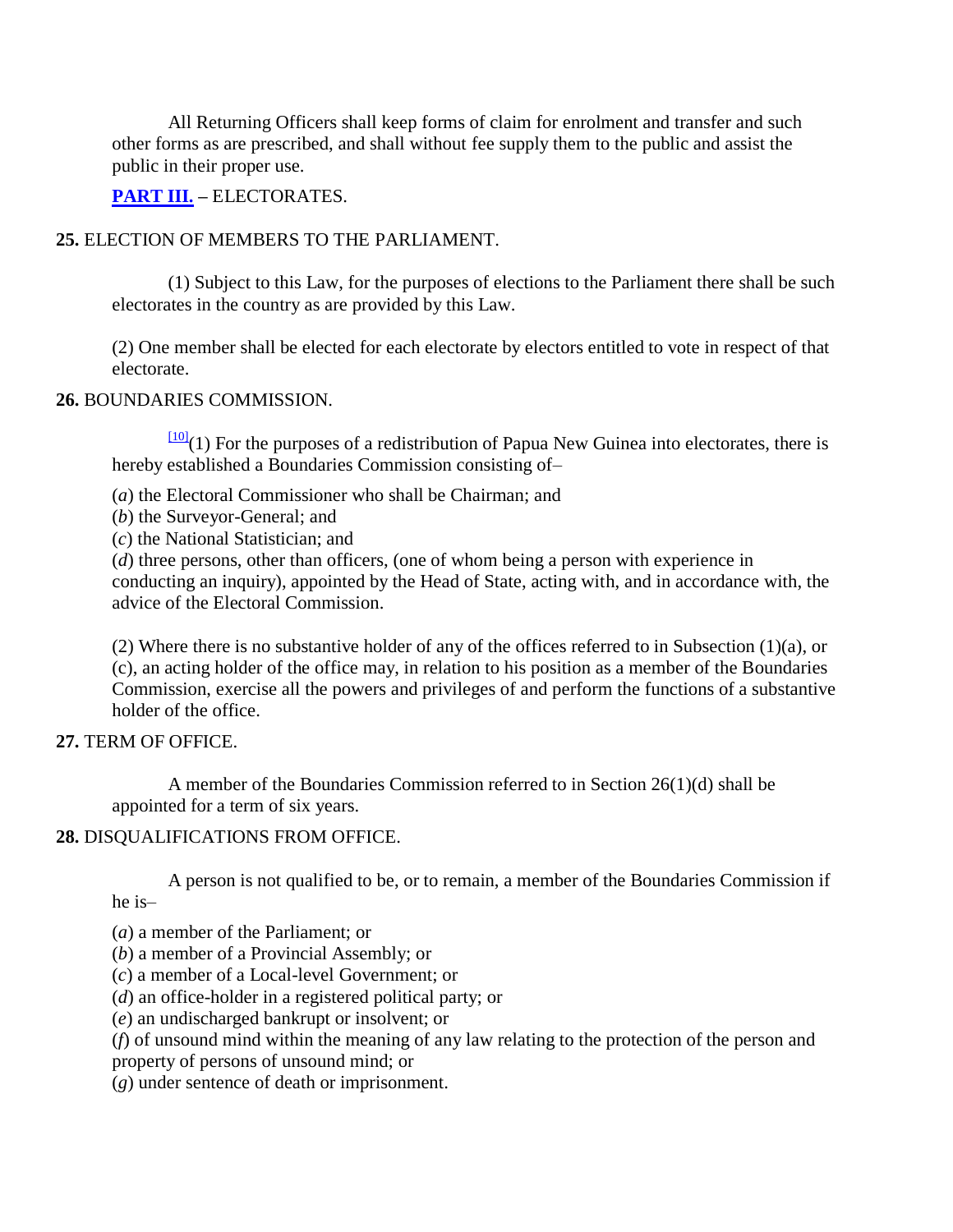#### **29.** SPECIAL CONDITIONS OF EMPLOYMENT.

(1) A member of the Boundaries Commission shall not–

(*a*) actively engage in politics; or

(*b*) except on leave granted by the Head of State, or because of illness, absent himself from duty; or

(*c*) subject to Subsection (3), acquire by way of gift or otherwise, or use or hold in any other manner any interest in any property in Papua New Guinea or solicit, accept or receive any other benefit in addition to his terms and conditions of employment.

(2) Nothing in Subsection (1) prevents a member of the Boundaries Commission from holding office in a professional body in relation to which his qualifications are relevant.

(3) Subject to any Organic Law made for the purposes of Division III.2 (leadership code) of the Constitution, a member of the Boundaries Commission who is a citizen may purchase, lease or otherwise acquire land in the same manner and subject to the same conditions as any other citizen.

### **30.** RESIGNATION.

(1) A member of the Boundaries Commission, other than a member referred to in Section 26(a), (b) or (c) may resign by giving three months" notice in writing of his intention to do so to the Head of State.

(2) The period of three months specified in Subsection (1) shall be deemed to commence on the twenty-second day after the receipt by the Head of State of the notice except where the Head of State. acting with, and in accordance with, the advice of the Committee, by notice in writing to the member. fixes an earlier date for the commencement.

(3) A member of the Boundaries Commission may withdraw his resignation at any time before the period of three months referred to in Subsection (1) commences.

## **31.** RETIREMENT.

(1) Subject to Subsection (2), a person who has attained the age of 55 years shall not be appointed or re-appointed as a member of the Boundaries Commission and a person shall not be appointed or re-appointed for a period that exceeds beyond the date on which he will attain the age of 55 years.

(2) The Head of State, acting with, and in accordance with, the advice of the National Executive Council, may, for special reason in a particular case, appoint or re-appoint a person who is over 55 years of age to be a member of the Boundaries Commission but in no case can any member of the Boundaries Commission continue to act as a member after he attained the age of 60 years.

## **32.** ACTING APPOINTMENTS TO THE COMMISSION.

(1) At any time when a position of a member of the Boundaries Commission is not filled on a permanent basis, or when a permanent member of the Boundaries Commission is away from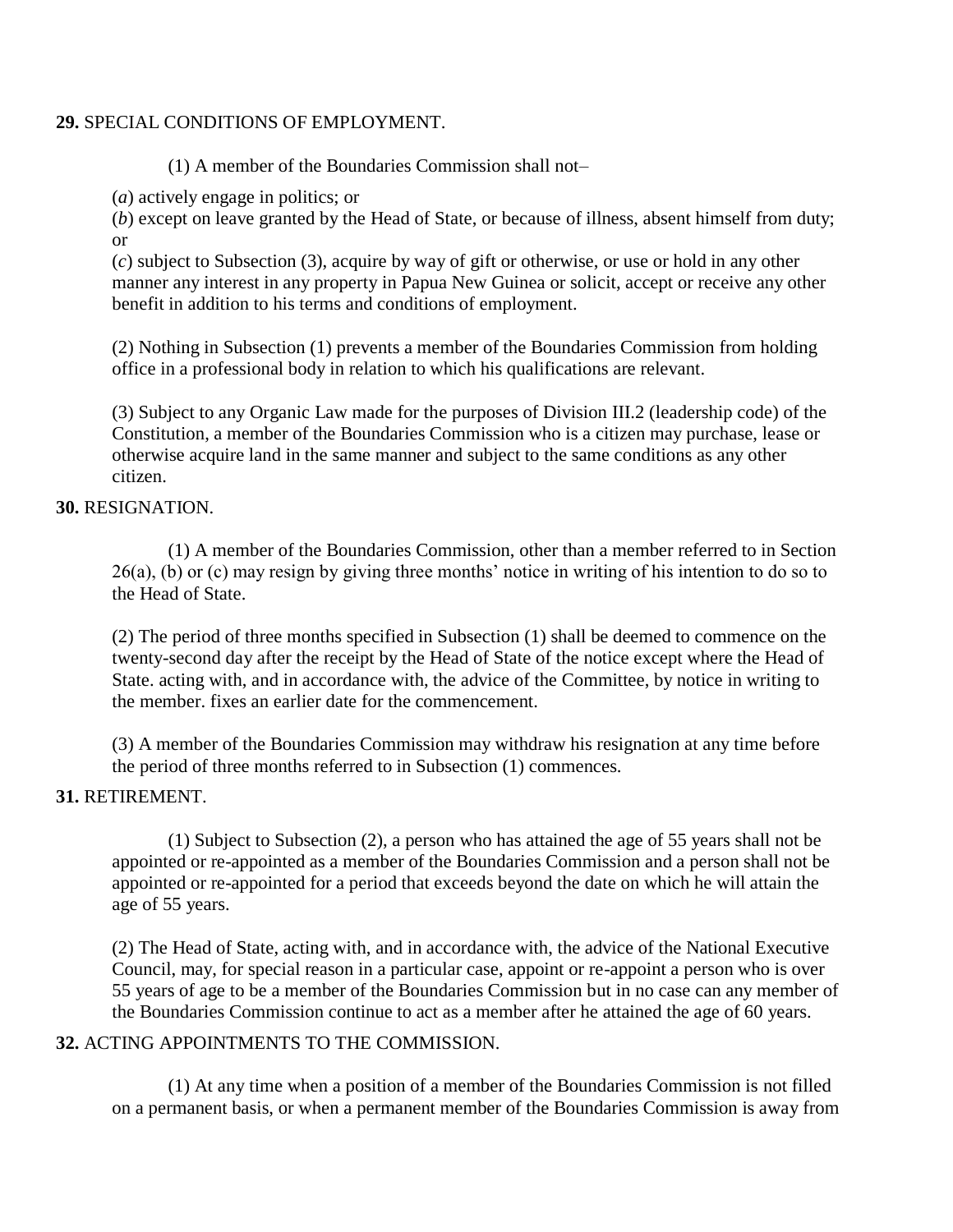the country or for any reason is not able to carry out his duties, the Head of State, acting with, and in accordance with, the advice of the Electoral Commission may appoint a person to be an acting member of the Boundaries Commission.

(2) Subsection (1) does not apply to the position of a member of the Boundaries Commission who has been appointed in accordance with Section 26(1)(d).

(3) In a case referred to in Subsection (2) the Head of State, acting with, and in accordance with, the advice of the Electoral Commission may appoint a person to be an acting member of the Boundaries Commission.

(4) The appointment of an acting member of the Boundaries Commission continues until a permanent member is appointed or the permanent member returns to the country or becomes able again to carry out his duties, as the case may be.

(5) An acting member of the Boundaries Commission has and may exercise and perform all the powers, duties and functions of the position on the Boundaries Commission to which he was appointed.

(6) This Law applies to an acting member of the Boundaries Commission in the same way as it applies to a permanent member who held the position to which he was appointed.

### **33.** PROCEEDINGS AT MEETINGS.

(1) At a meeting of the Boundaries Commission, the Chairman shall preside if he is present.

(2) In the absence of the Chairman from a meeting of the Boundaries Commission, the members of the Commission present shall appoint one of their number to preside at the meeting.

(3) At a meeting of the Boundaries Commission, three members of the Commission form a quorum.

(4) Questions arising before the Boundaries Commission shall be decided by a majority of votes of the members present and voting.

(5) The person presiding at a meeting of the Boundaries Commission has a deliberative vote, and, in the event of an equality of votes on a question, also a casting vote.

## **34[\[11\]](http://www.paclii.org/pg/legis/consol_act/olonalge519/#fn11)**. [*REPEALED*.]

**35.** OPEN ELECTORATES.

 $(1)^{12}$ <sup>[\[13\]](http://www.paclii.org/pg/legis/consol_act/olonalge519/#fn13)</sup>The number of open electorates shall be as determined by the Boundaries Commission but in no case shall the number of open electorates be less than 110 or more than 120.

(2) There shall be at least one open electorate in each Province.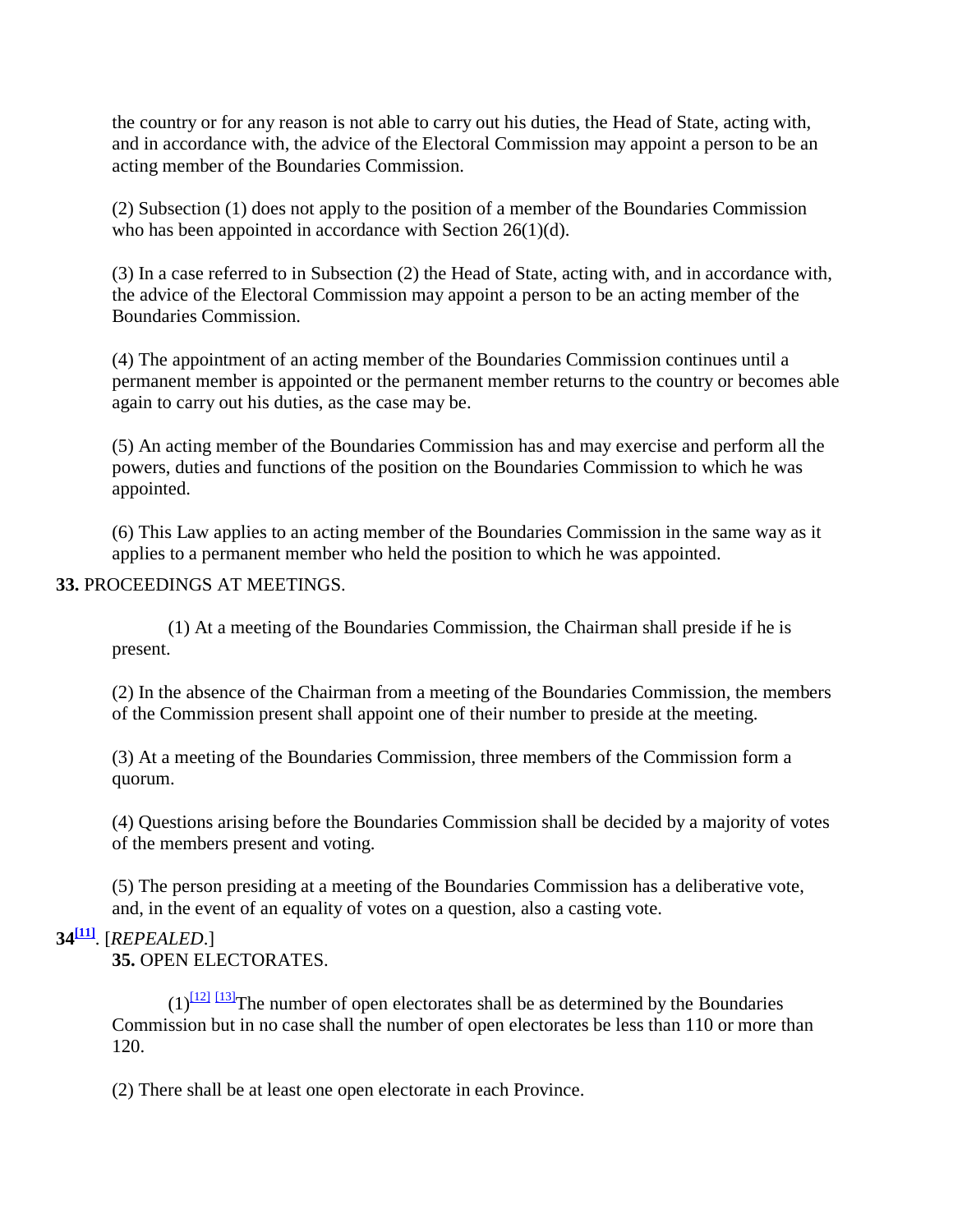$(3)$ <sup>[\[14\]](http://www.paclii.org/pg/legis/consol_act/olonalge519/#fn14) [\[15\]](http://www.paclii.org/pg/legis/consol_act/olonalge519/#fn15)</sup>The Boundaries Commission may –

(*a*) determine the name of a new open electorate; or

(*b*) inquire into and, where it considers that the name of an open electorate does not appropriately describe the electorate as a whole or for any other reason a name is considered inappropriate at any time, change the name of that open electorate.

**36.** SIZE OF OPEN ELECTORATES.

(1) For the purposes of a proposed redistribution of the country into open electorates, the Boundaries Commission shall determine a population quota by the following formula:–

## $Q = P/N$

where–

"Q" is the population quota for the electorate; and

"P" is the total population of the country; and

"N" is the provisional number of open electorates as determined by the Boundaries Commission within the limits specified in Section 35.

(2) Subject to Subsection (3), in drawing the boundaries of open electorates, the Boundaries Commission shall not draw them in such a way that–

(*a*) the population of any electorate is more than 20 per centum more than or less than 20 per centum less than the population quota prescribed by Subsection (1) except in circumstances which in the opinion of the Boundaries Commission would otherwise lead to an unreasonable result; or

 $(b)$ <sup>[\[16\]](http://www.paclii.org/pg/legis/consol_act/olonalge519/#fn16)</sup> the boundaries of an open electorate cut across the boundary of a province.

(3) Where the Boundaries Commission has–

(*a*) at a meeting determined the provisional number of electorates and proceeded to determine the population quota calculated for that number of electorates in accordance with Subsection (1); and (*b*) a later meeting determines that there be more or less electorates than the provisional number determined at the earlier meeting,

the Boundaries Commission shall not redetermine the population quota.

(4) In determining the degree of variation of size between electorates (within the 20 per centum plus or minus allowable) the Boundaries Commission shall give due consideration to–

(*a*) density of population; and

(*b*) physical features and communications; and

- (*c*) existing electoral boundaries; and
- (*d*) Local-level Government and provincial and other administrative areas; and

(*e*) the community and diversity of interest, where it considers it relevant to do so.

**37.** NOTICE OF PROPOSED REDISTRIBUTION.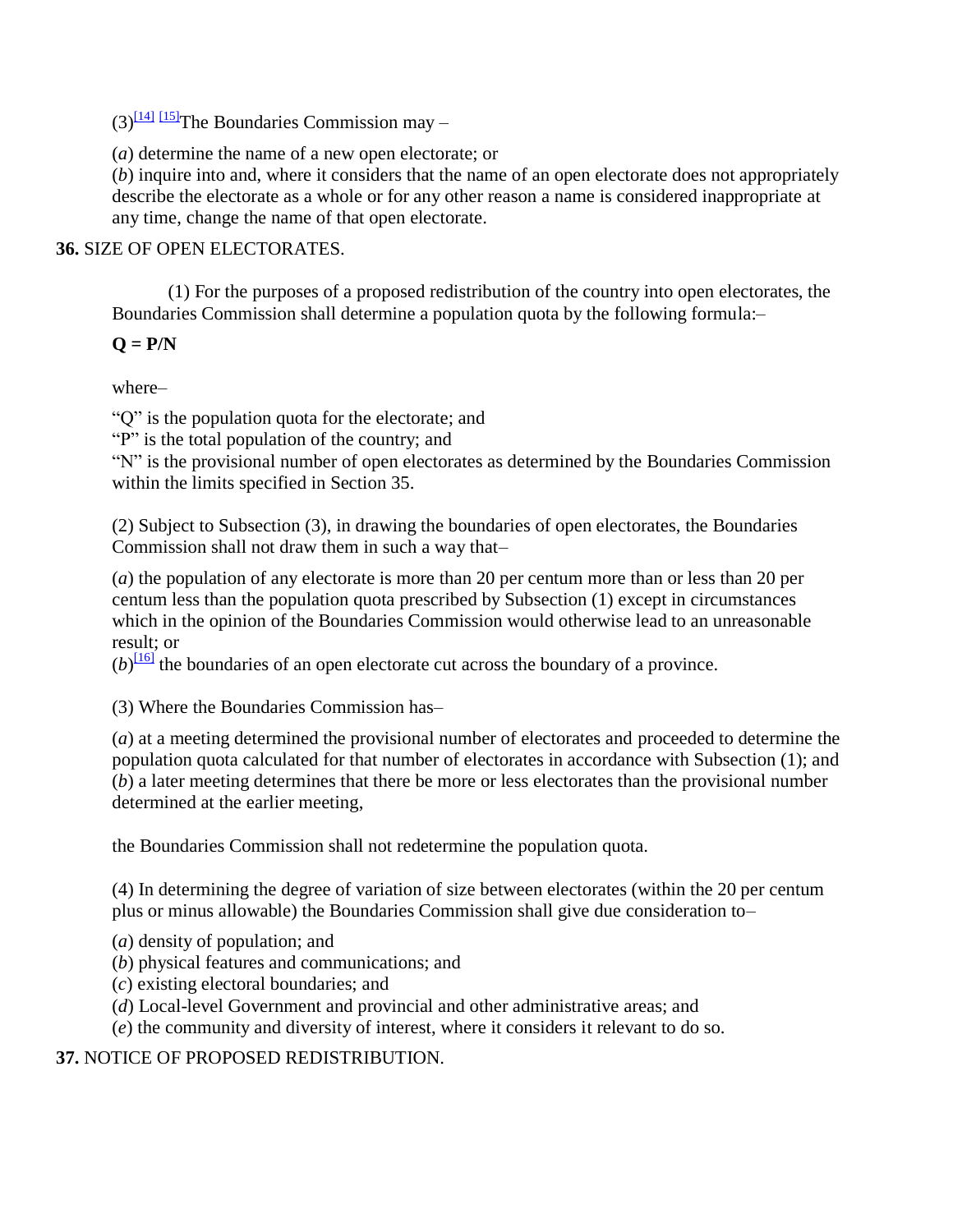$\frac{[17]}{[17]}(1)$  $\frac{[17]}{[17]}(1)$  $\frac{[17]}{[17]}(1)$  In accordance with Section 125 (Electorates) of the Constitution or otherwise, where the Boundaries Commission, after its own initial investigation, is of the opinion that a redetermination of boundaries is required, it shall –

(*a*) give public notification of its intention to redetermine boundaries in –

(i) the National Gazette; and

(ii) a national newspaper circulating throughout the country; and

(*b*) cause a map with a description of the boundaries of the proposed electorates to be exhibited at such National, Provincial and Local-level Government offices as will give the people of the country a reasonable opportunity of seeing it.

(2) A notification under Section  $(1)(a)$  shall –

(*a*) invite public attention to the map referred to in Subsection (1)(b) and state the places and times at which the map may be inspected; and

(*b*) fix a date (being a date not less than two months following the date of publication of the the notification under Subsection  $(1)(a)$  on which and a place at this a public inquiry into the proposed redistribution will be heard; and

(*c*) invite any of the following to attend the ublic inquiry and make representations or objections on the proposed redistribution: –

(i) any member of the Parliament affected by the proposed redistribution;

(ii) the members of the Provincial Government and of any Local-level Government Council of the area affected by the proposed redistribution;

(iii) the officers of the National Public Service employed in the areas affected by the proposed redistribution;

(iv) any cultural or land groups in the ares affected by the proposed redistribution;

(v) any other person whom the Boundaries Commission considers relevant.

(3) Any written representations or objections reffered to in Subsection (2)(c) may be lodged with the Chairman of the Boundaries Commission at any time before the date fixed for a public inquiry under Subsection (2)(b).

## **38.** PUBLIC INQUIRY.

[\[18\]](http://www.paclii.org/pg/legis/consol_act/olonalge519/#fn18)The Boundaries Commission shall hold a public inquiry on the date at the place fixed under Section 37(2) and shall consider all representations and objections made at the public inquiry or previously submitted to the Chairman of the Boundaries Commission.

## **39.** REPORT OF BOUNDARIES COMMISSION.

 $(1)^{191}$   $^{1201}$ The Boundaries Commission shall, as soon as practicable after completion of the public inquiry referred to in Section 38, forward to the Minister a report of its proposals for the re-distribution of the country into electorates, together with a map signed by not less than three members of the Boundaries Commission showing the boundaries of each proposed electorate.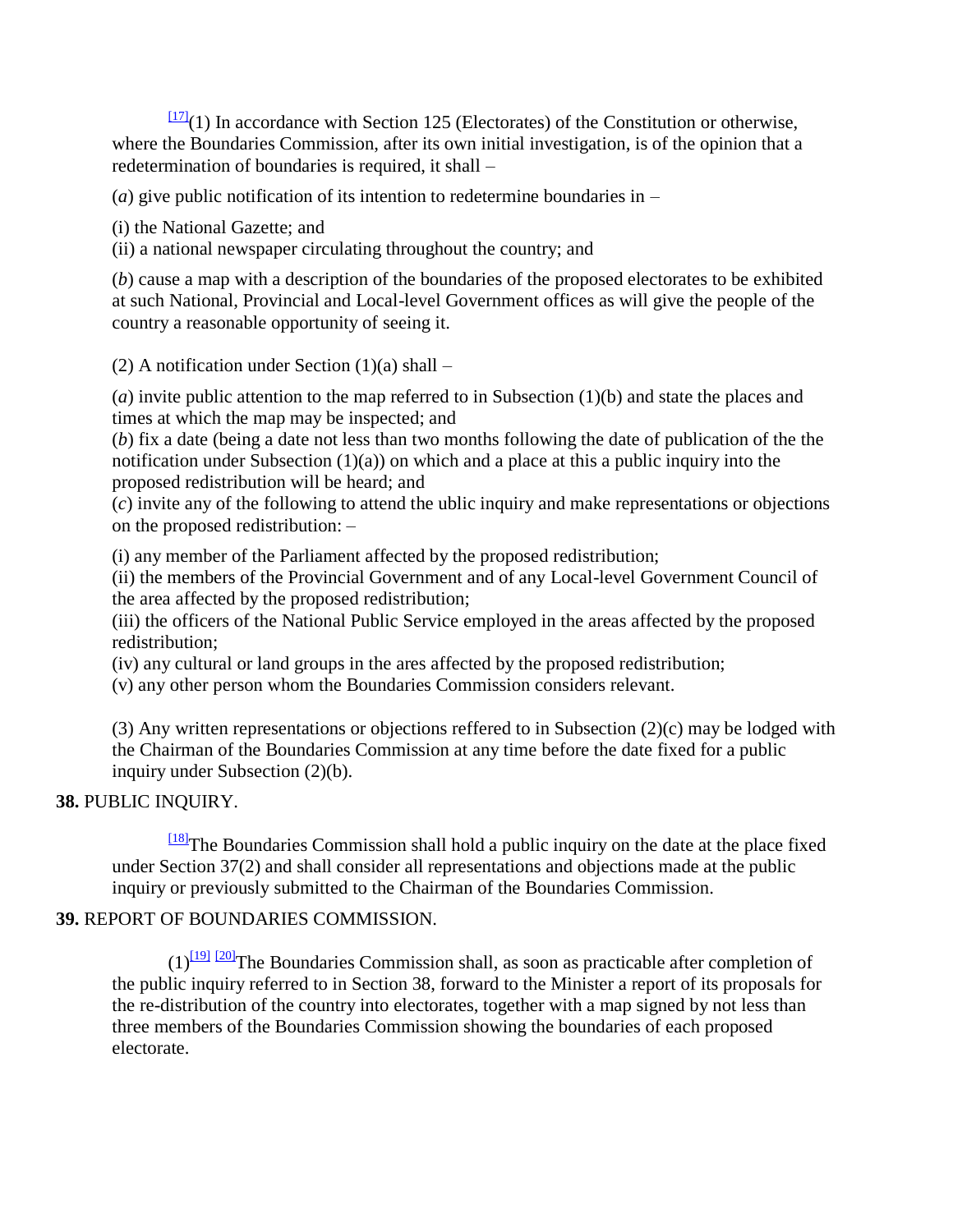(2) The report shall state, as nearly as can be ascertained, the population in each proposed electorate.

## **40.** REPORT TO BE LAID BEFORE THE PARLIAMENT.

The report and map forwarded under Section 39 shall be presented by the Minister to the Parliament within seven sitting days after its receipt by him.

## **41.** DETERMINATION OF NEW ELECTORATES.

 $\frac{[21]}{(1)}$  $\frac{[21]}{(1)}$  $\frac{[21]}{(1)}$  The Parliament shall consider a report presented under Section 40 and shall, subject to Subsection (2), by resolution made within two months of the date of presentation of the recommendations –

 $(a)^{22}$  accept the recommendations pf the Boundaries Commission for a proposed redistribution; or

(*b*) reject the recommendations of the Boundaries Commission for a proposed redistribution; or (*c*) reject the recommendations of the Boundaries Commission for a proposed redistribution and refer back to the Boundaries Commission specific matters relating to the recommendations for redistribution.

(2) The Parliament may refer a report presented under Section 40 to an appropriate Parliamentary Committee to consider and report back to Parliament, and where Parliament makes such a referral, the period of two months referred to in Subsection (1) shall be read as four months.

(3) Where the Parliament –

 $(a)^{[23]}$  $(a)^{[23]}$  $(a)^{[23]}$  by resolution under Subsection (1)(a) accepts the recommendations of the Boundaries Commission for a proposed redistribution; or

(*b*) fails to make a resolution under Subsection (1)(a), (b) or (c) on the recommendations of the Boundaries Commission for a proposed redistribution,

the recommendations of the Boundaries Commission for a proposed redistribution constitute a determination of the open electorates and their boundaries and those electorates until altered shall, Subject to Subsection (5), be the open electorates for the purposes of election of members to the Parliament.

(4) The Minister shall cause the number of open electorates and their boundaries determined in accordance with Subsection (3) or (9) to be published in the National Gazette.

 $(5)$  Until  $-$ 

(*a*) in the case of a determination under Subsection (3) or (9) in respect of redistribution in pursuance of Section 125 (Electorates) of the Constitution –the dissolution or expiration of the Parliament scheduled to be elected in 2002; and

(*b*) in the case of any other determination under Subsection (3) or (9) –the dissolution or expiration of the Parliament next following the determination,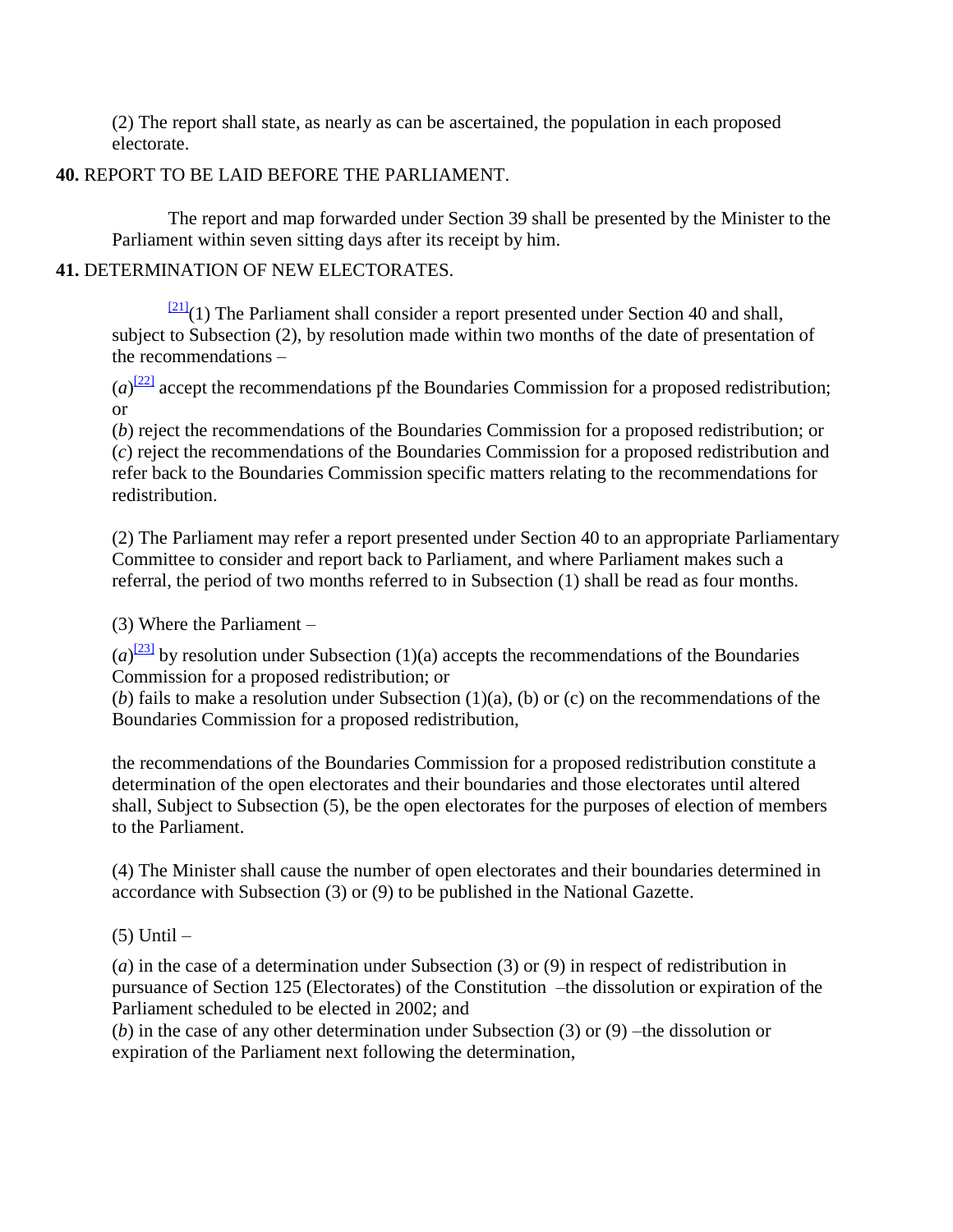the redistribution shall not affect the election of a new member to fill a vacancy happening in Parliament, but for the purposes of any such election the electorates as previuosly existing, and the Rolls in respect of these electorates, shall continue to have full force and effect, notwithstanding that the new Rolls for the electorates may have been prepared.

(6) Where the Parliament –

(*a*) by resolution under Subsection (1)(b) rejects the recommendations of the Boundaries Commission for a proposed redistribution; or

(*b*) by resolution under Subsection  $(1)(c)$  rejects the recommendations of the Boundaries Commission for a proposed redistribution and refers back to the Boundaries Commission specific matters relating to the recommendations for reconsideration,

the Boundaries Commission shall, within 40 days of the date of the resolution –

(*c*) in a case to which Paragraph (a) applies, reconsider the recommendations in the report submitted under Section 40; and

(*d*) in a case to which Paragraph (b) applies reconsider the specific matters referred to it,

and shall submit a further report making new recommendations or confirming its previous recommendations and shall forward to the Minister a copy of the further report, together with, in the case of any new recommendations, a map signed by not less than three members of the Boundaries Commission showing the boundaries of each proposed open electorate.

(7) The report and any map forwarded to him under Subsection (6) shall be presented by the Minister to the Parliament within seven sitting days after its receipt by him.

(8) The Parliament shall consider a report presented under Subsection (6) and may, by resolution made within 40 days of such presentation –

(*a*) by a simple majority, accept; or

(*b*) by two thirds absolute majority, reject,

the recommendations of the Boundaries Commission for a proposed redistribution.

 $(9)$  Where  $-$ 

(*a*) a resolution under Subsection (8)(a) accepts the recommendations of the Boundaries Commission for a proposed redistribution; or

(*b*) a resolution under Subsection (8)(b) fails to obtain a two thirds absolute majority; or (*c*) the period of 40 days referred to in Subsection (8) has expired without the determination of a resolution under Subsection (8)(a) or (b),

the recommendations of the Boundaries Commission for a proposed redistribution shall constitute a determination of the open electorates and their boundaries and those electorates until altered shall, subject to Subsection (5), be open electorates for the purposes of election of members of Parliament.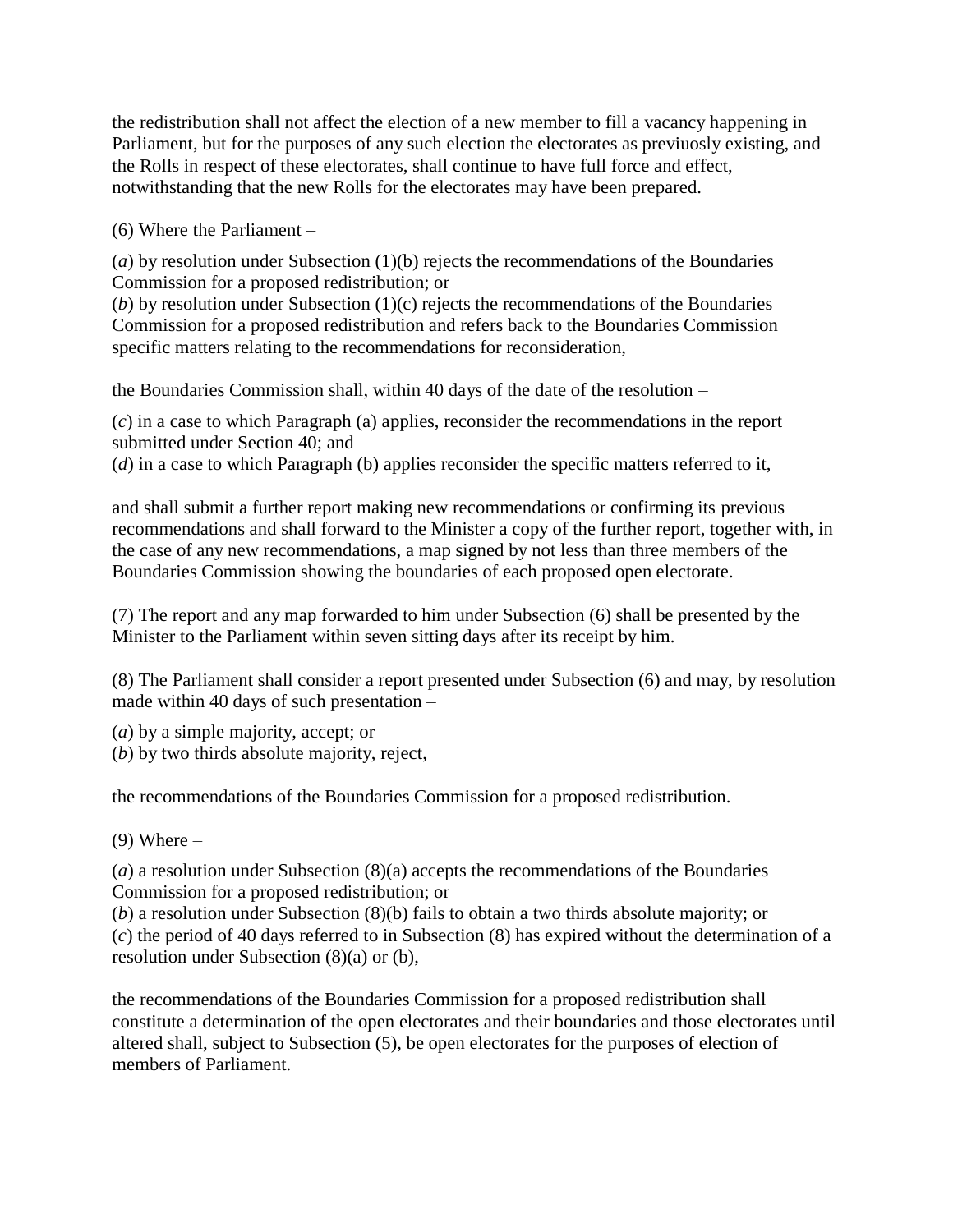(10) Where the Parliament, in accordance with Subsection (8)(b), rejects the recommendations of the Boundaries Commission for a proposed redistribution, the recommendations shall not take effect.

### **42.** CHANGE OF ELECTORS FROM ONE ROLL TO ANOTHER.

(1) When boundaries of an electorate are alerted, such changes as are thereby rendered necessary for the transfer of the names of the electors from one Roll to another shall be made by removing the names of those electors from the Roll from which they are changed, and by inserting the names so removed in the Roll to which they are changed.

(2) The transfer of names of electors from one Roll to another Roll under this Section shall be notified by the Electoral Commission in the National Gazette and in a newspaper circulating in the part of the country concerned.

(3) If the Electoral Commission considers that a notification in accordance with Subsection (2) is not effective as notice to a particular elector whose enrolment has been transferred, it may cause notice of the transfer to be sent by post or otherwise to the elector, or may take such other action as it considers desirable to ensure adequate publicity.

**PART IV. –** POLLING PLACES.

## **43.** POLLING PLACES.

(1) The Electoral Commission may, by notice published in the National Gazette or in a newspaper circulating in the electorate–

(*a*) appoint such number of polling places for each electorate as it thinks necessary and practicable; and (*b*) abolish a polling place.

(2) No polling place shall be abolished after the issue of the writ and before the time appointed for its return.

**PART V. –** ELECTORAL ROLLS.

#### *Division 1.*

**[\[24\]](http://www.paclii.org/pg/legis/consol_act/olonalge519/#fn24)**Electoral Rolls.

## **44.** ROLLS.

 $\frac{[25]}{[25]}(1)$  $\frac{[25]}{[25]}(1)$  $\frac{[25]}{[25]}(1)$  There shall be a Roll for each electorate.

(2) A Roll of an electorate may be made up of a number of Ward Rolls in the case of an open electorate and a number of open electorate Rolls in the case of a provincial electorate.

#### **45.** FORM OF ROLLS.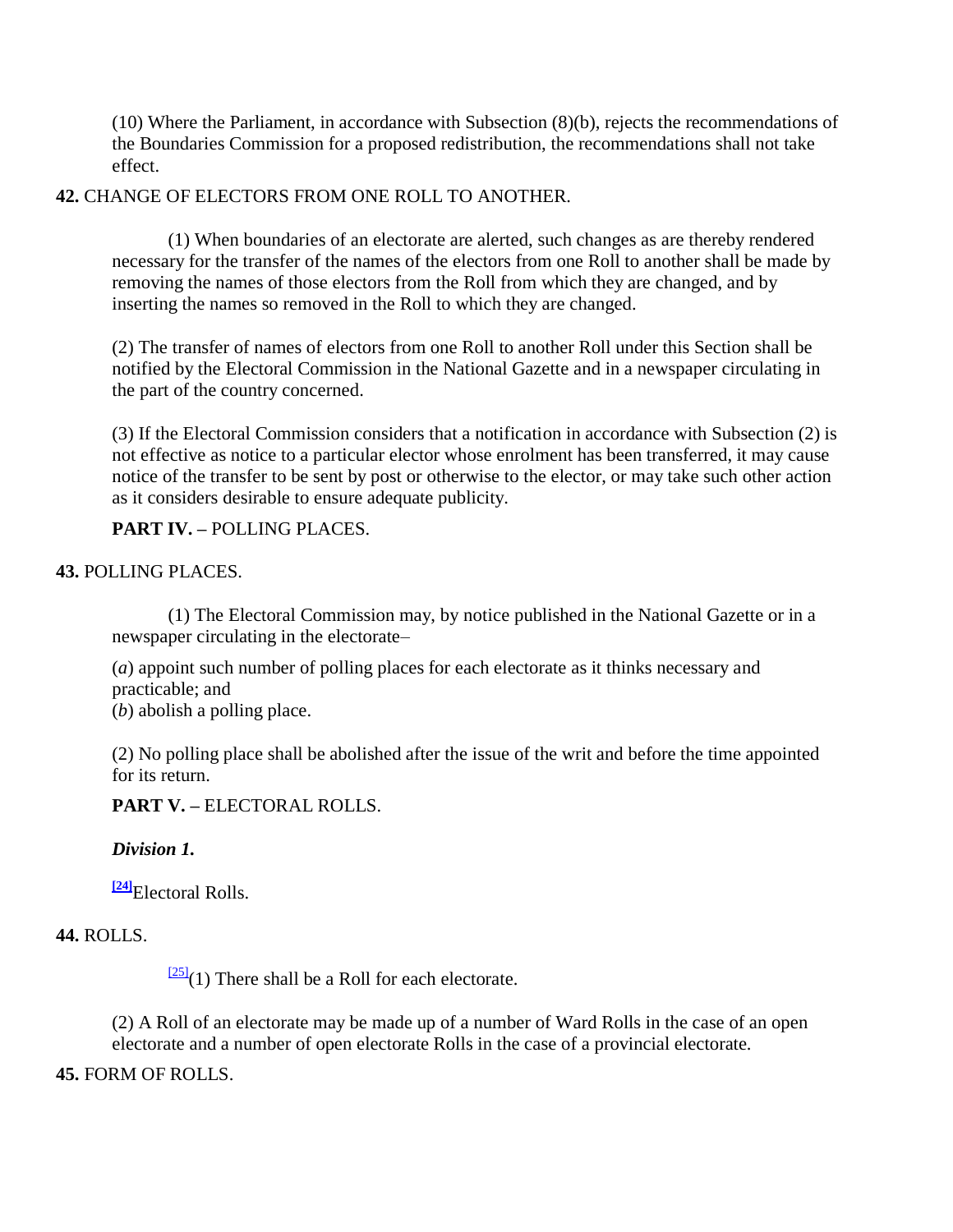(1) A Roll shall be in such form as is determined by the Electoral Commission, and shall set out the name, address and occupation (or other prescribed particulars) and sex of each elector, and shall contain such further particulars as are prescribed or as the Electoral Commission directs.

 $(1A)^{26}$   $\frac{[27]}{27}$  $\frac{[27]}{27}$  $\frac{[27]}{27}$  Roll determined by the Electoral Commission under Subsection (1) may be kept in electronic form.

(2) A direction under Subsection (1) may relate to the whole or a part of the country.

## *Division 2.*

**[\[28\]](http://www.paclii.org/pg/legis/consol_act/olonalge519/#fn28)**New Rolls.

## **46.** NEW ROLLS.

 $\frac{[29]}{[29]}$  $\frac{[29]}{[29]}$  $\frac{[29]}{[29]}$ All persons who are entitled to be enrolled on a Roll shall, subject to this Law, be so enrolled.

## **46A.** PREPARATION OF NEW ROLLS.

 $\frac{300}{201}$ (1) A new Roll for an electorate shall be prepared whenever the Electoral Commission, by notice published published in the National Gazette, directs.

(2) A notice under Subsection (1) may specify the manner in which the Rolls shall be prepared, and may require any person, or member of a classs of persons, entitled to enrolment on a new Roll and whose name does not appear on it to sign and send to the proper officer a form of claim for enrolment and otherwise to comply with the provisions of this Law relating to compulsory enrolment.

(3) A new Roll may be prepared where: –

(*a*) a new electorate is created; or

(*b*) there has been a major movement of people out of or into an existing electorate; or

(*c*) the Electoral Commission considers that it is necessary for other reasons to create a new Roll.

(4) Subject to Subsection (5), no names on an existing Roll may be automatically transferred to a new Roll.

(5) The entries in an existing Roll may, at the discretion of the Electoral Commission, be transferred to a new Roll without the need for the persons whose names are in the transferred entires to make any further claim for enrolment.

(6) The Electoral Commission may appoint persons to assit in the compilation of a new Roll.

(7) The Electoral Commission shall, as soon as it is practicable to do so after the preparation of new Rolls, by notice published in the National Gazettee, notify that the new Rolls have been prepared.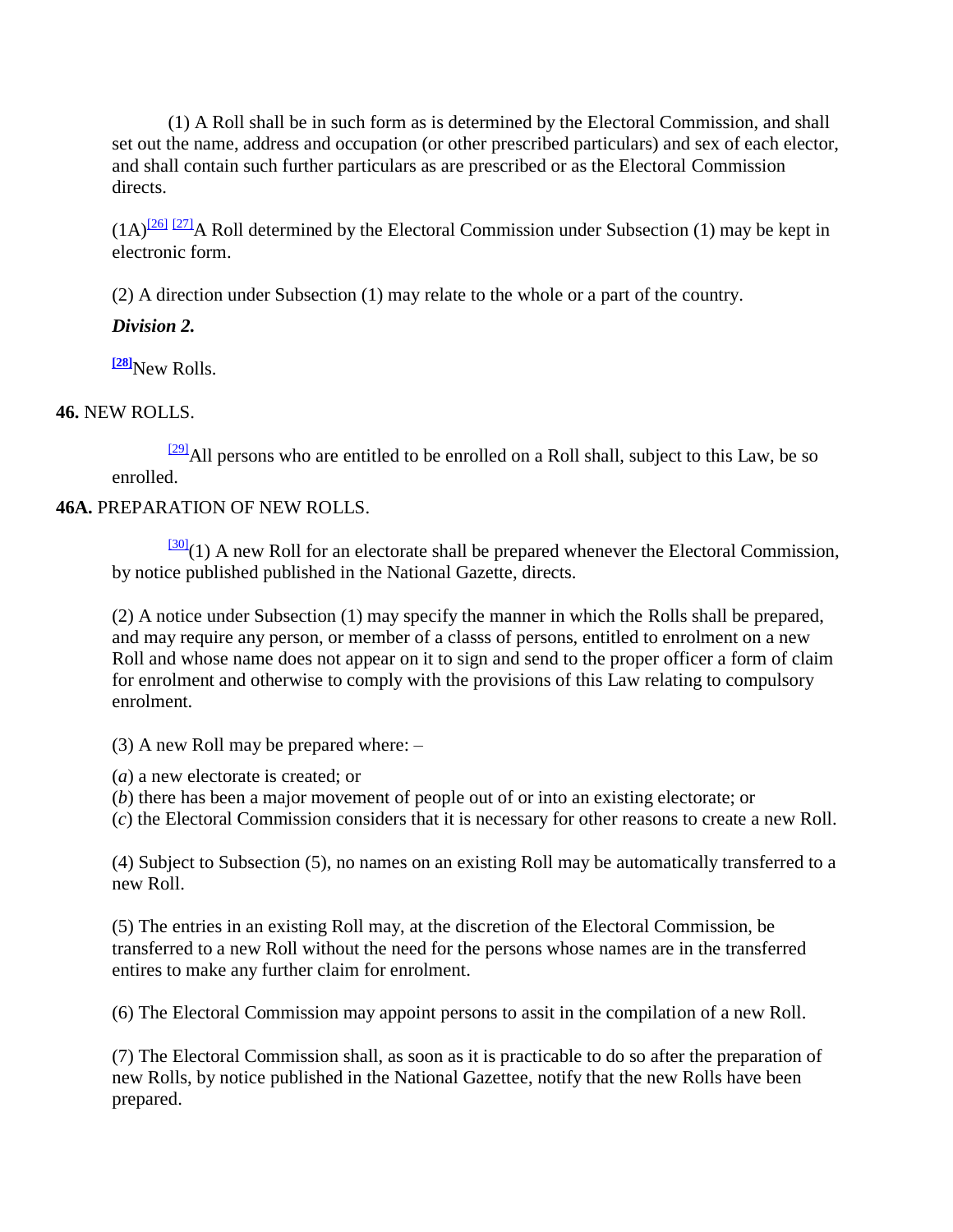#### **47.** ADDITIONS, ETC., TO NEW ROLLS.

Upon the receipt by the Returning Officer of a new Roll for an electorate, the Returning Officer shall–

- (*a*) make additions, alterations and corrections in it; and
- (*b*) remove names from it,

in accordance with information received by him between the date of the notice directing the preparation of new Rolls and the date of the notification that the Rolls have been prepared, where the additions, alterations or corrections have not already been made in, or the removals have not been made from, the Roll.

#### **48.** OBJECTIONS AND NOTICES TO HAVE EFFECT IN RELATION TO NEW ROLLS.

Where objections have been lodged or notices of objection have been issued and action in respect of those objections or notices has not been completed before the notification of the preparation of new Rolls, the objections or notices have effect in relation to the new Rolls as if those Rolls had been in existence at the time of the lodging of the objections or the issuing of the notice.

### *Division 4.*

**<sup>[\[31\]](http://www.paclii.org/pg/legis/consol_act/olonalge519/#fn31)</sup>Printing and Inspection.** 

#### *Division 3.*

Existing Rolls.

#### **48A.** EXISTING ROLLS.

 $\frac{321}{2}$ (1) A Returning Officer shall be responsible for the revision and compilation of an existing Roll.

(2) A Returning Officer may revise or compile a ward Roll at such times as he considers necessary.

(3) A Returning Officer may obtain the assistance of any person as he considers necessary to revise an existing Roll.

(4) A Returning Officer shall follow such directions as are given by the Electoral Commission in the revision of an existing Roll.

(5) Where an elector is enrolled in respect of an address in an electorate for which he is entitled to be enrolled, he shall not be required to sign and send in any further claim for enrolement in connection with the compilation or revision of an existing Roll.

#### **49.** PRINTING OF ROLLS.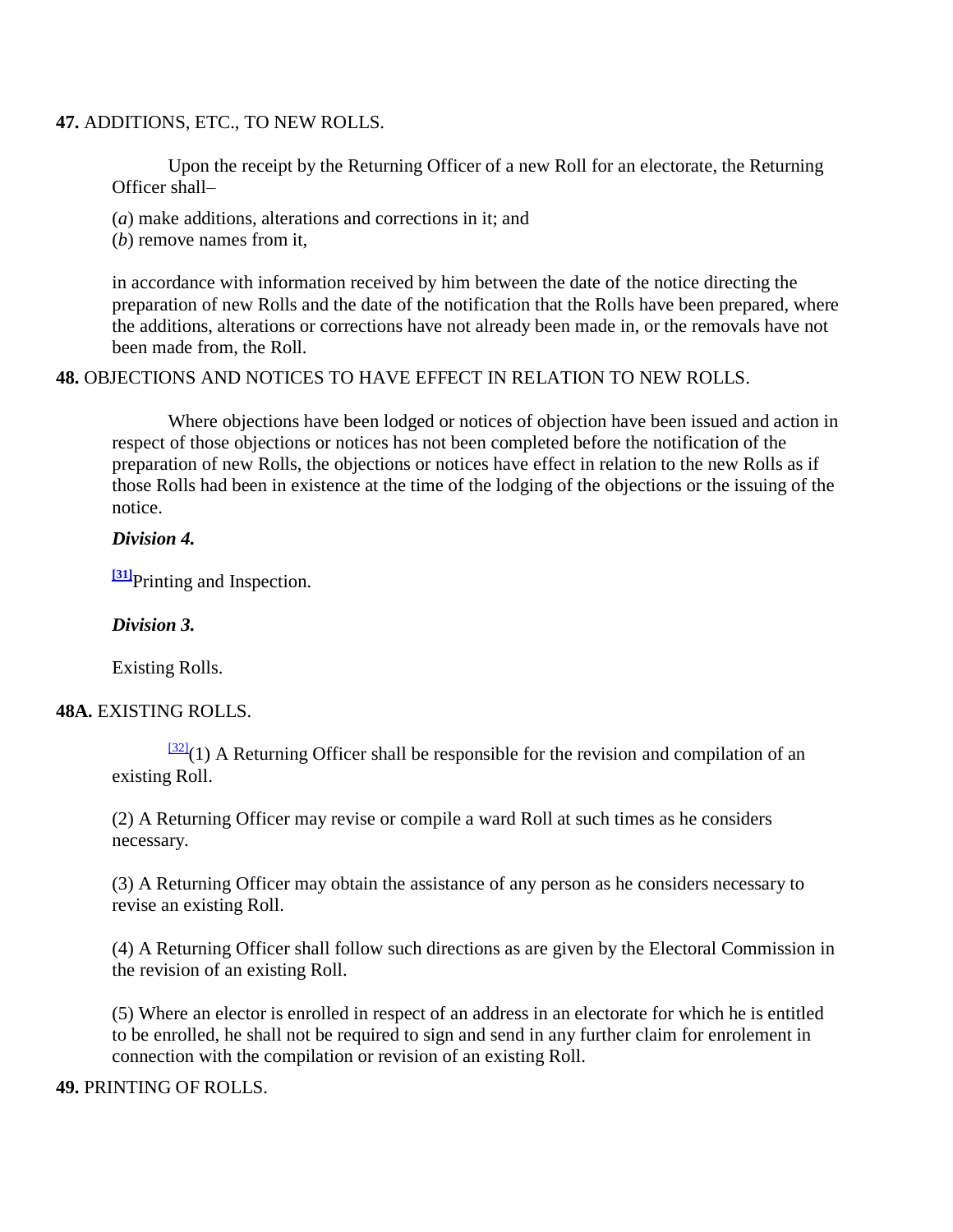(1) Rolls shall be printed whenever the Electoral Commission so directs.

(2) Supplemental Rolls, setting out additions since the latest print of the Rolls, may, as necessary, be prepared and printed immediately after the issue of the writs for an election, and at such other times as the Electoral Commission directs.

#### **50.** INSPECTION.

(1) Copies of the latest print of the electorate Roll and of all supplemental prints shall be open for public inspection at the office of the Returning Officer at all convenient times during his ordinary office hours without fee, and at such other places as the Returning Officer appoints for the purpose.

(2) Copies of the latest print of the electorate Roll and of all supplemental prints shall be obtainable at the office of the Returning Officer on payment of the prescribed fee.

#### **51.** OFFICERS AND OTHERS TO FURNISH INFORMATION.

All officers and all occupiers of habitations and all persons who are, or appear to be, entitled to enrolment shall upon application furnish to the Electoral Commission or to a Returning Officer, or to an electoral officer acting under the directions of the Electoral Commission or the Returning Officer, all information that it or he requires in connection with the preparation, maintenance or revision of the Rolls.

**PART VI. –** QUALIFICATIONS AND DISQUALIFICATIONS FOR ENROLMENT AND FOR VOTING.

#### **52.** PERSONS ENTITLED TO ENROLMENT.

(1) All persons who have a right to vote under Section 50 (right to vote and stand for public office) of the Constitution who comply with the requirements of Part VII for enrolment for an electorate are entitled to enrolment.

(2) All persons whose names are on the Roll for an electorate shall, subject to this Law and to the provisions of any other law in force, vote at elections of a member for the electorate, but no person is entitled to vote more than once at an election, or at more than one election held at the same time.

 $(3)^{331}$  [*Repealed.*]

**PART VII. –** ENROLMENT.

*Division 1.*

**[\[34\]](http://www.paclii.org/pg/legis/consol_act/olonalge519/#fn34)**Application.

## **52A.** APPLICATION OF THIS PART.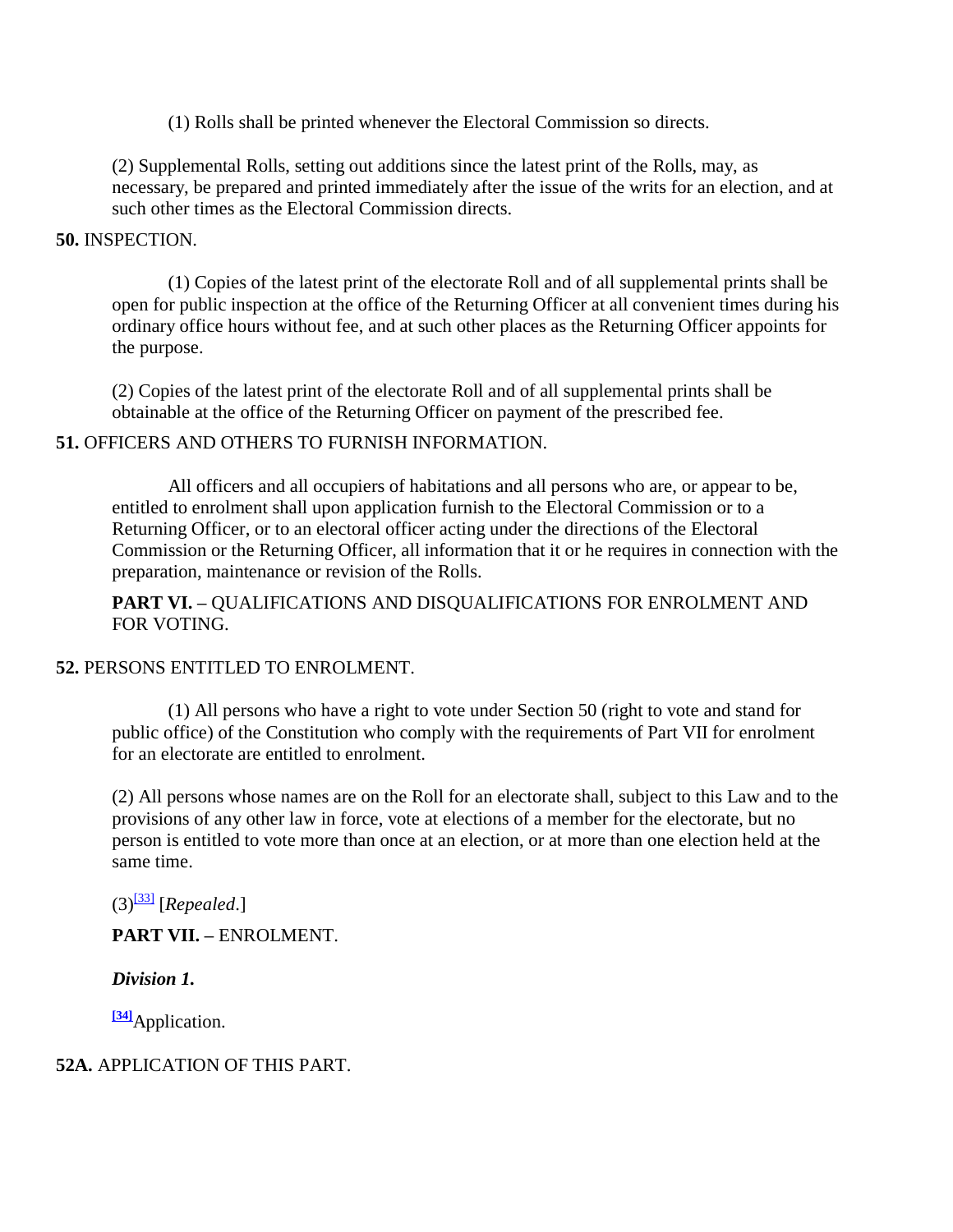$\frac{[35]}{[35]}$  $\frac{[35]}{[35]}$  $\frac{[35]}{[35]}$ This Part applies to the preparation of a new Roll and the revision and compilation of an existing Roll.

## *Division 2.*

**[\[36\]](http://www.paclii.org/pg/legis/consol_act/olonalge519/#fn36)**Officers.

## **53.** OFFICERS.

 $(1)^{371}$   $381$ The Electoral Commission may appoint persons to assist in the preparation, compilation and revision of the Rolls.

(2) A person appointed under Subsection (1) has such functions and duties as are prescribed or as the Electoral Commission directs.

 $(3)$ <sup>[\[39\]](http://www.paclii.org/pg/legis/consol_act/olonalge519/#fn39) [\[40\]](http://www.paclii.org/pg/legis/consol_act/olonalge519/#fn40)</sup>Notwithstanding Subsections (1) and (2), the Electoral Commission may, on the recommendation of a Returning Officer, appoint enrolment agents to assist in the preparation, compilation or revision of a Roll.

 $(4)$ <sup>[\[41\]](http://www.paclii.org/pg/legis/consol_act/olonalge519/#fn41) [\[42\]](http://www.paclii.org/pg/legis/consol_act/olonalge519/#fn42)</sup>The Regulations may provide for the duties to be preformed by the enrolment agents and for the publication of their names either in the National Gazette or in other documentation released to the area in which the appointments relate.

 $(5)^{431}$  [\[44\]](http://www.paclii.org/pg/legis/consol_act/olonalge519/#fn44)</sub>A person appointed as an enrolment agent under Subsection (3) who deliberately: –

(*a*) completes a claim for enrolment for an ineligible person; or

(*b*) completes a claim for enrolment for a person who is already enrolled on a Roll or who has already completed an enrolment form; or

(*c*) includes in any list the name of a person referred to in Paragraphs (a) or (b) with the purpose of having the persons name included on a Roll, is guilty of an offence.

Penalty: (*a*) a fine not exceeding K1,000.00; and

(*b*) ineligibility to hold elective public office, whether at the National, Provincial or Loca-level Government level; and

(*c*) ineligibility for employment as a Public Servant in the Public Service or in the provincial service including a Provincial Government and a Local-level Government.

 $(6)$ <sup>[\[45\]](http://www.paclii.org/pg/legis/consol_act/olonalge519/#fn45) [\[46\]](http://www.paclii.org/pg/legis/consol_act/olonalge519/#fn46)</sup>A person, who encourages, procures, aids or abets an enrolment agent to commit the offence referred to in Subsection (5), is guilty of an offence.

Penalty: (*a*) a fine not exceeding K1,000.00; and

(*b*) ineligibility to hold elective public office, whether at National, Provincial or Local-level Government Level; and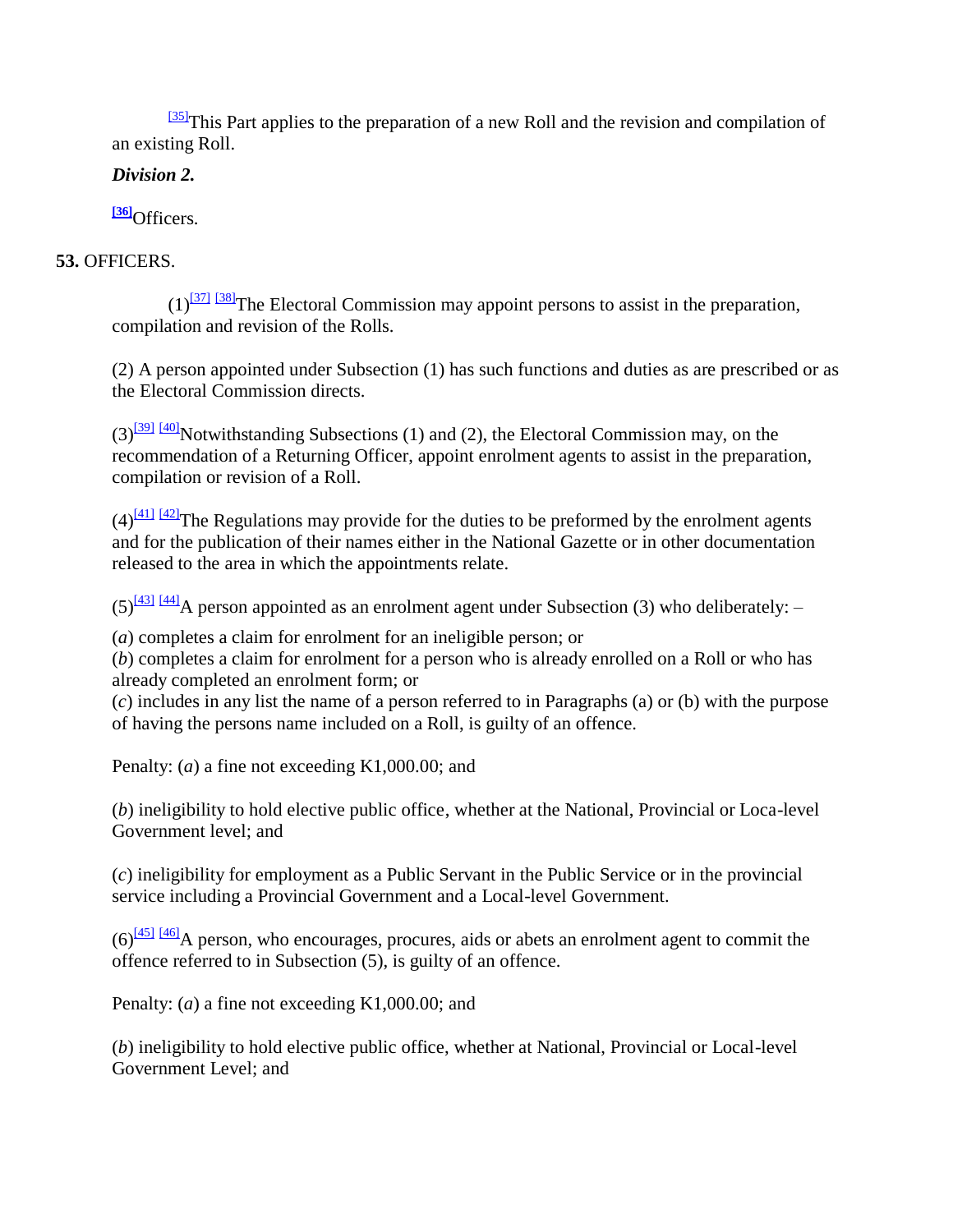(*c*) ineligibility for employment as a Public Servant in the Public Service or in the provincial service including a Provincial and Local-level Government.

## *Division 3.*

**[\[47\]](http://www.paclii.org/pg/legis/consol_act/olonalge519/#fn47)**Claims for enrolment and transfer.

## **54.** ADDITION OF NAMES TO ROLLS.

In addition to any other method provided for by law, names may be added to Rolls in accordance with claims for enrolment or transfer of enrolment.

## **55.** CLAIMS FOR ENROLMENT.

(1) Subject to this Section and to Section 52, a person who–

(*a*) has resided in the area of an electorate for a period of not less than six months immediately preceding the date of his claim for enrolment; or

(*b*) is nominated for an electorate for which he is not enrolled and was either born in the electorate or lived in the electorate for five years at any time, is entitled to have his name placed on the Roll for that electorate.

(2) Where the name of a person is placed on a Roll in accordance with Subsection (1)(a), he shall be enrolled in respect of the address of his last residence in the electorate.

(3) Where the name of a person is placed on a Roll in accordance with Subsection (1)(b), he shall be enrolled in respect of his last-known place of residence in the electorate.

 $(4)$ <sup>[\[48\]](http://www.paclii.org/pg/legis/consol_act/olonalge519/#fn48) [\[49\]](http://www.paclii.org/pg/legis/consol_act/olonalge519/#fn49)</sup>The Electoral Commission may, in relation to a person or class of persons, direct that a claim for enrolment be in the prescribed form and shall be signed: –

(*a*) by the claimant and attested by a person who shall sign his name as wtiness in his own handwriting; or

(*b*) by an authorized enrolment agent.

 $(5)$ <sup>[\[50\]](http://www.paclii.org/pg/legis/consol_act/olonalge519/#fn50) [\[51\]](http://www.paclii.org/pg/legis/consol_act/olonalge519/#fn51)</sup>Regulations may prescribe when a claim for enrolment may be rejected for irregularities in the form including the rejection of claims for enrolment without serial numbers or with the wrong serial numbers.

 $(6)$ <sup>[\[52\]](http://www.paclii.org/pg/legis/consol_act/olonalge519/#fn52)</sup>It is an offence: –

(*a*) for a person whose name is on an existing Roll to make a claim for enrolment; or

(*b*) for a person to make multiple claims for enrolment in his own name or in the names of others; or

(*c*) for a person to make claims for enrolment in the name of an ineligible persons or non-existent persons; or

(*d*) for a person, other than an enrolment agent who is duly appointed, to make a claim for enrolment of another person.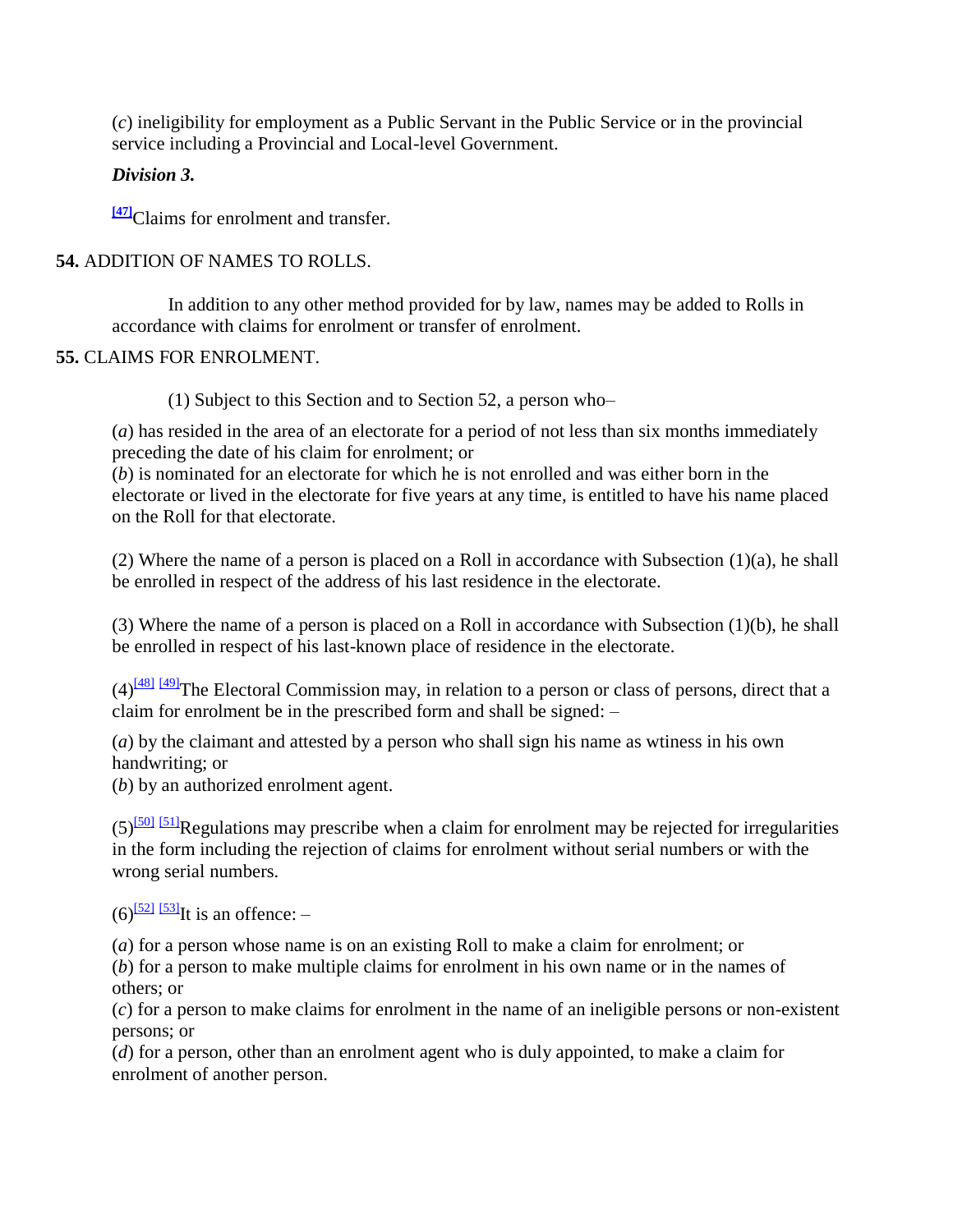$(7)$ <sup>[\[54\]](http://www.paclii.org/pg/legis/consol_act/olonalge519/#fn54) [\[55\]](http://www.paclii.org/pg/legis/consol_act/olonalge519/#fn55)</sup>A person witnessing a claim for enrolment or transfer of enrolment shall, before he affixes his signature to it, satisfy himself, by an inquiry from the claimant or otherwise, that the statements contained in the claim are true, unless he knows that the statements contained in the claim are true.

Penalty: A fine not exceeding K400.00.

## **56.** PROVISIONAL ENROLMENT.

 $\frac{56}{(1)}$  A person who is not yet eligible to be on the Roll but who will become eligible to be in the Roll before the issue of a writ for the next planned election in the electorate may be provisionally placed on the Roll.

(2) A person who is provisionally enrolled shall not vote in an election held earlier than an election to which he was provisionally enrolled under this section.

(3) A Returning Officer may, at any time, remove the name of a person who is provisionally on a Roll if the person does not become entitled to remain on the Roll.

(4) Regulations may make other provisions on provisional enrolments including how names are entered on a Roll.

## **57.** COMPULSORY ENROLMENT AND TRANSFER.

(1) A person who is entitled to have his name placed on the Roll for an electorate, whether by way of enrolment or transfer of enrolment, and whose name is not on that Roll shall, at the first reasonably practicable opportunity, make a claim in the prescribed form to the Returning Officer for that electorate.

 $(1A)^{57}$ <sup>[\[58\]](http://www.paclii.org/pg/legis/consol_act/olonalge519/#fn58)</sup>The Electoral Commission or a Returning Officer maypublish a notice in the National Gazette and a newspaper circulating in the electorate concerned that the Returning Officer is ready to accept claims for enrolment or transfer of enrolment in the whole of the electorate or a part of the electorate and shall state the period within which he is so available and where is available.

 $(2)$ <sup>[\[59\]](http://www.paclii.org/pg/legis/consol_act/olonalge519/#fn59)</sup> [\[60\]](http://www.paclii.org/pg/legis/consol_act/olonalge519/#fn60)</sub>A person, who is entitled to have his name placed on the Roll for an electorate, whether by way of enrolment or transfer of enrolment, and whose name is not on the Roll during the period referred to in Subsection (1A) and fails to lodge a claim for enrolment and is not entered on a Roll, is guilty of an offence unless he proves that his non-enrolment is not in consequence of his failure to comply with the provisions of Subsection (1).

(3) It is a defence to a charge of an offence against Subsection (2), if the defendant shows that he did not know, and had no reasonable opportunity of knowing, that his name was not on a Roll for which he was entitled to be enrolled.

(4) A person who is enrolled for the electorate in which he is residing and who changes his place of residence from one address in the electorate to another address in that electorate, and who has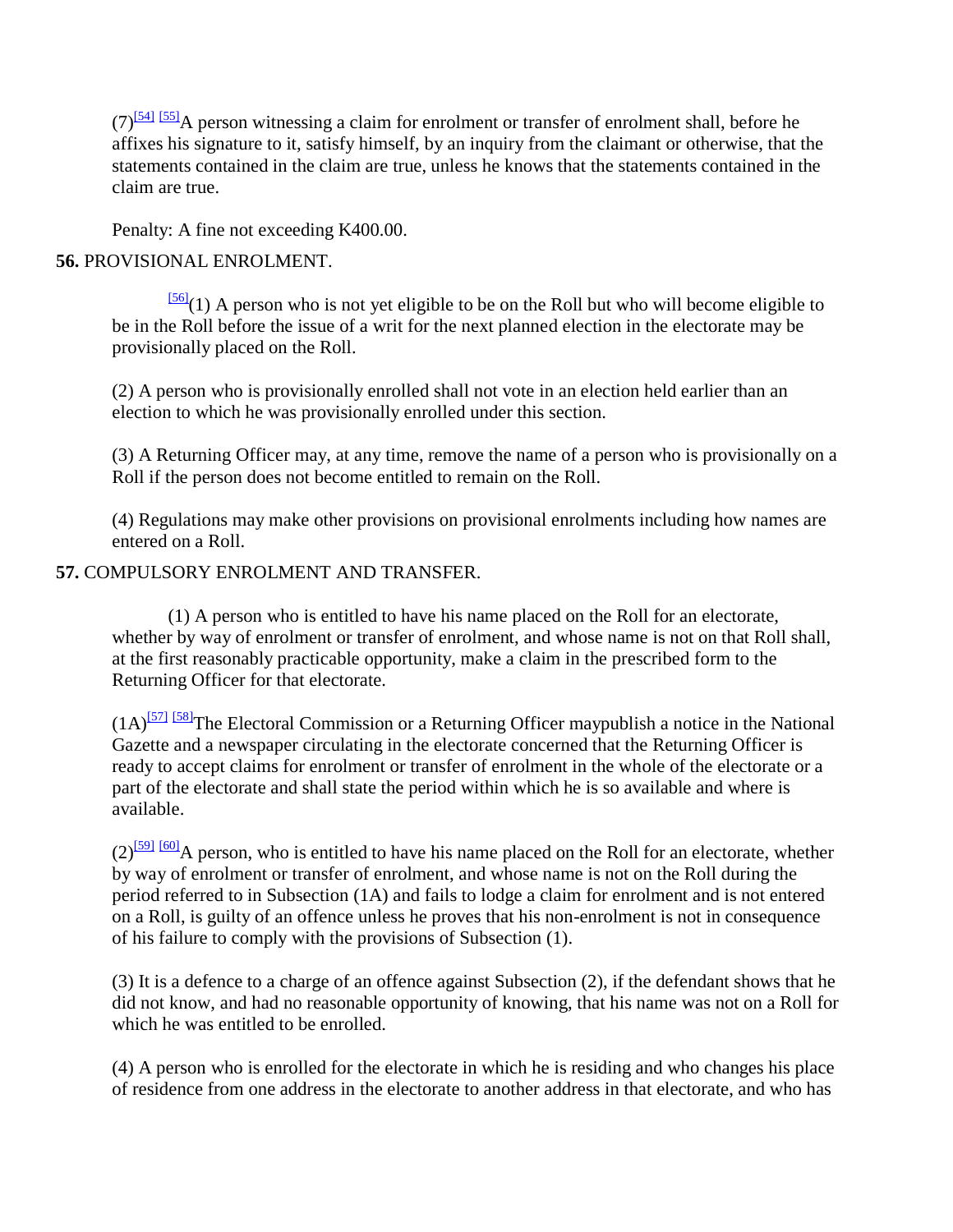failed to notify, in the prescribed form, the new address to the Returning Officer for that electorate at the first reasonably practicable opportunity, is guilty of an offence.

(5) A person who is guilty of an offence against this Section is punishable, upon conviction–

(*a*) in the case of a first offence–by a fine not exceeding K10.00; or

(*b*) in any other case–by a fine not exceeding K25.00.

(6) A prosecution for an offence against this Section shall not be instituted without the consent of the Electoral Commission.

### *Division 4.*

**[\[61\]](http://www.paclii.org/pg/legis/consol_act/olonalge519/#fn61)**Registration and rejection of claims.

### **58.** REGISTRATION OF CLAIM.

(1) Upon receipt of a claim for enrolment or transfer of enrolment, notification of change of address within an electorate, or application for the alteration or correction of particulars of an existing enrolment, the Returning Officer shall note the date of its receipt by him, and if the claim, notification or application is in order and he is satisfied that the claimant is entitled to be enrolled or to have his name transferred or the particulars of his enrolment altered or corrected, as the case may be, the Returning Officer shall, subject to Section 60–

(*a*) enter on the Roll kept by him the name of the claimant and the particulars relating to him; and

(*b*) notify the claimant in writing that he has been enrolled; and

(*c*) in the case of a transfer of enrolment, give notice of the transfer to the Returning Officer keeping the Roll from which the elector"s name has been transferred.

(2) An interim acknowledgment of the receipt, after the issue of the writ for an election and before the close of the polling at the election, of a claim for enrolment or transfer of enrolment may be issued to the claimant by the Returning Officer in a form approved by the Electoral Commission.

(3) The Returning Officer keeping the Roll from which an elector"s name has been transferred shall, upon receipt of notice of the transfer in the prescribed form, remove the elector's name from the Roll kept by him.

## **59.** NOTIFICATION OF REJECTION OF CLAIM.

The Returning Officer, on receipt of a claim, shall, subject to Section 60, after making such inquiry as he considers necessary if he is satisfied that the claimant is not entitled to enrolment or transfer of enrolment in accordance with the claim, notify the claimant as soon as practicable in the prescribed manner that his claim has been rejected, specifying the reason for the rejection, and advise the claimant that he is entitled, at any time within three months after the receipt of the notification, to appeal against the rejection in accordance with this Law.

**60.** PENALTY ON OFFICER FAILING TO ENROL CLAIMANTS.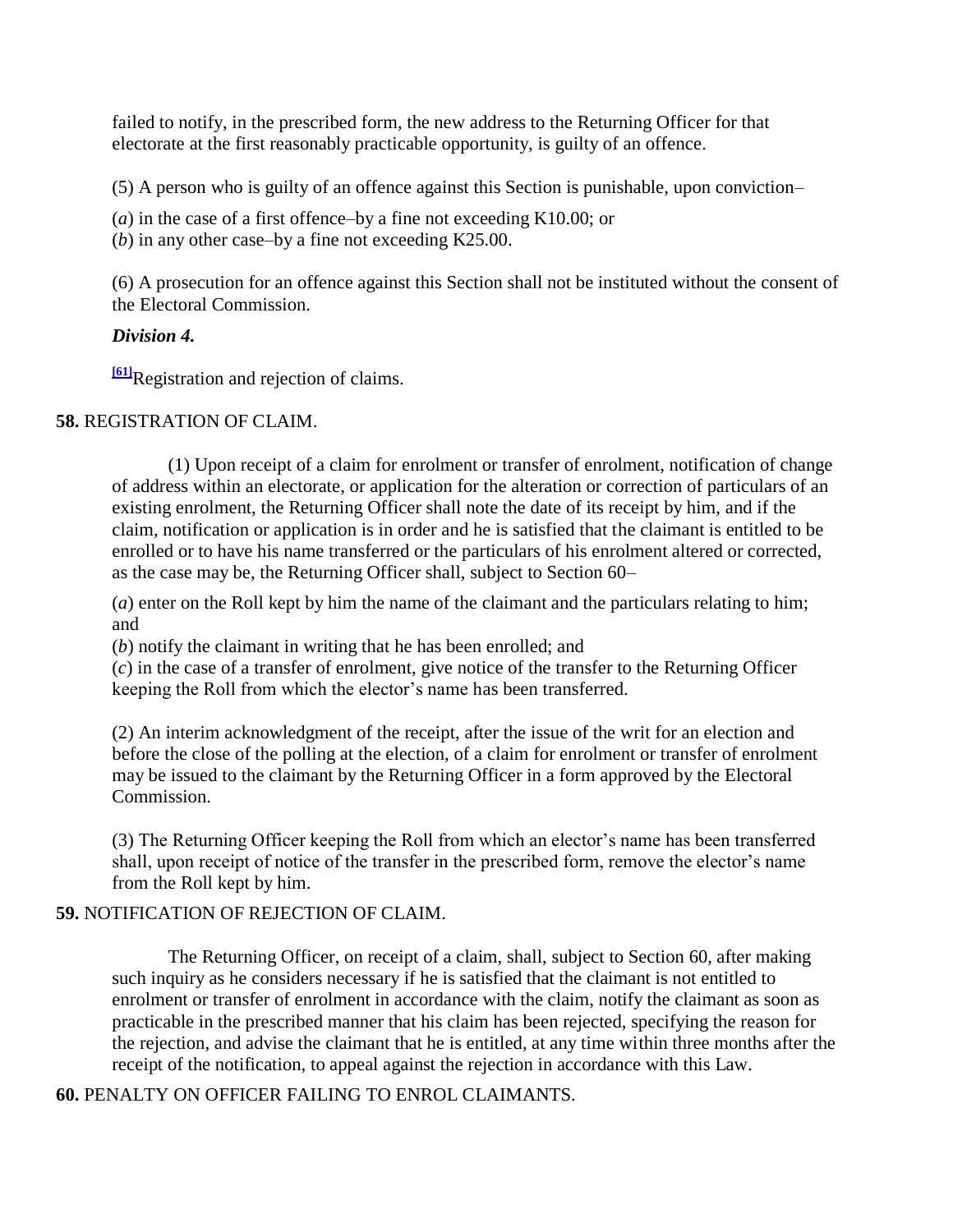$\frac{621}{2}$ An officer, who receives a claim for enrolment or transfer of enrolment and who, without just excuse, the burden of proof of which lies upon him, fails to do everything necessary on his part to be done to secure the enrolment of the claimant in pursuance of the claim, is guilty of an offence.

Penalty: A fine not exceeding K1,000.00.

## *Division 5.*

**[\[63\]](http://www.paclii.org/pg/legis/consol_act/olonalge519/#fn63)**Alterations of Rolls.

**61.** PENALTY ON OFFICER NEGLECTING TO ENROL CLAIMANTS.

 $\frac{64}{104}$ Notwithstanding anything in this Law: -

(*a*) claims for enrolment or transfer of enrolment which are received after 4.00 p.m. on the day of the issue of the writ for an election shall not be registered until after the end of the polling period for the election; and

(*b*) except by direction of the Returning Officer, no name shall be removed from a Roll under a notification of transfer of enrolment received after 4.00 p.m. on the day of the issue of the writ for an election and before the end of the polling period for the election.

## **62.** ALTERATION OF ROLLS.

(1) In addition to other powers of alteration conferred by this Law, a Returning Officer may alter a Roll kept by him by–

(*a*) correcting a mistake or omission in the Roll; and

(*b*) correcting a mistake or omission in the particulars of the enrolment of an elector; and

(*c*) altering, on the application of an elector, the original name, address or occupation of the elector on the same Roll; and

(*d*) removing the name of a deceased elector; and

(*e*) striking out the superfluous entry where the name of the same elector appears more than once on the same Roll; and

(*f*) reinstating a name removed by mistake; and

(*g*) reinstating a name removed as the result of an objection where he is satisfied that the objection was based on a mistake as to fact and that the person objected to still retains and has continuously retained his right to the enrolment in respect of which the objection was made; and  $(h)$ <sup>[\[65\]](http://www.paclii.org/pg/legis/consol_act/olonalge519/#fn65)</sup> removing a name from the Roll where he is satisfied that the elector has ceased to be qualified for enrolment on the Roll and has secured enrolment on another Roll; and.

 $(i)$ <sup>[\[66\]](http://www.paclii.org/pg/legis/consol_act/olonalge519/#fn66)</sup> removing a name from the Roll where he is reasonably satisfied that the name is not the name of a person entitled to be on the Roll.

(2) Where the name of an elector has, in error, been incorrectly placed on the Roll for an electorate for which he is not entitled to be enrolled, and the elector is entitled to have his name placed on the Roll for another electorate, the Returning Officer for the electorate for which the elector is wrongly enrolled shall remove the name of the elector from that Roll and shall notify the Returning Officer for the electorate for which the elector is entitled to be enrolled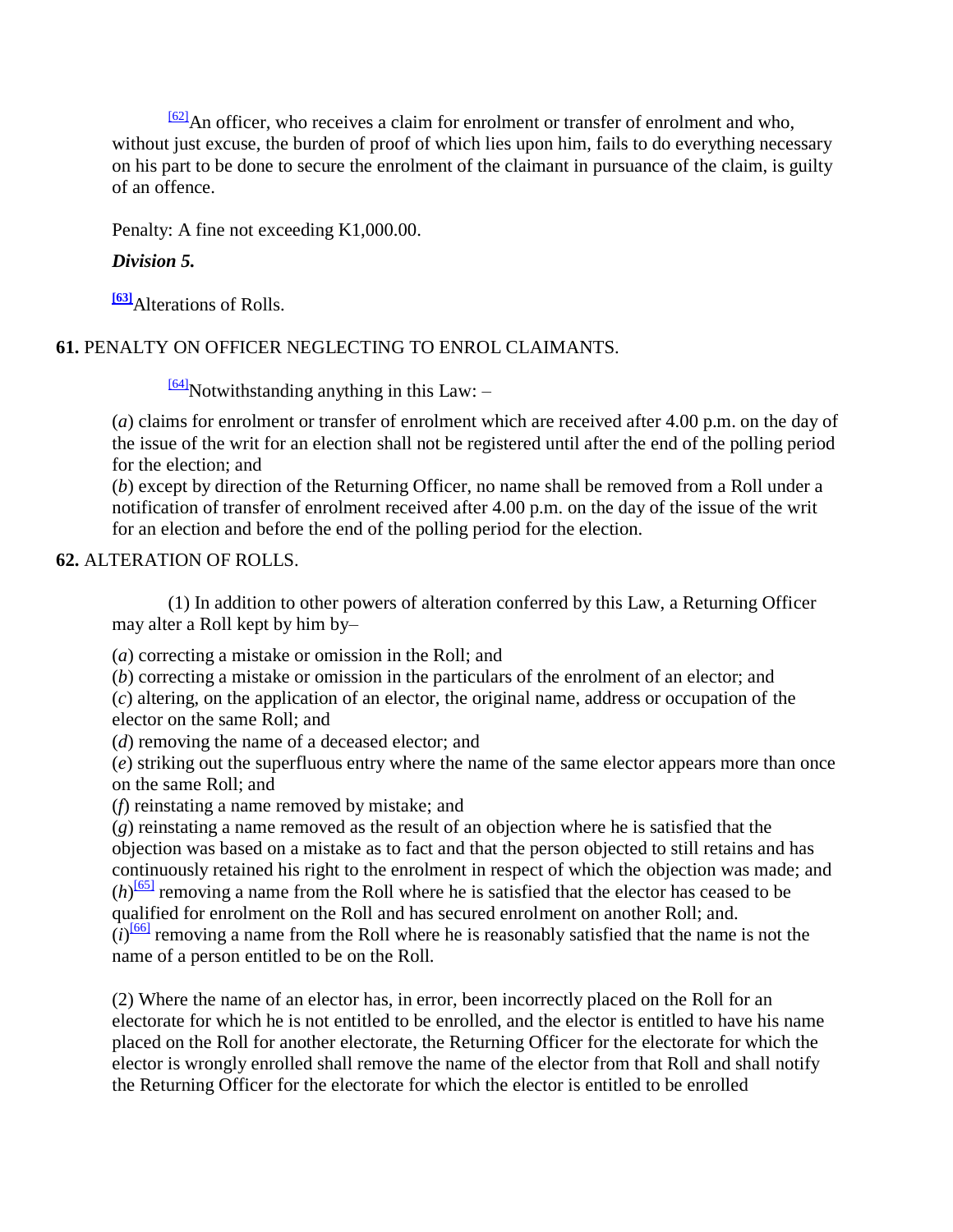accordingly, and that last-mentioned Returning Officer shall place the name of the elector on his Roll and shall notify the elector of the change of enrolment.

 $(2A)^{67}$  [\[68\]](http://www.paclii.org/pg/legis/consol_act/olonalge519/#fn68)</sub>A name removed under this Part by an honest mistake shall not be the basis of any claim against the Electoral Commission, a Returning Office or an enrolment agent who has made a recommendation for the name to be removed.

(3) No alteration under this Section shall, without the authority of the Returning Officer, be made at any time after 4 p.m. on the day of the issue of the writ for an election and before the end of the polling period for the election.

### **63.** ALTERATIONS TO BE INITIALED.

 $\frac{[69]}{[69]}(1)$  $\frac{[69]}{[69]}(1)$  $\frac{[69]}{[69]}(1)$  Every alteration of a printed Roll shall be made in such a manner that the original entry shall not be obliterated, and the reason for each alteration and the date of the alteration shall be set aginst the alteration, together with the initials of the Returning Officer or of the person who makes the alterations on behalf of the Returning Officer.

(2) Where a Roll is kept electronically, an alteration shall be clearly indicated with the original entry noted and the date and person authorizing the alteration noted against the entry.

### *Division 6.*

**[\[70\]](http://www.paclii.org/pg/legis/consol_act/olonalge519/#fn70)**Special provisions for certain candidates.

## **64.** SPECIAL PROVISIONS FOR CERTAIN NOMINATIONS.

 $\frac{[71]}{[71]}(1)$  $\frac{[71]}{[71]}(1)$  $\frac{[71]}{[71]}(1)$  Notwithstanding anything in this Law but subject to this section, where a person who is entitled to do so has nominated for an electorate other than the electorate for which he is enrolled: –

(*a*) the Returning Officer for the electorate for which he nominates shall place his name on the Roll for that electorate and notify the Returning Officer for the electorate for which he is enrolled who shall remove his name from the Roll for that electorate; and

(*b*) if the nomination is withdrawn, the Returning Officer for the electorate for which he was nominated shall remove his name from the Roll for that electorate and notify the Returning Officer for the other electorate who shall (unless electorate) restore his name to the Roll for that other electorate; and

(*c*) if he fails to be elected, the Returning Officer for the electorate for which he was nominated shall remove his name from the Roll for that electorate and notify the Returning Officer for the other electorate who shall restore his name to the Roll for that other electorate; and

(*d*) if he is elected and later ceases to be the member for the electorate, the Returning Office for the electorate for which he was the member shall remove his name from the Roll for that other electorate unless he has ceased to be eligible for enrolment in that electorate and has been enrolled in another electorate.

### **65.** INCORRECT ENROLMENT.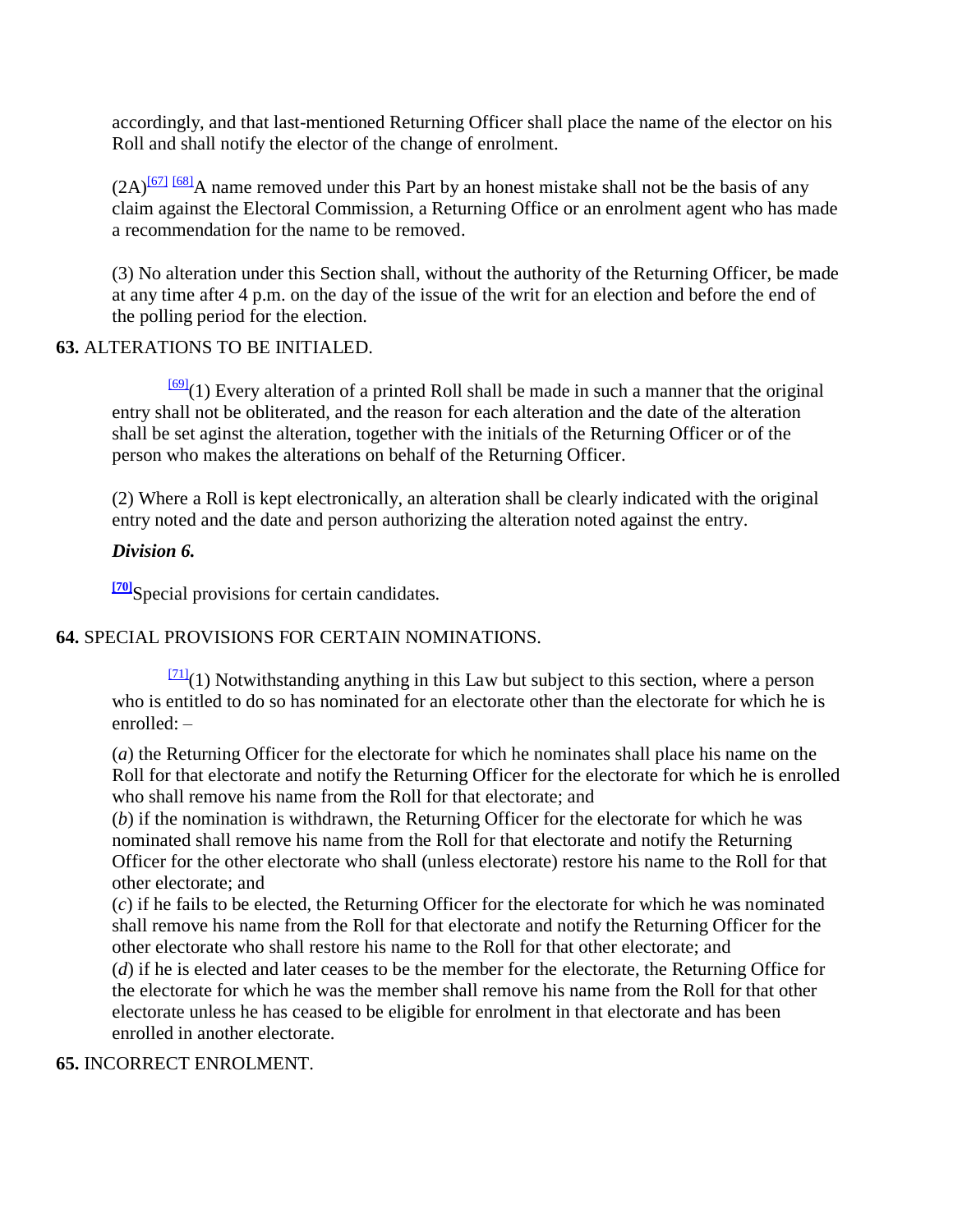$\frac{[72]}{[72]}$  $\frac{[72]}{[72]}$  $\frac{[72]}{[72]}$ Where a person whose name has been placed on the Roll for an electorate is not entitled to enrol for that electorate and that person secured enrolment under a claim in which he made a false statement, the Returning Officer may, at any time between the date of the issue of the writ for an election for that electorate and before the end of the polling period for that election, remove the name of that person from that Roll.

## **PART VIII.[\[73\]](http://www.paclii.org/pg/legis/consol_act/olonalge519/#fn73) –** OBJECTIONS.

## *Division 1.*

**[\[74\]](http://www.paclii.org/pg/legis/consol_act/olonalge519/#fn74)**Normal Objection.

## **66.** NAMES ON ROLL MAY BE OBJECTED TO.

 $\frac{[75]}{[75]}(1)$  $\frac{[75]}{[75]}(1)$  $\frac{[75]}{[75]}(1)$  person may, by written notice to the Returning Officer, object to a name on the Roll.

(2) A sum of K10.00 shall be deposited in respect of each objection lodged by a person other than an electoral officer or authorized agent, to be forfeited to Papua New Guinea if the objection is held by the Returning Officer to be frivolous.

## **67.** OBJECTION.

 $\frac{76}{6}$ An objection under Section 66 shall be in the prescribed form, and shall be signed by an elector enrolled on the same Roll as the person objected to, or by the Returning Officer or by an authorized agent.

## **68.** NOTICE OF OBJECTION.

 $\frac{[77]}{[77]}(1)$  $\frac{[77]}{[77]}(1)$  $\frac{[77]}{[77]}(1)$  When an objection is made by or lodged with a retuning Officer, the Returning Officer shall, subject to Subsection (3), give notice as soon as practicable of the objection to the person objected to.

(2) A notice under Subsection (1) may be in the prescribed from, and may be served by being posted or delivered to the last-known place of abode or place of work of the person objected to.

(3) Where the Returning Officer is satisfied that the ground of objection stated in an objection is not good ground of objection or is frivolous, he may dismiss the objection, in which case no notice of the objection need be given to the person objected to.

(4) Any objection on the ground that a person does not reside in the electorate for which he is enrolled shall be deemed not to be good unless it alleges necessary to qualify him for enrolment for that electorate.

## *Division 2.*

**<sup>[\[78\]](http://www.paclii.org/pg/legis/consol_act/olonalge519/#fn78)</sup>Objection by enrolment agent.** 

**69.** OBJECTION BY ENROLMENT AGENT OR OTHER PRESCRIBED OFFICER.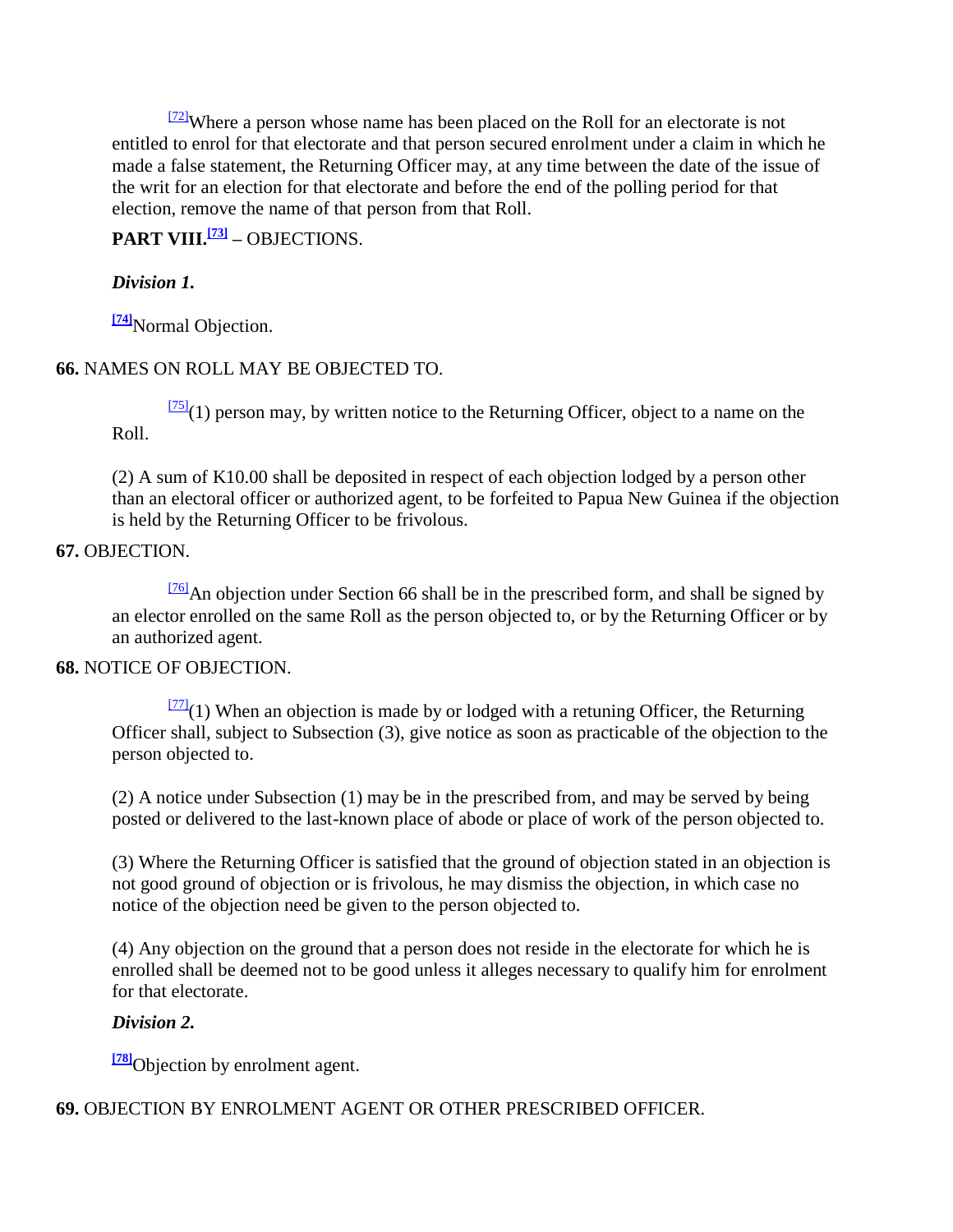$\frac{[79]}{(1)}$  $\frac{[79]}{(1)}$  $\frac{[79]}{(1)}$  An enrolment agent may, during the time of his appointment to conduct enrolment in a Ward, object to a class of persons or group of people in a prescribed list by providing such list to the Returning Office.

(2) Upon receipt of a prescribed list under this section, the Returning Officer may give notice of the objection in the prescribed form: –

(*a*) by forwarding it to the area where the persons reside; or

(*b*) by providing it to the village elder, councillor, village court magistrate or other reliable person who, in the opinion of the Returning Officer, is likely to bring the objection to the notice of the persons named in the notice.

(3) A person, who knowingly encourages or procures an authorized agent to include in a prescribed list named of persons who should not be in the list and which results in the removal of the name of any person form a Roll, is guilty of an offence and is liable to the same penalties under Section 53(5).

(4) A person, who encourages or procures an authorized to cause a fraudulent deletion, is guilty of an offence and is liable to the same penalties as those applying to fraudulent enrolment.

## *Division 3.*

**[\[80\]](http://www.paclii.org/pg/legis/consol_act/olonalge519/#fn80)**Determination of objections.

## **70.** ANSWER TO OBJECTION.

 $^{[81]}$  $^{[81]}$  $^{[81]}$ A person objected to under this Part may, orally or in writing in the prescribed manner, answer the objection.

## **71.** DETERMINATION OF OBJECTION.

 $\frac{[82]}{(1)}$  $\frac{[82]}{(1)}$  $\frac{[82]}{(1)}$  Subject to Subsection (2), the Returning Officer shall determine an objection under this Part as soon as practicable after receipt by him of the answer of the person objected to, or, if no answer is received within a period of one month after the posting or delivery of the notice referred to in Section 68(1) and if it appears that the person objected to is not entitled to be enrolled on the Roll in respect of which the objection has been made, the Returning Officer shall–

(*a*) remove the name of the person from the Roll; and

(*b*) cause a copy of the notice of determination to be posted to or served on the objector and the person objected to.

(2) No name shall be removed from a Roll under this Section after 4 p.m. on the day of issue of the writ for an election and before the end of the polling period for the election.

**PART 8A.[\[83\]](http://www.paclii.org/pg/legis/consol_act/olonalge519/#fn83) –** VOTE IDENTIFICATION SYSTEM.

## **71A.** VOTER IDENTIFICATION SYSTEM.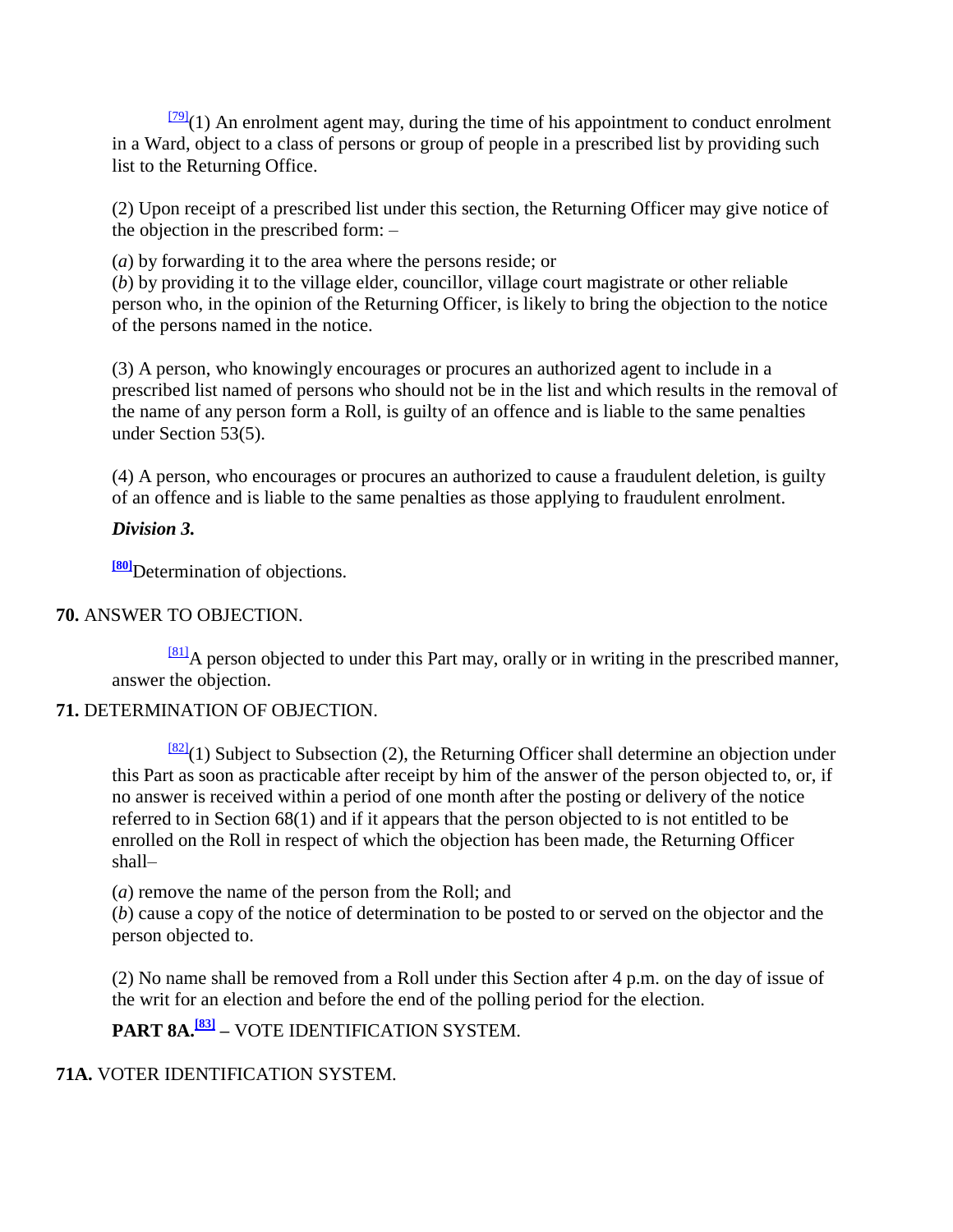$\frac{[84]}{[84]}(1)$  $\frac{[84]}{[84]}(1)$  $\frac{[84]}{[84]}(1)$  The Electoral Commission may establish and manage a system to identify voters entitled to vote.

(2) A system of identification established under Subsection (1) may take any one or more of the following forms: –

- (*a*) manual finger print system;
- (*b*) computer recorded and recognized finger print system;
- (*c*) computer recorded and recognized palm recognition system; or
- (*d*) computer, electronic or other photogenic system.
- (3) The Regulation may make provisions on how the system is kept and used.

## **71B.** MAINTENANCE AND OPERATION OF VOTER IDENTIFICATION SYSTEM.

 $\frac{[85]}{(1)}$  $\frac{[85]}{(1)}$  $\frac{[85]}{(1)}$  The Electoral Commission may authorize a person to maintain and operate an identification system.

(2) An authorization under Subsection (1) shall be on the following conditions: –

(*a*) the initial period of authorization shall not exceed 15 years which may be renewed for periods of not less than 5 years thereafter;

(*b*) the system shall be in such form as the Electoral Commission directs;

(*c*) not more than one person shall be authorized to keep a system at a time.

## **71C.** NON-DISCLOSURE OF DETAILS OF VOTER IDENTIFICATION SYSTEM.

[\[86\]](http://www.paclii.org/pg/legis/consol_act/olonalge519/#fn86)The Electoral Commission or other person operating an identification system shall not divulge any information, images or other details kept in the voter identification system except for election relates purposes and for the purposes of using the information for any criminal investigations or prosecutions.

## **PART IX. –** APPEALS.

## **72.** APPEAL TO DISTRICT COURT.

(1) A person–

(*a*) who has made a claim for enrolment or transfer of enrolment in accordance with this Law, and has not been enrolled; or

(*b*) whose name has been removed from a Roll by the Returning Officer after an objection,

may at any time within two months after the receipt of notice of the rejection of the claim or of notice of the determination of the objection, as the case may be, make application in the prescribed manner to a District Court for an order directing that his name be enrolled or reinstated on the Roll, as the case requires.

(2) Where an objection has been determined by the Returning Officer adversely to the person objecting, that person may in the prescribed manner apply to a District Court for an order sustaining the objection.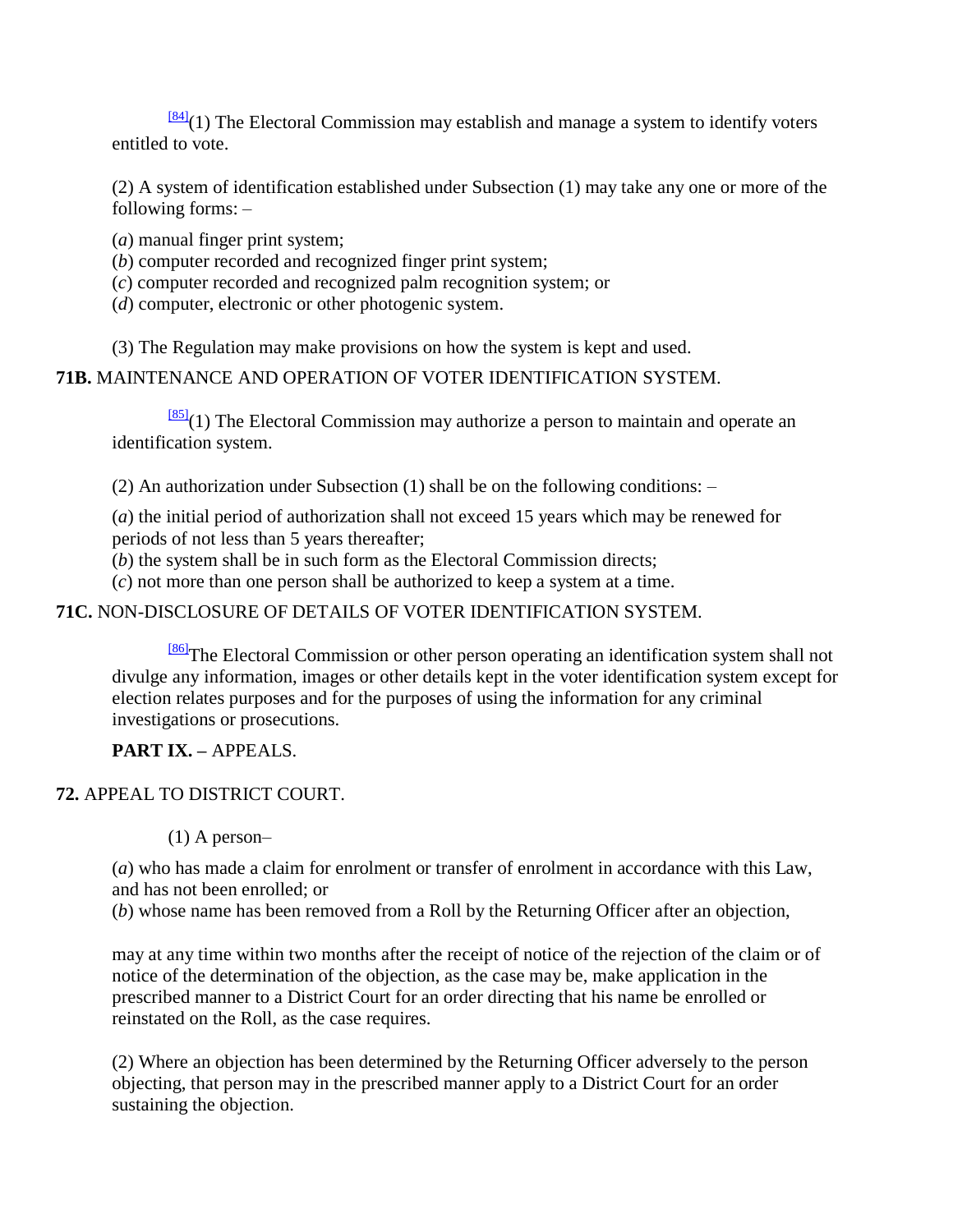(3) Where an application under this Section has reference to the decision of the Returning Officer upon an objection, the applicant shall, as prescribed, serve the objector or the person objected to, as the case requires, with notice of the application, and the person so served may appear, or may in writing authorize any person to appear on his behalf, to resist the application.

(4) The court may hear and determine an application under this section, and may make such order as it thinks fit as to the costs of the application.

(5) Costs ordered by the court to be paid may be recovered in the same manner as the costs of any other proceeding before the court.

(6) The Clerk of the Court shall send by post to the Returning Officer a certified copy of the order of the court, and the Returning Officer shall make such entries (if any) upon the Roll as are necessary to give effect to the order.

 $(7)^{871}$  [\[88\]](http://www.paclii.org/pg/legis/consol_act/olonalge519/#fn88)<sup>There shall not be any appeal by an enrolment agent under this section.</sup>

**PART X. –** WRITS FOR ELECTIONS.

#### **73.** WRITS FOR GENERAL ELECTIONS.

The Head of State, acting with, and in accordance with, the advice of the Electoral Commission, shall issue his writ for a general election of members in accordance with the provisions of Section 105 (general elections) of the Constitution.

#### **74.** WRITS FOR VACANCIES.

In the case of an election under Section 106 (by-election) of the Constitution, the Head of State, acting with, and in accordance with, the advice of the Electoral Commission, shall, as soon as practicable after the vacancy occurs, issue his writ for the election of a new member.

#### **75.** FORM OF WRITS.

(1) The writs for elections shall be in Form 1 or Form 2, as the case requires, in Schedule I, and shall fix the date for–

(*a*) nominations; and

 $(b)$ <sup>[\[89\]](http://www.paclii.org/pg/legis/consol_act/olonalge519/#fn89)</sup> the first and last days of the period during which polling shall take place; and

(*c*) the return of the writ.

(2) The Electoral Commission shall, as soon as practicable after the issue of a writ–

(*a*) advertize its issue and particulars in at least one newspaper circulated in the electorate to which the writ relates; and

(*b*) forward a copy to each Provincial Government and Local-level Government in the electorate; and

(*c*) take such further steps as it considers desirable to ensure adequate publicity.

#### **76.** TIME OF ISSUE OF WRITS.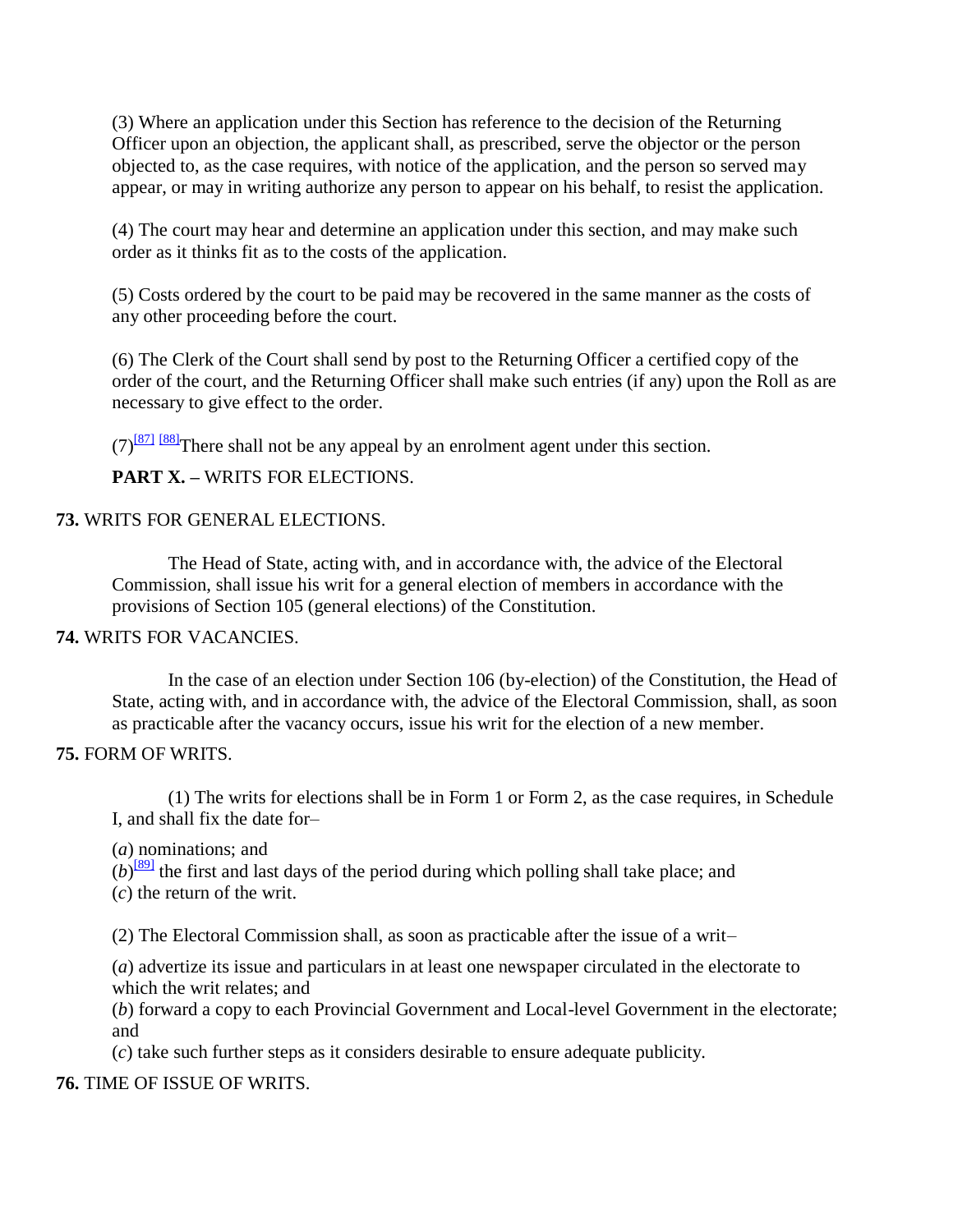For the purposes of this Law, a writ shall be deemed to have been issued at the hour of 4 p.m. on the day on which the writ was issued.

### **77.** ADDRESS OF WRITS.

(1) Writs for election of members shall be addressed to the respective Returning Officers for the electorates for which the elections are to be held, and may be issued through the Electoral Commission.

(2) The Electoral Commission may advise any Returning Officer by electronic advice of the issue of the writ for an election and the particulars of the writ, and for the purposes of Section 82 the Returning Officer may act on the advice as if the writ had been received by him.

## **78.** DATE AND PERIOD OF NOMINATION.

Nomination of the candidates shall commence on the date of the writ, and the period of nomination shall not exceed seven days, including the date of the writ.

#### **79.** DATE OF POLLING.

 $\frac{[90]}{[90]}(1)$  $\frac{[90]}{[90]}(1)$  $\frac{[90]}{[90]}(1)$  The date fixed for the commencement of the polling period shall be a Saturday and shall be not less than eight weeks not more than 11 weeks after the date of the writ.

(2) Where special circumstances require, the Electoral Commission may, by notice in the National Gazette: –

(*a*) fix a date for commencement of polling on a day other than a Saturday; and

(*b*) determine whether the period specified in Subsection (1) shall be increased or decreased.

#### **80.** DATE OF RETURN OF WRIT.

 $\frac{91}{2}$ (1) The date fixed for the return of the writ shall not be more than 21 days after the end of the polling period.

(2) Where special circumstances require, the Electoral Commission may, by notice in the National Gazette, extend the period specified in Subsection (1).

#### **81.** GENERAL ELECTION TO BE HELD ON SAME DAY.

 $\frac{[92]}{[92]}(1)$  $\frac{[92]}{[92]}(1)$  $\frac{[92]}{[92]}(1)$  Subject to this section, in the case of a general election, the same day shall be fixed for the commencement of the polling period in each electorate, and all writs shall be made returnable on the same day.

(2) Where special circumstances make it necessary for the Electoral Commission to fix different polling commencement dates for different electorates, the Commission may do so by notice in the National Gazette provided that the date schedules for the return of writs is the same day for all electorates.

(3) Where special circumstances make it necessary, the Electoral Commission may return a writ after the date fixed for the return of writs.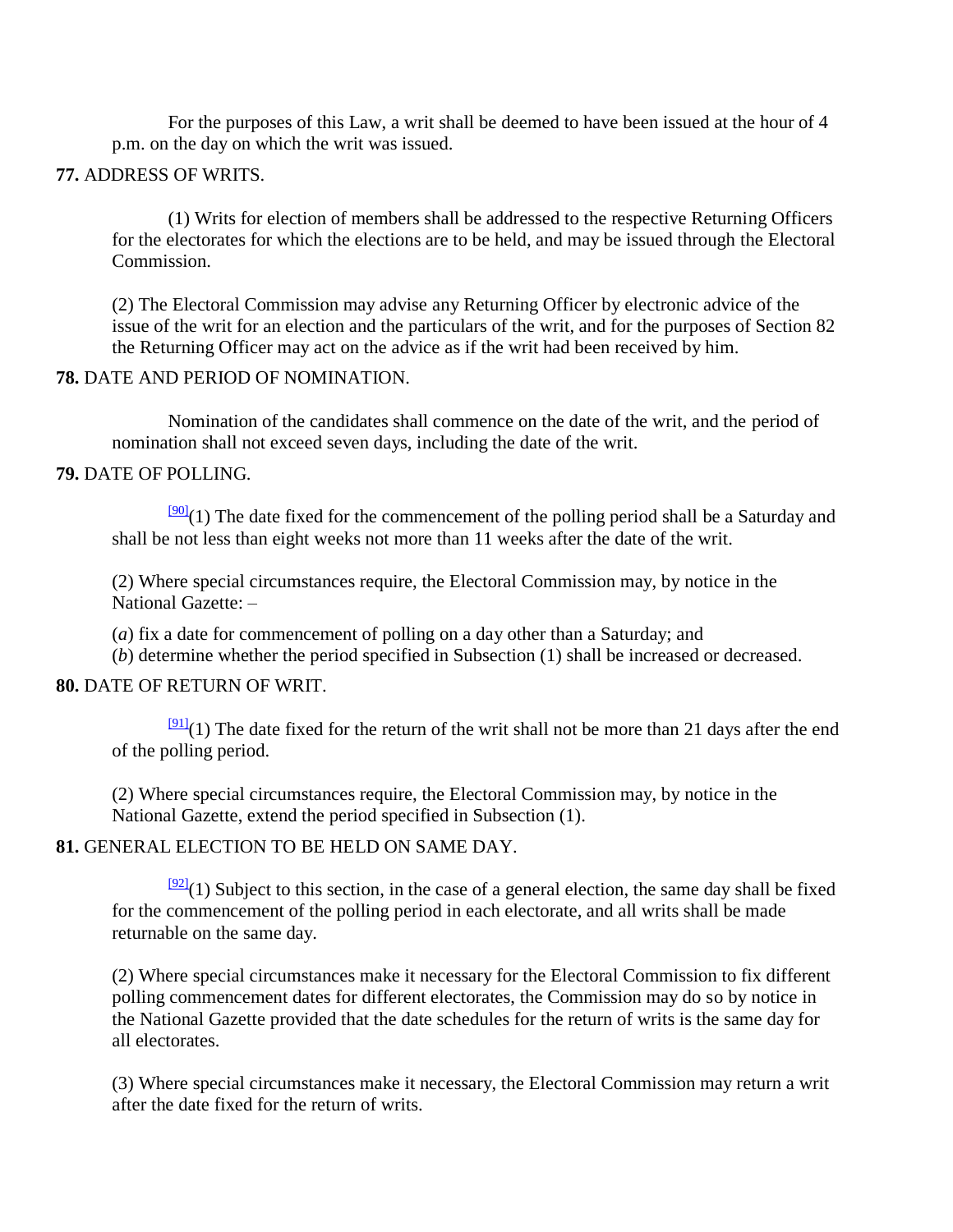#### **82.** DUTY OF RETURNING OFFICER ON RECEIPT OF WRIT.

On the receipt of a writ, the officer to whom it is directed shall endorse on it the date of its receipt.

**82A.** USE OF SPECIAL PROCEDURES IN ELECTIONS.

 $\frac{[93]}{(1)}$  $\frac{[93]}{(1)}$  $\frac{[93]}{(1)}$  An Act of the Parliament may define circumstances which amount to special circumstances for the purposes of this section and where the Electoral Commission is of the opinion that such special circumstances exist or may exist in relation to an election, it may within seven days of the date of issue of the writ under Section 73 or 74 for that election, by notice in the National Gazette, declare that special procedures shall be used in that election in relation to all or any of the following: –

- (*a*) the polling;
- (*b*) the voting;
- (*c*) the scrutiny.

(2) in the case of a general election the special procedures may apply to all or any of the electorates and the special procedures to be used may differ from one electorate to another.

(3) The special procedures referred to in this section –

 $(a)$  shall –

(i) be as to ensure that the principles of democratic elections prescribed by Section 126

- (Elections) of the Constitution are observed and upheld; and
- (ii) be within the spirit of this Law; and
- (iii) be used only where special circumstances so require; and

(*b*) may include, but not limited to, all or any of the following: –

(i) finger-printing to identify voters and their entitlements to vote;

(ii) identity cards to identify voters and their entitlement to vote;

(iii) alteration of polling;

(iv) modification of scrutiny procedures.

(4) A declaration under Subsection (1) shall specify –

(*a*) the election to which it applies; and

- (*b*) in the case of a general election, the electorates to which it applies; and
- (*c*) the special procedures to be used; and
- (*d*) the special circumstances that exist or may exist which give rise to the declaration.

(5) A Constitutional Regulation or an Act of the Parliament may prescribe the manner in which finger-printing and identity cards may be used for the pruposes of identifying voters and their entitlement to vote.

**82B.** FAILURE TO OBSERVE REQUIREMENT UNDER PART X.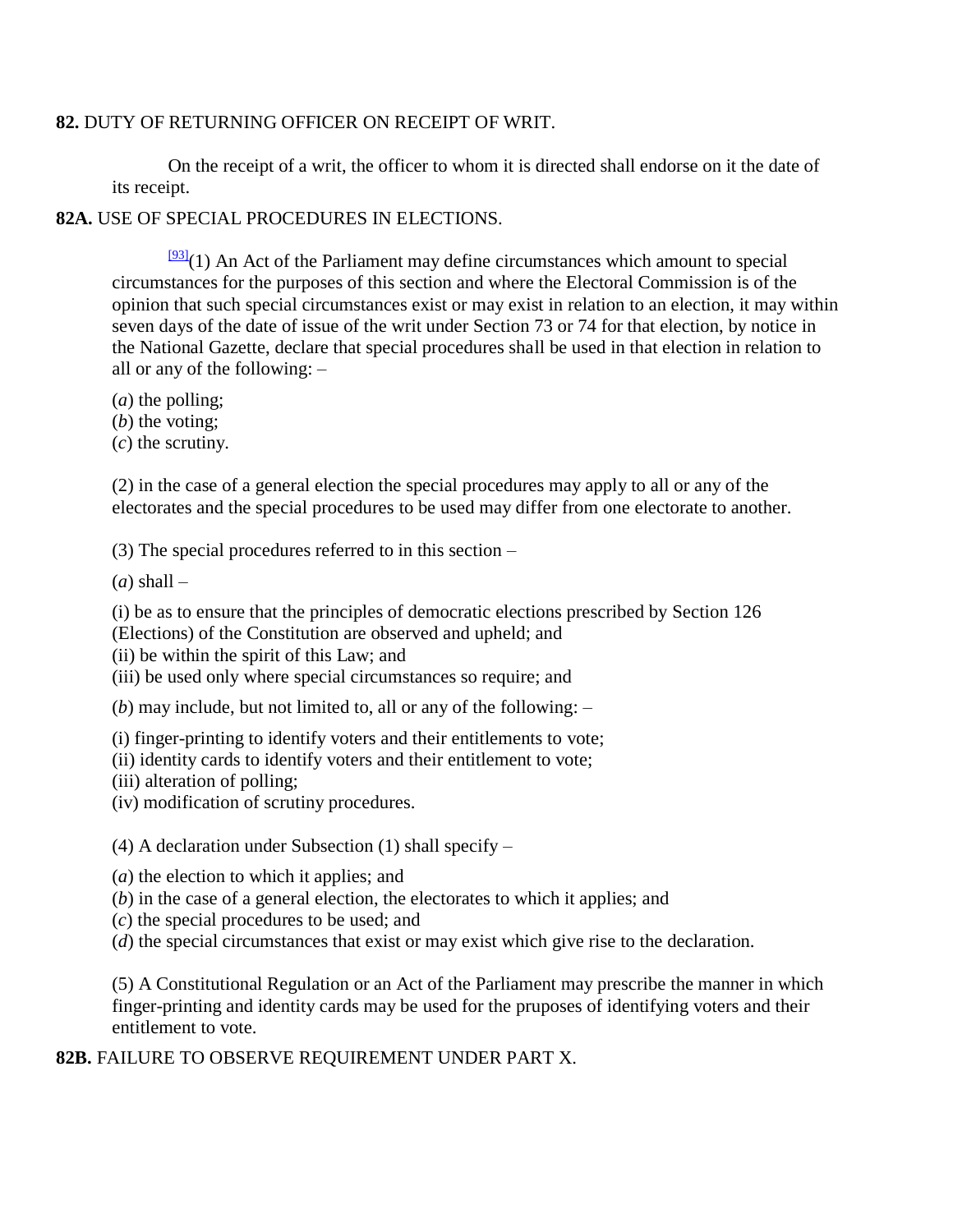$\frac{94}{2}$ The failure to observe a requirement under Part X shall not be a ground for invalidating an election.

**PART XI. –** THE NOMINATIONS.

## **83.** CANDIDATES MUST BE NOMINATED.

No person is qualified to be elected as a member unless he has been duly nominated.

## **84.** QUALIFICATIONS FOR NOMINATION.

No person is qualified for nomination for an electorate while he is nominated for another electorate and that last-mentioned nomination has not been withdrawn.

### **85.** MODE OF NOMINATION.

A nomination shall be in the prescribed form and shall–

(*a*) name the candidate, his place of residence and occupation; and

(*b*) set out the qualifications by virtue of which he is qualified for nomination; and  $(ba)$ <sup>[\[95\]](http://www.paclii.org/pg/legis/consol_act/olonalge519/#fn95)</sup> state the political party that endorses the candidate or, if no political party endorses the candidate, state the word" independent"; and

(*c*) be witnessed by a person to whom the candidate is personally known.

## **86.** TO WHOM NOMINATION MADE.

 $(1)^{961}$  [\[97\]](http://www.paclii.org/pg/legis/consol_act/olonalge519/#fn97)</sub>Nominations of members may be made to the Returning Officer for the electorate for which the election is to be held, to the Provincial Returning Officer of the province in which the Open electorate is located, to an Assistant Returning Officer for that electorate, or to a person thereunto authorized by the Electoral Commission.

(2) Nominations may be made at any time after the issue of the writ and–

(*a*) in the case of a nomination made to the Returning Officer–before the hour of nomination; and (*b*) in the case of a nomination made–

(i) to an Assistant Returning Officer or other person referred to in Subsection (1); or (ii) in respect of a person who is not enrolled for the electorate,

before the commencement of the period of 48 hours immediately preceding the hour of nomination.

(3) Where a nomination is made to an Assistant Returning Officer or other person referred to in Subsection (1), he shall immediately notify the Returning Officer by electronic advice, in the prescribed form, of the details of the nomination and deposit and forward the nomination to the Returning Officer.

## **87.** REQUISITES FOR NOMINATION.

 $\frac{981}{2}$ (1) No nomination is valid unless–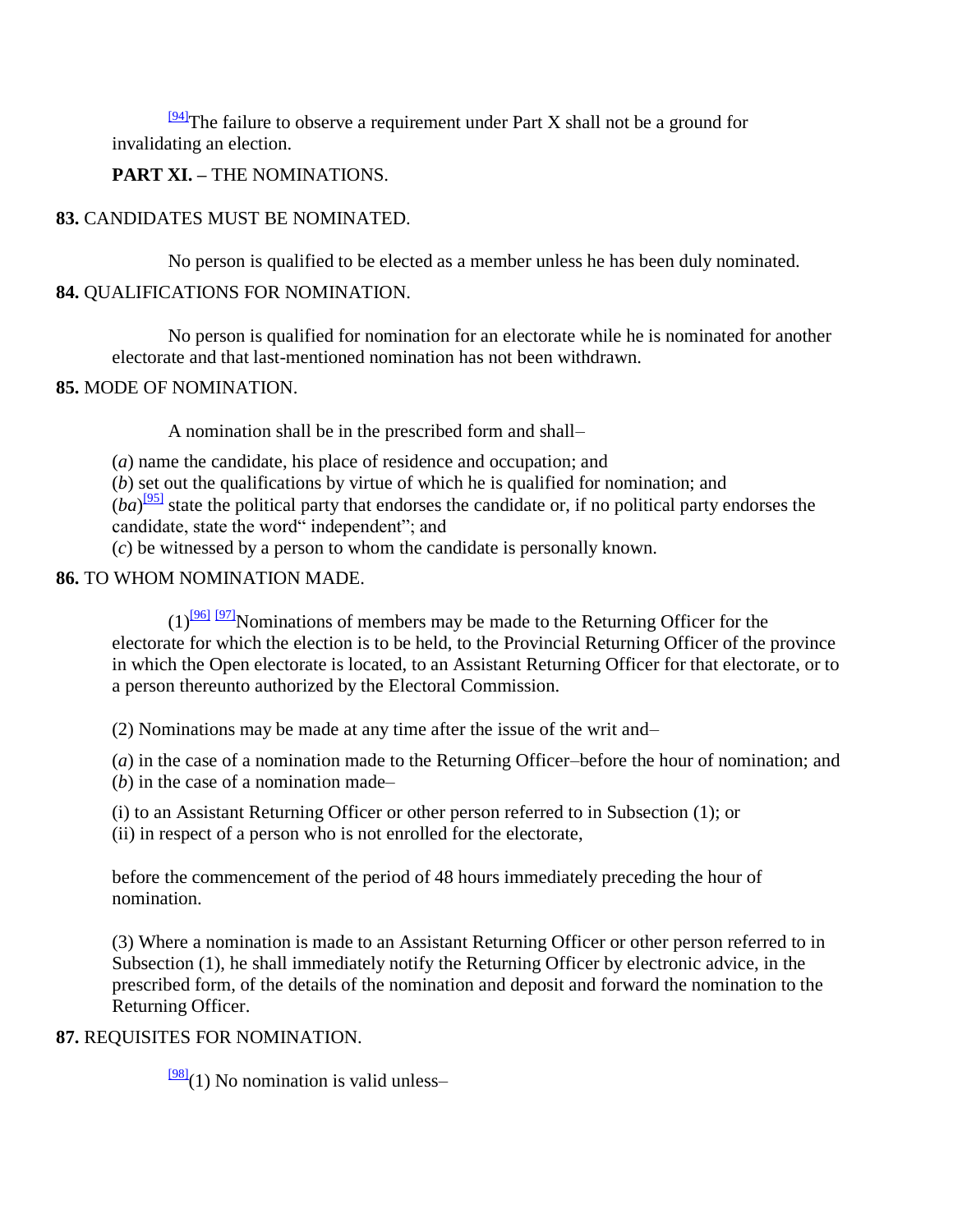(*a*) the person nominated consents to act if elected, and declares that he is qualified under the laws of Papua New Guinea to be elected as a member; and

(*b*) the nomination paper, or the electronic advice referred to in Section 86(3), as the case may be, is received by the Returning Officer after the issue of the writ and before the hour of nomination; and

(*c*) at the time of the delivery of the nomination paper the person nominated or some person on his behalf pays to the Returning Officer or other person to whom the nomination is made the nomination fee of K1,000.00 in money or in a banker's cheque.

(2) Where, in relation to a nomination, objection is made by anyone, or the Electoral Commission on its own motion believes, that a person who has nominated is not qualified to be a Member of Parliament, the Electoral Commission may reject the nomination.

(3) Only one nomination form per candidate is valid and acceptable and, where more than one nomination is received and the additional nomination or nomination forms have not been withdrawn in accordance with Section 94, the nomination received first in time is valid.

#### **88.** FORM OF CONSENT TO ACT.

The consent and the declaration of qualifications referred to in Section 87(a) shall be sufficient if the candidate signs the form of consent and declaration in the nomination paper, but the Returning Officer receiving the nomination, or the electronic advice of the nomination, as the case may be, may accept any other form of consent and declaration, whether accompanying the nomination paper or not, that he considers satisfactory, and that acceptance is final.

## **89.** FORMAL DEFECTS.

No nomination shall be rejected by reason of a formal defect or error if the Returning Officer receiving the nomination, or the electronic advice of it, as the case may be, is satisfied that the provisions of this Law have been substantially complied with.

## **90.** NOMINATION FEE NON-REFUNDABLE.

Subject to Section 95, the nomination fee paid by or on behalf of a candidate at an election is non-refundable.

## **91.** PLACE OF NOMINATION.

 $\frac{[99]}{]}$  $\frac{[99]}{]}$  $\frac{[99]}{]}$ The following places shall be the places for nomination:  $-$ 

(*a*) the office of the Returning Officer;

(*b*) the office of the Provincial Returning Officer; and

(*c*) the office of the Electoral Commissioner before a person authorized by the Electoral Commissioner to accept nominations.

#### **92.** HOUR OF NOMINATION.

The hour of nomination is 4 p.m. on the day of nomination.

## **93.** DECLARATION OF NOMINATIONS.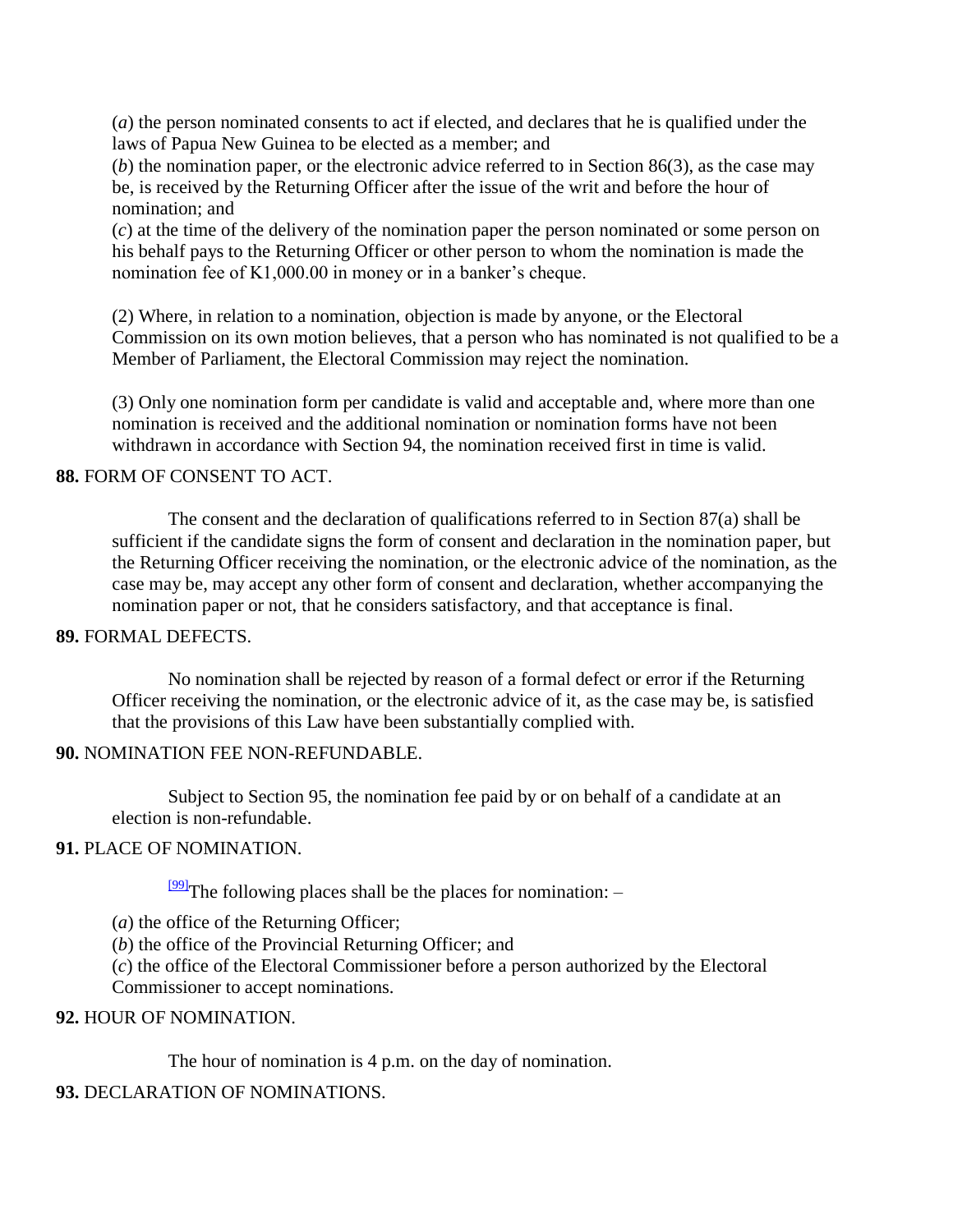The Returning Officer for the electorate for which an election is being held shall, at the hour of nomination, attend at the place of nomination for the electorate, and shall there publicly produce all nomination papers and electronic advices of nominations received by him, and declare the names, addresses and occupations of all candidates nominated.

#### **94.** WITHDRAWAL OF NOMINATION.

(1) A candidate may withdraw his nomination by lodging with the Returning Officer for the electorate, or with an Assistant Returning Officer for the electorate or a person authorized for that purpose by the Electoral Commission, a notice of withdrawal in the prescribed form, and thereupon the nomination shall be cancelled and the deposit lodged shall be returned.

(2) A withdrawal of nomination may be made–

(*a*) in the case of a notice of withdrawal lodged with the Returning Officer–at any time before the hour of nomination; or

(*b*) in the case of a notice of withdrawal lodged with an Assistant Returning Officer or other person referred to in Subsection (1)–more than 24 hours before the hour of nomination.

(3) Where a notice of withdrawal of nomination is lodged with an Assistant Returning Officer or other person referred to in Subsection (1), he shall immediately notify the Returning Officer by electronic advice, in the prescribed form, of the withdrawal and forward the notice to the Returning Officer.

 $(4)$ <sup>[\[100\]](http://www.paclii.org/pg/legis/consol_act/olonalge519/#fn100)</sup> [\[101\]](http://www.paclii.org/pg/legis/consol_act/olonalge519/#fn101) A political party endorsement made on a nomination form shall not be withdrawn or otherwise amended after the hour of nomination.

#### **95.** RETURN OF NOMINATION FEE IN CASE OF CANDIDATE"S DEATH.

In the case of the death of a candidate before the end of the polling period, the nomination fee paid by him shall be returned to his legal personal representative.

#### **96.** PROCEEDINGS ON NOMINATION DAY.

(1) If one candidate only is nominated for an electorate, the Returning Officer shall declare that candidate duly elected.

(2) If in an election more candidates than one are nominated, the proceedings shall, subject to the provisions of this Law relating to voting before the commencement of the polling period, stand adjourned to the commencement of the polling period.

### **96A.** CANCELLATION OF AN ELECTION.

 $\frac{[102]}{[102]}(1)$  $\frac{[102]}{[102]}(1)$  $\frac{[102]}{[102]}(1)$  Notwithstanding any provision in this Law, the Head of State may, acting on the advice of the Electoral Commissioner given in accordance with Subsection (2), withdraw a writ issued for an election.

(2) Where the Electoral Commission, acting only on the recommendation of the Electoral Advisory Committee, and between the issue of a writ and the declaration of result, if the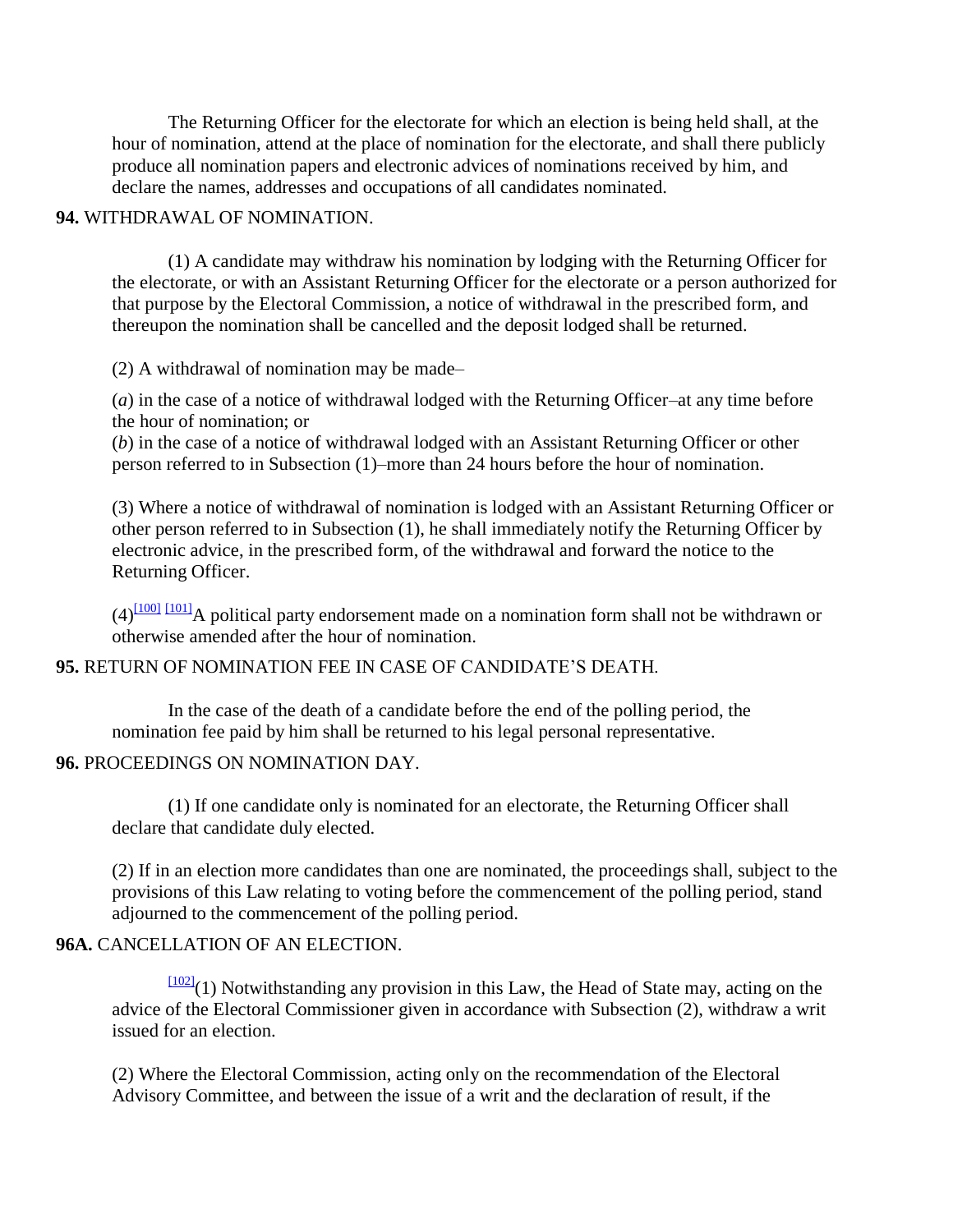circumstances prevailing in an electorate are such that a proper conduct of elections in that electorate is not practicable, the Electoral Commission may advise the Head of State to withdraw the writ.

(3) Where a writ is withdrawn under this section, a supplementary election shall be held as soon as the circumstances resulting in the withdrawal of writ have changed and, in the opinion of the Electoral Commission, it is practical to conduct an election.

## **96B.** DISQUALIFICATION FROM HOLDING ELECTIVE OFFICE.

 $\frac{[103]}{[103]}(1)$  $\frac{[103]}{[103]}(1)$  $\frac{[103]}{[103]}(1)$  A person who is convicted of an offence under this Law or other offence (including an accessory, aiding or being a party in other way provided by law) that relates to or which offence contributed to the creation of the circumstances responsible for resulting in the withdrawal of a writ shall be, in addition to any other penalty provided for that offence, disqualified from nominating for an elective public office.

(2) A court hearing a criminal prosecution brought against an accused person in relation to an offence referred to in Subsection (1) may impose the penalty specified therein in addition to any other penalty.

## **96C.** ELECTION ADVISORY COMMITTEE.

 $\frac{[104]}{[104]}$  $\frac{[104]}{[104]}$  $\frac{[104]}{[104]}$ (1) An Election Advisory Committee is hereby established.

(2) The functions of the Election Advisory Committee are to provide recommendations and advice to the Electoral Commission: –

(*a*) on matters provided in this Law; and

(*b*) on any other matters relating to elections as are referred to it by the Electoral Commission.

(3) The members of the Election Advisory Committee are: –

(*a*) the Chief Ombudsman (or his nominee); and

(*b*) two other persons of whom: –

(i) one shall be nominated by the Board of the Transparency International (PNG) Inc.; and (ii) one shall be a retired judge or lawyer qualified to be appointed a judge nominated by the Electoral Commissioner after consulting the Chief Ombudsman and the Chairman of Transparency International (PNG) Inc.;

> appointed by the Head of State, acting on advice of the Electoral Commission.

(4) The Election Advisory Committee shall make recommendations or advice the Electoral Commission only.

(5) The Election Advisory Committee shall meet as often as required and shall adopt its own procedures to regulate its proceedings.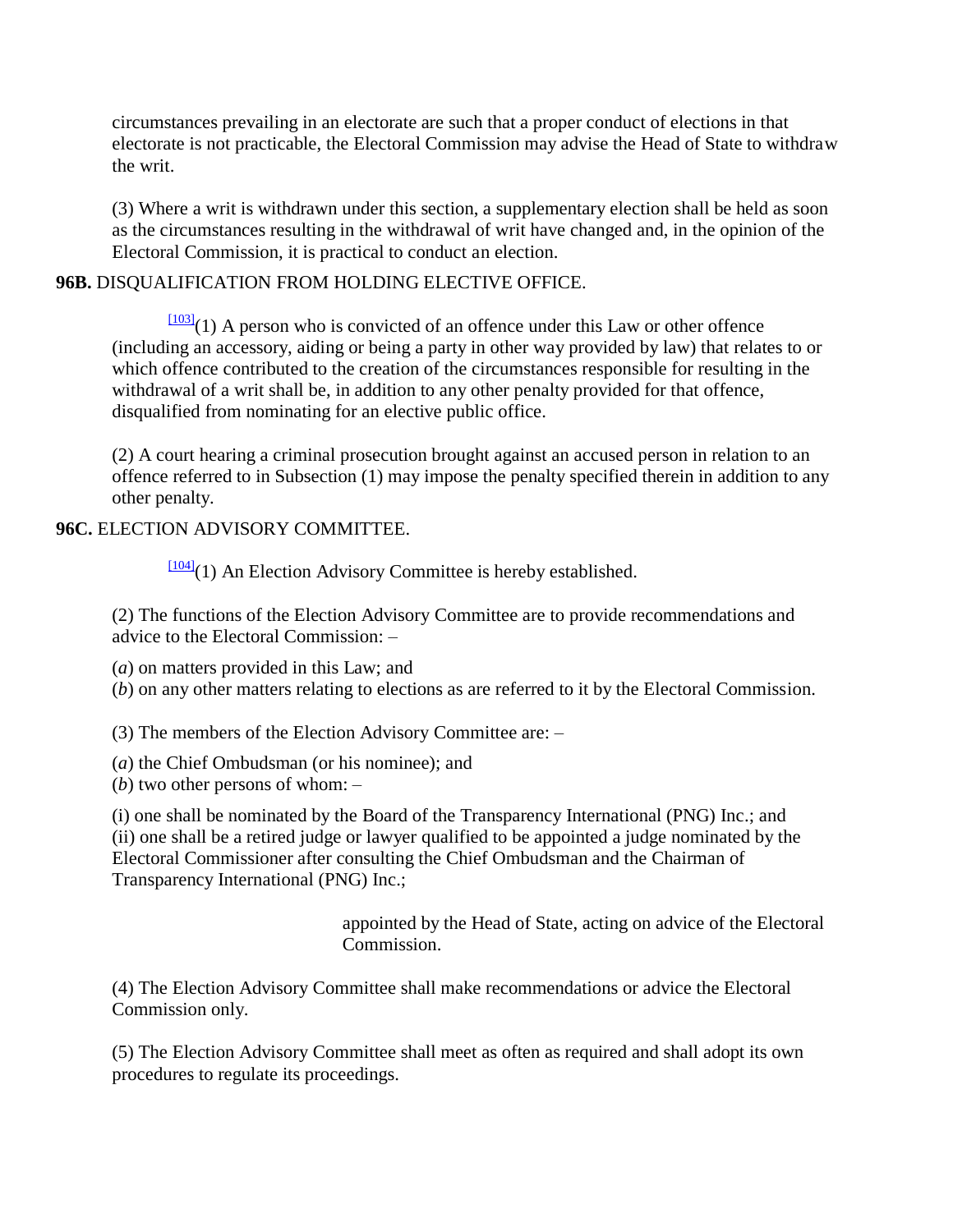(6) The Electoral Commission may pay the reasonable expenses of the Members of the Election Advisory Committee incurred in the performance of the functions under this section but they shall not be paid any remuneration.

**PART 11A. – [\[105\]](http://www.paclii.org/pg/legis/consol_act/olonalge519/#fn105)**ELECTION CANCELLATION AND FAILURE.

### **97.** FAILURE OF ELECTION.

(1) Subject to this Law, whenever an election fails a new writ shall be issued for a supplementary election by the Head of State, acting with, and in accordance with, the advice of the Electoral Commission, as soon as practicable after the failure occurs.

(2) An election shall be deemed to have failed if no candidate is nominated or returned as elected.

**PART XII. –** VOTING BY POST.

## **98.** APPLICATION BY ELECTORS FOR A POSTAL VOTE CERTIFICATE AND POSTAL BALLOT-PAPER.

(1) An elector who–

(*a*) will not, throughout the polling period–

(i) be within the electorate for which he is enrolled; or

(ii) be within 16km by the nearest practicable route of a polling booth open in the electorate for which he is enrolled; or

(*b*) will be travelling or be away from his residence under conditions which will preclude him from voting at a polling booth open in the electorate for which he is enrolled; or

(*c*) is seriously ill or infirm, and by reason of that illness or infirmity will be precluded from attending at a polling booth to vote, or, in the case of a woman, will by reason of approaching maternity or of the necessity for caring for her infant be precluded from attending at a polling booth to vote; or

(*d*) is, by reason of his membership of a religious order or of his religious beliefs–

(i) precluded from attending at a polling booth; or

(ii) precluded from voting at a reasonably accessible polling place; or

(*e*) is a citizen residing abroad,

may make application for a postal vote certificate and postal ballot-paper.

(2) An application under this section, setting out the grounds upon which the elector claims to vote by post, may be made in writing, in person or by letter or electronic advice after the tenth day after the issue of the writ for the election to the Returning Officer for the electorate for which the applicant is enrolled.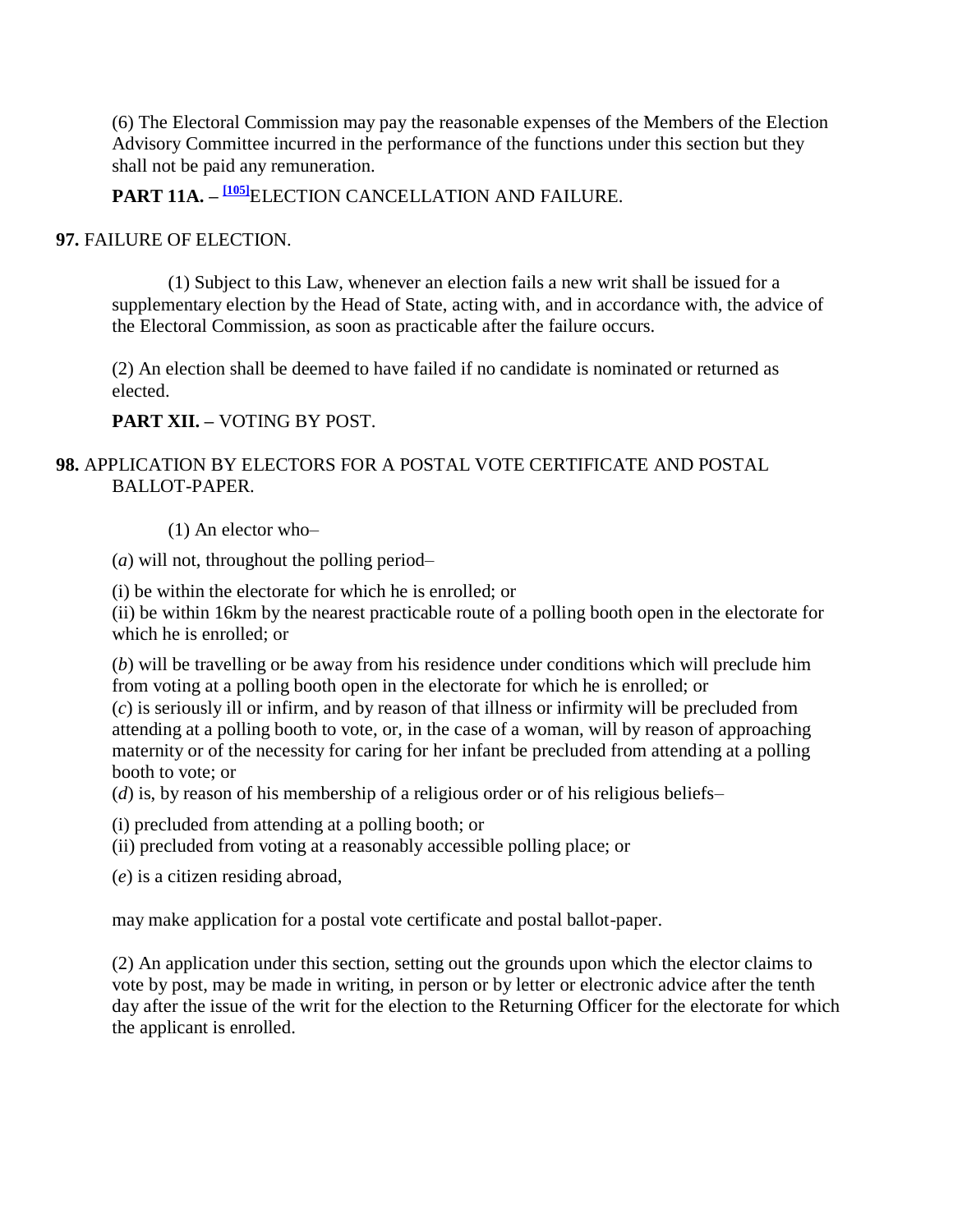(3) An application under this Section shall not be deemed to have been duly made if it reaches the officer to whom it is made after the commencement of the polling period for the election for which the applicant is enrolled.

(4) An elector shall not make, and a person shall not induce an elector to make. a false statement in an application for a postal vote certificate and postal ballot-paper.

Penalty: A fine not exceeding K1,000.00 or imprisonment for a term not exceeding six months, or both.

**99.** PENALTY FOR IMPROPERLY INDUCING ELECTOR TO APPLY FOR POSTAL VOTE.

A person shall not improperly persuade or induce, or associate himself with a person in improperly persuading or inducing, an elector to make application for a postal vote certificate and postal ballot-paper.

Penalty: A fine not exceeding K1,000.00 or imprisonment for a term not exceeding one month. **100.** ISSUE OF CERTIFICATE AND BALLOT-PAPERS.

(1) Subject to Subsection (2), the Returning Officer who receives an application under this Part, if he is satisfied that it is properly made, shall deliver or post to the applicant a postal vote certificate printed on an envelope addressed to the Returning Officer for the electorate for which the applicant declares that he is enrolled, a postal ballot-paper and the prescribed directions to the elector and the authorized witness.

(2) Before delivering or posting a postal vote certificate and postal ballot-paper under Subsection (1), the Returning Officer shall insert in the certificate the name, address, occupation and sex of the elector and, if necessary, shall insert the name of the electorate and the names of the candidates and complete the instructions on the ballot-paper.

(3) Where an application under this Part is received after 4 p.m. on the day preceding the first day of the polling period in the electorate for which the elector is enrolled, a Returning Officer shall not post to the elector a postal vote certificate or postal ballot-paper.

(4) The postal vote certificate and postal ballot-paper shall be in the prescribed form.

## **101.** INSPECTION OF APPLICATIONS.

(1) All applications for postal vote certificates and postal ballot-papers received by a Returning Officer shall be kept by him.

(2) All applications for postal vote certificates and postal ballot-papers shall be open to public inspection at all convenient times during office hours from and including the third day after the last day of the polling period until the election can no longer be questioned.

**102.** NUMBERING OF APPLICATIONS AND CERTIFICATES.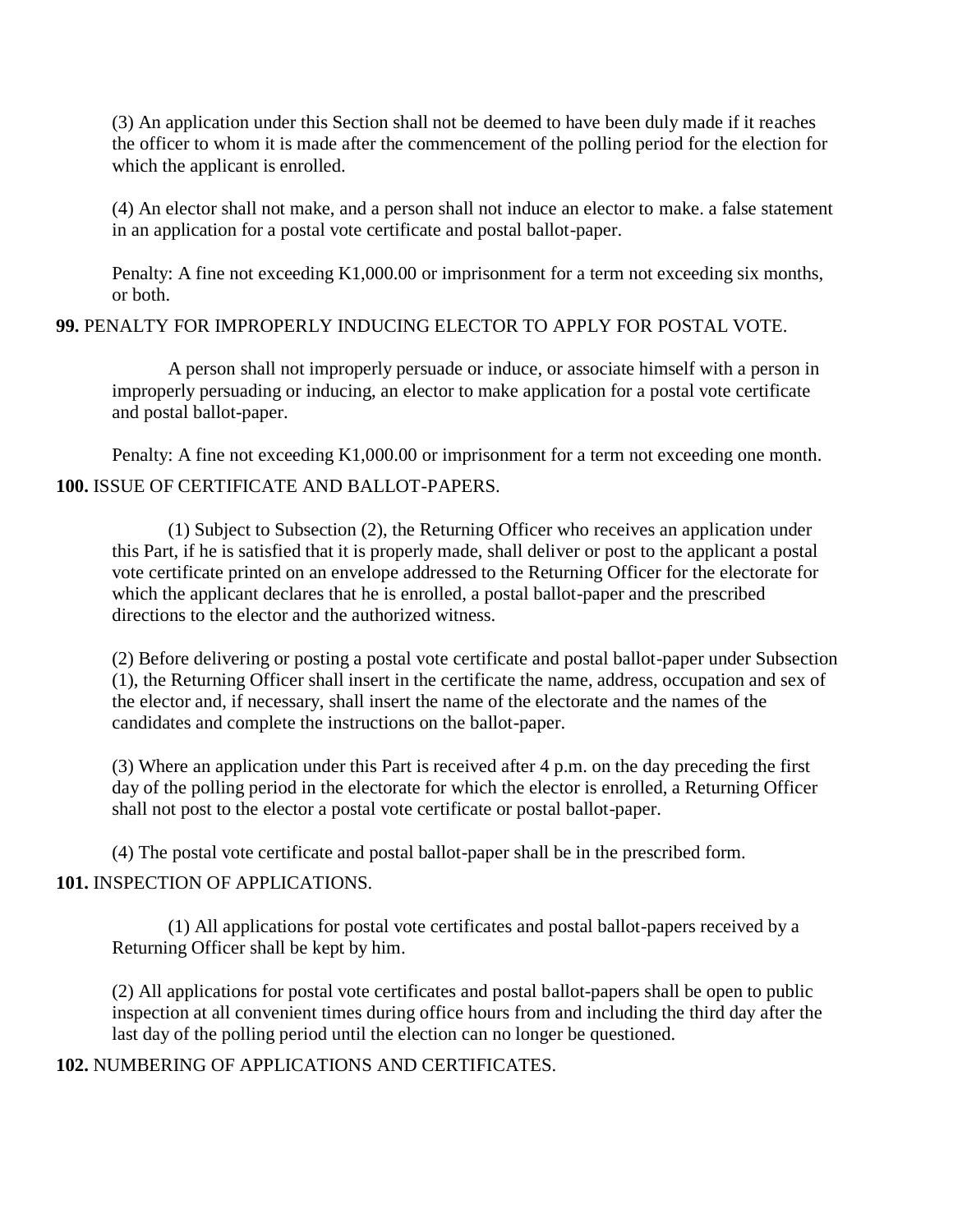(1) The Returning Officer shall number all applications for postal vote certificates and postal ballot-papers received by him in consecutive order, and shall number each postal vote certificate with a number corresponding with the number of the application.

(2) The Returning Officer shall initial the back of all postal ballot-papers issued, in such a position as to be easily seen when the ballot-paper is folded so as to conceal the vote.

## **103.** RETURNING OFFICER TO NOTIFY ISSUE OF POSTAL VOTE CERTIFICATE AND POSTAL BALLOT-PAPER.

(1) The Returning Officer for an electorate in respect of which postal vote certificates and postal ballot-papers have been issued shall, if there is time conveniently to do so, note on the certified lists of votes the names of all electors to whom postal vote certificates and postal ballotpapers have been issued.

(2) If there is not time conveniently to note on a certified list of voters the issue of a postal vote certificate and postal ballot-paper, the Returning Officer shall, if practicable and reasonable, advise the presiding officer to whom the certified list of voters has been furnished of the issue of the postal vote certificate and postal ballot-paper.

(3) An elector to whom a postal vote certificate has been issued is not entitled to vote at a polling booth unless he first delivers to the presiding officer for cancellation his postal vote certificate and postal ballot-paper.

#### **104.** AUTHORIZED WITNESSES.

(1) Subject to Subsection (2), the following persons are authorized witnesses within the meaning of this Law:–

(*a*) an elector or person who is qualified to be an elector;

(*b*) where the vote is recorded outside the country, a person to whom the elector is well known.

(2) A person who is a candidate at an election is not an authorized witness at that election or at any other election held at the same time.

## **105.** DIRECTIONS FOR POSTAL VOTING.

The following directions for regulating voting by means of postal ballot-papers shall be substantially observed:–

(*a*) the elector shall exhibit his postal ballot-paper (unmarked) and his postal vote certificate to an authorized witness;

(*b*) the elector shall indicate the grounds on which he wishes to vote by post by striking out those grounds in the postal vote certificate which do not apply to his particular case;

(*c*) the form of declaration printed on the envelope bearing the postal vote certificate shall, after being filled in, be signed by the elector in the space provided for the signature of the voter in the presence of the authorized witness;

(*d*) the authorized witness shall then and there sign his name in his own handwriting in the declaration printed on the envelope bearing the postal vote certificate in the place provided for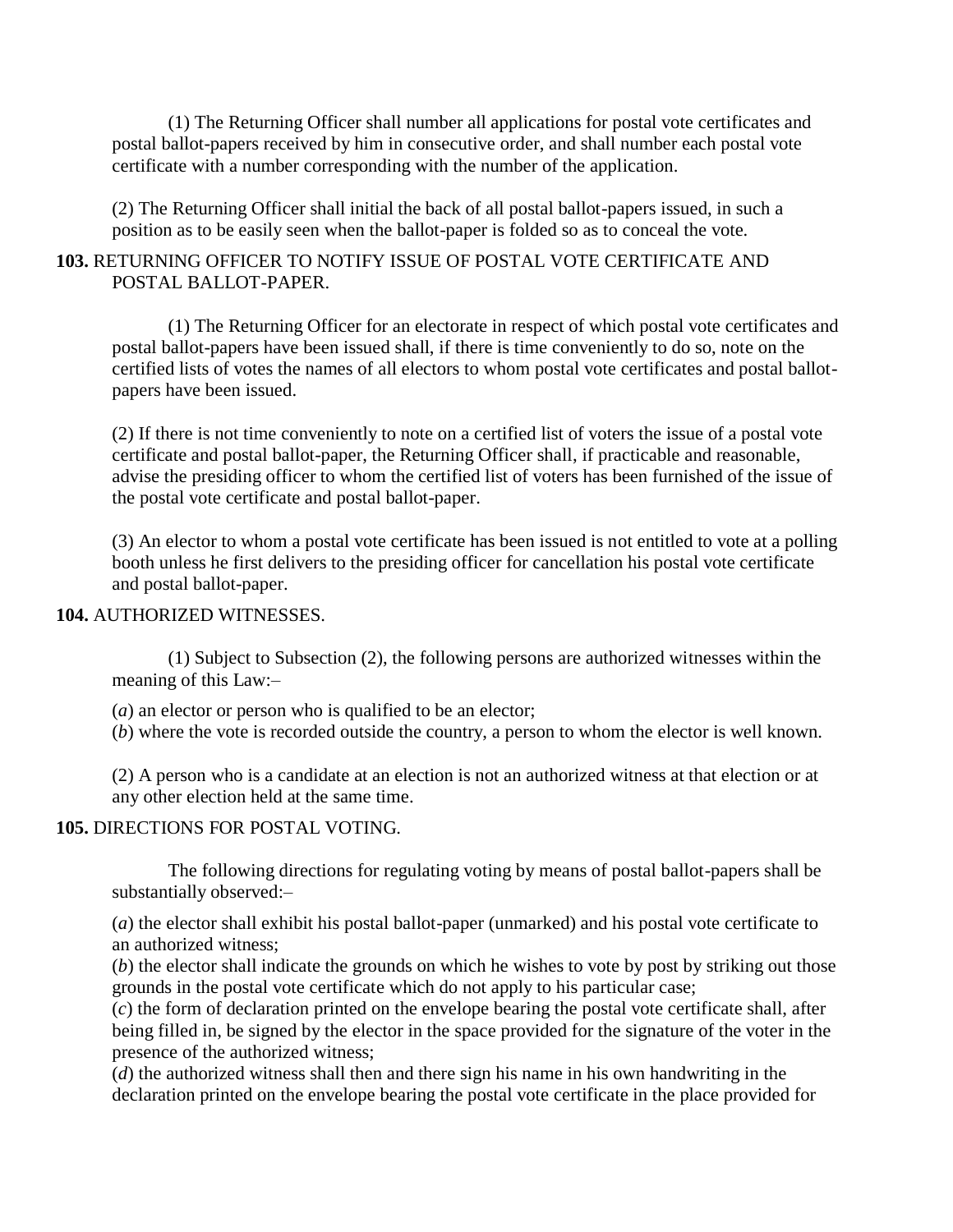the signature of the authorized witness, and shall add the title under which he acts as an authorized witness and the date;

(*e*) the elector shall then and there, in the presence of the authorized witness but so that the authorized witness cannot see the vote, mark his vote on the ballot-paper in the prescribed manner, fold the ballot-paper, place it in the envelope addressed to the Returning Officer for the electorate in which he is entitled to vote;

(*f*) the elector shall promptly post or deliver the envelope or cause it to be posted or delivered, to the Returning Officer for the electorate in which he is entitled to vote;

(*g*) in the case of an elector suffering from a disability referred to in Section 140 the authorized witness shall mark the elector's vote on the ballot-paper and shall then and there fold the ballotpaper so that the vote cannot be seen, place it in the envelope addressed to the Returning Officer, fasten the envelope, and hand it to the voter, who shall post or deliver it, or cause it to be posted or delivered, to the Returning Officer for the electorate in which he is entitled to vote;

(*h*) the authorized witness shall not suffer or permit any person (other than the elector) to see or become acquainted with the elector's vote, or to assist the elector to vote, or to interfere in any way with the elector in relation to his vote.

## **106.** DUTY OF AUTHORIZED WITNESS.

(1) An authorized witness shall–

(*a*) comply with the provisions of Section 105 insofar as they are to be complied with on his part; and

(*b*) see that the directions in that Section are complied with by every elector voting by post before him, and by every person present when the elector votes; and

(*c*) refrain from disclosing any knowledge of the vote of an elector voting by post before him.

Penalty: A fine not exceeding K1,000.00 or imprisonment for a term not exceeding six months

(2) An authorized witness shall not influence, or attempt to influence, in any way the vote of an elector voting by post before him.

Penalty: A fine not exceeding K1,000.00 or imprisonment for a term not exceeding one year.

## **107.** PENALTY FOR UNLAWFULLY MARKING POSTAL BALLOT-PAPER.

No person other than–

(*a*) the elector to whom the postal ballot-paper has been issued; or

(*b*) an authorized witness, acting under Section 105, assisting an elector in accordance with that section,

shall mark a vote upon a postal ballot-paper.

Penalty: A fine not exceeding K1,000.00 or imprisonment for a term not exceeding one year.

**108.** UNLAWFULLY OPENING POSTAL BALLOT-PAPER.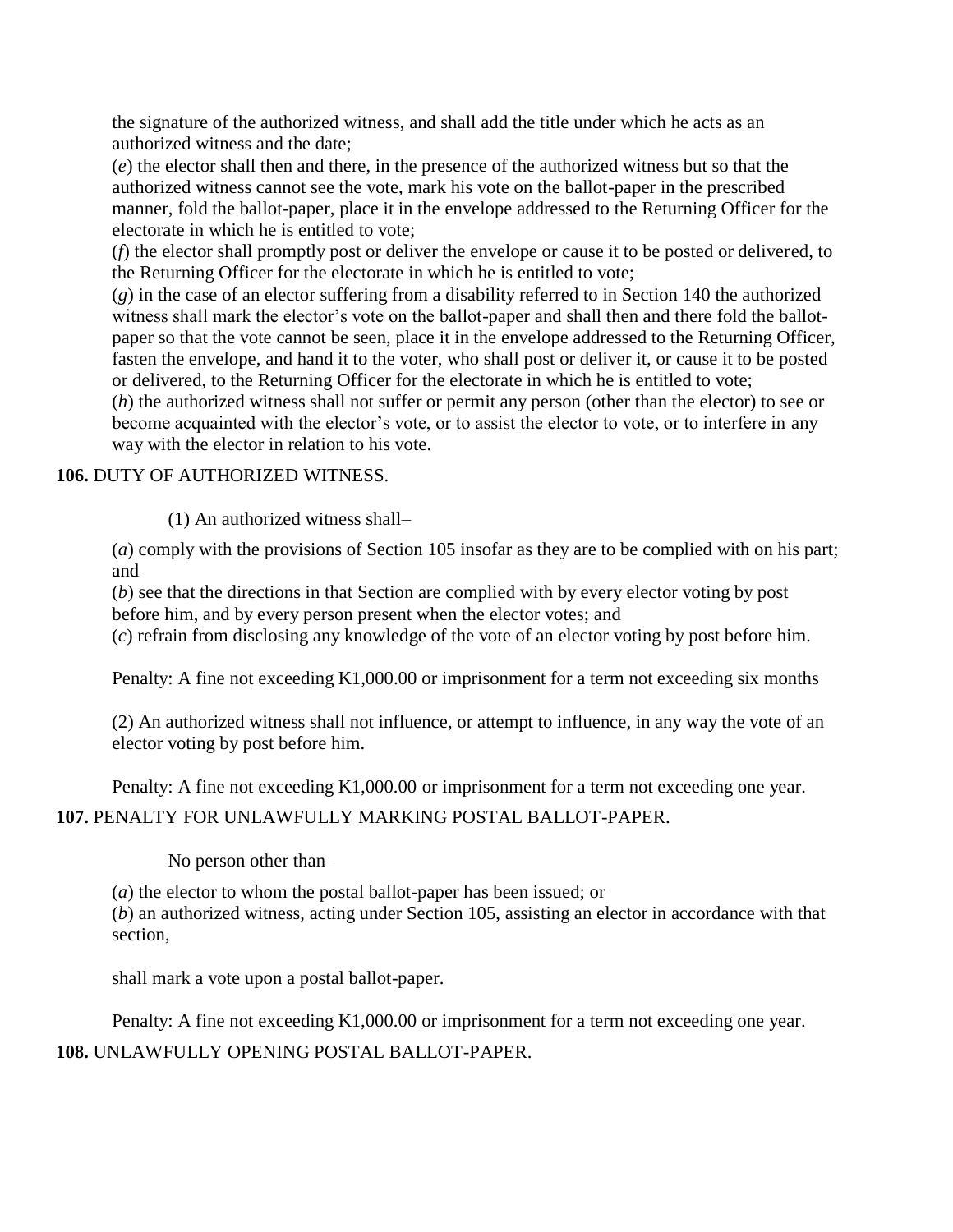No person other than the Returning Officer for the electorate in respect of which a postal ballot-paper has been issued, or an officer acting under his directions, shall open the envelope in which a postal ballot-paper has been placed under Section 105 and which has been fastened by the elector or by an authorized witness in accordance with the provisions of that section.

Penalty: A fine not exceeding K500.00.

## **109.** PENALTY FOR FAILURE TO POST OR DELIVER POSTAL BALLOT-PAPER.

A person to whom an application for a postal vote certificate and postal ballot-paper, or an envelope containing or purporting to contain a postal ballot-paper, is entrusted by a voter for the purpose of posting or delivering to a Returning Officer or Assistant Returning Officer, or delivery to a presiding officer, and who fails as soon as practicable to post or deliver the application or envelope, is guilty of an offence.

Penalty: A fine not exceeding K500.00 or imprisonment for a term not exceeding three months. **110.** PENALTY FOR INDUCING ELECTOR TO HAND OVER POSTAL BALLOT-PAPER.

A person shall not persuade or induce an elector to hand over to him a postal ballot-paper upon which a vote has been recorded.

## **111.** DUTY OF PERSONS PRESENT WHEN AN ELECTOR VOTES BY POST.

A person present when an elector is before an authorized witness for the purpose of voting by post shall–

(*a*) obey all directions of the authorized witness; and

(*b*) refrain from making any communication whatever to the elector in relation to his vote; and

(*c*) refrain from assisting the elector or in any manner interfering with him in relation to his vote; and

(*d*) refrain from looking at the elector's vote or from doing anything whereby he may become acquainted with the elector"s vote.

Penalty: A fine not exceeding K1,000.00 or imprisonment for a term not exceeding six months.

## **112.** BALLOT-BOX FOR POSTAL VOTES.

The Returning Officer shall keep a locked ballot-box on which the words "Postal Ballot Box" are conspicuously marked, and shall place and keep in that ballot-box, until the preliminary scrutiny under Section 155, all envelopes containing or bearing a postal vote certificate and purporting to contain a postal ballot-paper issued in respect of his electorate which–

(*a*) are delivered to him before the end of the polling period; or

(*b*) are received by him through the post up to the end of the polling period.

**PART XIII. –** THE POLLING.

*Division 1.*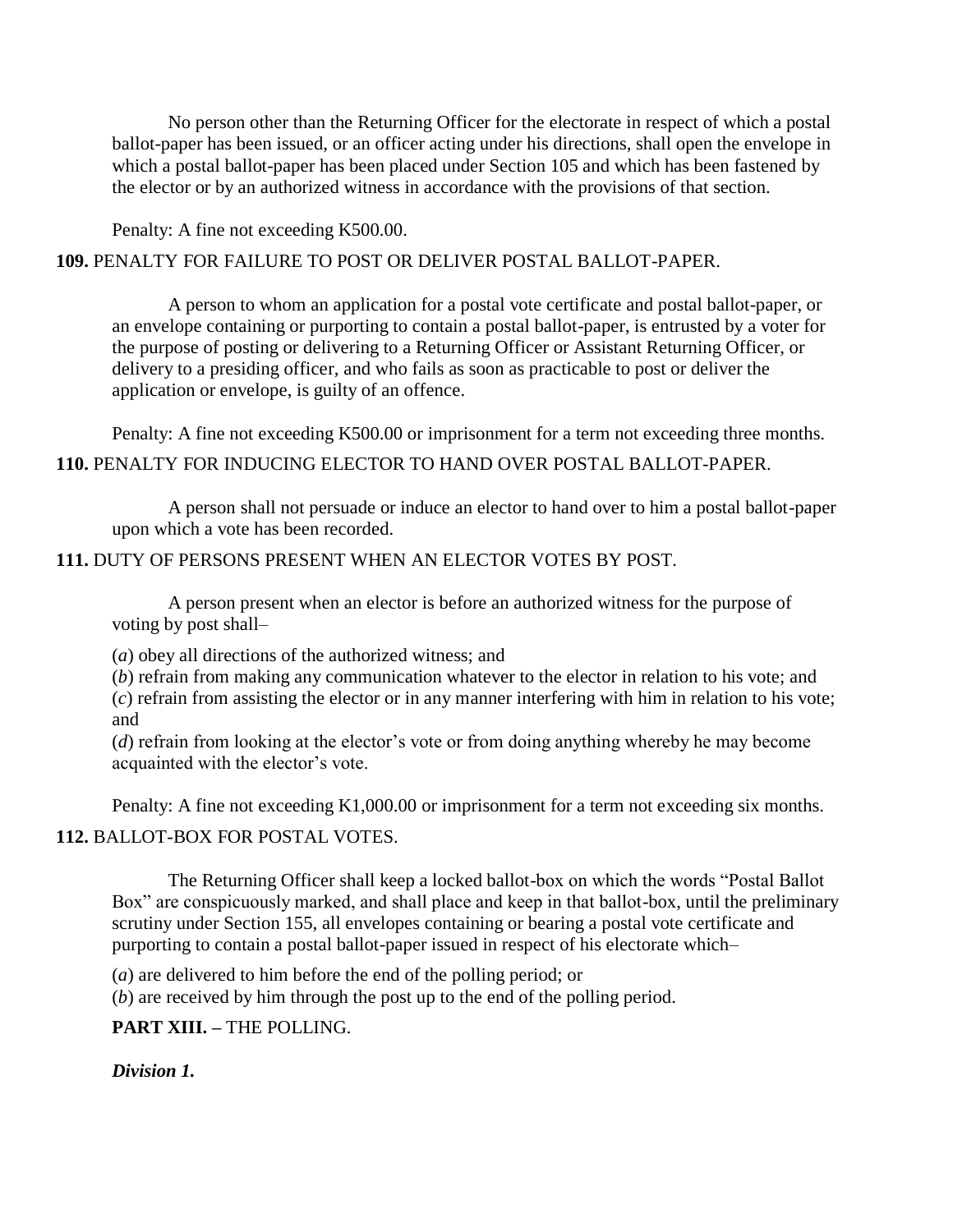#### Polling Schedule.

#### **113.** POLLING SCHEDULE.

(1) Subject to any directions given by the Electoral Commission, the Returning Officer shall, as soon as practicable after the close of nominations, prepare a polling Schedule showing the anticipated dates and times, within the polling period for the electorate, during which the polling booths will open at the polling places in the electorate, in such manner as he considers will give all electors in the electorate a reasonable and sufficient opportunity to vote at the election.

(2) Nothing in Subsection (1) or in this Law shall be construed to mean that polling shall be conducted on each day throughout the polling period or on any particular day in the polling period.

#### **114.** PUBLICATION OF POLLING SCHEDULE.

(1) The polling Schedule shall be published in the National Gazette and in a newspaper circulating in the electorate, and the Returning Officer shall take such other action as he considers necessary or desirable, or as is directed by the Electoral Commission, to ensure adequate publicity for the polling schedule.

(2) A copy of the polling Schedule shall be forwarded to each Provincial Government and Locallevel Government in the electorate and shall be exhibited at such other places in the electorate as the Returning Officer appoints.

(3) A copy of the polling Schedule for an electorate shall be forwarded to each candidate in the electorate.

#### **115.** ADHERENCE TO POLLING SCHEDULE.

(1) As far as possible, polling booths shall be open in accordance with the polling schedule, and the Returning Officer and presiding officers shall take all such action as is necessary or desirable for that purpose, whether expressly authorized by this Law or not.

(2) Subject to any directions given by the Electoral Commission, the Returning Officer may, where it becomes impracticable to adhere to a polling schedule, vary the schedule, in which case the provisions of Section 114 shall, as far as practicable, be observed in relation to the variation.

(3) Subject to any directions given by the Returning Officer, a presiding officer may where in his opinion it is necessary or desirable in order to meet an unforeseen contingency of emergency and it is impracticable for the Returning Officer to vary the polling Schedule under Subsection (2), depart from the polling Schedule in relation to a polling place, and shall advise the Returning Officer of the departure and of the reasons for it as soon as practicable.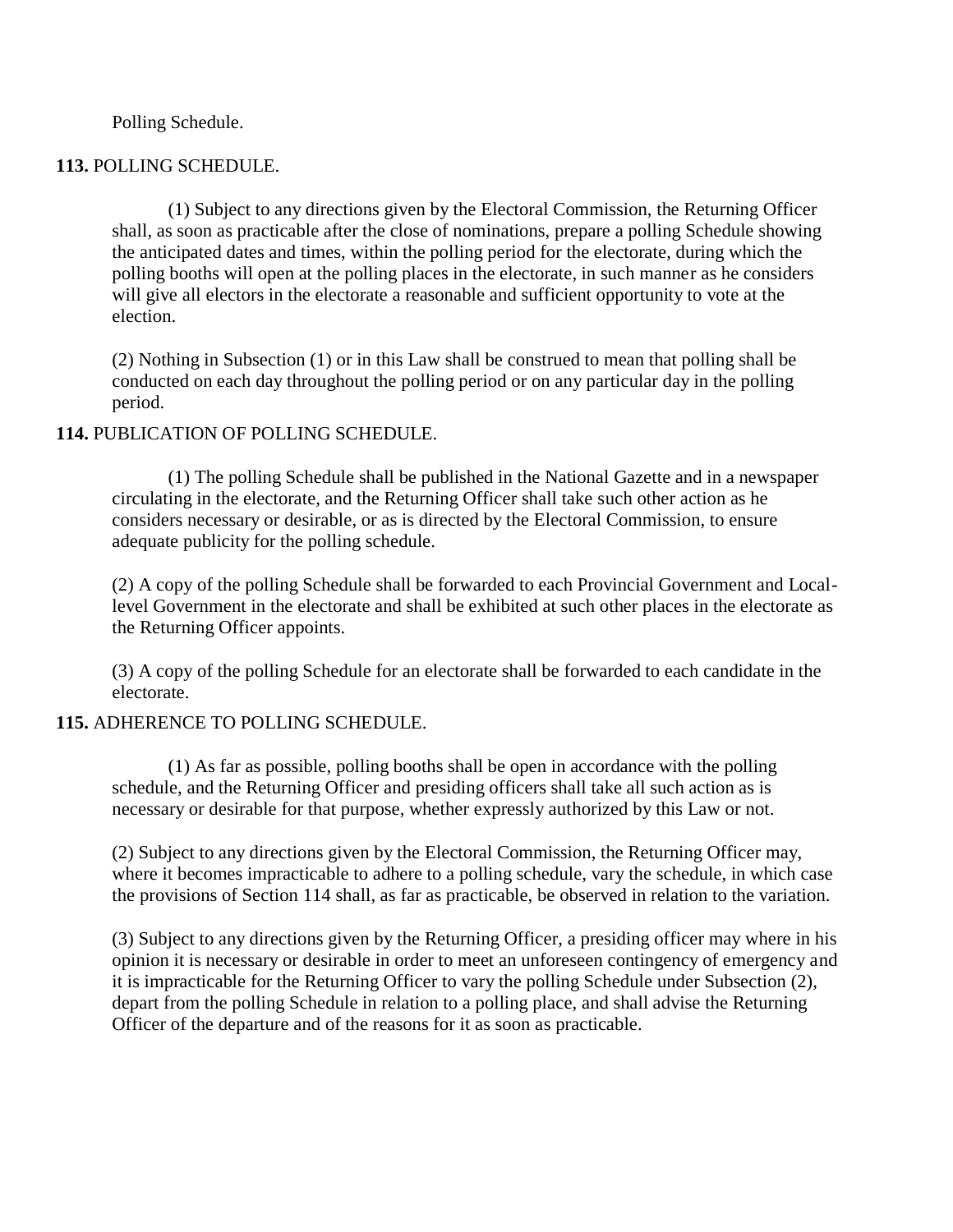(4) Where the presiding officer departs from the polling Schedule in relation to a polling place, he shall take such action as is practicable to ensure adequate publicity for that departure at that polling place and amongst the electors likely to vote at it.

### **116.** APPEAL.

(1) An elector may, not less than 14 days before the commencement of the polling period for an electorate, appeal to the Electoral Commission for an order varying a polling Schedule on the ground that it does not give to all electors in the electorate or in a part of the electorate a reasonable opportunity for voting in the election.

(2) Notwithstanding an appeal under Subsection (1), but subject to Section 115, a polling Schedule remains valid and in force until varied by order of the Electoral Commission under Subsection  $(1)$ .

(3) In making an order under Subsection (1) the Electoral Commission shall give such directions as it considers desirable and practicable to ensure adequate publicity for the order.

#### **117.** ELECTION NOT OPEN TO CHALLENGE.

An election shall not be challenged on the ground of failure to observe a polling Schedule or to comply with the provisions of Section 114, or of a variation or a departure from a polling schedule.

### *Division 2.*

General Provisions.

## **118.** RETURNING OFFICER TO MAKE ARRANGEMENTS.

(1) If, on the day of nomination, the proceedings stand adjourned to the commencement of the polling, the Returning Officer shall immediately make all necessary arrangements for taking the poll, and in particular shall–

(*a*) appoint a presiding officer to preside at each polling place and all necessary assistant presiding officers, poll clerks, and door-keepers; and

(*b*) provide and furnish proper polling booths and ballot-boxes; and

(*c*) provide ballot-papers and all necessary certified lists of voters.

(2) The presiding officer shall, on or before the day of polling, determine the whole or the part of the polling place that shall be the polling booth in relation to that polling place.

(3) In an emergency during the polling due to the absence of an assistant presiding officer, poll clerk or door-keeper, or to unforeseen and continued pressure at the polling which cannot be met by the duly appointed electoral officers, the presiding officer may appoint a person to act as assistant presiding officer, poll clerk or door-keeper, and the person so appointed or acting shall be deemed to have duly been appointed if the Returning Officer afterwards ratifies the appointment.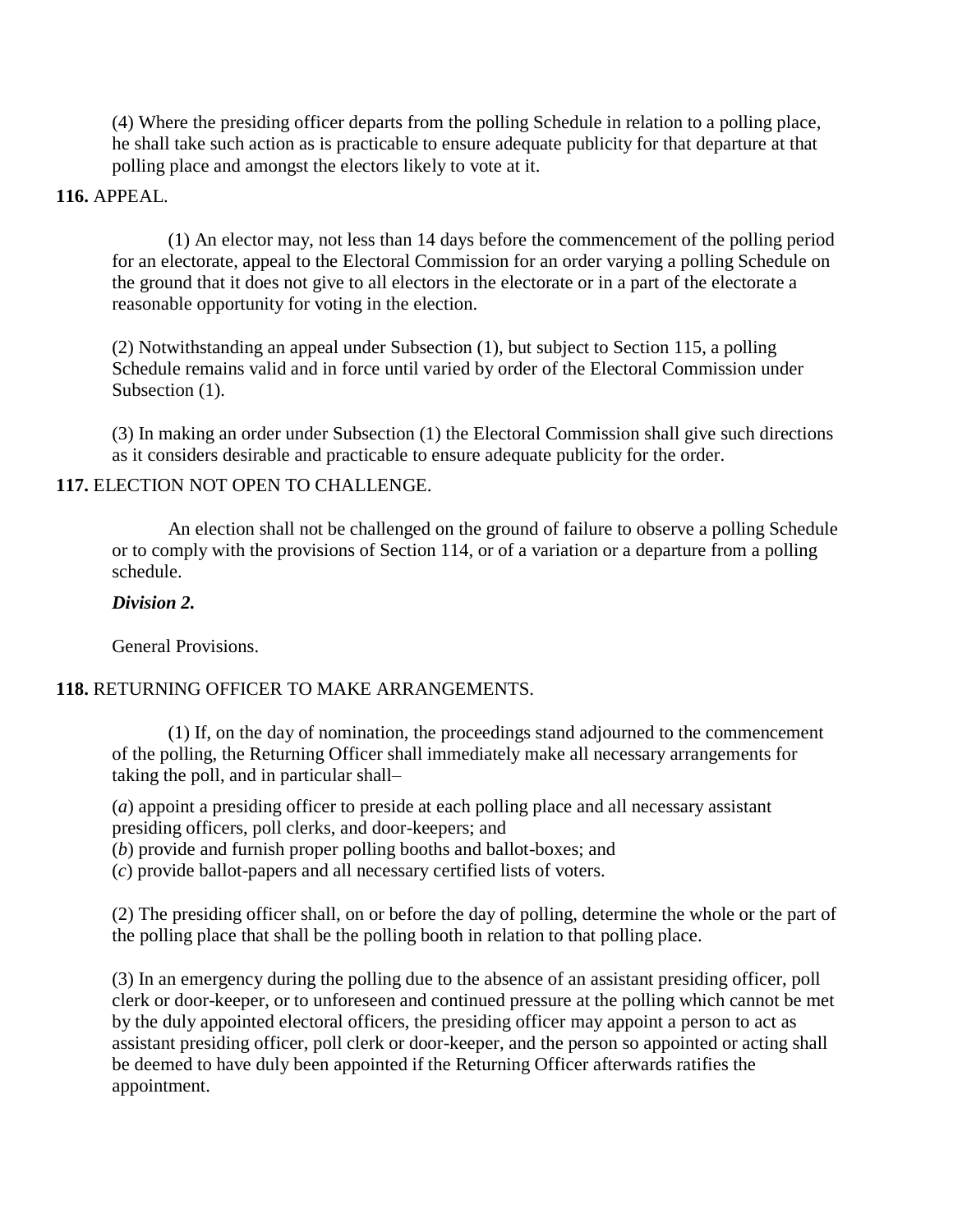(4) No person under the age of 18 years shall be appointed to be or to act as a presiding officer or assistant presiding officer.

(5) An assistant presiding officer may, subject to any directions of the presiding officer, exercise all or any of the powers of the presiding officer, and shall, in respect of the exercise of those powers, be deemed to be the presiding officer.

### **119.** SUBSTITUTE.

A presiding officer may appoint a person not under the age of 18 years to be his substitute to perform his duties during his temporary absence, and the substitute may, while so acting, exercise all the powers of the presiding officer and shall, in the exercise of those powers, be deemed to be the presiding officer.

### **120.** NO LICENSED PREMISES TO BE USED.

No part of any premises licensed, or the subject of a permit, under–

(*a*) the Liquor (Licensing) Act 1963; or

(*b*) a Provincial law relating to liquor licensing,

shall be used for the purpose of a polling booth.

### **121.** SEPARATE VOTING COMPARTMENTS.

Polling booths shall have one or more separate voting compartments, constructed so as to screen the voters from observation while they are marking their ballot-papers, and each voting compartment shall be furnished with a pen for the use of voters.

#### **122.** BALLOT-BOXES.

(1) Each polling booth shall be provided with the necessary ballot-box or ballot-boxes.

(2) A ballot-box shall have a cleft in the cover through which the ballot-papers may be deposited in the box, and shall be provided with means for securely closing the cleft so that, when the cleft is so closed, no ballot-papers or other matters or things can be deposited or placed in the box or withdrawn from it.

(3) A ballot-box shall be capable of being securely fastened with a lock.

## **123.** CERTIFIED LIST OF VOTERS.

 $\frac{[106]}{[106]}$  $\frac{[106]}{[106]}$  $\frac{[106]}{[106]}$ (1) The certified list of voters to be used by a presiding officer at a polling place shall be the list of the electors on the Roll enrolled for the electorate for which the polling place is prescribed certified by the Returning Officer, and shall before the hour of commencing the poll in the polling area be delivered to the presiding officer for his guidance during the polling.

(2) The list of voters referred to in Subsection (1) may be provided in electronic form instead of, or in addition to, a hard copy.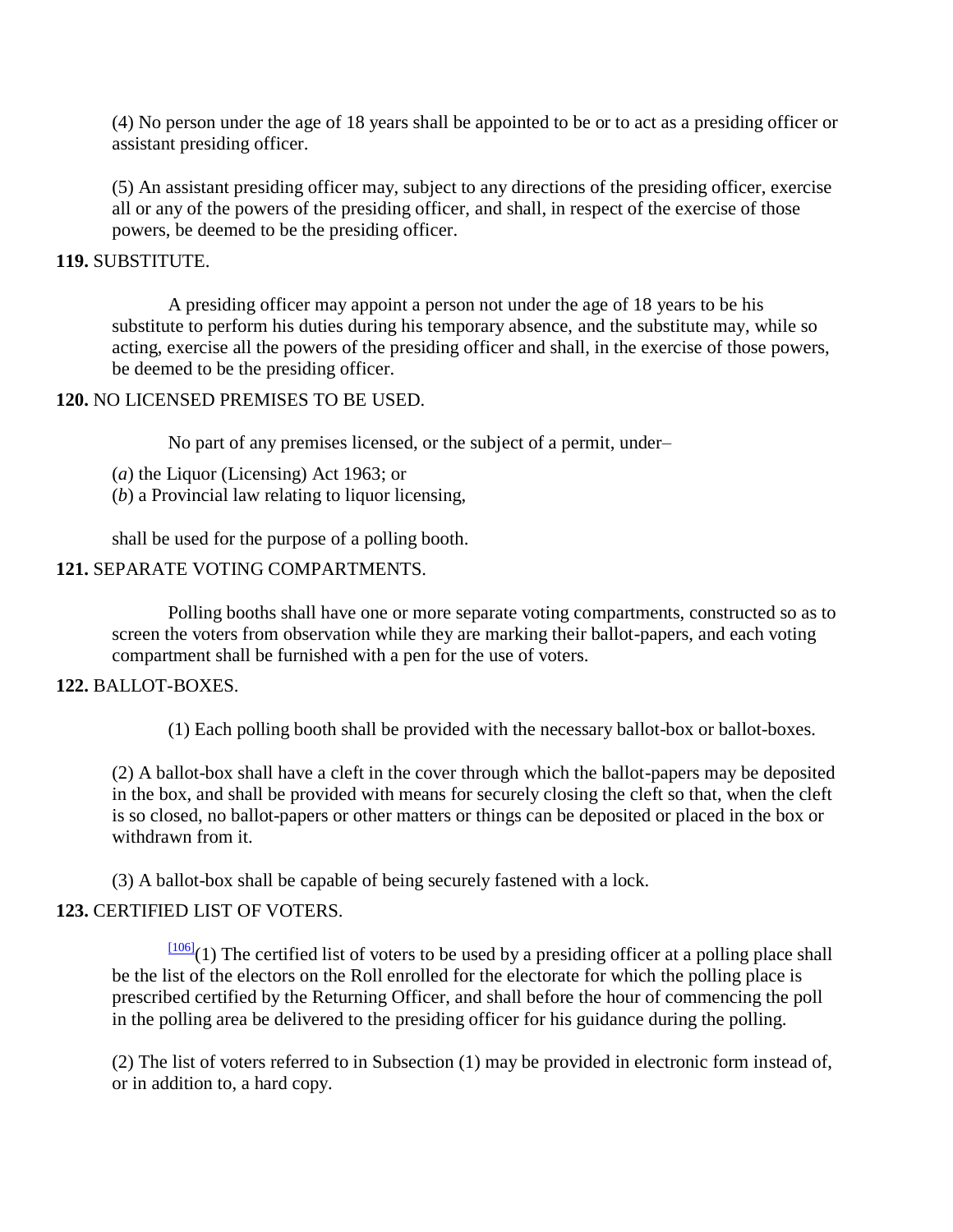#### **124.** BALLOT-PAPERS.

 $\frac{[107]}{[107]}(1)$  $\frac{[107]}{[107]}(1)$  $\frac{[107]}{[107]}(1)$  Ballot-papers to be used in an election shall be in the prescribed form.

(2) ballot-paper shall have: –

(*a*) three spaces or boxes for a voter to indicate his preferences  $-1$ , 2 and 3 – either by the prescribed candidate identification number or by candidate name; and (*b*) any other feature as the Electoral Commission determines is necessary to be included.

(3) Regulations may make detailed provisions on the form, content and manner of use of ballotpapers and on any other matters considered necessary.

#### **125.** CANDIDATE POSTERS.

 $\frac{[108]}{(1)}$  $\frac{[108]}{(1)}$  $\frac{[108]}{(1)}$  The Electoral Commission shall make available at a polling place candidate posters containing the prescribed particulars of candidates to be displayed for voters to identify candidates for the purposes of marking their ballot-papers.

(2) Candidate posters to be used in an election shall be in the prescribed form.

(3) Regulations may make detailed provisions on the form, content and manner of use of candidate posters and on any other matter considered necessary.

(4) With the approval of the Electoral Commission given in writing and subject to such conditions as the Electoral Commission prescribes in writing (which may include a fee), a candidate may print the candidate posters for his use in his election.

#### **126.** BALLOT-PAPERS TO BE INITIALLED.

(1) No ballot-paper shall be delivered to a voter without being first initialled or affixed with an official mark as prescribed by the presiding officer, and an exact account shall be kept of all initialled ballot-papers.

(2) The initials of the presiding officer shall be placed on the back of the ballot-paper in such a position as to be easily seen when the ballot-paper is folded so as to conceal the names of the candidates.

#### **127.** SCRUTINEERS AT THE POLLING.

(1) Scrutineers may be appointed by candidates to represent them at polling places during the polling, but so that not more than one scrutineer, other than relieving scrutineers, shall be allowed to each candidate at each polling booth or subdivision of a polling booth on any one day.

(2) Appointments of scrutineers shall be made by notice in writing or by electronic advice addressed to the Returning Officer or presiding officer, and the notice or electronic advice shall be signed by the candidate and shall give the name and address of the scrutineer.

## **128.** PROVISIONS RELATING TO SCRUTINEER.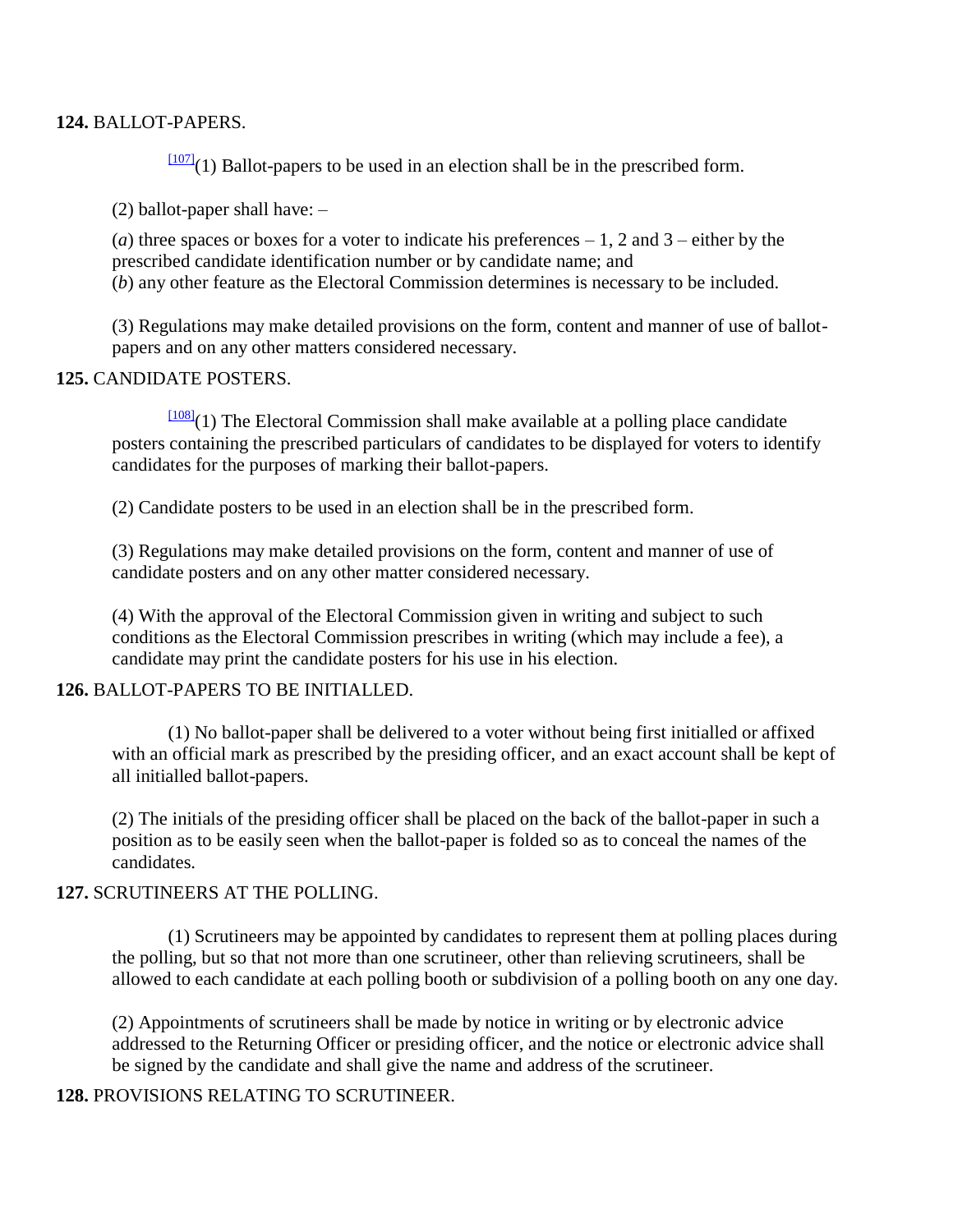(1) A scrutineer shall not–

(*a*) interfere with or attempt to influence an elector within the polling booth; or

(*b*) communicate with a person in the polling booth except so far as is necessary in the discharge of his functions; or

(*c*) enter a compartment of a polling booth whilst a voter is present in that compartment.

Penalty: A fine not exceeding K100.00.

(2) A scrutineer shall not be prevented from entering or leaving a polling booth during the polling, and during his absence, a relieving scrutineer may act in his place, but so that only one scrutineer for each candidate shall be present in the polling booth or a subdivision of the polling booth at any one time.

(3) A scrutineer who commits a breach of this section, or who misconducts himself or fails to obey the lawful directions of the presiding officer may be removed from the polling booth by a member of the Police Force or by a person authorized by the presiding officer to remove him.

(4) A scrutineer may not be used to assist any voter to vote under Section 140 or 143.

## **129.** PERSONS PRESENT AT POLLING.

A candidate shall not in any way take part in the conduct of the polling, and no person, other than the presiding officer, assistant presiding officers, officers, poll clerks, interpreters, door-keepers and scrutineers, and the electors voting and about to vote, shall enter or remain or be permitted to enter or remain in the polling booth during the polling except by permission of, and on such conditions as are determined by, the presiding officer.

## **130.** THE POLLING.

(1) Subject to Subsections (2) and (3), the polling shall be conducted as follows:–

(*a*) before the first ballot-paper is placed in an empty ballot-box, the Returning Officer or, if he is not present, the presiding officer, shall exhibit the ballot-box empty, and shall then securely fasten its cover;

(*b*) the poll shall open at each polling place at 8 a.m. on each day (other than a Sunday or a public holiday) during the period for taking the poll at that polling place, and shall not close until all electors present in the polling booth at 6 p.m. and desiring to vote, have voted;

(*c*) the doors of the polling booth shall be closed at 6 p.m. and no person shall be admitted after that hour to the polling booth for the purpose of voting;

(*d*) at the close of the polling on each day of the polling period at a polling place, the presiding officer shall, in the presence of the poll clerk and of any scrutineers who are in attendance, publicly close, fasten, lock and take charge of the ballot-box;

(*e*) when a ballot-box is full or no longer required for the polling, or at the end of the polling period for all polling places for which he is the presiding officer, whichever first occurs, the presiding officer shall, with the least possible delay, forward the ballot-box for the purposes of scrutiny, and it shall on no account be opened except in accordance with this Law.

(2) Notwithstanding anything in Subsection (1), where–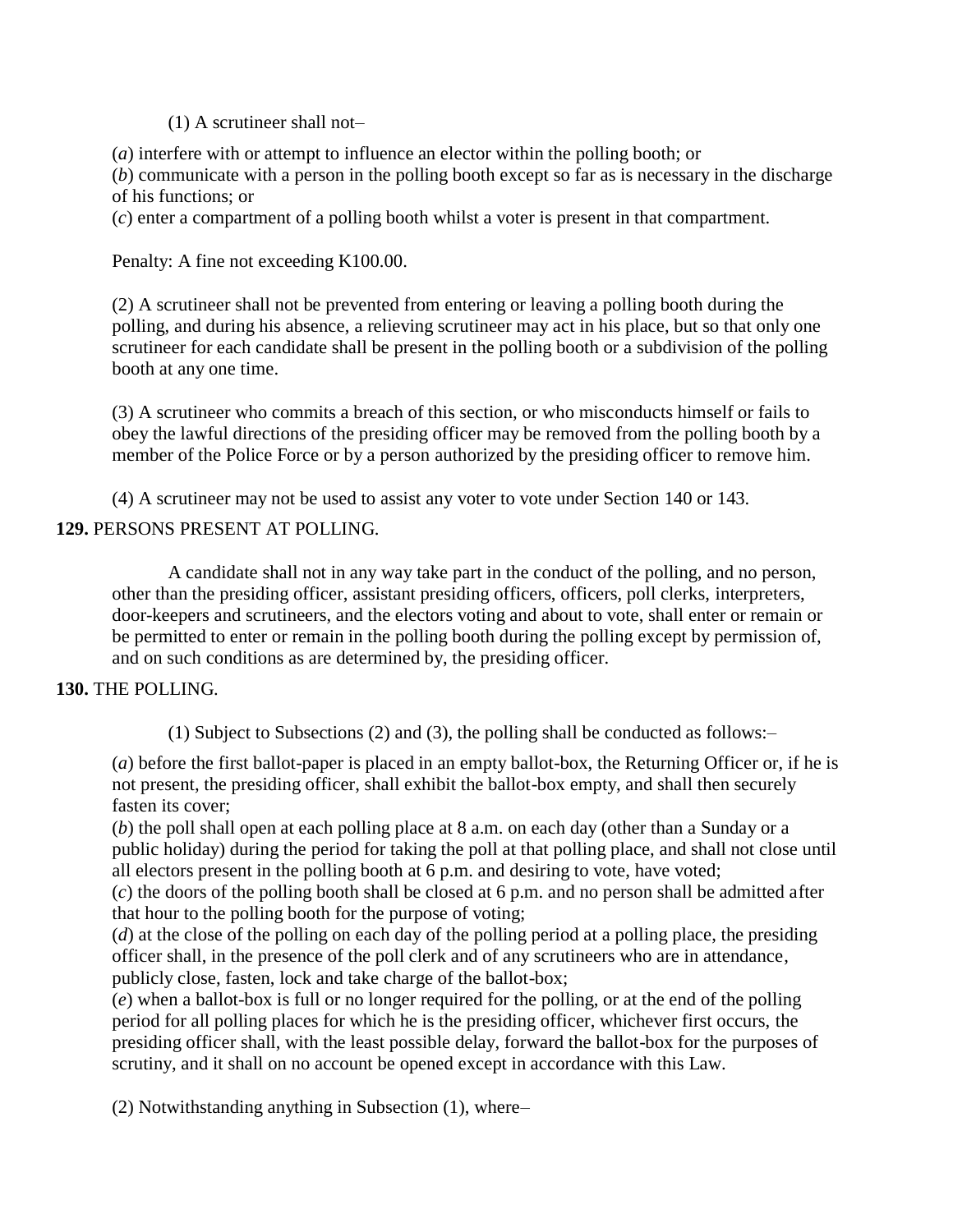(*a*) the Returning Officer or the presiding officer considers it necessary the polling may commence at any particular polling place at a time later than 8 a.m. and, except on the last day of the polling period for the electorate, may close at a time later than 6 p.m.; and (*b*) the presiding officer considers that all electors entitled and likely to vote at any particular polling place have done so, or the Returning Officer so directs, the poll may close at that polling place at a time earlier than 6 p.m.

 $(3)^{1091}$  [*Repealed.*]

## **131.** ELECTIONS AT WHICH ELECTORS ARE ENTITLED TO VOTE.

 $(1)$ <sup>[\[110\]](http://www.paclii.org/pg/legis/consol_act/olonalge519/#fn110)</sup> [\[111\]](http://www.paclii.org/pg/legis/consol_act/olonalge519/#fn111) Subject to this Section and Division 3, an elector shall only be admitted to vote for the election of a member for the electorate for which he is enrolled.

 $(2)^{\boxed{112}}$   $\boxed{113}$  A candidate is entitled to vote in the electorate for which he is a candidate whether or not his name is on the Roll for that electorate.

(3) For the purposes of this section, the Rolls in force at the time of the election are, subject to Subsection (2), evidence of the right of each person so enrolled to vote at an election, unless he shows by his answer to a question prescribed by Section 134 that he is not entitled to vote.

## **132.** WHERE ELECTORS MAY VOTE.

 $\frac{[114]}{(1)}$  $\frac{[114]}{(1)}$  $\frac{[114]}{(1)}$  Subject to this section, an elector is entitled to vote at any prescribed polling place for the electorate for which he is enrolled while that polling place is open.

(2) The Electoral Commission may, by notice in the National Gazette, require an elector in an electorate or a part of an electorate to vote only in the part of the electorate where his name appears on the Roll.

(3) Where a notice is given under Subsection (2), an elector shall vote only in that part of the electorate where his name appears on the Roll.

(4) Nothing in this section authorizes an elector to vote more than once at an election.

# **133.** PERSONS CLAIMING TO VOTE TO GIVE NAME AND OTHER PARTICULARS.

 $\frac{[115]}{[115]}$  $\frac{[115]}{[115]}$  $\frac{[115]}{[115]}$ (1) A person claiming to vote at a polling booth shall–

(*a*) state his full name or names; and

(*b*) if so directed by the presiding officer for the purpose of identifying him, his finger or palm print is to be placed on the ballot-paper, electronic pad or system or other material; and (*c*) if so desired by the presiding officer for the purpose of identifying the name under which the vote is claimed, give any other particulars necessary to be stated in the Roll or to enable him to be identified in the Roll.

(2) For the purposes of Subsection (1)(b), the Electoral Commission may establish a finger, palm or other identification system, whether manually or electronically, for the purposes of identifying a voter and his entitlement to vote and to prevent multiple voting.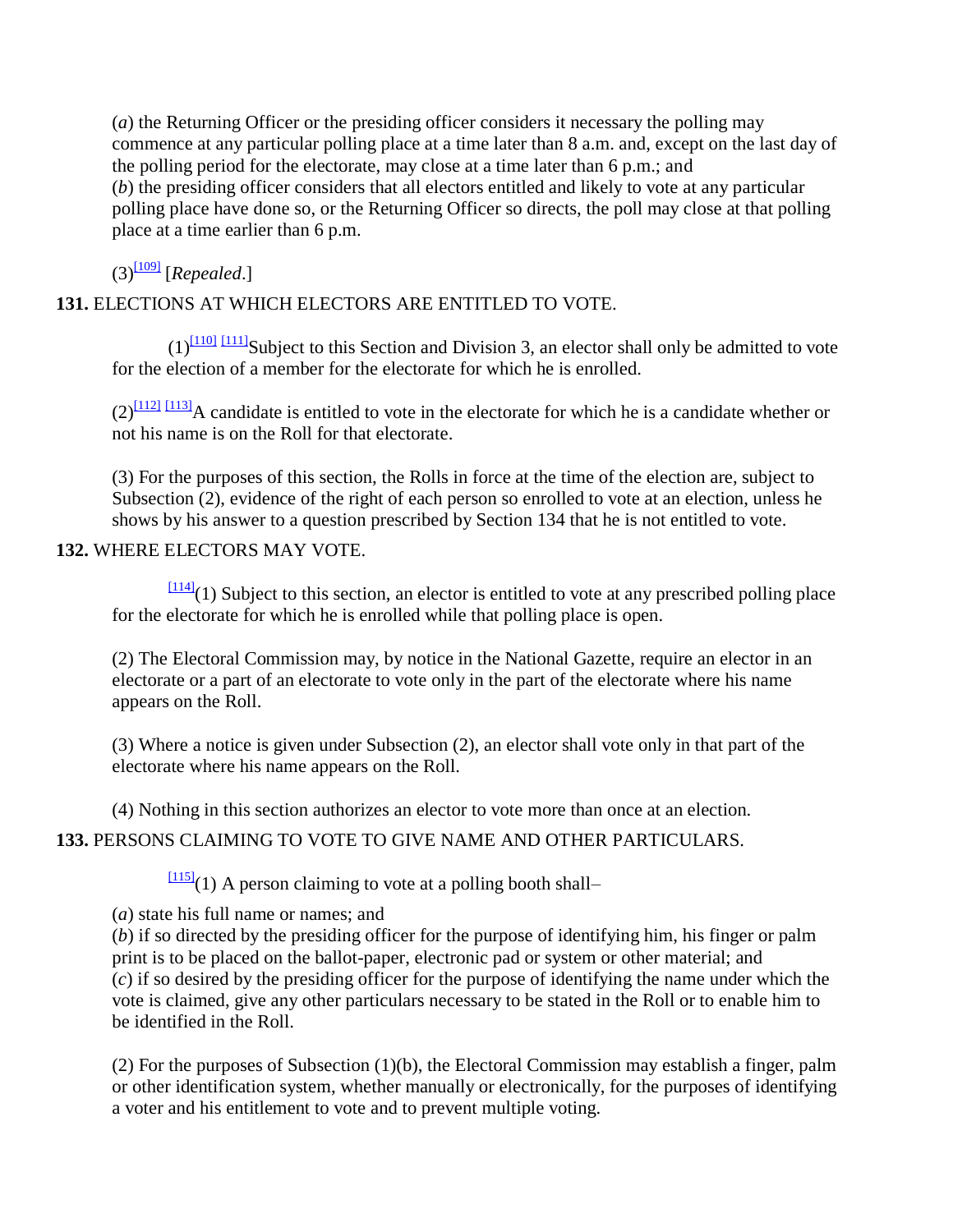(3) Where the Electoral Commission establishes an identification system referred to in Subsection (2), the manner and the way the system is established are as prescribed.

(4) Regulations made under Subsection (3) shall ensure that the way a voter votes is not immediately disclosed.

(5) The Electoral Commission may itself establish and administer the identification system or it may authorize another person to do so and the same provisions as those applying to identification systems relating to enrolment on a Roll shall apply.

(6) Regulations may make detailed provisions for: –

(*a*) an identification system to be used may be administered and managed by the Electoral Commission or by any other person; and

(*b*) the use of manual finger printing or electronic identification system to verify entitlement to vote; and

(*c*) the Electoral Commission to use such system where it considers necessary; and

(*d*) the discretion of the Electoral Commission to use any identification system to the whole of the country, a part of the country, an electorate or a part of any electorate; and

(*e*) where the Electoral Commission decides to use an identification system only for electorates in a part of the country or for a part of an electorate, notification is to be made in the National Gazette; and

(*f*) the systems to be used may include one or more of the following: –

(i) manual finger print system;

(ii) computer or electronic recorded and recognized finger print system;

(iii) computer or electronic recorded and recognized palm print system;

(iv) computer or electronic or other photographic system; and

(*g*) a voter may be required: –

(i) to put his finger print on the ballot-paper or any other document; or

(ii) to place his finger on any instrument that records the print, whether or not it checks the data base; or

(iii) a combination of Paragraphs (i) and (ii); or

(iv) a combination of Paragraphs (i) and (ii) with other features; or

(v) a combination of Paragraphs (i) or (ii) with other features; and

(*h*) where a finger print is required to be impressed on a ballot-paper making it possible to establish or identify a person and the way the person has voted:

(i) the finger print is to be checked only for the purposes of verifying a vote and not to identify who the voter has voted; and

(ii) any system used is to ensure that the system does not reveal to any unauthorized person how a voter has voted,

> and a breach of this provision is to incur penalty of a term of imprisonment.

## **134.** QUESTIONS TO BE PUT TO VOTER.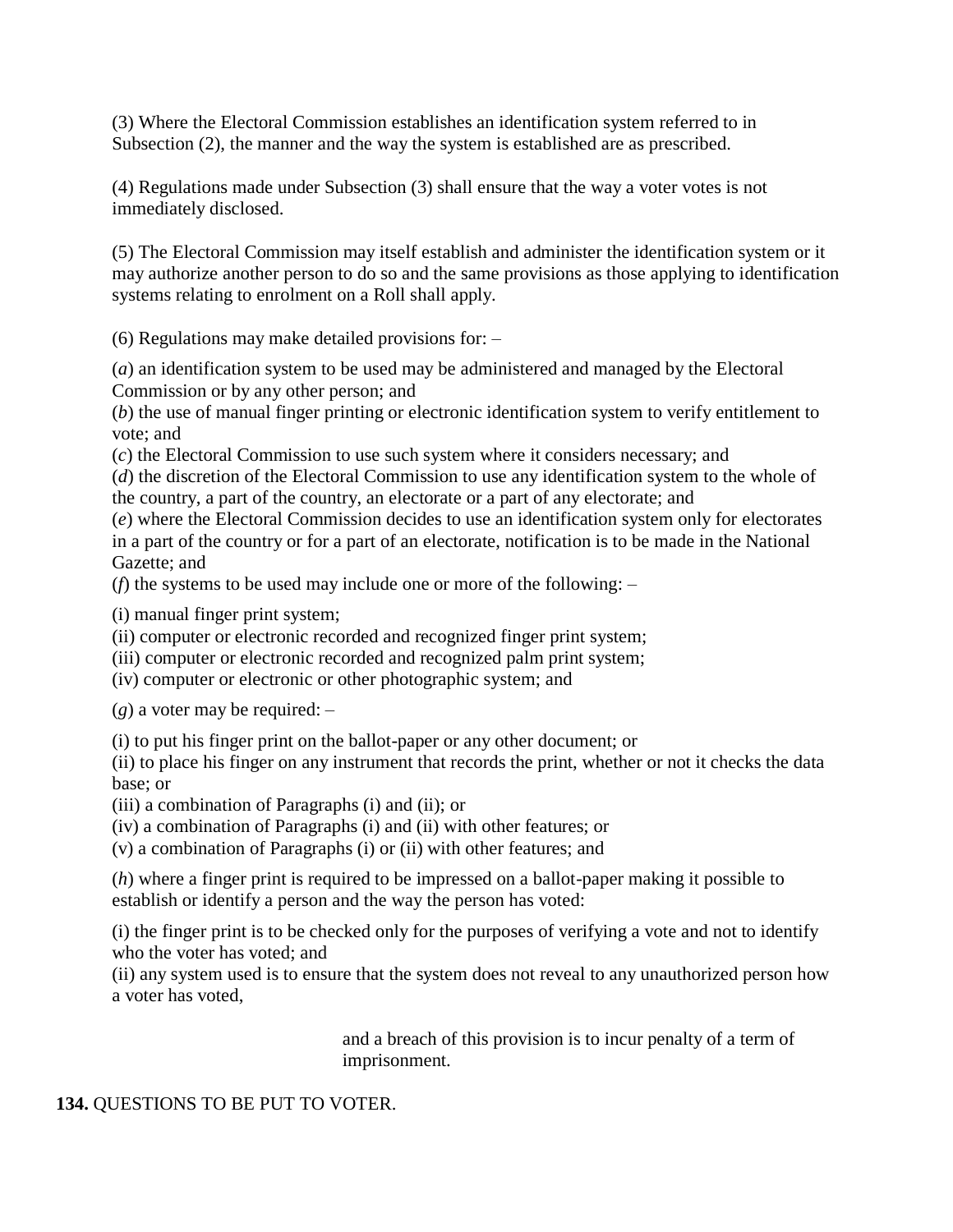(1) Subject to this Law, the presiding officer–

(*a*) may, and at the request of a scrutineer shall, put to a person claiming to vote the following questions:–

(i) "Have you already voted either here or elsewhere in this election (or these elections, as the case requires)?";

(ii) "Did you reside within this electorate for a period of more than six months before your claim for enrolment?";

- (iii) "Are you at least 18 years of age?";
- (iv) "Are you a citizen of Papua New Guinea?";
- (v) "Are you qualified to vote?"; and

(*b*) may, and at the request of a scrutineer shall, also put to any person claiming to vote, whose name appears on the certified list of voters the following question:–

> "Are you the person whose name appears as (here state name) onthe certified list of voters for this electorate?".

(2) If a person claiming to vote to whom any of the questions specified in Subsection (1) are put–

(*a*) refuses to answer fully a question so put to him; and

(*b*) does not answer the question prescribed in Subsection  $(1)(a)(i)$  absolutely in the negative, if so put to him; or

(*c*) does not answer the question prescribed in Subsection (1)(a)(ii) absolutely in the affirmative when put to him; or

(*d*) does not answer a question specified in Subsection  $(1)(a)(iii)$ ,  $(iv)$ ,  $(v)$  or  $(b)$  absolutely in the affirmative when put to him,

his claim to vote shall be rejected unless he is a candidate for election for that electorate.

 $(3)$ <sup>[\[116\]](http://www.paclii.org/pg/legis/consol_act/olonalge519/#fn116)</sup> [\[117\]](http://www.paclii.org/pg/legis/consol_act/olonalge519/#fn117) Where a person claiming to vote refuses to give a finger or palm print or fails to pass a finger print or the prescribed palm identification system, his claim to vote shall be rejected.

#### **135.** CERTAIN ERRORS NOT TO FORFEIT VOTE.

No error or omission in the Roll for an electorate of part of a name or entry of a wrong name, address or occupation and no mistake in the spelling of a name warrants the rejection of a claim to vote, and no person shall be disqualified from voting under the name appearing on the Roll because of a change of name.

## **136.** RIGHT OF ELECTOR TO RECEIVE BALLOT-PAPER.

(1) The presiding officer or a poll clerk shall, at the polling, hand to each person claiming to vote a ballot-paper duly initialled or affixed with an official mark as prescribed by the presiding officer–

(*a*) if the name under which he claims to vote is on the certified list of voters for the polling place and his right to vote is not challenged; or

(*b*) if the name under which he claims to vote is on the certified list of voters for the polling place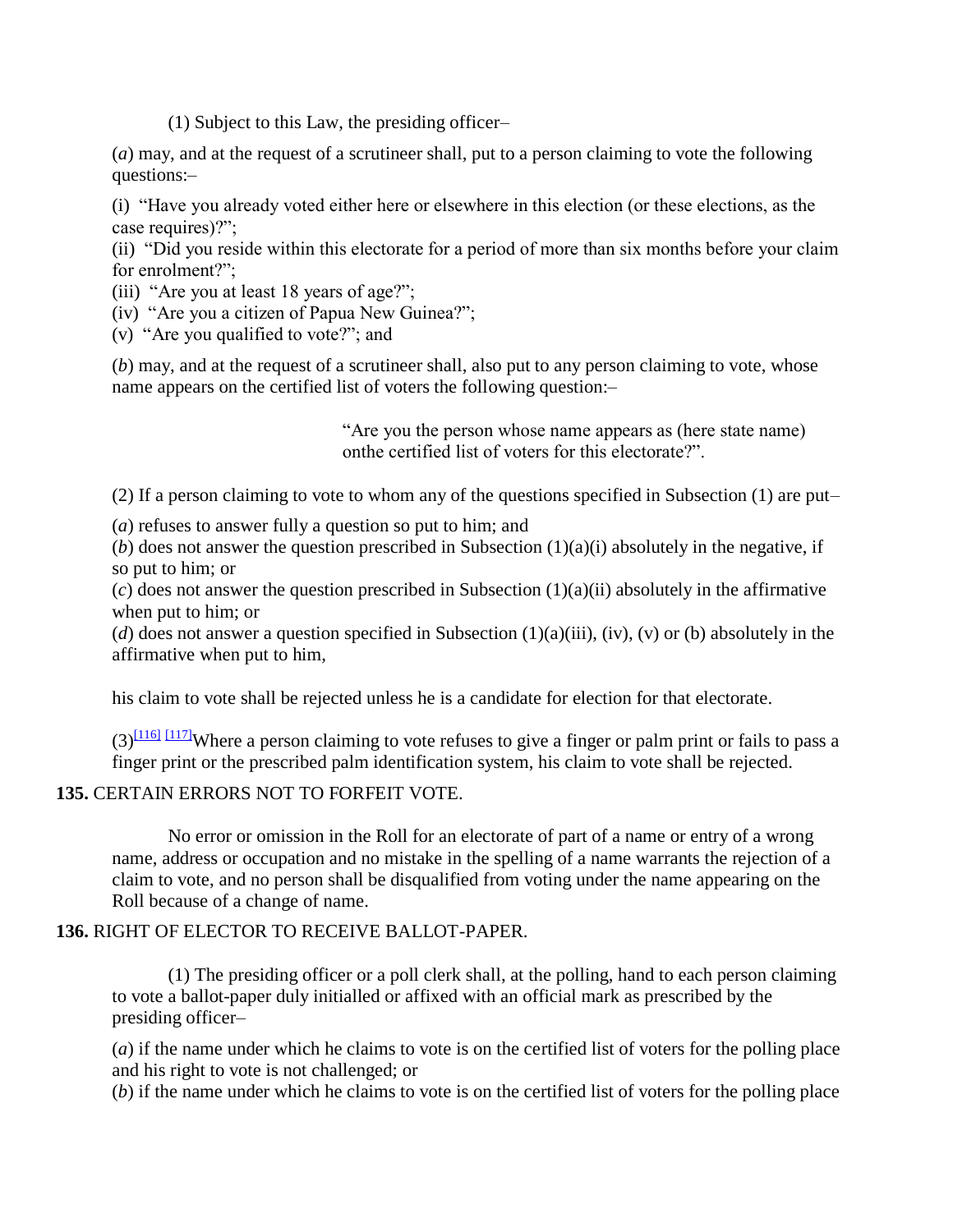and his right to vote is challenged, and his answers to the prescribed questions show that he is entitled to vote; or

 $(ba)^{[118]}$  $(ba)^{[118]}$  $(ba)^{[118]}$  if he passes the identification system established under Section 134; or

(*c*) if he claims to vote under Division 3 and complies with the provisions of that Division.

(2) The presiding officer, at the request of a scrutineer, shall note any objection by the scrutineer to the right of a person to vote, and shall keep a record of that objection.

(3) If the presiding officer puts to a person all or any of the prescribed questions, his right to vote shall be deemed to have been challenged.

### **137.** LIST OF VOTERS TO BE MARKED ON ISSUE OF BALLOT-PAPER.

Immediately upon handing the ballot-paper to a person claiming to vote, the presiding officer or a poll clerk shall place a mark against the person"s name on the certified list of voters.

#### **138.** VOTES TO BE MARKED IN PRIVATE.

 $\frac{[119]}{[119]}$  $\frac{[119]}{[119]}$  $\frac{[119]}{[119]}$ Except as otherwise prescribed, a voter upon receipt of a ballot-paper shall without delay–

(*a*) retire alone to some unoccupied compartment of the booth, and in there, in private, mark votes for three candidates in order of preference or, where there are less than three candidates for each candidates in order of preference on the ballot-paper in the prescribed manner; and (*b*) fold the ballot-paper so as to conceal his votes and to show clearly the initials of the presiding officer or the affixed mark and exhibit it so folded to the presiding officer, and then openly, and without unfolding it, deposit it in the ballot-box; and (*c*) quit the booth.

#### **139.** METHOD OF MARKING BALLOT-PAPER.

 $\frac{[120]}{[120]}(1)$  $\frac{[120]}{[120]}(1)$  $\frac{[120]}{[120]}(1)$  Subject to this Law, an elector shall record his votes on his ballot-paper: -

(*a*) where there are three or more candidates: –

(i) by placing in the three square brackets on the ballot-paper, in the order of preference from 1, 2 and 3, the identification numbers appearing beside the name of the candidate on the candidate poster; or

(ii) by writing in the three line spaces on the ballot-paper the names of the candidates in the order of preference from 1, 2 and 3; or

(*b*) where there are two candidates: –

(i) by placing in the first two of the square brackets on the ballot-paper, in the order of preference of 1 and 2, the identification numbers appearing beside the name of the candidate on the candidate poster; or

(ii) by writing in the first two line spaces on the ballot-paper the names of the candidates in the order of preference of 1 and 2.

(2) Where a voter inserts the name of a candidate on a ballot-paper, the misspelling of the name shall not render a vote informal if the intention of the voter is clear.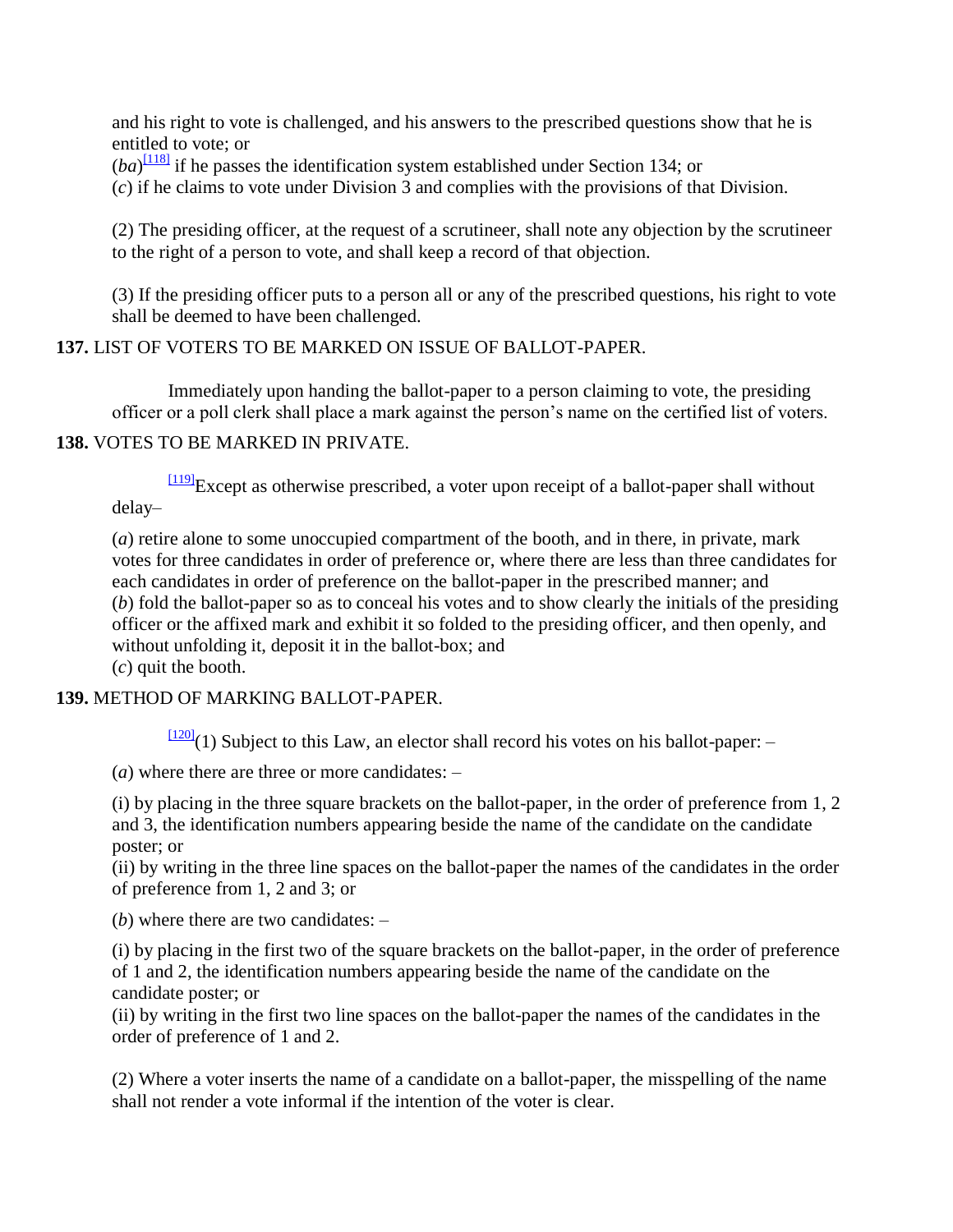(3) Where a voter completes on the ballot-paper both the identification number of a candidate in a square box and states the name of the candidate in a line space, if there is inconsistency between the two as to who the voter intended to vote, the preference indicated by the name shall be accepted as valid and not the identification number.

### **140.** ASSISTANCE TO CERTAIN VOTERS.

(1) If a voter satisfies the presiding officer that–

- (*a*) his sight is impaired; or
- (*b*) that he is so physically incapacitated that he is unable to vote without assistance; or
- (*c*) that he is so illiterate that he is unable to vote without assistance,

the presiding officer shall permit such number of persons appointed by the voter to enter an unoccupied compartment of the booth with the voter, and mark, fold and deposit the voter"s ballot-paper for him.

 $(1A)^{[121]}$  $(1A)^{[121]}$  $(1A)^{[121]}$   $[122]$ A voter may present to a Presiding Officer or other polling officer a list indicating the candidates the voter wants to vote for and upon receipt of such a list and in the presence of another polling official, the Presiding Officer or polling officer shall read to the voter the candidates named on the list and confirm if the voter wishes to mark votes for these candidates and in the order of preference so indicated and only after this can the Presiding Officer or other polling officer complete a ballot paper for the voter in accordance with the voters instructions.

(2) A person appointed under Subsection (1) to assist a voter shall restrain from disclosing any knowledge of the vote of the voter.

Penalty: A fine not exceeding K400.00 or imprisonment for a term not exceeding three months.

## *Division 3.*

Special Provisions in Certain Cases.

## **141.** VOTER CLAIMING TO VOTE WHOSE NAME ON ROLL HAS BEEN MARKED.

(1) Notwithstanding anything in this Law, where a voter, against whose name on the certified list of voters used at a polling place prescribed for the electorate for which he is enrolled a mark has been placed in accordance with Section 137, claims to vote in an election at that polling place he may, subject to Sections 52 and 134 and to the Regulations be permitted to vote.

(2) The ballot-paper of a voter voting under this Section shall be dealt with as prescribed.

## **142.** PERSON CLAIMING TO VOTE WHOSE NAME IS NOTED AS PERSON TO WHOM POSTAL VOTE CERTIFICATE, ETC., ISSUED.

(1) Where a person whose name has been noted on the certified list of voters used at a polling place prescribed for the electorate for which he is enrolled as an elector to whom a postal vote certificate and postal ballot-paper have been issued, claims to vote in an election at that polling place and states, when requested to deliver to the presiding officer for cancellation his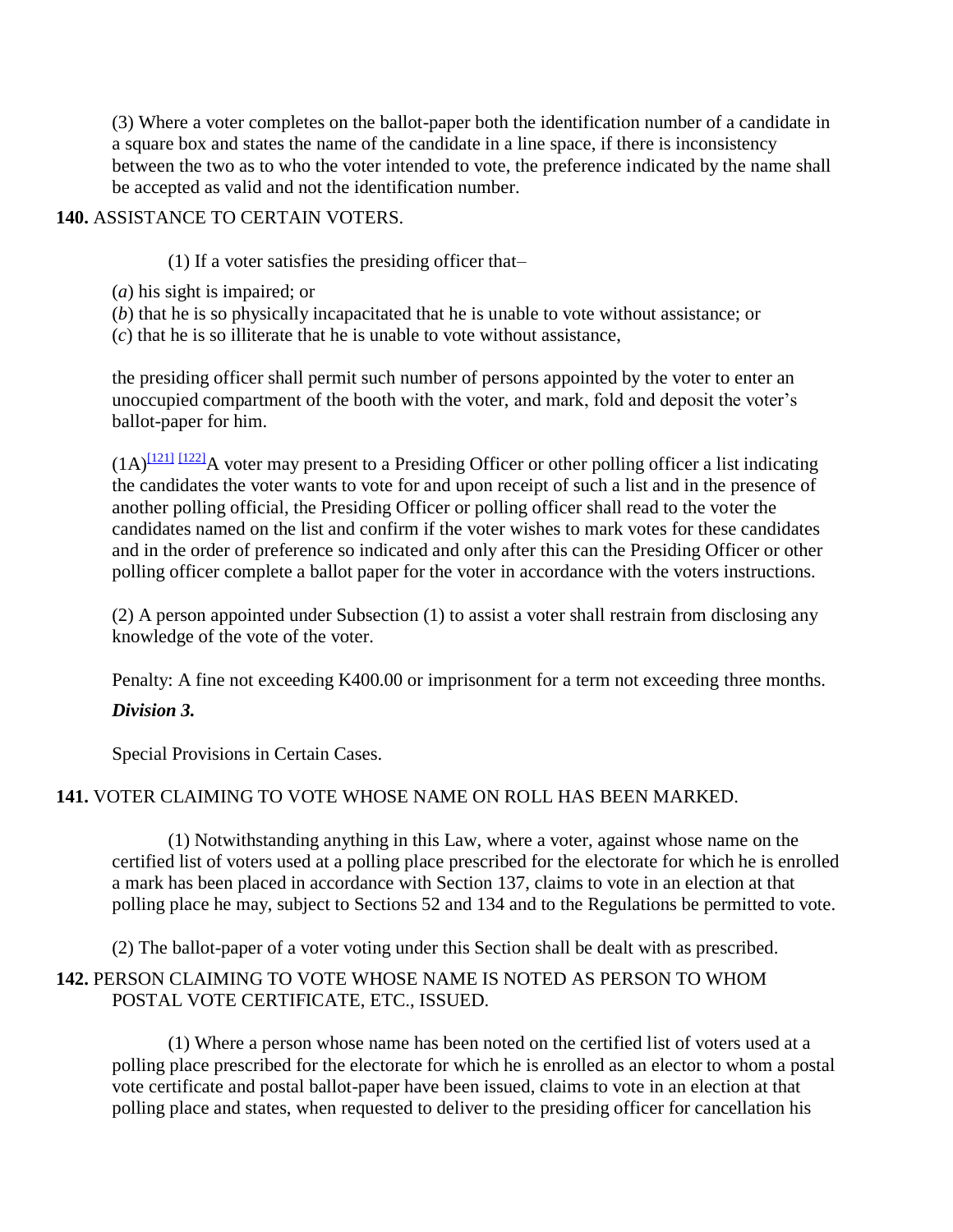postal vote certificate and postal ballot-paper, that he has not received a postal vote certificate and postal ballot-paper, he may, subject to this Law, be permitted to vote, if he makes a declaration in the prescribed form before the presiding officer at the polling place.

(2) The ballot-paper of a voter voting under this Section shall be dealt with as prescribed, but no such ballot-paper shall be scrutinized unless the Returning Officer is satisfied that the voter is entitled to vote in the election, and that a postal vote certificate or postal ballot-paper has not been received by him.

## **143.** BLIND OR PHYSICALLY INCAPACITATED VOTERS.

(1) If a voter who claims to vote under Section 141 or 142 satisfies the presiding officer that his sight is so impaired or that he is so physically incapacitated that he is unable to vote without assistance, the presiding officer shall–

(*a*) fill in the form of declaration with the required particulars relating to the enrolment of the voter as required by the voter; and

(*b*) read over to the voter the form of declaration; and

(*c*) require the voter to sign the form of declaration–

(i) in his own handwriting if he is able to do so; or

(ii) with his mark as his personal signature if he is unable to sign his name in his own handwriting; and

(*d*) cause the signature of the voter, if made by means of a mark, to be witnessed by a scrutineer present, or if no scrutineer be present, by the poll clerk; and

(*e*) complete and attest the declaration; and

(*f*) permit such number of persons appointed by the voter to enter an unoccupied compartment of the booth with the voter and to mark and fold the ballot-paper for the voter; and (*g*) enclose the ballot-paper in the envelope bearing the declaration of the voter, securely fasten the envelope and deposit it in the ballot-box.

(2) If a voter to whom Subsection (1) applies fails to appoint a person under that subsection, the presiding officer shall take action in accordance with Subsection (1)(a) to (e) (inclusive) and shall, in the presence of a person appointed by the voter for the purpose if the voter so desires, or, in the absence of any such appointment, the poll clerk–

(*a*) mark and fold the ballot-paper for the voter; and

(*b*) enclose the ballot-paper in the envelope bearing the declaration of the voter, securely fasten the envelope and deposit it in the ballot-box.

## **144.** DEALING WITH VOTERS, ETC., UNDER THIS DIVISION.

(1) The presiding officer shall, upon receiving a ballot-paper from a person voting under this Division, in the presence of the voter and of such scrutineers as are present and without unfolding the ballot-paper, enclose it in an envelope bearing the declaration of the voter under Section 143, and addressed to the Returning Officer, and shall securely fasten the envelope and deposit it in the ballot-box.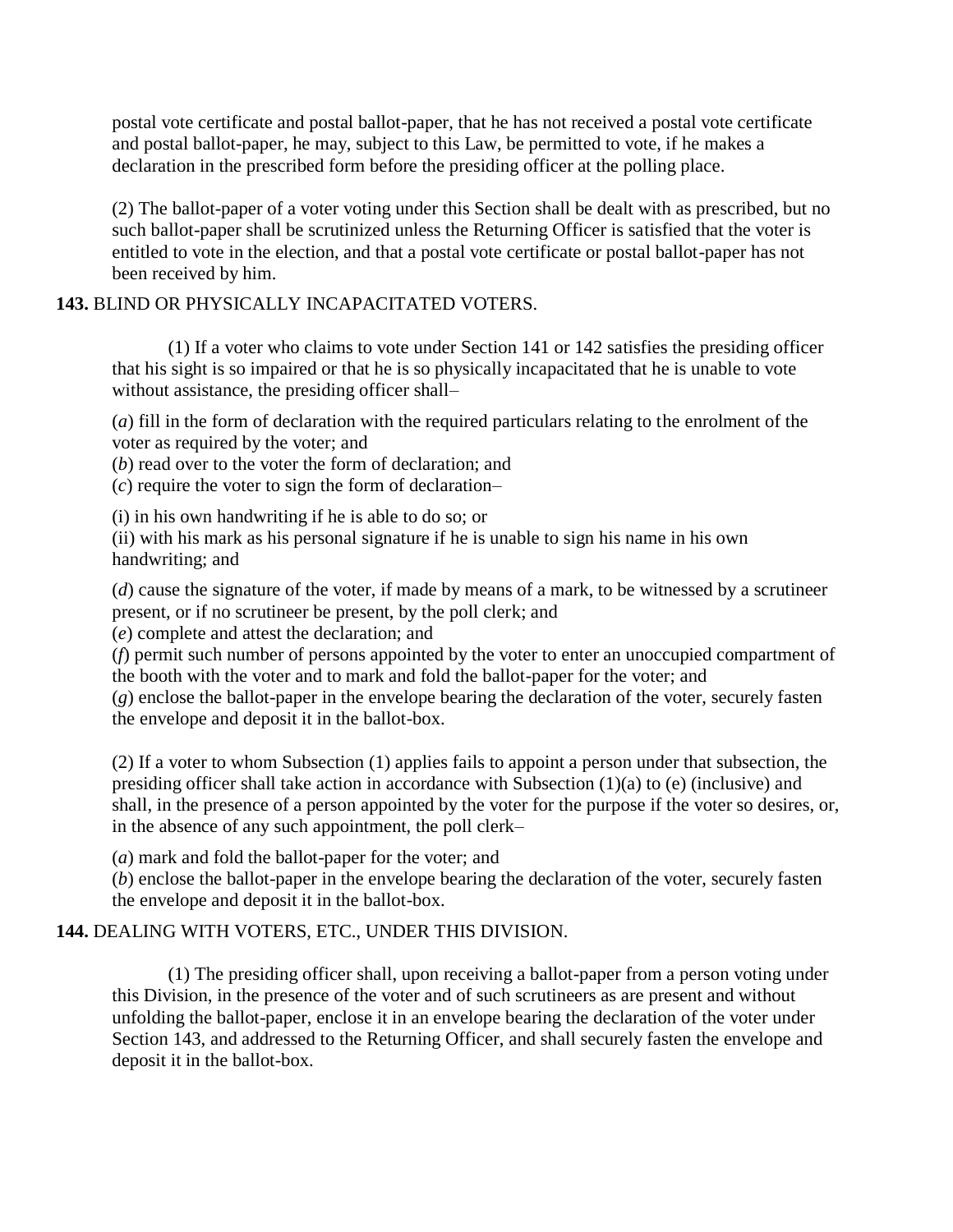(2) An Assistant Returning Officer who is authorized under this Law to open the ballot-box shall, without opening the envelope, transmit it to the Returning Officer.

(3) Where the claim of a person to vote under this Division is refused, the presiding officer shall make a note in writing of the fact of the claim and the reasons for the refusal, and the presiding officer and a poll clerk shall sign a note in the presence of such scrutineers as are present, who may also sign the note.

## *Division 4.*

Miscellaneous.

## **145.** SPOILT BALLOT-PAPERS.

If a voter, before depositing his ballot-paper in the ballot-box, satisfies the presiding officer that he has spoilt the ballot-paper by mistake or accident, he may, on giving it up, receive a new ballot-paper from the presiding officer, who shall there and then cancel the spoilt ballotpaper, write the word "Spoilt" across the face of it, place it in an endorsed envelope and forward it to the Returning Officer after the polling.

## **146.** ADJOURNMENT OF POLLING ON ACCOUNT OF RIOT.

(1) The presiding officer may adjourn the polling from day to day where the polling is interrupted or obstructed by riot or open violence.

 $(2)^{\frac{[123]}{[124]}}$  $(2)^{\frac{[123]}{[124]}}$  $(2)^{\frac{[123]}{[124]}}$  $(2)^{\frac{[123]}{[124]}}$  $(2)^{\frac{[123]}{[124]}}$ If from any cause a polling booth at a polling place is not open on any day during the period for taking the poll at that polling place, the presiding officer may adjourn the polling for a period not exceeding seven days and shall forthwith give public notice of the adjournment.

(3) Where for any reason the polling is adjourned at a polling place, those electors only–

(*a*) who are enrolled for the electorate for which the polling place is prescribed; or

(*b*) who are otherwise entitled to vote as electors for the electorate,

and have not already voted, are entitled to vote at the adjourned polling at that polling place.

(4) Nothing in this Section shall be deemed to affect the provisions of Division 1.

**PART XIV. –** THE SCRUTINY.

*Division 1.*

Preliminary.

## **147.** SCRUTINY.

The result of the polling shall be ascertained by scrutiny.

## **148.** COUNTING CENTRES.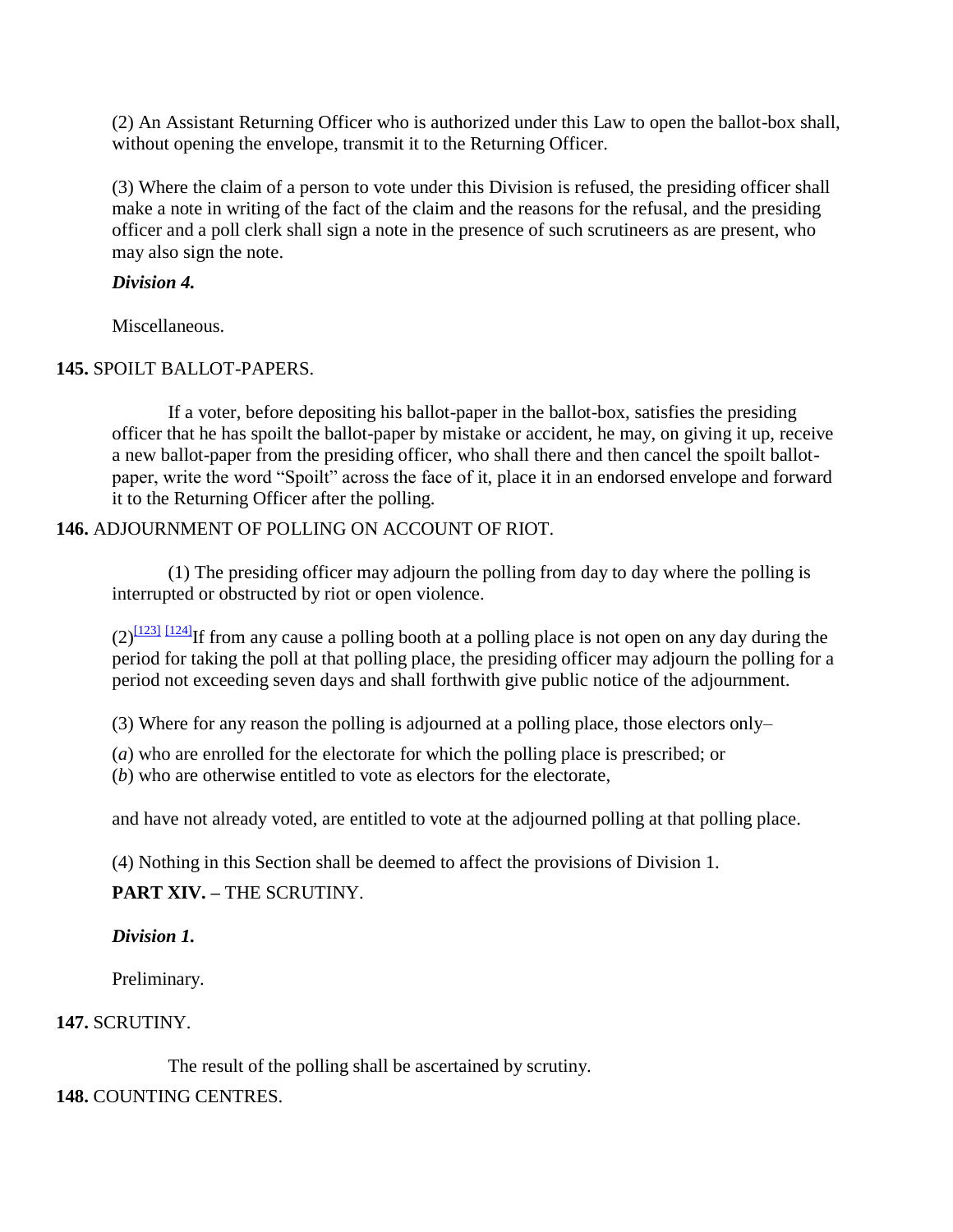$\frac{[125]}{[125]}$  $\frac{[125]}{[125]}$  $\frac{[125]}{[125]}$ (1) The scrutiny shall be conducted at such places, to be known as "counting centres", as are appointed by the Returning Officer for the purpose.

(2) The counting centre shall be within the electorate where the election was held.

(3) Where circumstances make it difficult for the counting centre to be located within the electorate, the Returning Officer may appoint a place outside the electorate to be the counting centre.

### **149.** OFFICERS TO CONDUCT SCRUTINY.

The scrutiny at a counting centre shall be conducted by the Returning Officer or, in the absence of the Returning Officer from that counting centre, by an Assistant Returning Officer.

### **150.** SCRUTINEERS AT SCRUTINY.

(1) A candidate may appoint one or more scrutineers to represent him at the scrutiny, but only one such scrutineer for each candidate may be present in the counting centre at any one time during the scrutiny.

(2) The appointment of a scrutineer under this Section to represent a candidate at a counting centre–

(*a*) shall be made by notice in writing signed by the candidate, or by electronic advice signed by the candidate before it is tendered for transmission, given or sent to the officer who is to conduct, or who is sent to the officer who is to conduct, or who is conducting, the scrutiny at the counting centre; and

(*b*) shall specify the name and address of the scrutineer.

#### **151.** CONDUCT OF SCRUTINY.

The scrutiny shall be conducted as follows:–

(*a*) it shall commence as soon as voting in the electorate is completed;

(*b*) any scrutineers duly appointed under Section 150 and any persons approved by the officer conducting the scrutiny, may be present;

(*c*) all the proceedings at the scrutiny shall be open to the inspection of the scrutineers;

(*d*) the scrutiny may be adjourned from time to time as necessary until the counting of the votes is complete.

## **152.** ACTION ON OBJECTIONS TO BALLOT-PAPERS.

(1) If a scrutineer objects to a ballot-paper as being informal, the officer conducting the scrutiny shall mark the ballot-paper "Admitted" or "Rejected", according to his decision to admit or reject the ballot-paper.

(2) Nothing in this Section prevents the officer conducting the scrutiny from rejecting a ballotpaper as being informal although it is not objected to.

## **153.** INFORMAL BALLOT-PAPERS.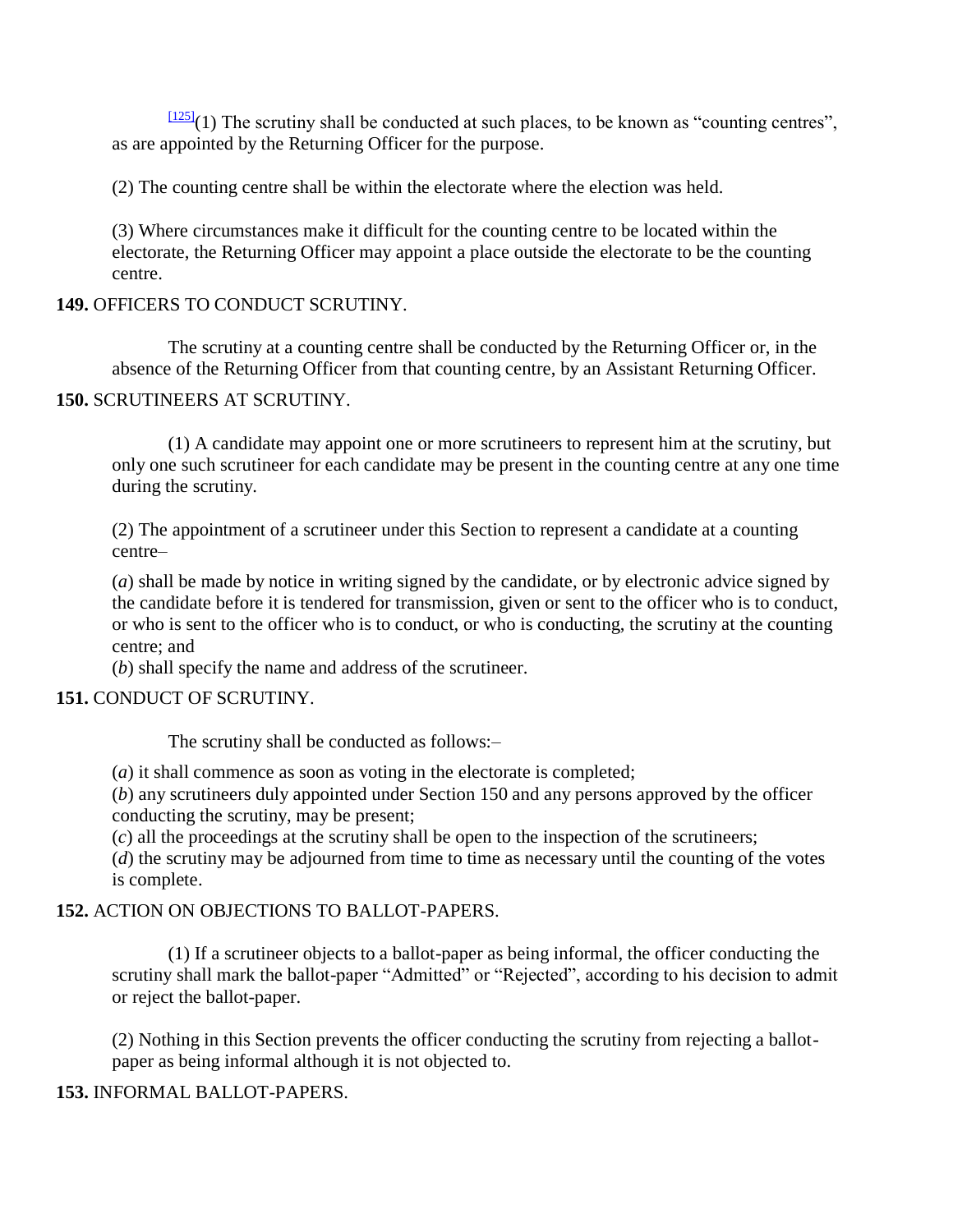$\frac{[126]}{(1)}$  $\frac{[126]}{(1)}$  $\frac{[126]}{(1)}$  Subject to this section, and to Divisions 3 and 4 and the Regulations, a ballotpaper is informal where: –

(*a*) it is not authenticated by the initials of the presiding officer or by an official mark as prescribed; or

(*b*) subject to Subsections (2) and (3), it has no vote indicated on it or it does not have the voter"s first preference for one candidate and his contingent votes for two other candidates or where there are less than two other candidates, for the remaining candidate; or

(*c*) subject to Subsection (4), it has on it any mark or writing (not authorized by this Law or Regulations made under this Law to be put on it) by which, and on the face of the ballot-paper alone, in the opinion of the officer conducting the scrutiny, the voter can be identified.

(2) Where there are two candidates only and the voter has indicated his vote by inserting the identification numbers or the name of one candidate for the first preference and left the other two squares and lines blank, the voter shall be deemed to have indicated the order of his preference for both candidates.

(3) Where there are three candidates only and the voter has indicated his vote by inserting the identification numbers and/or the names of two candidates for the first and second preferences, and the square and line for the third preference has been left blank, the voter's preference shall be deemed to have indicated his preferences for all candidates.

(4) Subsection (1)(c) does not apply to a mark or writing placed on a ballot-paper by an officer, notwithstanding that the placing of the mark or writing on the ballot-paper is a contravention of this section.

(5) Subject to Divisions 3 and 4, a ballot-paper shall not be informal for any reason other than a reason specified in this section.

## **153A.** EXCLUDING BALLOT-BOX FROM SCRUTINY.

 $\frac{[127]}{[127]}(1)$  $\frac{[127]}{[127]}(1)$  $\frac{[127]}{[127]}(1)$  Subject to this section, a Returning Officer may refuse to admit to scrutiny a ballot-box containing marked ballot-papers where he is of the opinion that: –

(*a*) the ballot-papers in it were not lawfully casted; or

(*b*) the ballot-box was tampered with and the integrity of the ballot-papers in it were compromised.

(2) Where objection is taken to a ballot-box being admitted to scrutiny by a scrutineer or by a polling officer who polled with the ballot-box, the Returning Officer may require the objection and the grounds of the objection to be reduced into writing and may require any responses from a scrutineer to be in writing and for the relevant President Officer and other polling officers as are available at the scrutiny to comment on the objections and the responses given before making a decision on such objection.

(3) A ballot-box that is damaged but its contents have not been disturbed is not to be rejected for the reason of the damage.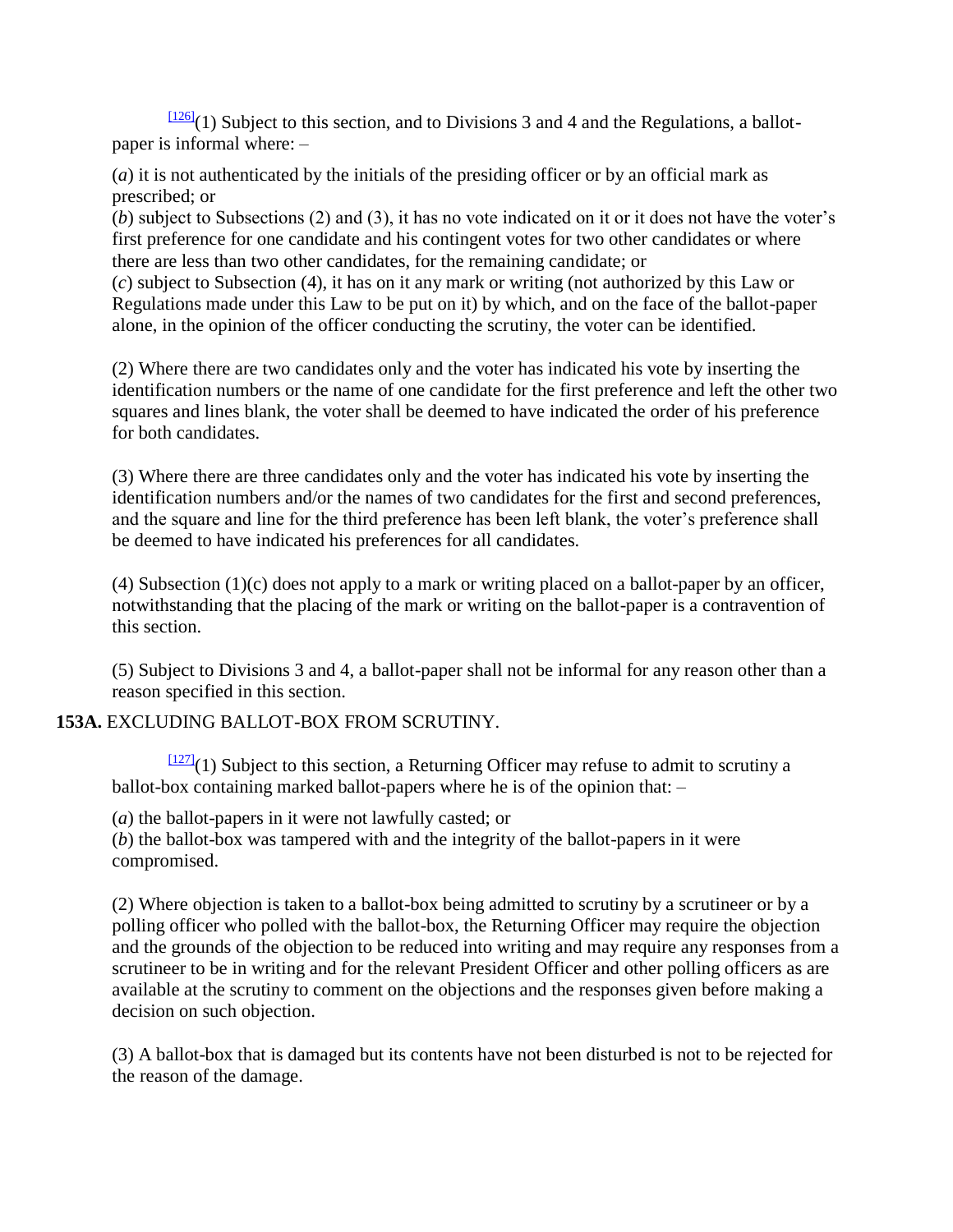(4) A decision of a Returning Officer under this section may not be challenged other than by way of petition.

### *Division 2.*

Provisions relating to the Scrutiny of Ordinary Votes.

## **154.** SCRUTINY OF ORDINARY VOTES IN ELECTIONS.

 $(1)^{1281}$  [\[129\]](http://www.paclii.org/pg/legis/consol_act/olonalge519/#fn129) In an election the scrutiny shall, subject to the provisions of Divisions 3 and 4 and Regulations be conducted in accordance with the succeeding provisions of this section.

(2) The electoral officer conducting the scrutiny shall, in the presence of a presiding officer, poll clerk or an officer and of such authorized scrutineers as choose to attend and any other person approved by the Returning Officer–

(*a*) open all ballot-boxes received from polling places within the electorate; and

 $(b)$ <sup>[\[130\]](http://www.paclii.org/pg/legis/consol_act/olonalge519/#fn130)</sup> reject all informal ballot-papers, and arrange the unrejected ballot-papers under the names of the respective candidates by placing in a separate parcel all those on which a first preference vote is indicated for the same candidate; and

 $(c)$ <sup>[\[131\]](http://www.paclii.org/pg/legis/consol_act/olonalge519/#fn131)</sup> count the first preference votes given for each candidate on all unrejected ballot-papers; and

 $(d)^{\frac{[132]}{[132]}}$  $(d)^{\frac{[132]}{[132]}}$  $(d)^{\frac{[132]}{[132]}}$  make out and sign a statement (which may be counter-signed by the presiding officer, poll clerk or officer present and, if they so desire, by such scrutineers as are present) setting out the number of first preference votes given for each candidate, and the number of informal ballotpapers; and

(*e*) place in a separate parcel all the ballot-papers which have been rejected as informal; and (*f*) where an Assistant Returning Officer conducts the scrutiny, transmit the following information, by electronic advice or in some other expeditious manner, to the Returning Officer:–

 $(i)^{[133]}$  $(i)^{[133]}$  $(i)^{[133]}$  the number of first preference votes given for each candidate;

(ii) the total number of ballot-papers rejected as informal; and

(*g*) seal up the parcels and endorse on each parcel a description of the contents of it, and permit any scrutineers present, if they so desire, to counter-sign the endorsement; and (*h*) where an Assistant Returning Officer conducts the scrutiny, transmit the parcels to the Returning Officer with the least possible delay, together with the statement referred to in Paragraph (d).

 $(3)^{\frac{[134]}{[135]}}$  $(3)^{\frac{[134]}{[135]}}$  $(3)^{\frac{[134]}{[135]}}$  $(3)^{\frac{[134]}{[135]}}$  $(3)^{\frac{[134]}{[135]}}$ The Regulations may provide for the counting of votes to be done electronically following the opening of the ballot-boxes and after rejecting informal ballot-papers and ballotboxes not admitted to scrutiny.

## *Division 3.*

Provisions Relating to the Scrutiny of Postal Votes.

## **155.** SCRUTINY OF POSTAL VOTES.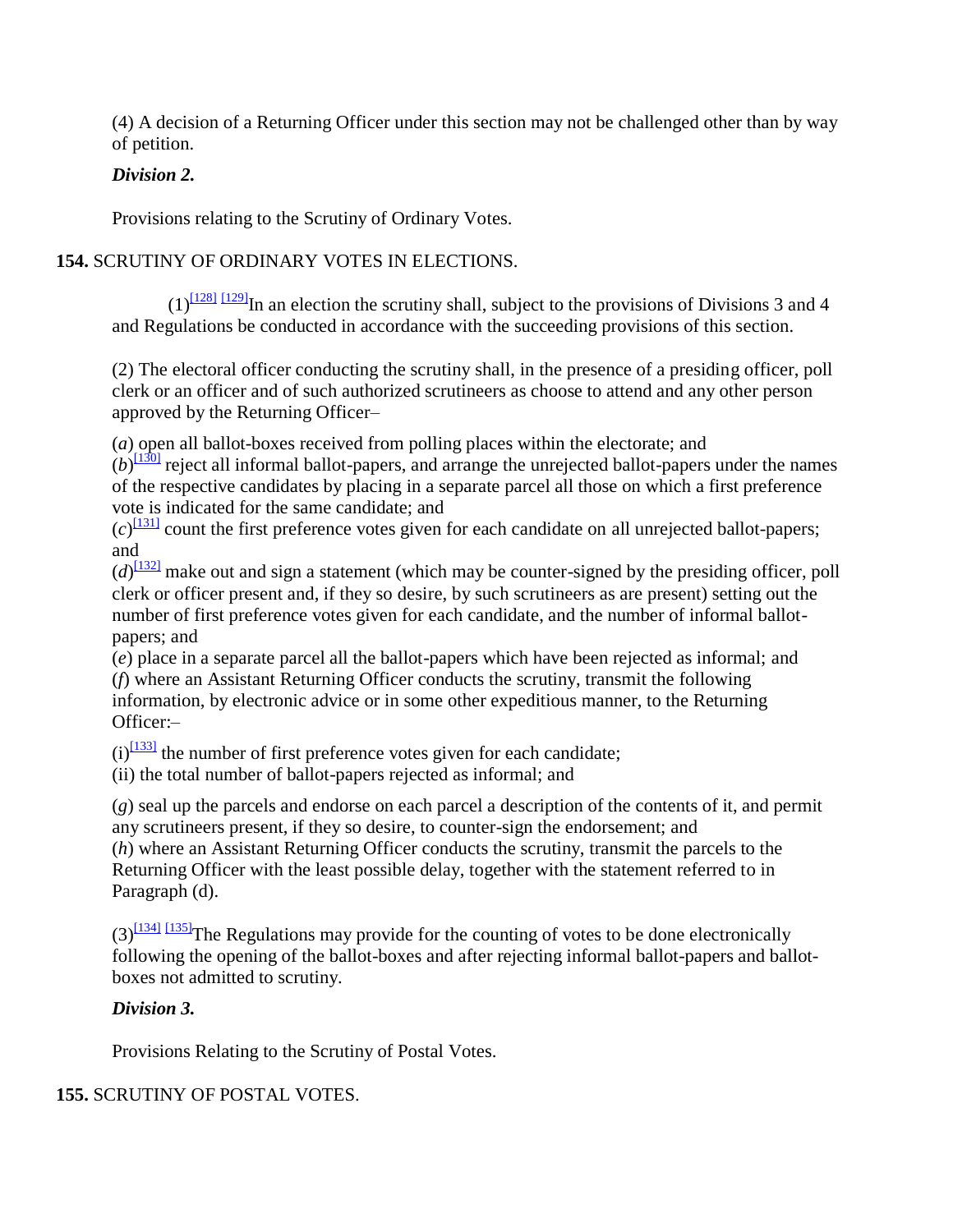The scrutiny of postal votes shall be conducted by the Returning Officer with the assistance of an Assistant Returning Officer or an officer, in the presence of such authorized scrutineers as chosen to attend and any other persons approved by the Returning Officer.

## **156.** PRELIMINARY SCRUTINY OF POSTAL VOTES.

## (1) The Returning Officer conducting the scrutiny shall–

(*a*) subject to Subsection (2), as soon as practicable after the end of the polling period for an electorate, produce and open the postal voters" ballot-box in which the envelopes containing the voters" ballot-papers have been placed and produce unopened all envelopes containing postal votes received by him before the end of the polling period; and (*b*) examine each certificate and, if satisfied that–

(i) the person making the vote is an elector enrolled for the electorate; and

(ii) the declaration purports to be witnessed by an authorized witness,

accept the ballot-paper for further scrutiny, and place a mark against the name of the elector on a certified copy of the Roll used by him for the purpose of the scrutiny, but, if not so satisfied, disallow the ballot-paper without opening the envelope in which it is contained; and

(*c*) place in one parcel the unopened envelopes bearing the duly signed and attested declarations of those persons whose ballot-papers have been accepted for further scrutiny; and (*d*) place in another parcel the unopened envelopes bearing the declarations of those persons whose ballot-papers he has disallowed, fasten and seal the parcel, endorse on it the words "Postal voters" ballot-papers rejected at the preliminary scrutiny" and add the name of the electorate, his signature and the date; and

(*e*) place the envelopes containing the ballot-papers which he has decided to accept for further scrutiny before him on a table in such a manner that the address side of each envelope is visible; and

(*f*) number each envelope consecutively from one upwards in the top right-hand corner until all of the envelopes have been dealt with; and

(*g*) without further examining the certificate or declaration of any voter or permitting any other person to do so, withdraw from the envelope each ballot-paper contained in it, and, without inspecting or unfolding the ballot-paper or allowing any other person to do so, place on it a number corresponding with that placed on the envelope from which the ballot-paper has been withdrawn and deposit the folded ballot-paper in a locked ballot-box for further scrutiny; and (*h*) place the envelopes in a parcel endorsed with the words "Envelopes bearing postal voters" declarations from which ballot-papers have been withdrawn for further scrutiny", fasten the parcel, and add the name of the electorate, his signature and the date.

(2) The Returning Officer shall, as far as practicable, keep in the Postal Voters" Ballot-box sufficient envelopes containing ballot-papers to ensure that all ballot-papers, when counted, shall be taken from a number sufficient to prevent the identity of voters from being disclosed.

## **157.** FURTHER SCRUTINY OF POSTAL VOTES.

At the further scrutiny, the officer conducting the scrutiny shall, as soon as practicable after the preliminary scrutiny under Section 156 open the ballot-box referred to in Section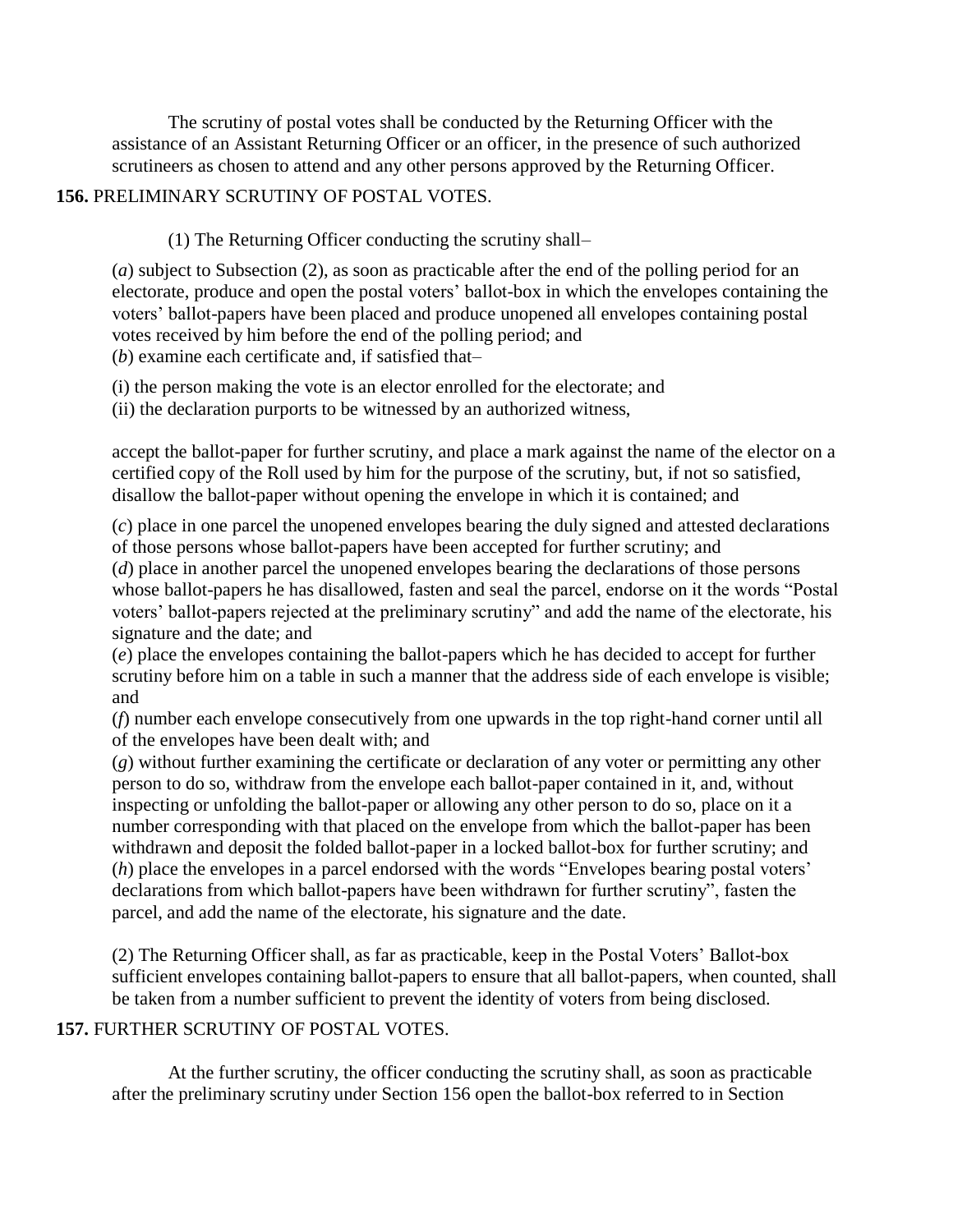$156(g)$ , examine the postal voters' ballot-papers contained in the ballot-box, and take similar action to that set out in Section 154(2)(b), (c), (d), (e) and (g).

#### **158.** MISTAKES.

A postal vote shall not be rejected as informal merely because, in the case of a candidate, part only of his name has been written on it if there is no possibility of confusion with some other candidate, or by reason of a mistake in spelling or otherwise where there is no doubt as to the identity of the candidate and the elector's intention is clear.

#### *Division 4.*

Provisions relating to the Scrutiny of Votes under Division 3 of Part XIII.

### **159.** CONDUCT OF SCRUTINY.

The scrutiny of votes under Division XIII.3 shall be conducted by the Returning Officer and shall commence as soon as practicable after the end of the polling period for an electorate in the presence of an Assistant Returning Officer or an officer and such scrutineers as chosen to attend.

### **160.** ACTION ON RECEIPT OF BALLOT-PAPERS UNDER DIVISION XIII.3.

The Returning Officer shall produce unopened all envelopes containing ballot-papers used for voting under Division XIII.3 and shall, before opening an envelope or allowing any other person to do so, examine the declaration of the voter and, if it is in order and shall deal with the ballot-paper in accordance with this Division, and make such correction (if any) to the Roll as is necessary.

#### **161.** PRELIMINARY SCRUTINY OF VOTES CAST UNDER DIVISION XIII.3.

(1) The Returning Officer shall, in relation to envelopes containing ballot-papers used for voting under Division XIII.3–

(*a*) place in one parcel the envelopes bearing the declarations of persons who he is satisfied are entitled to vote in respect of the electorate, accept for further scrutiny the ballot-papers contained in the envelopes and in respect of envelopes under Sections 141 and 142, make a notation on a certified copy of the Roll used by him for the purposes of the scrutiny against the names of the persons voting that those persons have been permitted to vote under Section 141 or 142, as the case may be; and

(*b*) place in another parcel the envelopes bearing the declarations of persons who he is satisfied are not entitled to vote in respect of the electorate, or whose declarations are not signed and attested, fasten and seal the parcel, endorse thereon the words "Division 3 voters" ballot-papers rejected at the preliminary scrutiny", and add the name of the electorate, his signature and the date; and

(*c*) place the envelopes containing the ballot-papers accepted for further scrutiny before him on a table in such a manner that the face only of each envelope bearing the address of the Returning Officer is visible; and

(*d*) number each envelope consecutively from one upwards in the top right-hand corner until all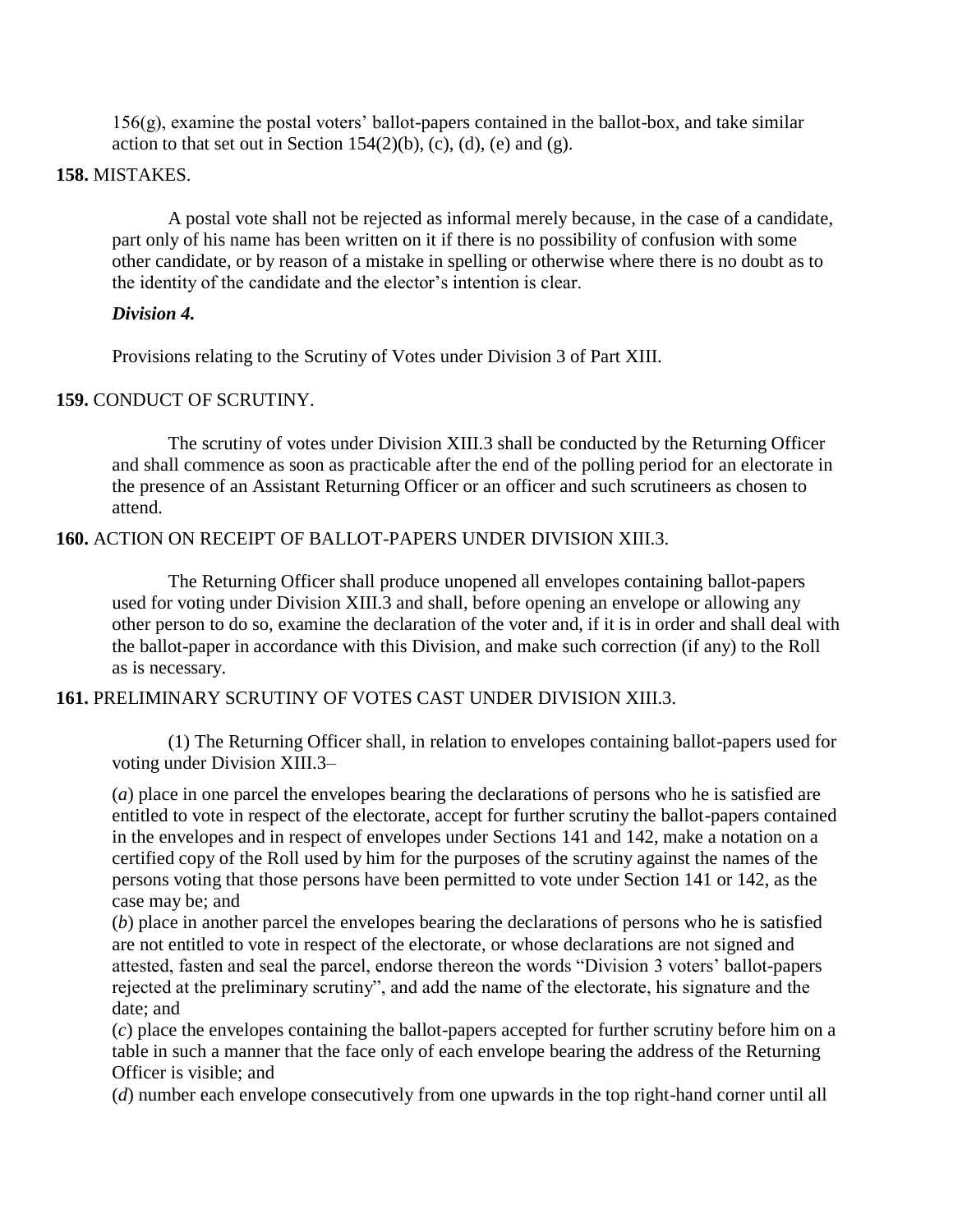of the envelopes have been dealt with; and

(*e*) without further examining the declaration of a voter, or permitting any other person to do so, withdraw from the envelope each ballot-paper contained in it, and, without inspecting or unfolding the ballot-paper or allowing any other person to do so, place on it a number corresponding with that placed on the envelope from which the ballot-paper has been withdrawn, and deposit the folded ballot-paper in a locked ballot-box for further scrutiny; and (*f*) place the envelopes in a parcel, endorsed with the words "Envelopes bearing Division 3 voters declarations from which ballot-papers have been withdrawn for further scrutiny", fasten the parcel and add the name of the electorate, his signature and the date.

(2) A Division 3 voter"s ballot-paper shall not be rejected at the preliminary scrutiny by reason only of the fact that the presiding officer has omitted to attest the declaration of the elector.

#### **162.** FURTHER SCRUTINY.

At the further scrutiny, the officer conducting the scrutiny shall, as soon as practicable after the preliminary scrutiny under Section 161, open the ballot-box referred to in Section 161(1)(e), examine the Division 3 voters" ballot-papers contained in the ballot-box, and take similar action to that set out in Section 154(2)(b) (c), (d), (e) and (g).

#### **163.** INFORMAL BALLOT-PAPERS.

In addition to the matters specified in Section 153, a Division 3 voter"s ballot-paper is informal if it is not contained in an envelope bearing the declaration of the elector.

### **164.** PARCELLING OF BALLOT-PAPERS.

The officer conducting the scrutiny shall place in separate parcels–

(*a*) all Division 3 voters" ballot-papers allowed or admitted as formal; and

(*b*) all Division 3 voters" ballot-papers disallowed or rejected as informal, and shall fasten and seal each parcel, and endorse on it particulars of the contents of it and the name of the electorate, and add his signature and the date.

## **165.** OPENING OF SEALED PARCELS OF BALLOT-PAPERS.

The sealed parcels of Division 3 voters" ballot-papers may only be opened–

(*a*) for the purposes of an authorized re-count; or

(*b*) by direction of the National Court.

# **166.** OPENING OF SEALED PARCELS OF DECLARATIONS.

The sealed parcels of Division 3 voters' declarations may only be opened–

(*a*) by direction of the National Court; or

(*b*) as provided in the Regulations.

# **167.** PRESERVATION OF BALLOT-PAPERS AND DECLARATIONS.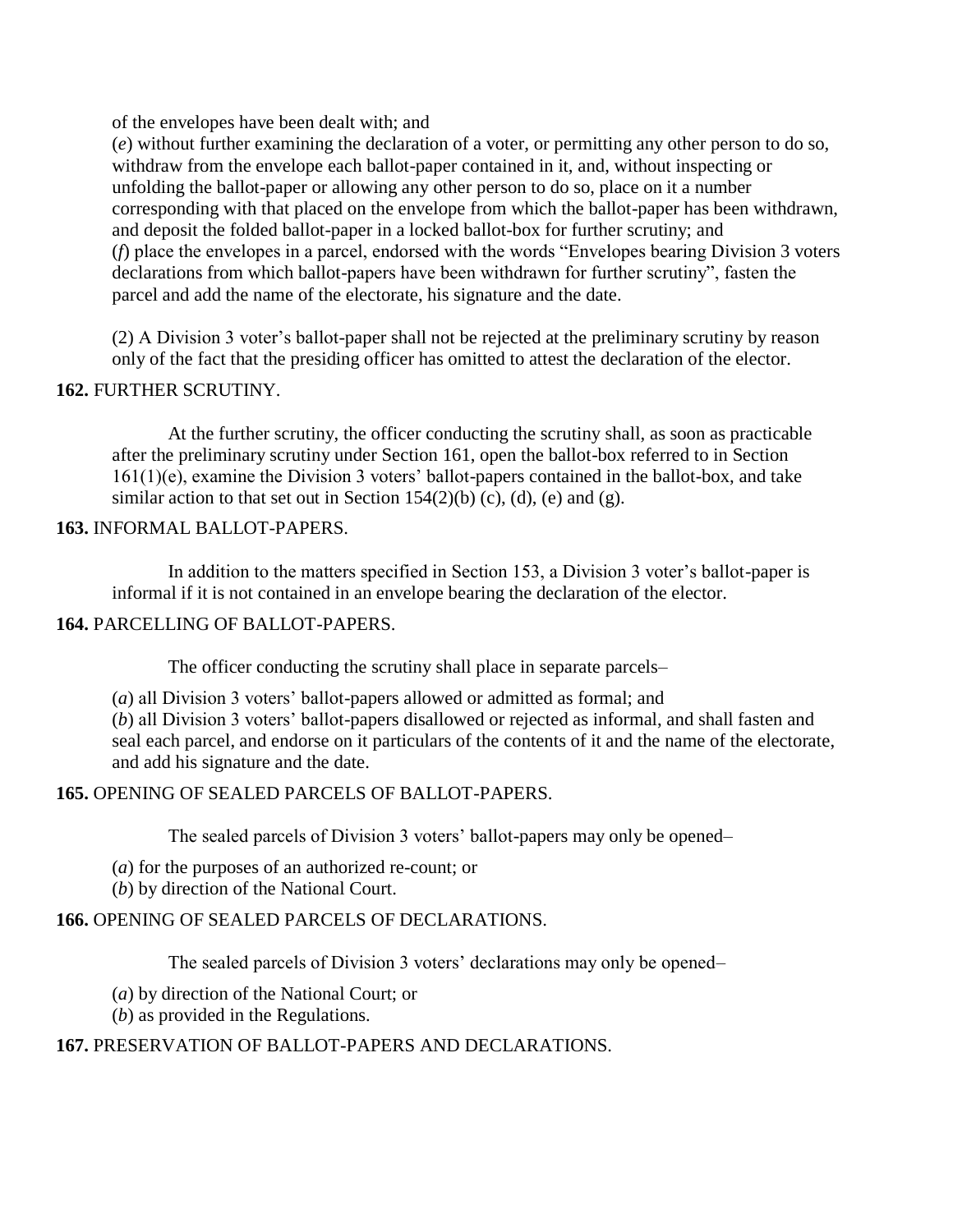Subject to any action referred to in Section 165 or 166, the Returning Officer shall preserve the sealed parcels of–

(*a*) Division 3 voters" ballot-papers allowed or admitted to the scrutiny; and

(*b*) Division 3 voters" ballot-papers disallowed or rejected at the scrutiny; and

(*c*) envelopes bearing Division 3 voters" declarations from which ballot-papers have been withdrawn for further scrutiny; and

(*d*) envelopes bearing Division 3 voters' declarations and containing ballot-papers rejected at the preliminary scrutiny,

until their destruction has been authorized by the Electoral Commission.

## *Division 5.*

Mode of Determining the Result of the Scrutiny.

### **168.** SCRUTINY OF VOTES IN ELECTIONS.

 $\frac{[136]}{(1)^{[137]}}$  $\frac{[136]}{(1)^{[137]}}$  $\frac{[136]}{(1)^{[137]}}$  $\frac{[136]}{(1)^{[137]}}$  $\frac{[136]}{(1)^{[137]}}$   $\frac{[138]}{3}$  $\frac{[138]}{3}$  $\frac{[138]}{3}$ Subject to this section and the Regulations, the result of an election shall be determined by scrutiny in the following manner:–

(*a*) the Returning Officer shall ascertain the total number of first preference votes given for each candidate;

(*b*) the candidate who has received the largest number of first preference votes, if that number be an absolute majority of votes, is elected;

(*c*) if no candidate has received an absolute majority of votes, a second count shall be held;

(*d*) on the second count the sealed parcels of ballot-papers shall be opened by the Returning Officer, the candidate who has received the fewest number of first preference votes shall be excluded and each ballot-paper counted to him shall be counted to the candidate next in order of the order of the voter's preference;

(*e*) where a candidate then has an absolute majority of votes he shall be deemed to be elected, but where no candidate then has an absolute majority of votes the process of excluding the candidate who has the fewest votes and counting each of the ballot-papers to the unexcluded candidate next in order of the voter"s preference shall be repeated until one candidate has received an absolute majority of votes;

(*f*) the candidate who has received an absolute majority if the votes is elected;

(*g*) if, in any count, two or more candidates have an equal number of votes and one of them has to be excluded, the candidate who received the lowest number of votes in the immediately preceding count shall be excluded and if the same candidates or some of them received the same number of lowest votes in the immediately preceding count, the candidate who received the lowest number of votes in the count preceding the immediately preceding count shall be excluded and this process shall continue as far back as is necessary;

(*h*) if, and only if, in the situation referred to under Paragraph (g), there is no further preceding count to determine elimination of candidates on equal votes, the candidate who is lowest on the candidate poster shall be excluded;

(*i*) if, in the final count, two candidates have an equal number of votes, the candidate who received the highest number of votes in the immediately preceding count shall be elected and if the same two candidates received the same number of votes in the immediately preceding count,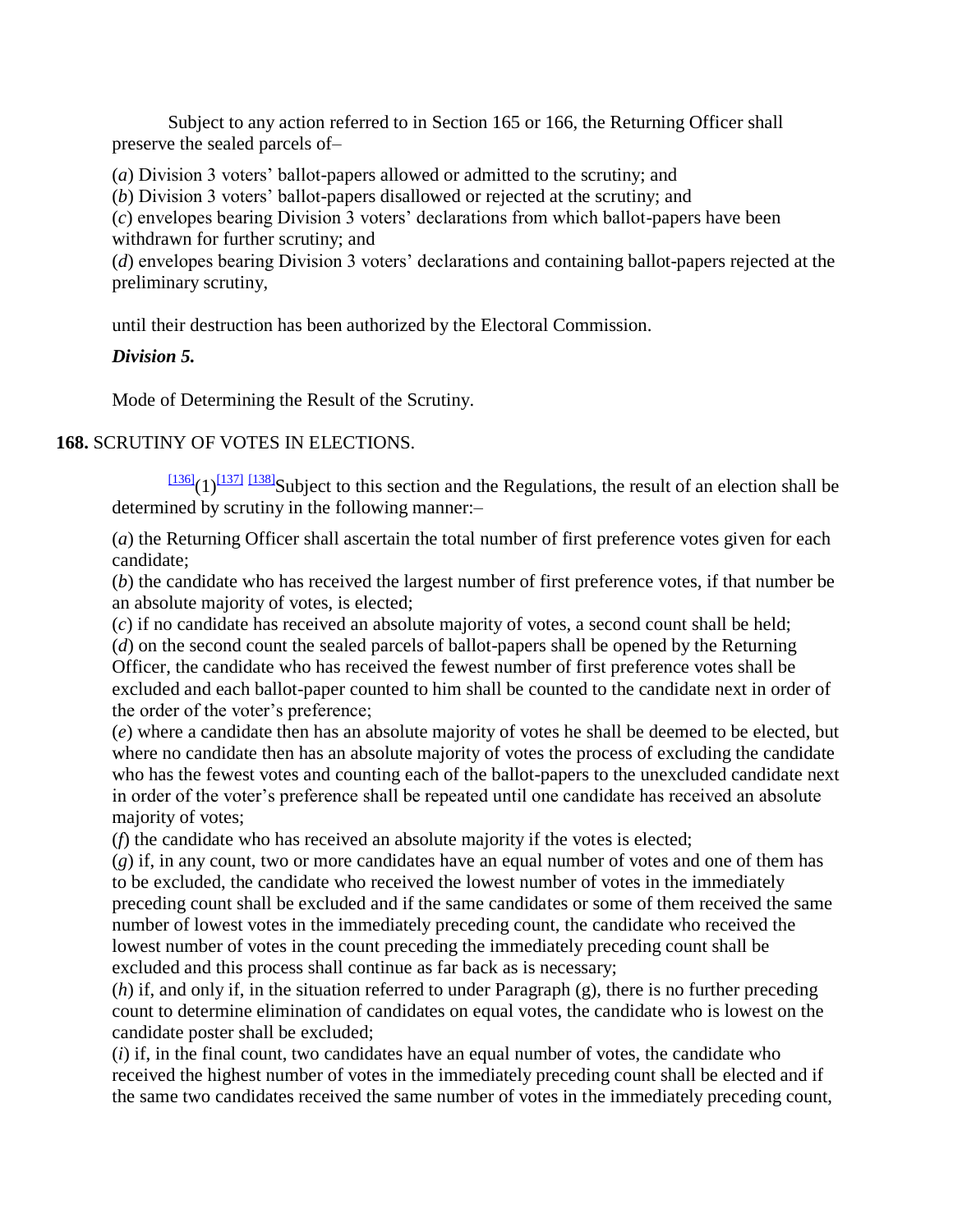the candidate who received the highest number of votes in the count preceding the immediately preceding count shall be elected and this process shall continue as far back as is necessary; (*j*) if, in the final count, in a situation referred to in paragraph (i), there is no further preceding count to determine a candidate to be elected, the candidate who is highest on the candidate poster shall be elected.

(2) Where on any count being conducted in accordance with Subsection  $(1)(d)$  or (e), a ballotpaper shows no preference capable, in accordance with this Law, of being counted, in that count, to an excluded candidate, that ballot-paper –

(*a*) shall be deemed to be exhausted; and

(*b*) shall be excluded from that count and on any subsequent count; and

(*c*) shall not be taken into account in the calculation of an absolute majority in relation to that count and any subsequent count.

 $(3)^{1391}$  [\[140\]](http://www.paclii.org/pg/legis/consol_act/olonalge519/#fn140) The Regulations may provide for the scrutiny to be done electronically under such electronic system as approved by the Electoral Commission but which electronic system shall be programmed to follow the scrutiny rules in this section.

(4) In this section, " an absolute majority of votes "in relation to any count, means a greater number than one-half of the whole number of ballot-papers (other than informal ballot-papers and ballot-papers excluded from that count under subsection (2)).

## **169.** FURTHER PROVISIONS RELATING TO SCRUTINY.

The officer conducting the scrutiny shall, in respect of ballot-papers scrutinized by him–

(*a*) place in a separate parcel all the ballot-papers which have been rejected as informal; and (*b*) place in a separate parcel the unrejected ballot-papers; and

(*c*) seal up the parcels and endorse on each parcel a description of its contents, and permit any scrutineers present, if they so desire to countersign the endorsement.

## *Division 6.*

Re-count of Ballot-paper.

## **170.** RE-COUNT.

 $(1)^{[141]}$  $(1)^{[141]}$  $(1)^{[141]}$   $[142]}$  $[142]}$ Subject to Subsections (4) and (5), where on the final count, the margin of votes between the candidate who polled the highest number of votes and the candidate who polled the next highest number of votes does not exceed 0.25% of the number of votes polled by the candidate who polled the highest number of votes, the candidate who polled the next highest number of votes may, at any time before the declaration of the result of the election, request the Returning Officer to re-count the ballot-papers contained in a parcel.

(2) On receipt of a request under Subsection (1) the Returning Officer shall re-count the ballot papers contained in the parcel.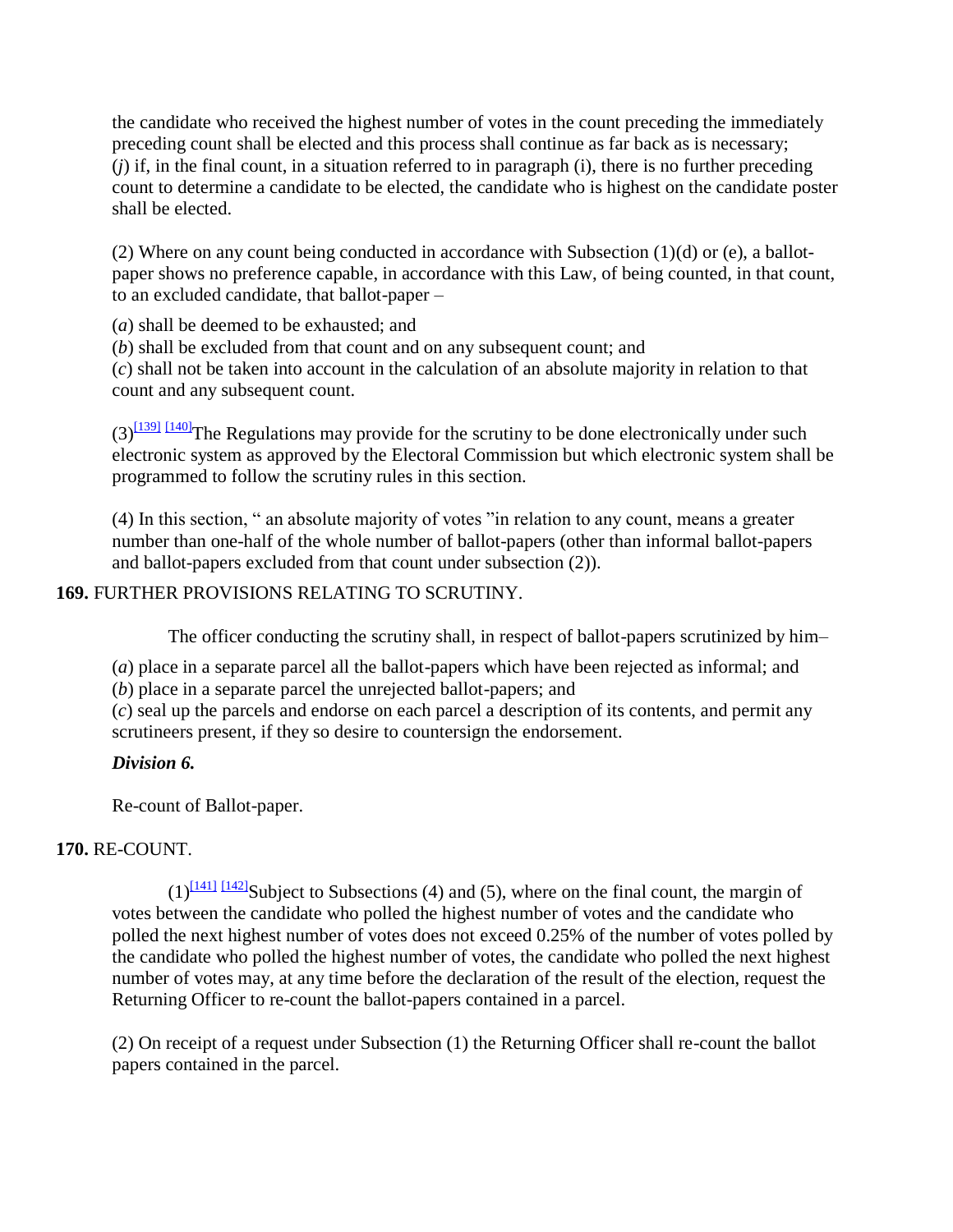(3) The officer conducting a re-count has the same powers as if the re-count were the scrutiny, and may reverse any decision in relation to the scrutiny as to the allowance and admission or disallowance and rejection of any ballot-paper.

 $(4)$ <sup>[\[143\]](http://www.paclii.org/pg/legis/consol_act/olonalge519/#fn143)</sup> [\[144\]](http://www.paclii.org/pg/legis/consol_act/olonalge519/#fn144)Where the scrutiny is conducted by the use of an electronic system, a candidate may request and the Returning Officer shall, subject to compliance with provisions of Subsection (5), count the votes without the electronic system.

 $(5)$ <sup>[\[145\]](http://www.paclii.org/pg/legis/consol_act/olonalge519/#fn145)</sup> [\[146\]](http://www.paclii.org/pg/legis/consol_act/olonalge519/#fn146)<sup>The candidate demanding a recount shall be required to pay a deposit of an amount of</sup> money that the Returning Officer estimates will be the cost of conducting a recount and the candidate must pay the amount determined by the Returning Officer and agree to cover further costs of the recount before a recount is granted under Subsection (4).

 $(6)$ <sup>[\[147\]](http://www.paclii.org/pg/legis/consol_act/olonalge519/#fn147)</sup> [\[148\]](http://www.paclii.org/pg/legis/consol_act/olonalge519/#fn148)<sub>If</sub> a recount conducted under Subsection (4) produces a result different from the result produced by the electronic count, the Returning Officer shall refund to the candidate the deposit paid but if the result remains the same, the deposit shall be forfeited to cover the expenses of the recount, and, if any excess cost is not covered by the recount, the Electoral Commission shall claim the excess from the candidate who demanded the recount as a debt but if there is a balance remaining in the deposit after deducting the cost of recount, the balance shall be paid to the candidate.

### **171.** RESERVATION OF DISPUTED BALLOT-PAPERS.

(1) The officer conducting a re-count may, and at the request of a scrutineer shall, reserve any ballot-paper for the decision of the Electoral Commission.

(2) The Electoral Commission shall decide whether a ballot-paper reserved for its decision under this Section is to be allowed and admitted or disallowed and rejected.

(3) In the event of the validity of the election being disputed, the National Court may consider any ballot-papers which were reserved for the decision of the Electoral Commission, but shall not order a further re-count of the whole or part of the ballot-papers in connection with the election unless it is satisfied that the re-count is justified.

## **172.** CONDUCT OF RE-COUNT.

(1) Before proceeding to re-count any ballot-papers, the Returning Officer shall send to each candidate notice of the time and place of the re-count.

(2) The Returning Officer shall, at the time and place fixed for the re-count, in the presence of the scrutineer or scrutineers in attendance and of an officer, open every sealed parcel of ballotpapers to be re-counted and count the votes in it.

(3) Each parcel of ballot-papers to be re-counted shall be opened separately without destroying or rendering illegible any endorsement on the parcel, and every care shall be taken to prevent the ballot-papers in the parcel from being mixed with the ballot-papers in any other parcel.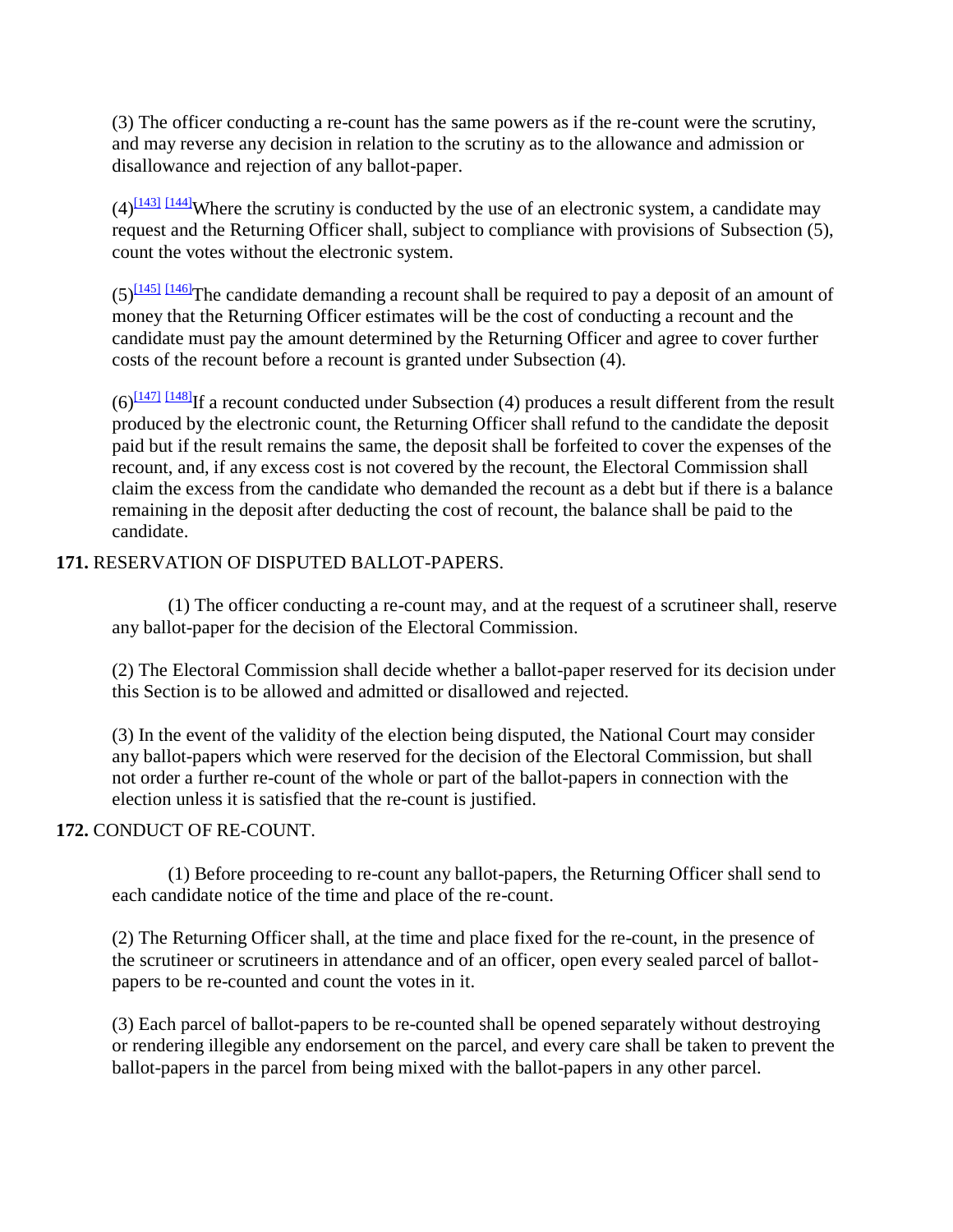(4) After a parcel has been opened and the votes in it counted, the Returning Officer shall replace the ballot-papers in their original cover, which he shall reseal, refasten and then place in a new cover which he shall also seal and fasten and endorse with the fact and date of the re-count, and the Returning Officer and such persons authorized to be present at the re-count as chosen to do so shall sign the endorsement.

(5) When any ballot-papers at a re-count are reserved for the decision of the Electoral Commission, the Returning Officer shall, in the presence of the scrutineer or scrutineers in attendance, place the ballot-papers in a properly fastened and sealed parcel bearing his signature and the signature or signatures of the scrutineer or scrutineers, together with an endorsement setting out the number of ballot-papers contained in the parcel, the name of the electorate and the date, and shall place the parcel in a fastened and sealed outer cover fully addressed to the Electoral Commission, and transport the parcel to it by hand or registered post.

(6) On receipt of the parcel, the Electoral Commission shall, in the presence of an officer and, if a candidate so desires, of a person appointed by the candidate, open the parcel and scrutinize the ballot-papers, and shall mark each ballot-paper "Admitted" or "Rejected", according to its decision to admit or reject the ballot-paper.

(7) When the Electoral Commission has given its decision on the ballot-papers reserved for its decision, it shall restore them to their original cover, refasten and reseal the cover and endorse on it–

(*a*) the number of ballot-papers contained in the cover; and

(*b*) a statement that the ballot-papers have been the subject of decision by it; and

(*c*) the signature of the Electoral Commissioner and the date,

and shall request the persons in whose presence it scrutinized the ballot-papers to add their signatures, and shall then place the parcel in a new cover, which it shall cause to be fastened, sealed and returned by hand or registered post to the Returning Officer.

(8) The Electoral Commission shall advise the Returning Officer, in writing, as to the number of ballot-papers admitted or rejected by it, and the decision of the Electoral Commission shall be accepted by the Returning Officer in completing his re-count of the ballot-papers.

(9) The receipt of every parcel of ballot-papers shall be acknowledged in writing by the Electoral Commission and the Returning Officer respectively.

**PART XV. –** INTERPRETERS.

## **173.** INTERPRETERS.

(1) Notwithstanding the provisions of this Law, for the purposes of, and at any stage of, the proceedings at the polling or at the scrutiny, a person may, with the approval of the presiding officer or the officer conducting the scrutiny, as the case requires, make use of the services of a person as an interpreter.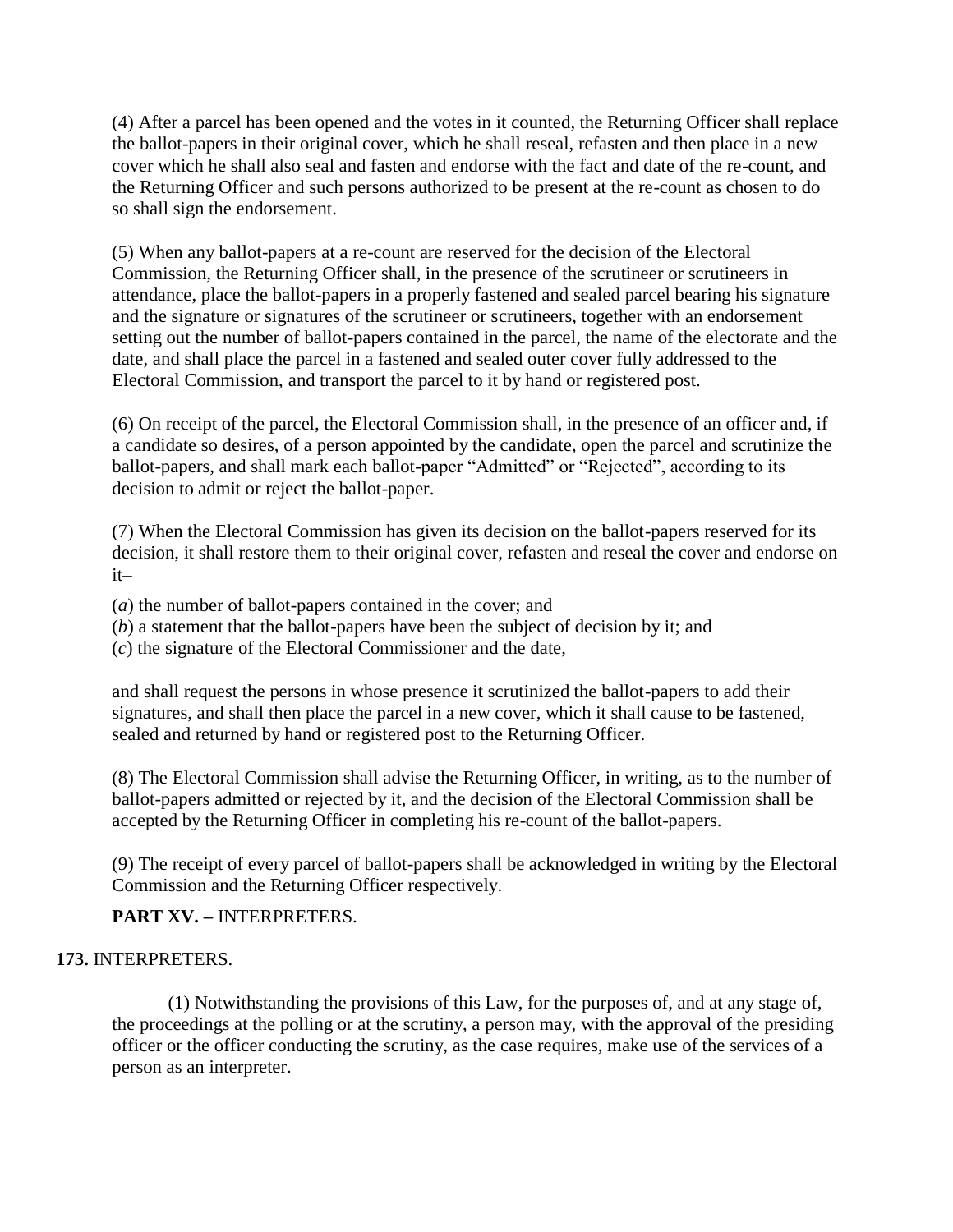(2) A candidate shall not be an interpreter, and a scrutineer shall not be an interpreter except for another scrutineer.

## **174.** DUTY OF INTERPRETERS.

(1) An interpreter referred to in Section 173 shall–

(*a*) to the best of his ability, correctly interpret any matter which he is required to interpret; and (*b*) comply with any directions given by the presiding officer of the officer conducting the scrutiny, as the case may be; and

(*c*) refrain from disclosing any knowledge of the vote of an elector for or to whom he interprets.

Penalty: A fine not exceeding K500.00 or imprisonment for a term not exceeding six months, or both.

(2) An interpreter shall not influence, or attempt to influence, in any way, the vote of an elector for or to whom he interprets.

Penalty: A fine not exceeding K1,000.00 or imprisonment for a term not exceeding six months, or both.

**PART XVI. –** THE RETURN OF THE WRITS.

## **175.** RETURN OF WRITS.

 $(1)^{11491}$   $11501$ Subject to this section, the Returning Officer or the Electoral Commission shall, as soon as conveniently may be after the result of an election has been ascertained–

(*a*) at the place of nomination or any other place appointed by the Returning Officer, publicly declare the result of the election and the name of the candidate elected; and (*b*) by endorsement under his hand certify on the writ the name of the candidate elected, and return the writ through the Electoral Commission to the Head of State who shall then forward all the writs to the Speaker of the Parliament.

 $(1A)^{[151]}$  $(1A)^{[151]}$  $(1A)^{[151]}$   $[152]}$  $[152]}$ Where the Electoral Commission has directed the Returning Officer not to declare a result: –

(*a*) unless the direction is withdrawn, the Returning Officer shall not declare a result and any result declared in contravention of a direction is invalid; and

(*b*) in special circumstances, the Electoral Commission may declare the result based on information concerning scrutiny and other information provided by the Returning Officer or an Assistant Returning Officer.

(2) Where the Returning Officer cannot complete his inquiries into the facts set out in the declarations received by him under Section 141 or 142, without unduly delaying the declaration of the poll, and he is satisfied that the votes recorded on the ballot-papers could not possibly affect the result of the election, he may, subject to the concurrence of the Electoral Commission, declare the result of the election and return the writ without awaiting the receipt of the ballotpapers or the completion of inquiries, as the case may be.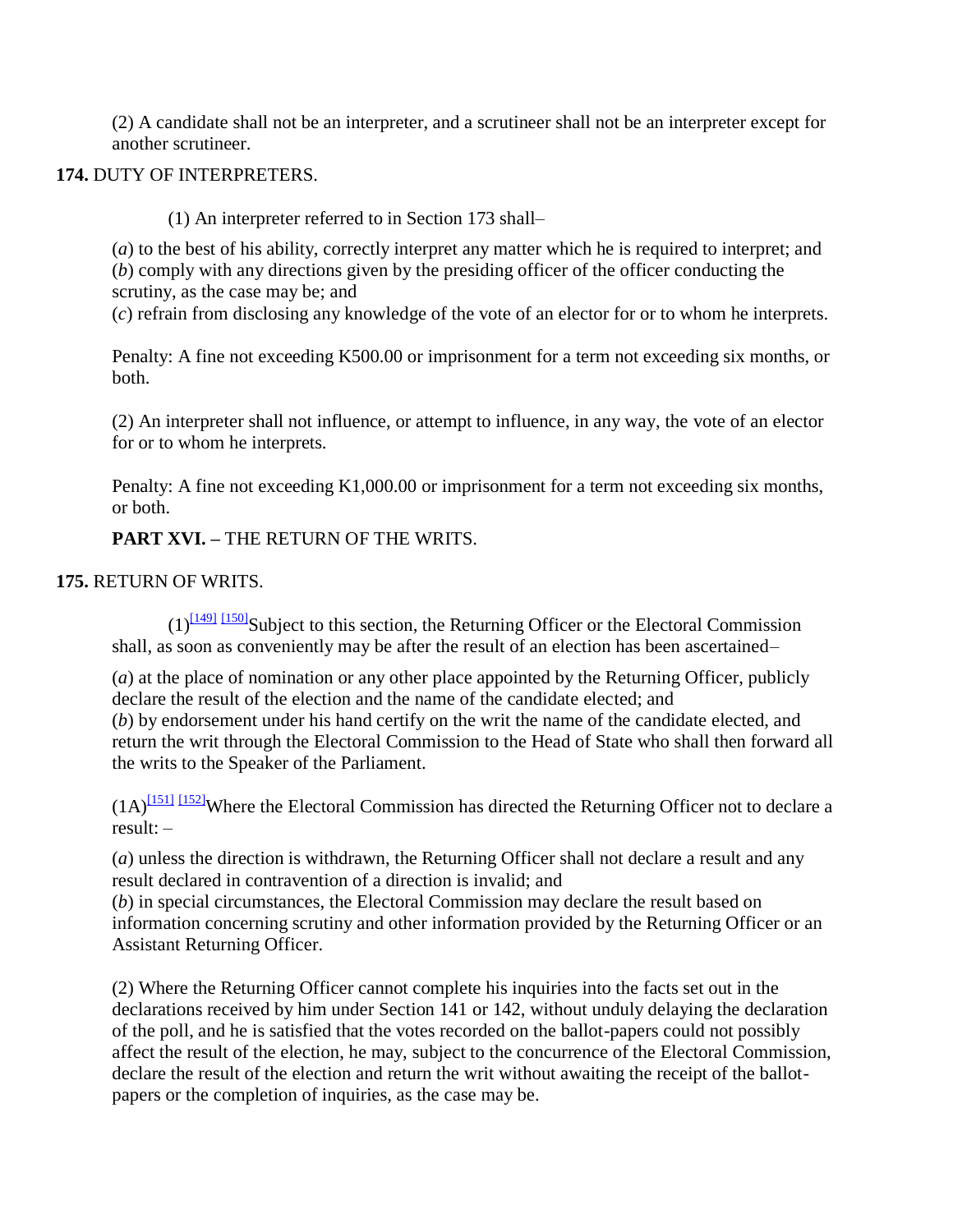#### **176.** CORRECTION OF ERRORS.

Any delay, error or omission in the printing, preparation, issue, transmission or return of any Roll, writ, ballot-paper or certified list of voters may be remedied, removed, rectified and supplied by the Electoral Commission by notice published in the National Gazette, specifying the matter dealt with and providing for the course to be followed, and that course shall be valid and sufficient.

#### **177.** EXTENSION OF TIME.

 $\frac{[153]}{(1)}$  $\frac{[153]}{(1)}$  $\frac{[153]}{(1)}$  Notwithstanding any provisions of this Law but subject to this section, the Head of State, acting with, and in accordance with, the advice of the Electoral Commission, may, where special circumstances require and he is of the opinion that it is necessary to do so, extend such time as is necessary: –

- (*a*) for holding the election; or
- (*b*) for taking of nominations; or
- (*c*) for polling; or
- (*d*) for returning the writ,

and provision so made shall be valid and sufficient.

(2) In exercising the powers under this section to extend time, the Electoral Commission shall endeavor to ensure that the majority of the writs in a general election are returned at least five days before the anniversary of the term of the current Parliament.

(3) In the case of an extension of time under Subsection (1), public notice of the extension shall be immediately given in the electorate or the portion of the electorate for which the election is to be held.

## **PART XVII. –** OFFENCES.

#### **178.** ILLEGAL PRACTICES.

(1) Subject to Subsection (2), the following are illegal practices at elections:–

(*a*) publishing an electoral advertisement, handbill or pamphlet or issuing an electoral notice (other than the announcement by advertisement in a newspaper of the holding of a meeting) without the name and address of the person authorizing the publication or issue being printed at the foot of it;

(*b*) printing or publishing a printed electoral advertisement, handbill or pamphlet (other than an advertisement in a newspaper) without the name and place of business of the printer being printed at the foot of it;

(*c*) printing, publishing or distributing an electoral advertisement, notice, handbill, pamphlet or card containing a representation of a ballot-paper or a representation apparently intended to represent a ballot-paper, and having on it any directions intended or likely to mislead or improperly interfere with an elector in or in relation to the casting of his vote;

(*d*) printing, publishing or distributing an electoral advertisement, notice, handbill, pamphlet or card containing an untrue or incorrect statement intended or likely to mislead or improperly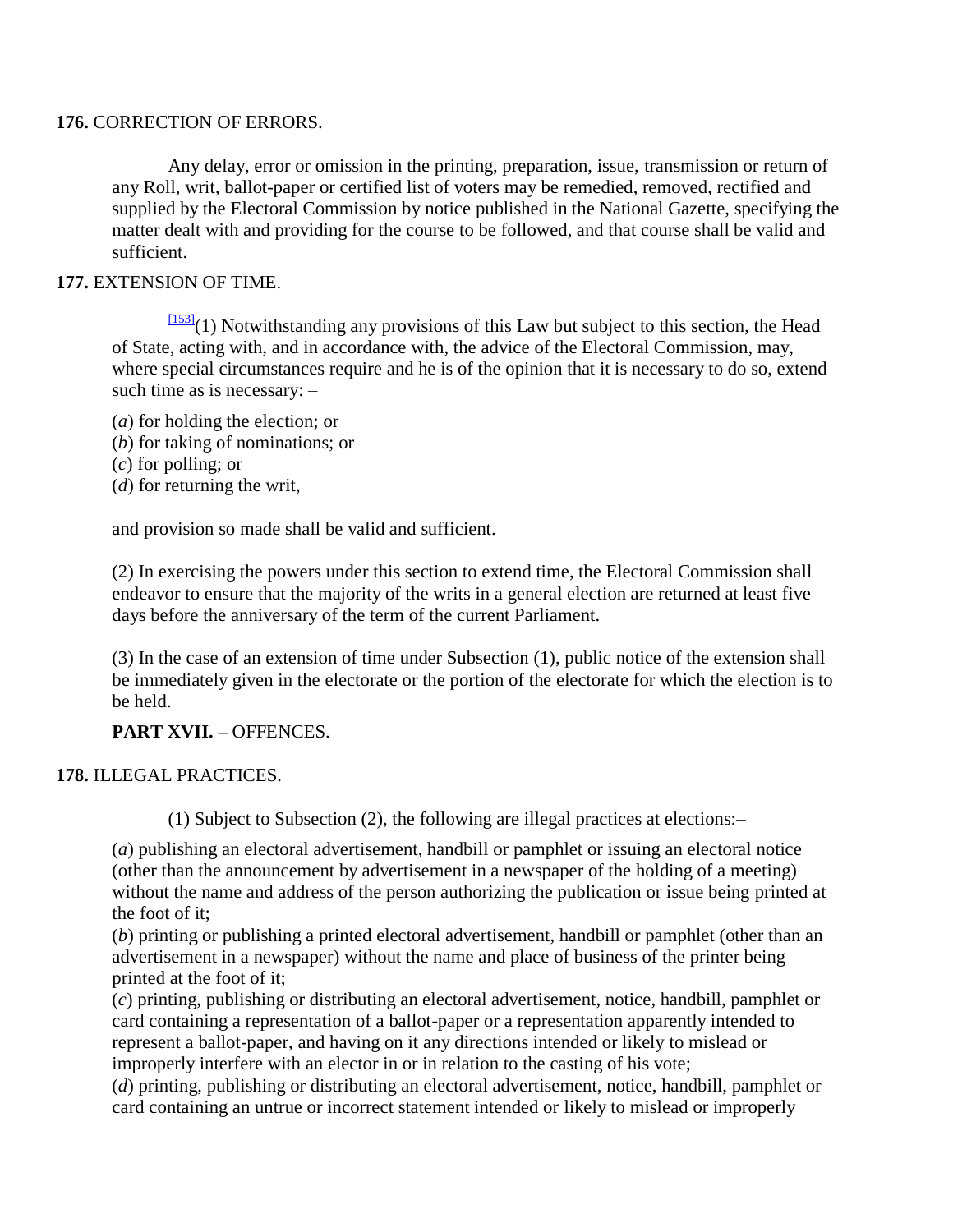interfere with an elector in or in relation to the casting of his vote;

 $(e)^{\frac{[154]}{154}}$  $(e)^{\frac{[154]}{154}}$  $(e)^{\frac{[154]}{154}}$  wilfully informing an elector during the polling period that he is not enrolled or entitled to be enrolled for a particular electorate, or is not entitled to vote, when as a fact he is enrolled or entitled to be enrolled, or is enrolled or entitled to be enrolled for that electorate, or is entitled to vote, as the case may be;

 $(f)$ <sup>[\[155\]](http://www.paclii.org/pg/legis/consol_act/olonalge519/#fn155)</sup> obstructs, damages or interferes with a public street or road with the intention to interfere with the conduct of an election; and

 $(g)$ <sup>[\[156\]](http://www.paclii.org/pg/legis/consol_act/olonalge519/#fn156)</sup> assaulting or threatening to assault a Returning Officer, Assistant Returning Officer, Presiding Officer, other polling officer or police officer assisting in an election; and  $(h)$ <sup>[\[157\]](http://www.paclii.org/pg/legis/consol_act/olonalge519/#fn157)</sup> inciting or encouraging, whether publicly or otherwise, disturbances to interfere in an election.

(2) Nothing in Subsection (1)(c) or (d) prevents the printing, publishing or distributing of a card not otherwise illegal, which contains instructions on how to vote for a particular candidate, so long as those instructions are not intended or likely to mislead an elector in or in relation to the casting of his vote.

(3) A person guilty of an illegal practice is liable to a penalty of a fine not exceeding K1,000.00 or imprisonment for a term not exceeding six months.

 $(4)$ <sup>[\[158\]](http://www.paclii.org/pg/legis/consol_act/olonalge519/#fn158)</sup> [\[159\]](http://www.paclii.org/pg/legis/consol_act/olonalge519/#fn159) The Electoral Commission may prosecute an offence referred to in: –

(*a*) Sections 178, 191 and 195; and

(*b*) subject to the approval of the Public Prosecutor, Sections 99, 100, 102, 103, 108 and 110 of the Criminal Code Act (Chapter 262).

## **179.** HEADING TO ELECTORAL ADVERTISEMENT.

(1) The proprietor of a newspaper shall cause the work "advertisement" to be printed as a headline, in letters not smaller than 10 point or long primer, to each article or paragraph in his newspaper containing electoral matter, the insertion of which is or is to be paid for or for which a reward or compensation or promise of reward or compensation is or is to be made.

Penalty: A fine not exceeding K500.00.

(2) In Subsection (1), "electoral matter" includes all matter intended or calculated to affect the result of the election, and a report of the speech of a candidate if the report is or is to be paid for.

## **180. ARTICLES TO BE SIGNED.**

(1) On and after the date of issue and before the return of a writ for the election of a member, every article, report, letter or other matter commenting upon a candidate or political party, printed and published in a newspaper, circular, pamphlet or dodger shall be signed by the author, giving his true name and address at the end of the article report, letter or other matter, or where part only of the article, report, letter or matter appears in any issue of a newspaper, circular, pamphlet or dodger at the end of that part.

Penalty: A fine not exceeding K500.00.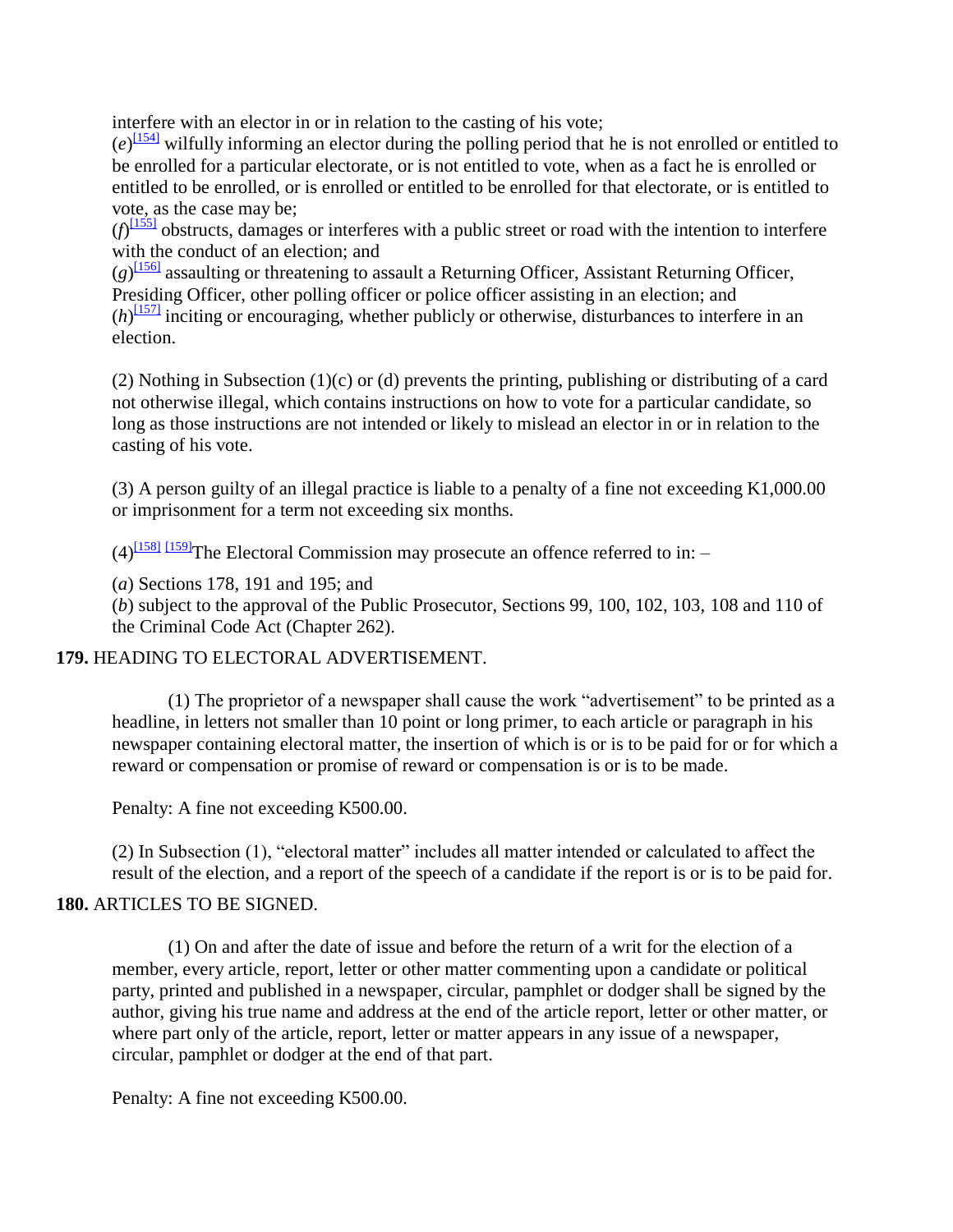(2) A newspaper editor or proprietor who permits, in a newspaper which he edits or owns, the publication of an unsigned article, report, letter or other matter commenting upon a candidate or political party, after the issue and before the return of any writ for the election of a member, is guilty of an offence.

Penalty: A fine not exceeding K500.00.

(3) This section does not apply to the publication in a newspaper of–

(*a*) a leading article; or

(*b*) an article which consists solely of a report of a meeting and does not contain any comment (other than comment made by a speaker at the meeting) upon a candidate or political party.

### **181.** MATTER BROADCAST.

(1) On and after the date of issue and before the return of a writ for the election of a member, a person who broadcasts or permits to be broadcast, from a broadcasting station an announcement, statement or other matter commenting upon a candidate or political party is, unless that announcement, statement or other matter includes the true name and address of the author of it, guilty of an offence.

Penalty: A fine not exceeding K500.00.

(2) Where an announcement, statement or other matter is broadcast in contravention of Subsection (1), the person who supplied the announcement, statement or other matter to the broadcasting station for broadcasting is, unless he proves that the true name and address of the author were included in the announcement, statement or other matter so supplied, guilty of an offence.

Penalty: A fine not exceeding K500.00.

(3) This section does not apply to the inclusion in a summary of news of a report of a meeting which contains no comment (other than comment made by a speaker at the meeting) upon a candidate or political party.

(4) For the purposes of this section, "broadcasting station" means a station broadcasting messages by means of wireless telegraphy.

### **182.** DISPLAY OF CERTAIN ELECTORAL POSTERS PROHIBITED.

(1) Subject to this section, a person who writes, draws or depicts electoral matters directly on a roadway, footpath, building, vehicle, vessel, hoarding or place (whether it is or is not a public place or in a public place, and whether on land or water or in the air), is guilty of an offence.

Penalty: A fine not exceeding K500.00.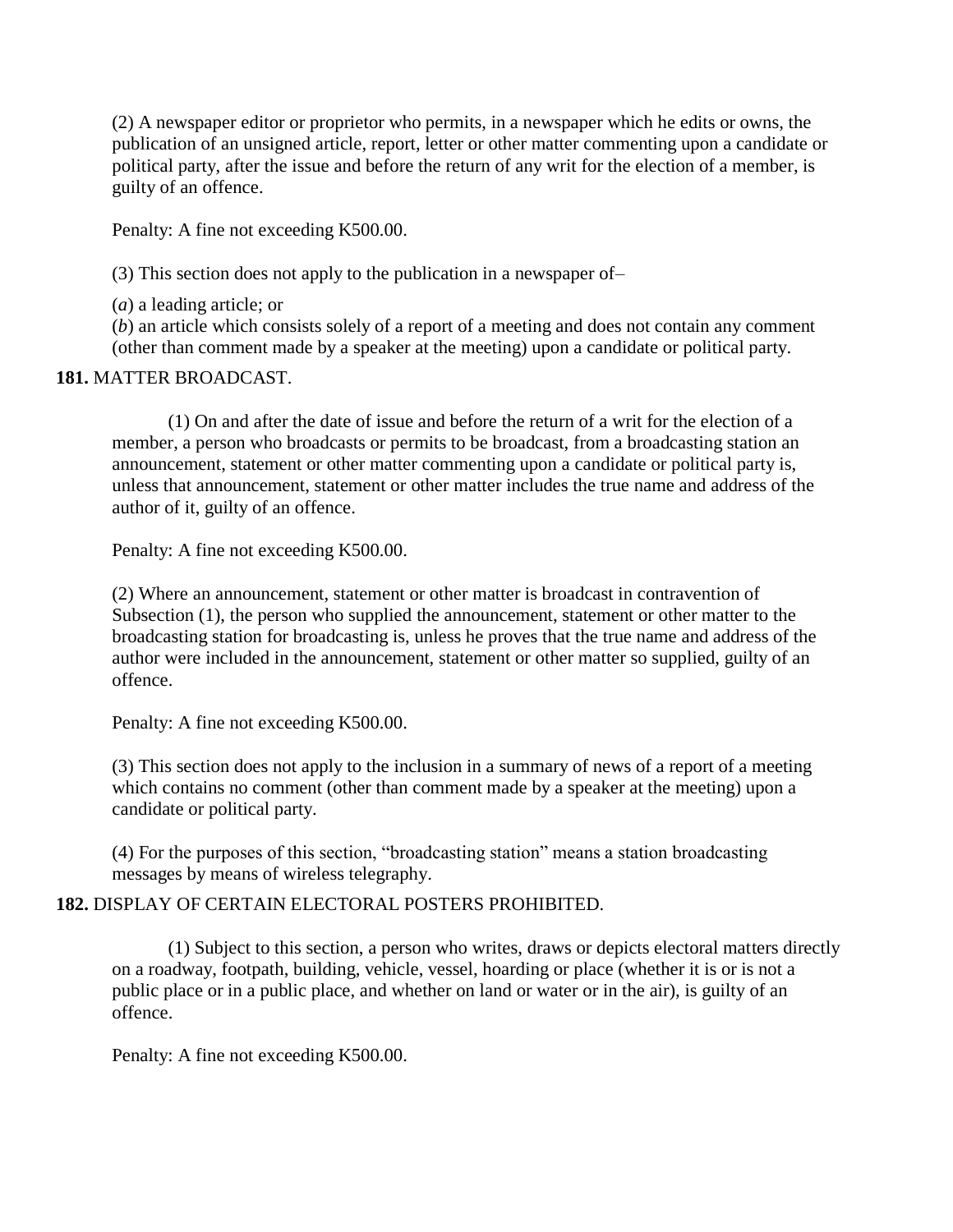(2) The application of Subsection (1) extends in relation to an election although the writ for that election has not been issued.

(3) Nothing in this section prohibits–

(*a*) the posting up, exhibiting, writing, drawing or depicting of a sign or at the office or committee room of a candidate or political party indicating only that the office or room is the office or committee room of the candidate or party, and specifying the name of the candidate or the name of the party concerned; or

(*b*) the projection, by means of a cinematograph or other similar apparatus, of electoral matter on to a screen in a public theatre, hall or premises used for public entertainment.

(4) In this section–

"electoral matter" means any matter intended or calculated to affect the result of an election; "electoral poster" means any material whatsoever on which electoral matter is written, drawn or depicted.

### **183.** REMOVAL OF PROHIBITED ELECTORAL POSTERS.

(1) A member of the Police Force may, and shall, if so directed by the Electoral Commission or by a Returning Officer–

(*a*) remove an electoral poster which appears to have been posted up or to be exhibited in contravention of Section 182; or

(*b*) obliterate electoral matter which appears to have been written, drawn or depicted in contravention of Section 182.

(2) A person shall not obstruct or hinder a member of the Police Force in the exercise or attempted exercise of any power or in the discharge or attempted discharge of any duty, conferred or imposed upon him under this section.

Penalty: A fine not exceeding K500.00.

# **184.** LOUD-HAILERS, ETC.

(1) Subject to Subsection (2), a person, who uses a loud-hailer, megaphone or other similar device during the polling period, is guilty of an offence.

Penalty: A fine not exceeding K600.00.

(2) Subsection (1) does not apply to a police officer or electoral officer who uses a loud-hailer, megaphone or other similar device for the purposes of maintaining order or giving instructions.

### **185.** INJUNCTIONS.

For the purpose of ensuring compliance with Section 182, the National Court may, upon the application of an officer, grant an injunction–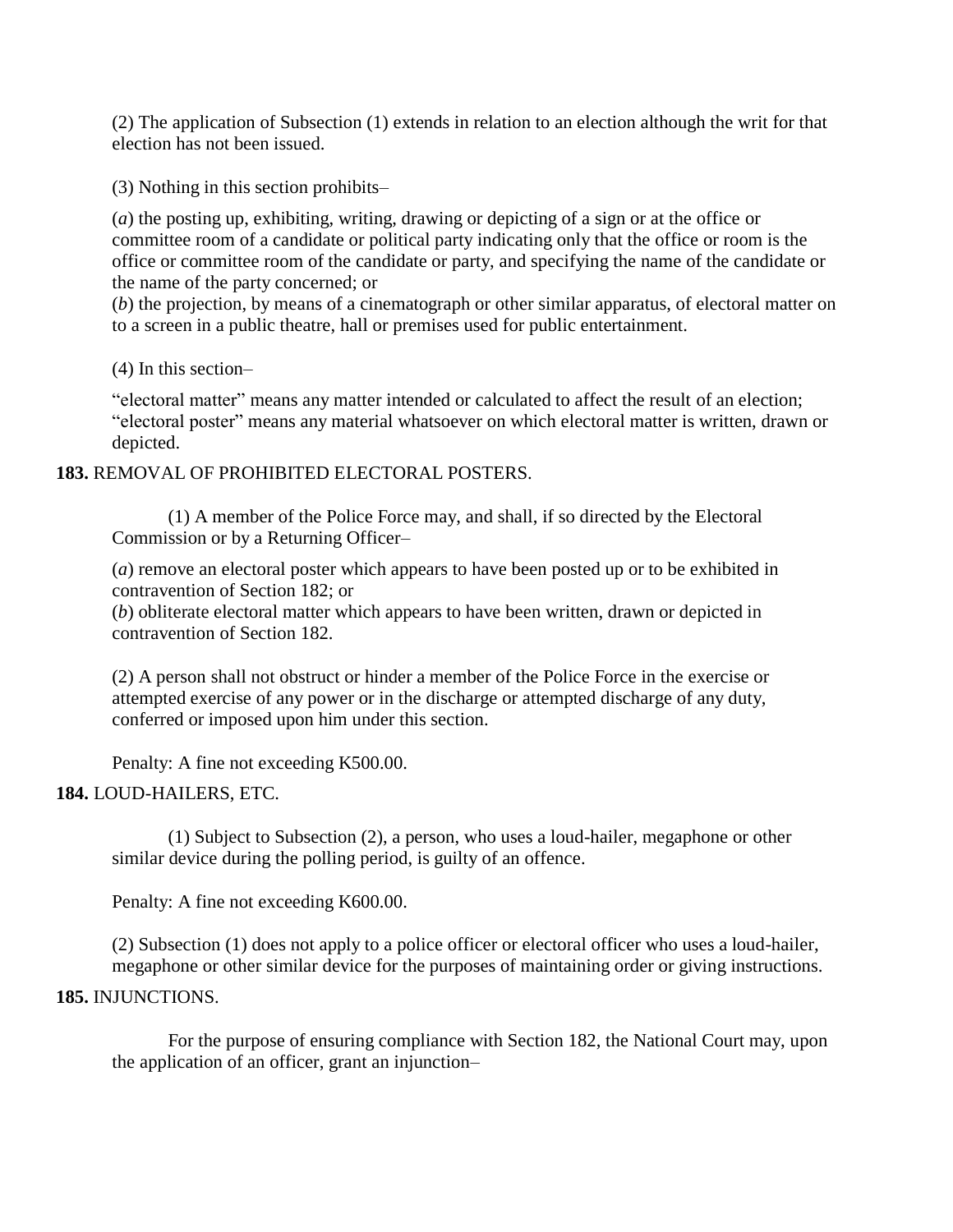(*a*) restraining an apprehended contravention of that section; or

(*b*) directing the removal of an electoral poster posted up or exhibited in contravention of that section, or the obliteration of electoral matter written, drawn or depicted in contravention of that section,

and may make an order incidental or supplementary to an order under this section, including an order as to costs.

#### **186.** CARDS IN POLLING BOOTHS.

(1) A person who exhibits or leaves in a polling booth a card or paper having on it a direction or instruction as to how an elector should vote or as to the method of voting is guilty of an offence.

Penalty: A fine not exceeding K300.00.

(2) This section does not apply to official instructions exhibited by electoral officers at the direction of the Electoral Commission at a polling booth.

### **187.** UNTRUE STATEMENT IN ELECTORAL PAPERS, ETC.

(1) A person who makes an untrue statement in an electoral paper, or in answer to a question under this Law or in information supplied to an officer for the purposes of the preparation, maintenance or revision of a Roll is guilty of an offence.

Penalty: A fine not exceeding K300.00.

(2) In Subsection (1), "electoral paper" includes a prescribed form.

### **188.** SIGNATURE TO ELECTORAL PAPER.

(1) Every electoral paper which by this Law has to be signed by a person shall be signed by that person with his personal signature and in the case of the Electoral Commission by the personal signature of the Electoral Commissioner.

(2) Where a person who is unable to sign his name in writing makes his mark as his signature to an electoral paper, the mark shall be deemed to be his personal signature, if it is identifiable as such and is made in the presence of a witness who signs the electoral paper as a witness to the signature.

(3) A person who makes the signature of any other person on an electoral paper is guilty of an offence.

Penalty: A fine not exceeding K500.00.

(4) In this section, "electoral paper" includes a prescribed form.

### **189.** WITNESSING ELECTORAL PAPERS.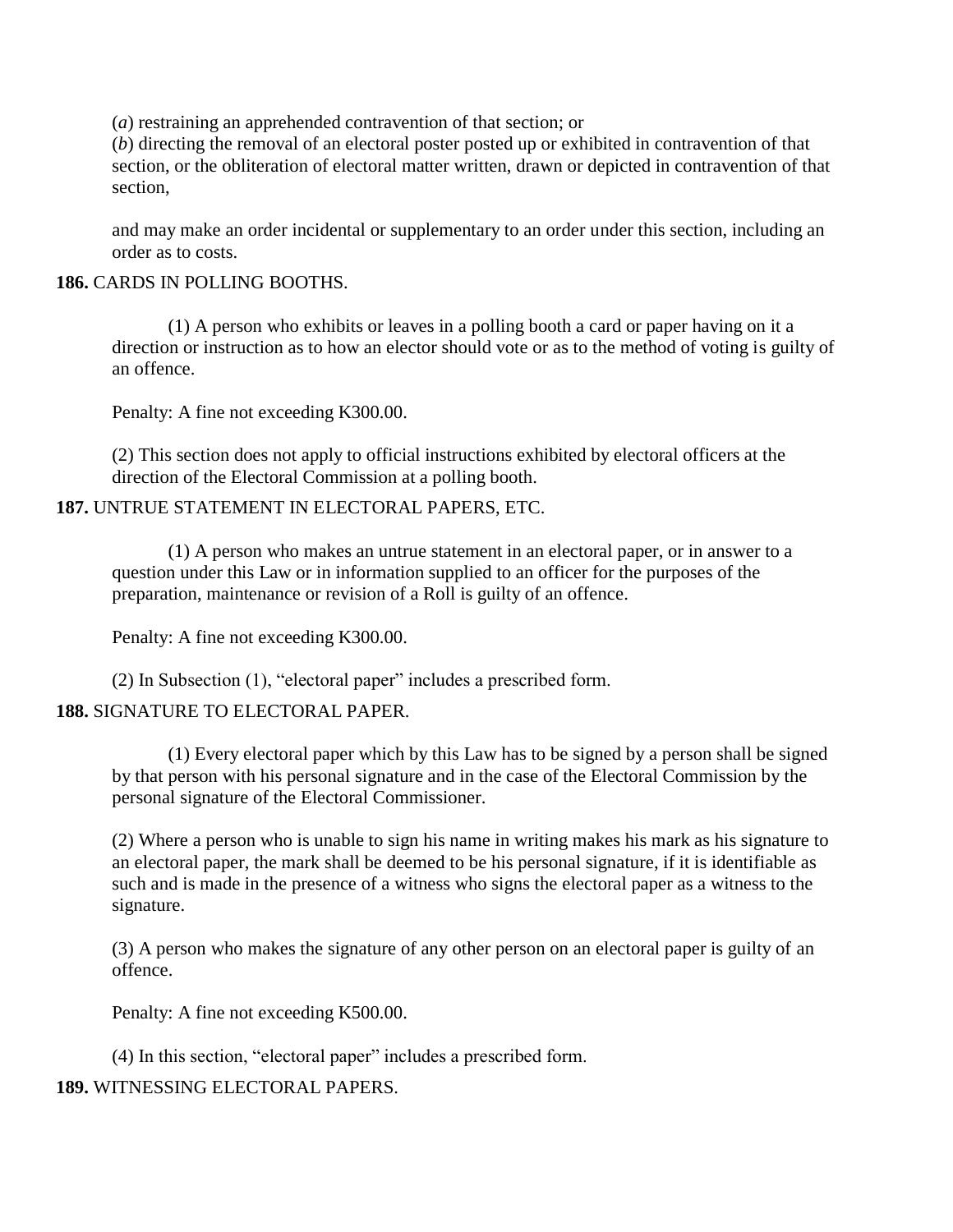#### (1) A person who–

(*a*) signs his name as witness on a blank electoral paper; or

(*b*) signs his name as witness on an electoral paper which has been wholly or partly filled in unless it has been signed by the person intended to sign it; or

(*c*) signs his name as witness on an electoral paper unless he has seen the persons whose signature he purports to witness sign it; or

(*d*) writes on an electoral paper as his own name–

(i) the name of another person; or

(ii) any name not being his own name;

is guilty of an offence.

Penalty: A fine not exceeding K500.00.

(2) In Subsection (1), "electoral paper" includes a prescribed form.

### **190.** MAKING MARKS ON BALLOT-PAPERS.

Except where expressly authorized by or under this Law, a person, other than the elector to whom the ballot-paper has been lawfully issued, who makes a mark or writing on the ballotpaper of an elector is guilty of an offence.

Penalty: A fine not exceeding K500.00.

### **191.** ELECTORAL OFFENCES.

The matters specified in Column 1 of the table in this section are electoral offences punishable in accordance with the provision in Column 2 of that table opposite the statement of the offence in Column 1.

### TABLE OF ELECTORAL OFFCENCES AND PUNISHMENTS.

| Nos. | Column 1                                                                                                                                           | Column 2                                     |
|------|----------------------------------------------------------------------------------------------------------------------------------------------------|----------------------------------------------|
|      | <b>Offences</b>                                                                                                                                    | <b>Punishments</b>                           |
| 1.   | Voting more than once at the same election                                                                                                         | K400.00 or imprisonment for<br>three months. |
| 2.   | Wagering on the result of an election                                                                                                              | K400.00.                                     |
| 3.   | Wilfully defacing, mutilating, destroying or<br>removing a notice, list or other document<br>affixed by a Returning Officer or by his<br>authority | K <sub>20.00</sub> .                         |
| 4.   | Knowingly making a false statement in a claim,<br>application, return or declaration, or in answer                                                 | <b>Imprisonment for two years.</b>           |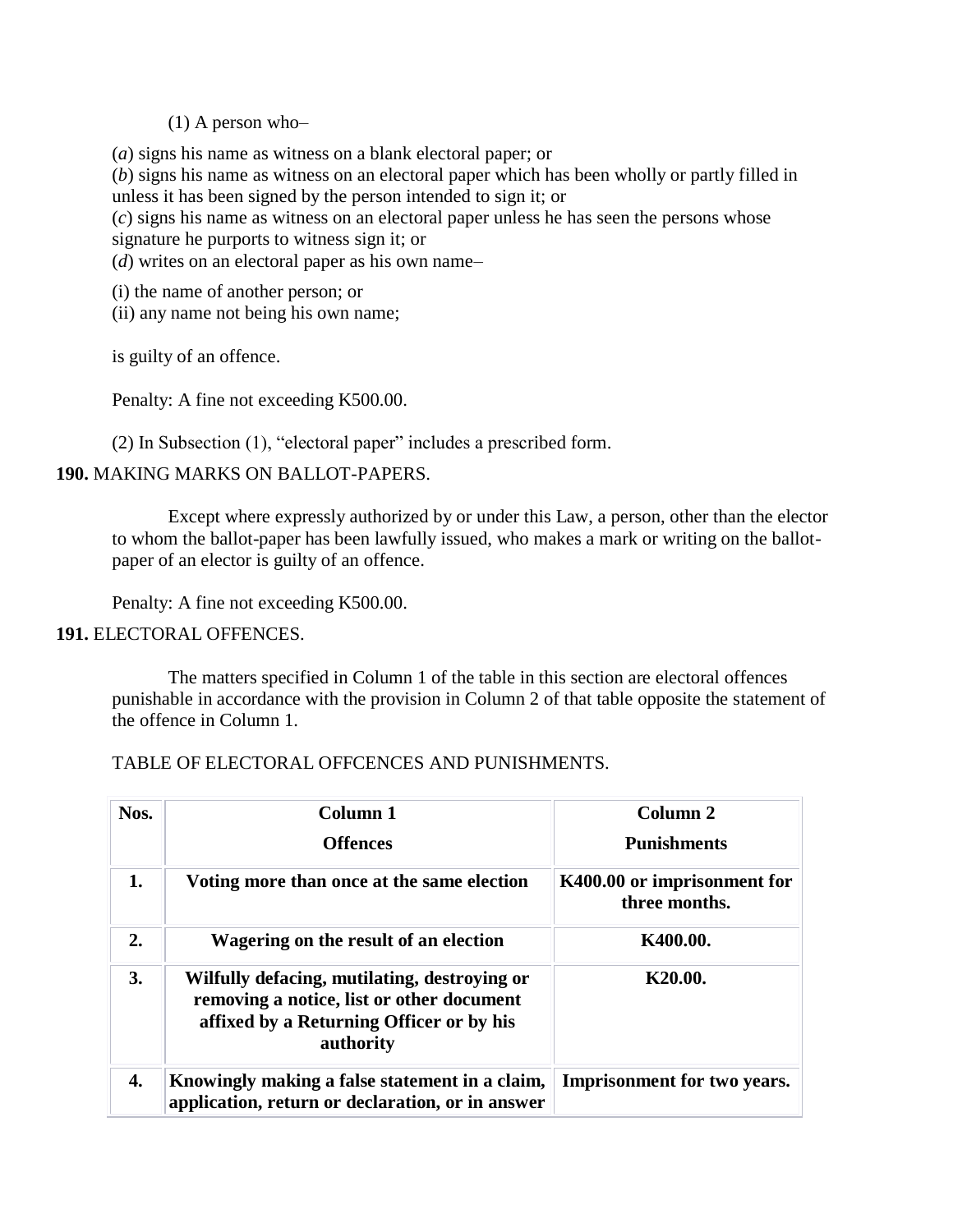|     | to a question under this Law                                                                                                                                        |                                           |
|-----|---------------------------------------------------------------------------------------------------------------------------------------------------------------------|-------------------------------------------|
| 5.  | Any contravention of this Law for which no<br>other punishment is provided                                                                                          | K500.00.                                  |
| 6.  | Falsely personating a person to secure a ballot-<br>paper to which the personator is not entitled, or<br>personating any other person for the purposes<br>of voting | <b>Imprisonment for two years.</b>        |
| 7.  | Fraudulently destroying or defacing a<br>nomination paper or ballot-paper                                                                                           | <b>Imprisonment for two years.</b>        |
| 8.  | Fraudulently putting a ballot-paper or other<br>paper into a ballot-box                                                                                             | <b>Imprisonment for six months.</b>       |
| 9.  | Fraudulently taking a ballot-paper out of a<br>polling booth                                                                                                        | <b>Imprisonment for six months.</b>       |
| 10. | Taking a ballot-paper out of a polling booth                                                                                                                        | K500.00.                                  |
| 11. | Forging, or uttering knowing it to be forged, a<br>nomination paper or ballot-paper                                                                                 | <b>Imprisonment for two years.</b>        |
| 12. | In a polling booth during the polling,<br>misconducting himself, or failing to obey the<br>lawful directions of the presiding officer                               | K200.00 or imprisonment for<br>one month. |
| 13. | Supplying ballot-papers without authority                                                                                                                           | <b>Imprisonment for six months.</b>       |
| 14. | Unlawfully destroying, taking, opening, or<br>otherwise interfering with ballot-boxes or<br>ballot-papers                                                           | <b>Imprisonment for six months.</b>       |

**192.** PROHIBITION OF CANVASSING NEAR POLLING BOOTH.

(1) The following acts are, during the polling period and on all days to which the polling is adjourned, prohibited at an entrance of or within a polling booth, or within 7m of an entrance of a polling booth:–

(*a*) canvassing for votes;

(*b*) soliciting the vote of an elector;

(*c*) inducing an elector not to vote for a particular candidate;

(*d*) inducing an elector not to vote at the election;

(*e*) exhibiting a notice or sign (other than an official notice) relating to the election.

Penalty: A fine not exceeding K500.00.

(2) Where–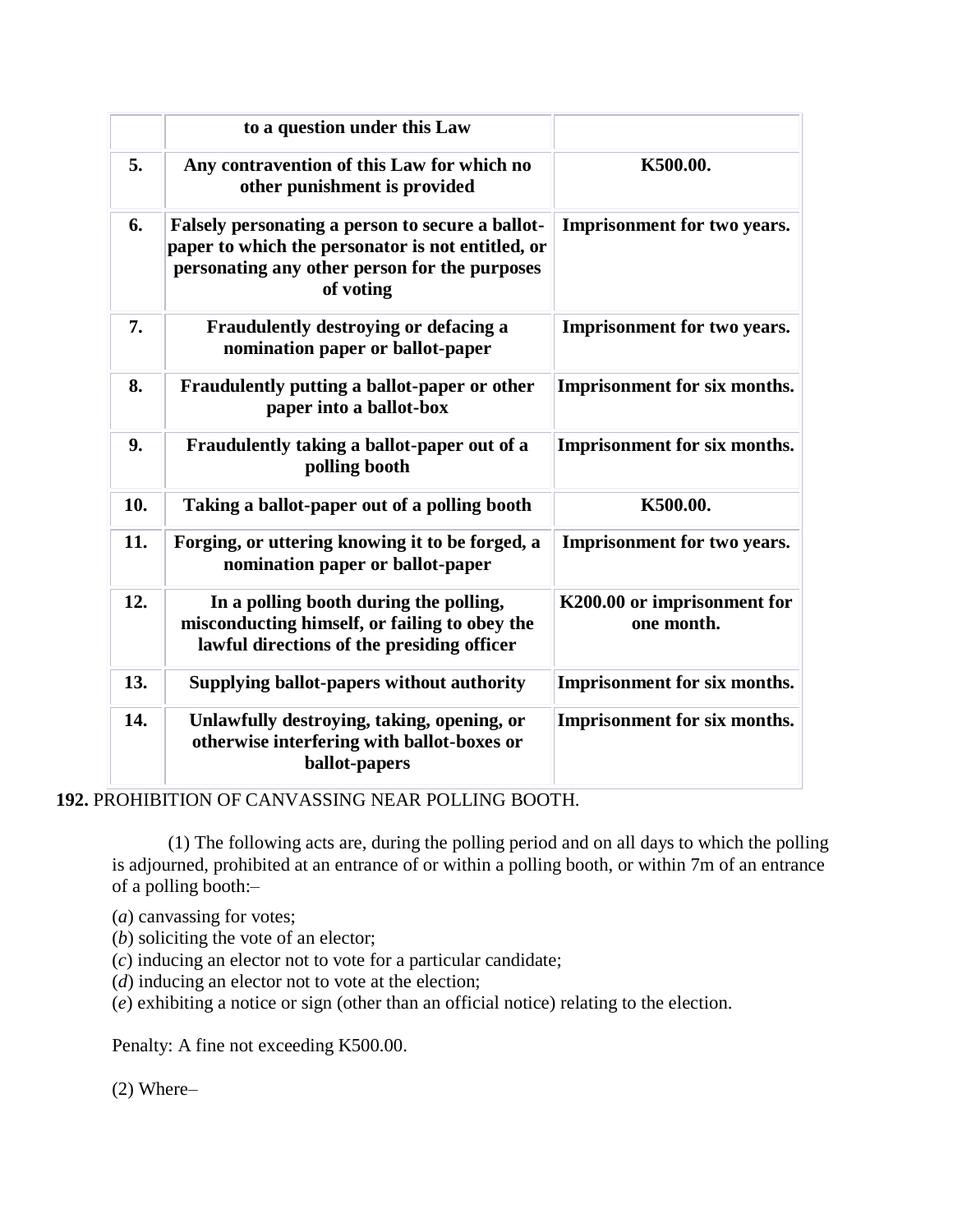(*a*) a building used as a polling booth is situated in grounds within an enclosure; and (*b*) the presiding officer at the polling booth causes to be displayed throughout the polling period at each entrance to those grounds a notice signed by him stating that those grounds are part of the polling booth,

those grounds shall, for the purposes of Subsection (1), be deemed to be part of a polling booth. **193.** BADGES OR EMBLEMS IN POLLING BOOTHS.

An officer or scrutineer who wears or displays in a polling booth during the polling period a badge or emblem of a candidate or political party is guilty of an offence.

Penalty: A fine not exceeding K500.00.

**194.** FAILURE TO TRANSMIT CLAIMS.

A person who accepts a claim for enrolment or transfer of enrolment for transmission to a Returning Officer shall forthwith transmit the claim to the Returning Officer.

Penalty: A fine not exceeding K500.00. **195.** FORGING OR UTTERING ELECTORAL PAPERS.

 $(1)$  A person who-

(*a*) forges an electoral paper; or

(*b*) utters a forged electoral paper, knowing it to be forged,

is guilty of an offence.

Penalty: Imprisonment for a term not exceeding two years.

(2) In Subsection (1), "electoral paper" includes a prescribed form.

# **196.** EMPLOYERS TO ALLOW EMPLOYEES LEAVE OF ABSENCE TO VOTE.

(1) If an employee who is an elector notifies his employer that he desires leave of absence to enable him to vote at an election, the employer shall, if the absence desired is necessary to enable the employee to vote at the election, allow him leave of absence without any penalty or disproportionate deduction of pay for such reasonable period as is necessary to enable the employee to vote at the election.

Penalty: A fine not exceeding K500.00.

(2) An employee who obtains leave of absence under this section under pretence that he intended to vote at the election but without the bona fide intention of doing so, is guilty of an offence.

Penalty: A fine not exceeding K500.00.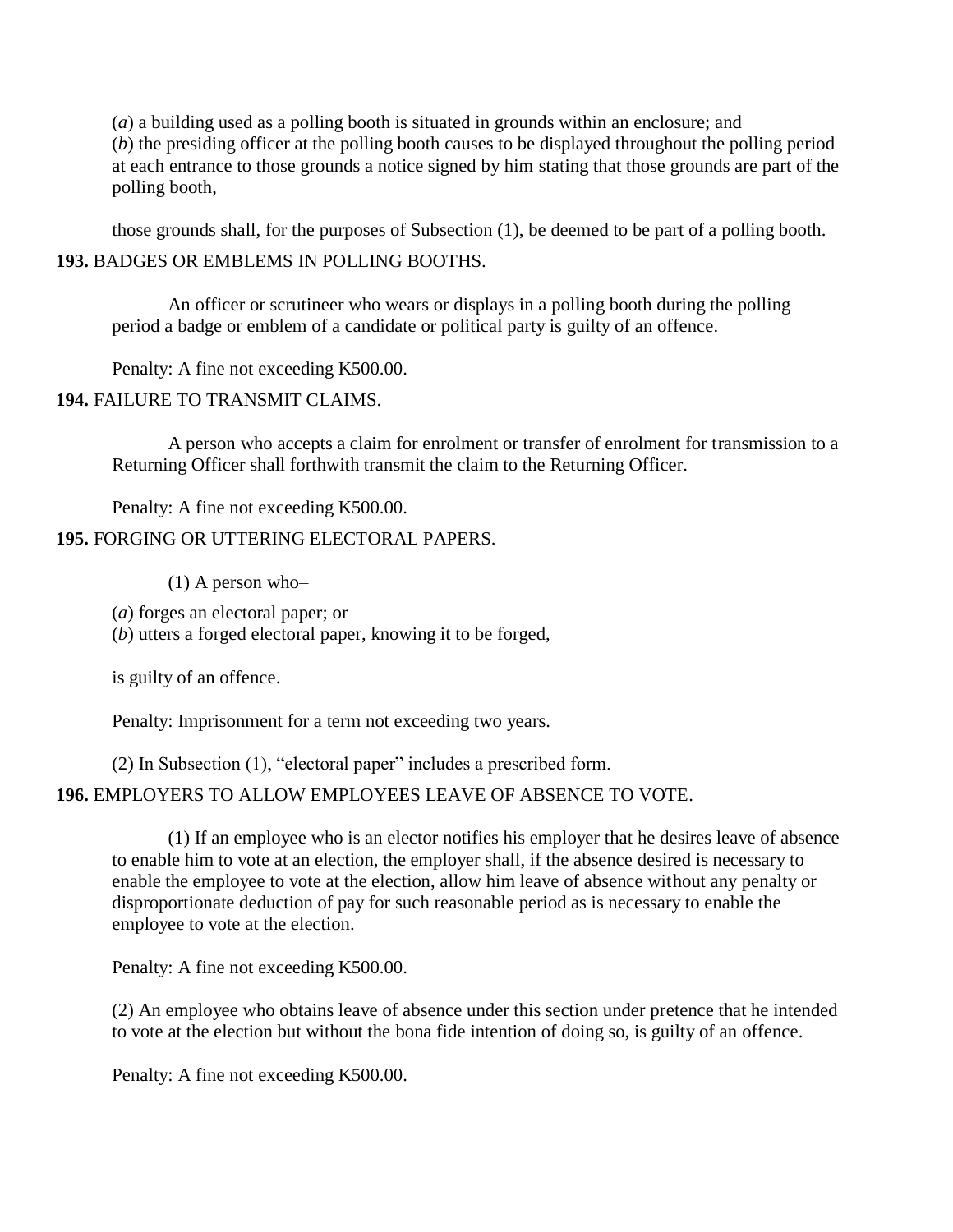(3) This section does not apply to an elector whose absence may cause danger or substantial loss in respect of the employment in which he is engaged.

# **197.** PROTECTION OF THE OFFICIAL MARK.

(1) A person who, without lawful authority, the burden of proof of which lies upon him–

(*a*) makes an official mark on or in a paper; or

(*b*) has in his possession a paper bearing an official mark; or

(*c*) makes use of or has in his possession an instrument capable of making on or in a paper an official mark,

is guilty of an offence.

Penalty: A fine not exceeding K500.00.

(2) A person who, without lawful authority, the burden of proof of which lies upon him, makes on or in a ballot-paper, or on or in a paper purporting to be a ballot-paper, an official mark, shall be deemed to have forged a ballot-paper and is punishable accordingly.

(3) All paper bearing an official mark, and all instruments capable of making on or in paper an official mark, made or used by, or in the possession of, a person without lawful authority (the burden of proof of which authority lies upon him) is forfeited to Papua New Guinea, and may without warrant be seized by any member of the Police Force and destroyed or dealt with as prescribed.

(4) In this section, "official mark" means a prescribed mark to be placed or made on or in an electoral paper, and includes a mark so nearly resembling an official mark as to be likely to deceive.

# **198.** DISORDERLY BEHAVIOUR AT MEETING.

(1) This section applies to any lawful public political meeting held in relation to an election between the date of the issue of the writ for the election and the date of the return of the writ.

(2) A person who, at a public meeting to which this section applies, acts in a disorderly manner for the purpose of preventing the transaction of the business for which the meeting is held is guilty of an offence.

Penalty: A fine not exceeding K500.00 or imprisonment for a term not exceeding two months.

(3) The Chairman of a public meeting to which this section applies may direct any member of the Police Force to remove from the room, building or place in which the meeting is being held a person who, in the opinion of the Chairman, is preventing the transaction of the business for which the meeting is held, and thereupon the member of the Police Force may take such steps as are necessary for the removal of the person from the room, building or place.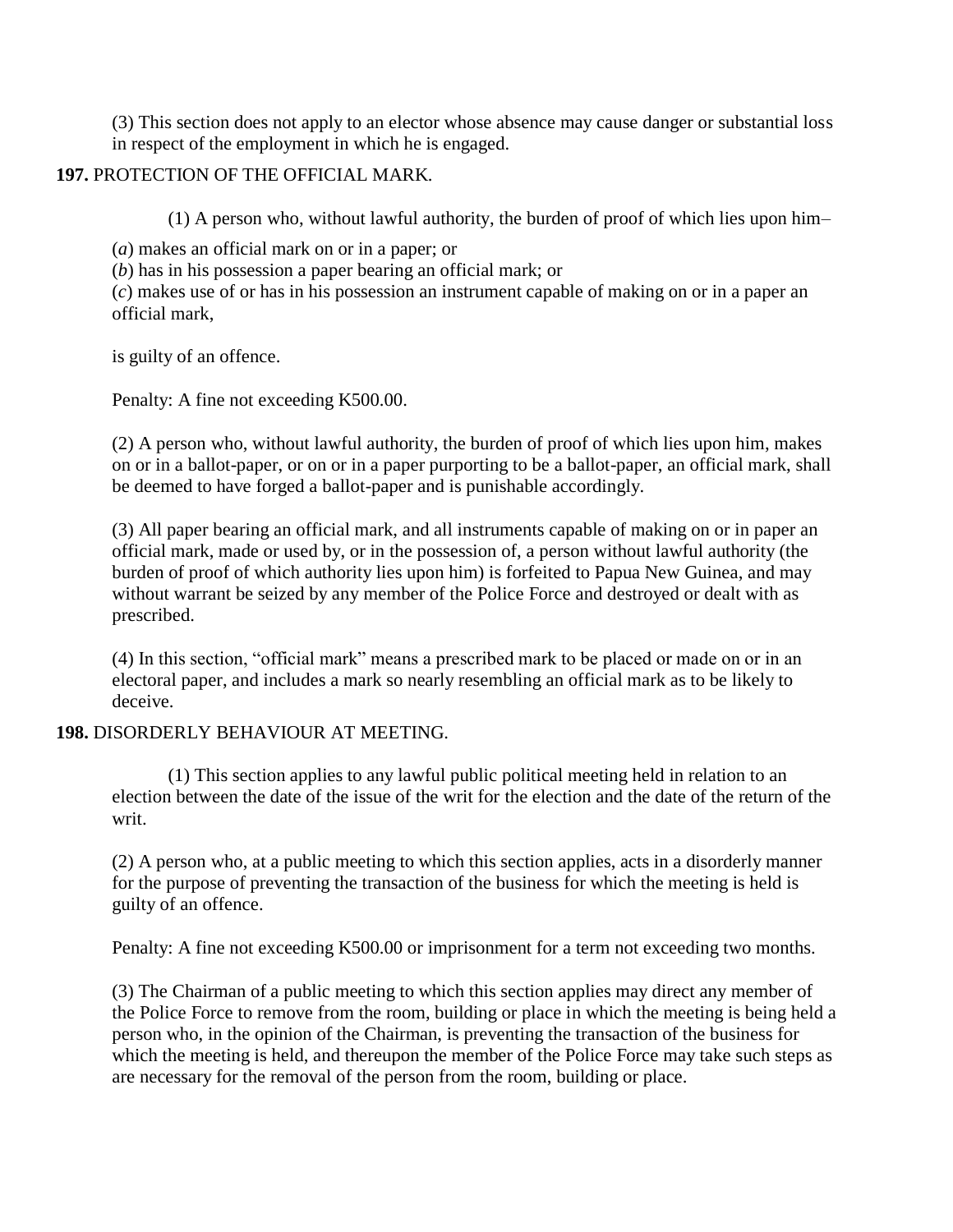(4) A person–

(*a*) who has been removed from a room or building in accordance with a direction given under Subsection (3); or

(*b*) whose removal from a room, building or place has been directed under Subsection (3) and who has left that room, building or place,

and who, without the authority of the Chairman (proof of which authority lies upon that person) returns to that room or building while the meeting is in progress, is guilty of an offence.

Penalty: A fine not exceeding K500.00 or imprisonment for a term not exceeding two months.

(5) A member of the Police Force may arrest without warrant a person who commits an offence against Subsection (4).

### **199.** NEGLECT TO INITIAL BALLOT-PAPER, ETC.

An officer who, contrary to his duty, fails to initial a ballot-paper or affix as official mark as prescribed, correctly to mark a certified list of voters, or properly to attest a declaration is guilty of an offence.

Penalty: A fine not exceeding K500.00.

### **200.** OFFENDER MAY BE REMOVED FROM POLLING BOOTH.

(1) A person who, in a polling booth during the polling, misconducts himself, or fails to obey the lawful direction of the presiding officer, may be removed from the polling booth by a member of the Police Force or by a person authorized by the presiding officer.

(2) A person who has been removed from a polling booth by direction of the presiding officer under Subsection (1) and who re-enters the polling booth without the permission of the presiding officer is guilty of a further electoral offence, punishable on conviction by twice the penalty prescribed by Section 191 for the original offence.

### **201.** DEFAMATION OF CANDIDATE.

(1) Subject to Subsection (2), a person shall not make or publish a false and defamatory statement in relation to the personal character or conduct of a candidate.

Penalty: A fine not exceeding K1,000.00 or imprisonment for a term not exceeding six months.

(2) It is a defence to a prosecution for an offence against Subsection (1), if the defendant proves that he has had reasonable ground for believing and did in fact believe the statement made or published by him to be true.

(3) A person who makes a false and defamatory statement in relation to the personal character or conduct of a candidate in contravention of this section may be restrained by injunction, at the suit of the candidate aggrieved, from repeating the statement or any similar false and defamatory statement.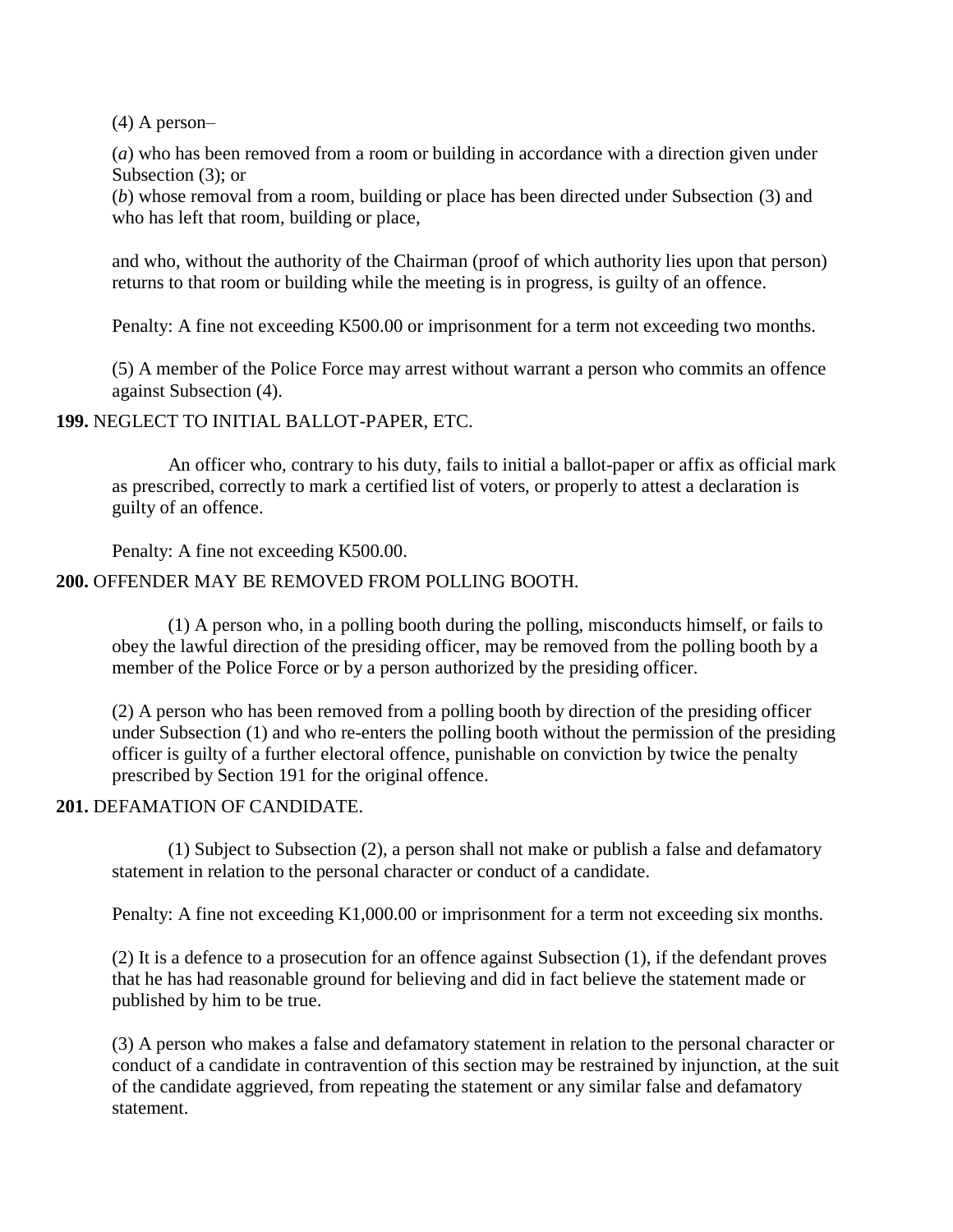### **202.** PUBLICATION OF MATTER REGARDING CANDIDATES.

(1) Subject to this section, if, in any matter announced or published by a person, or caused by a person to be announced or published, on behalf of an association, league, organization or other body of persons, it is, without the authority of the candidate (the burden of proof of which authority lies upon that person)–

(*a*) claimed or suggested that a candidate in an election is associated with, or supports the policy or activities of, that association, league, organization or other body of persons; or (*b*) expressly or impliedly advocated or suggested that candidate is the candidate for which a vote should be given,

that person is guilty of an offence.

Penalty: A fine not exceeding K500.00 or imprisonment for a term not exceeding three months.

(2) Where any matter, the announcement or publication of which by a person without the written authority of a candidate would be an offence against Subsection (1) on the part of that person, is announced or published by or on behalf of, or with the support of, an association, league, organization or other body of persons, every person who was an officer of that association, league, organization or body at the time of that announcement or publication shall be deemed to be guilty of an offence against that subsection.

(3) For the purposes of this section, where any matter purports expressly or impliedly to be announced or published by or on behalf of, or in the interests or with the support of, an association, league, organization or other body of persons the matter shall, in the absence of proof to the contrary, be deemed to be announced or published by or on behalf of, or with the support of, as the case may be, that association, league, organization or other body of persons.

(4) Nothing in the preceding provisions of this section applies to or in relation to an announcement or publication made or authorized by a bona fide political party or by a bona fide branch of a political party respecting a candidate who, by public announcement, has declared his candidature to be a candidature on behalf of or in the interests of that party.

### **203.** VOTING IN AN ELECTORATE WHEN QUALIFIED TO ENROL IN ANOTHER ELECTORATE.

A person who is enrolled in respect of an electorate and votes at an election in that electorate knowing that at some time after the date he was enrolled for that electorate and before the date of the issue of the writ for an election in that electorate he became qualified to enrol in, or to transfer his enrolment to, another electorate is guilty of an offence.

Penalty: A fine not exceeding K1,000.00 or imprisonment for a term not exceeding six months. **204.** LIABILITY FOR INDIRECT ACTS.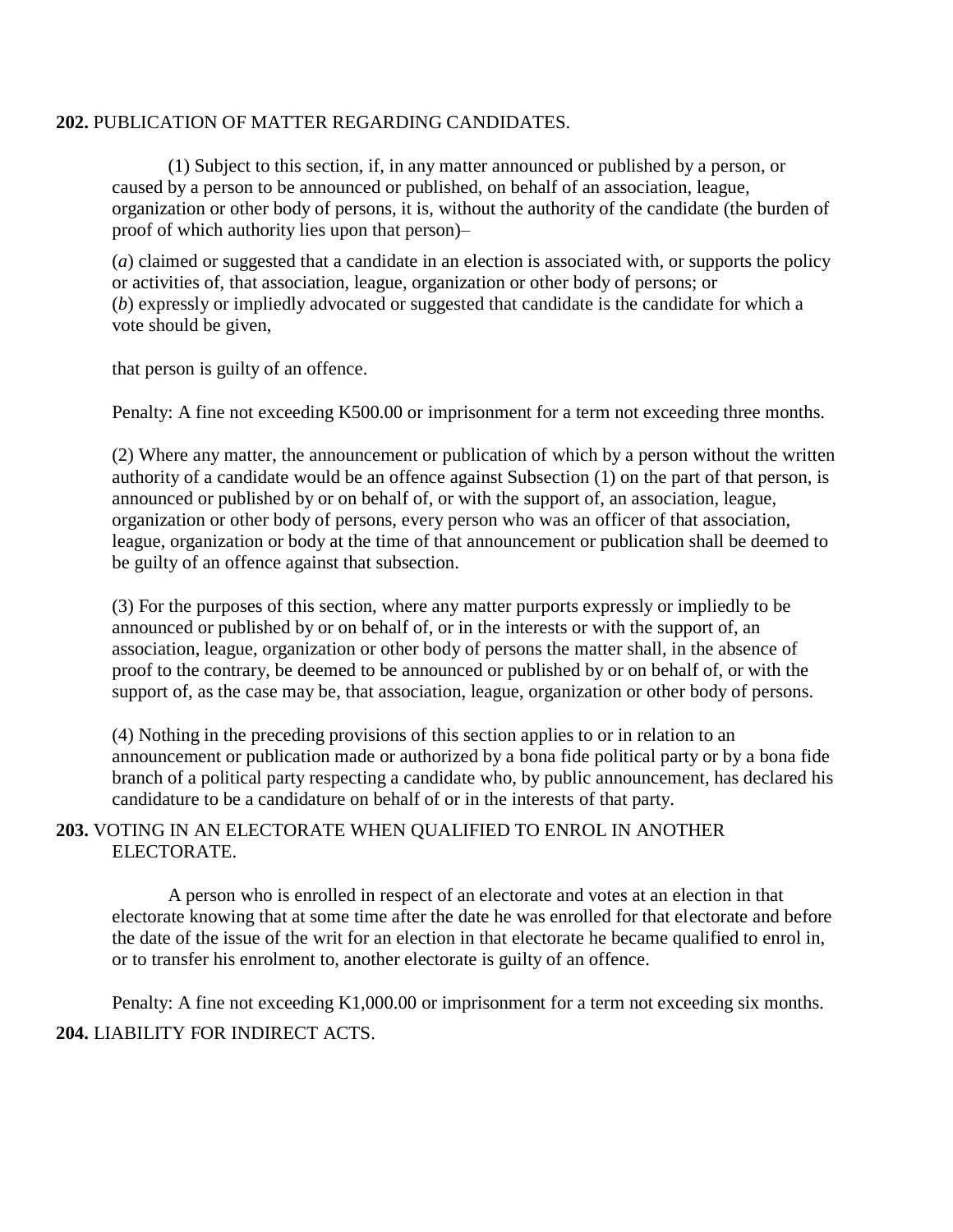Every person is liable for an illegal practice or an offence against this Part committed directly or indirectly by himself, or by any other person on his behalf and with his knowledge or authority.

### **205.** APPLICATION OF CRIMINAL CODE.

Nothing in this Law shall derogate or be deemed to derogate the provisions of the Criminal Code, but a person is not liable to be prosecuted or punished both under this Law and under the Criminal Code for the same offence.

# **PART XVIII. –** DISPUTED ELECTIONS, RETURNS, ETC.

### *Division 1.*

Disputed Elections and Returns.

### **206.** METHOD OF DISPUTING RETURNS.

The validity of an election or return may be disputed by petition addressed to the National Court and not otherwise.

### **207.** JURISDICTION OF NATIONAL COURT EXERCISABLE BY SINGLE JUDGE.

The jurisdiction of the National Court in relation to any matter under this Part may be exercised by a single Judge.

### **208.** REQUISITES OF PETITION.

A petition shall–

(*a*) set out the facts relied on to invalidate the election or return; and

(*b*) specify the relief to which the petitioner claims to be entitled; and

(*c*) be signed by a candidate at the election in dispute or by a person who was qualified to vote at the election; and

(*d*) be attested by two witnesses whose occupations and addresses are stated; and

(*e*) be filed in the Registry of the National Court at Port Moresby or at the court house in any Provincial headquarters within 40 days after the declaration of the result of the election in accordance with Section 175(1)(a).

# **209.** DEPOSIT AS SECURITY FOR COSTS.

[\[160\]](http://www.paclii.org/pg/legis/consol_act/olonalge519/#fn160)At the time of filing the petition the petitioner shall deposit with the Registrar of the National Court the sum of K5,000.00 as security for costs.

# **210.** NO PROCEEDINGS UNLESS REQUISITES COMPLIED WITH.

Proceedings shall not be heard on a petition unless the requirements of Sections 208 and 209 are complied with.

# **211.** RIGHT OF RETURNING OFFICER TO BE REPRESENTED.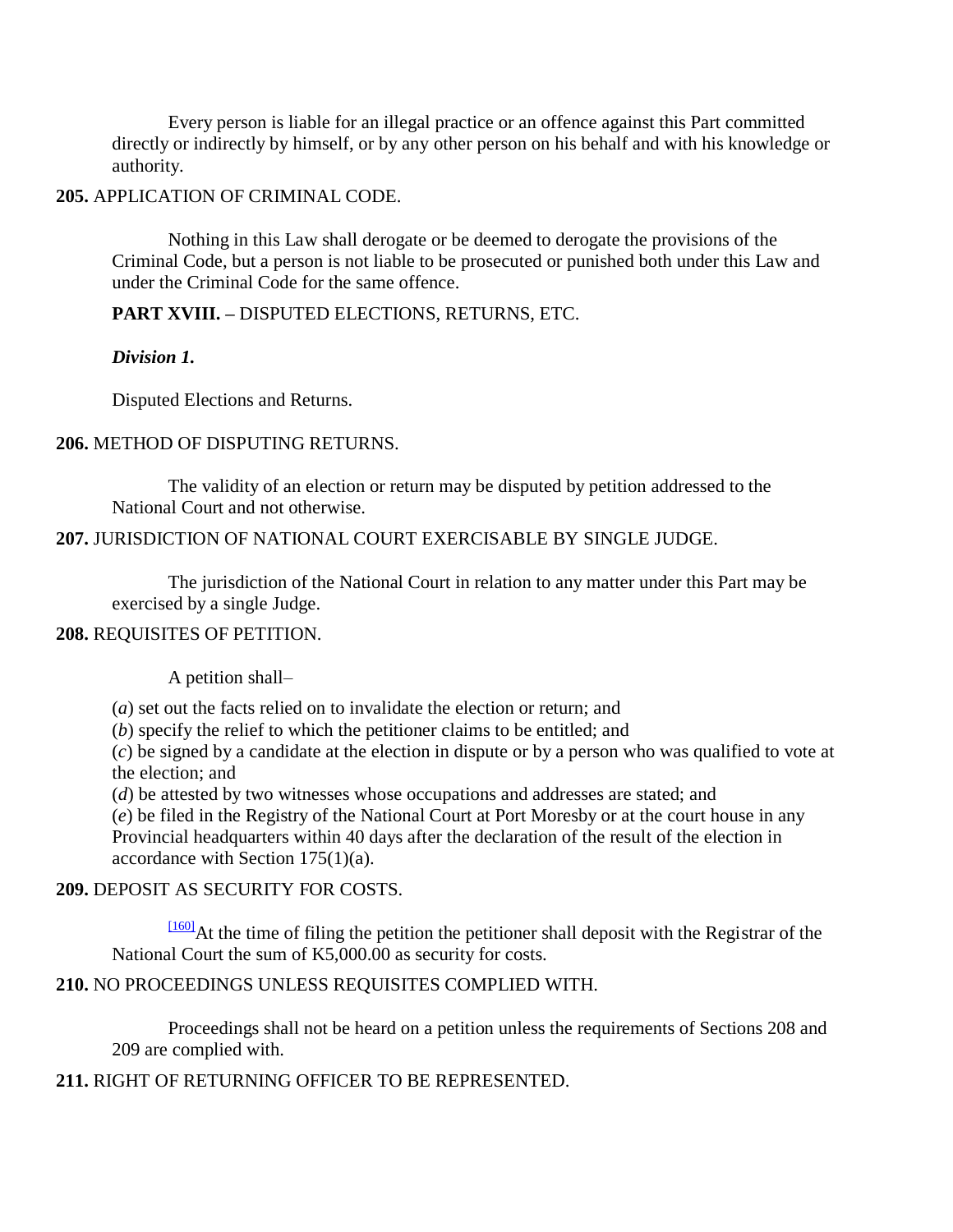The Electoral Commission may, by leave of the National Court, enter an appearance in any proceedings in which the validity of an election or return is disputed, and be represented and heard in the proceedings, and in that case shall be deemed to be a party respondent to the petition.

# **212.** POWERS OF COURT.

(1) In relation to any matter under this part the National Court shall sit as an open court and may, amongst other things–

(*a*) adjourn; and

(*b*) compel the attendance of witnesses and the production of documents; and

(*c*) grant to a party to a petition leave to inspect, in the presence of a prescribed officer, the Rolls and other documents (except ballot-papers) used at or in connection with an election and take, in the presence of the prescribed officer, extracts from those Rolls and documents; and

(*d*) order a re-count of ballot-papers in an electorate; and

(*e*) examine witnesses on oath; and

(*f*) declare that a person who was returned as elected was not duly elected; and

(*g*) declare a candidate duly elected who was not returned as elected; and

(*h*) declare an election absolutely void; and

(*i*) dismiss or uphold a petition in whole or in part; and

(*j*) award costs; and

(*k*) punish contempt of its authority by fine or imprisonment.

(2) The Judges of the National Court may make rules of court with respect to pre-trial conferences and procedures relating to procedures under this Part.

(3) The Court may exercise all or any of its powers under this section on such grounds as the Court in its discretion thinks just and sufficient.

(4) Without limiting the powers conferred by this section, the power of the Court to declare that a person who was returned as elected was not duly elected, or to declare an election absolutely void, may be exercised on the ground that illegal practices were committed in connection with the election.

**213.** PRODUCTION OF POSTAL VOTE CERTIFICATE, ETC.

(1) Without limiting the powers conferred by Section 212–

(*a*) when it is proved that a ballot-paper issued under Section 100, 141, 142 or 143 has, in an election, been marked by a person who was not entitled to vote at the election, the Court may require the production of–

(i) the postal vote certificate delivered to or posted to that person; or

(ii) any other papers or documents relating to the ballot-papers issued under those sections,

as the case may be; and

(*b*) the Court may reject a ballot-paper.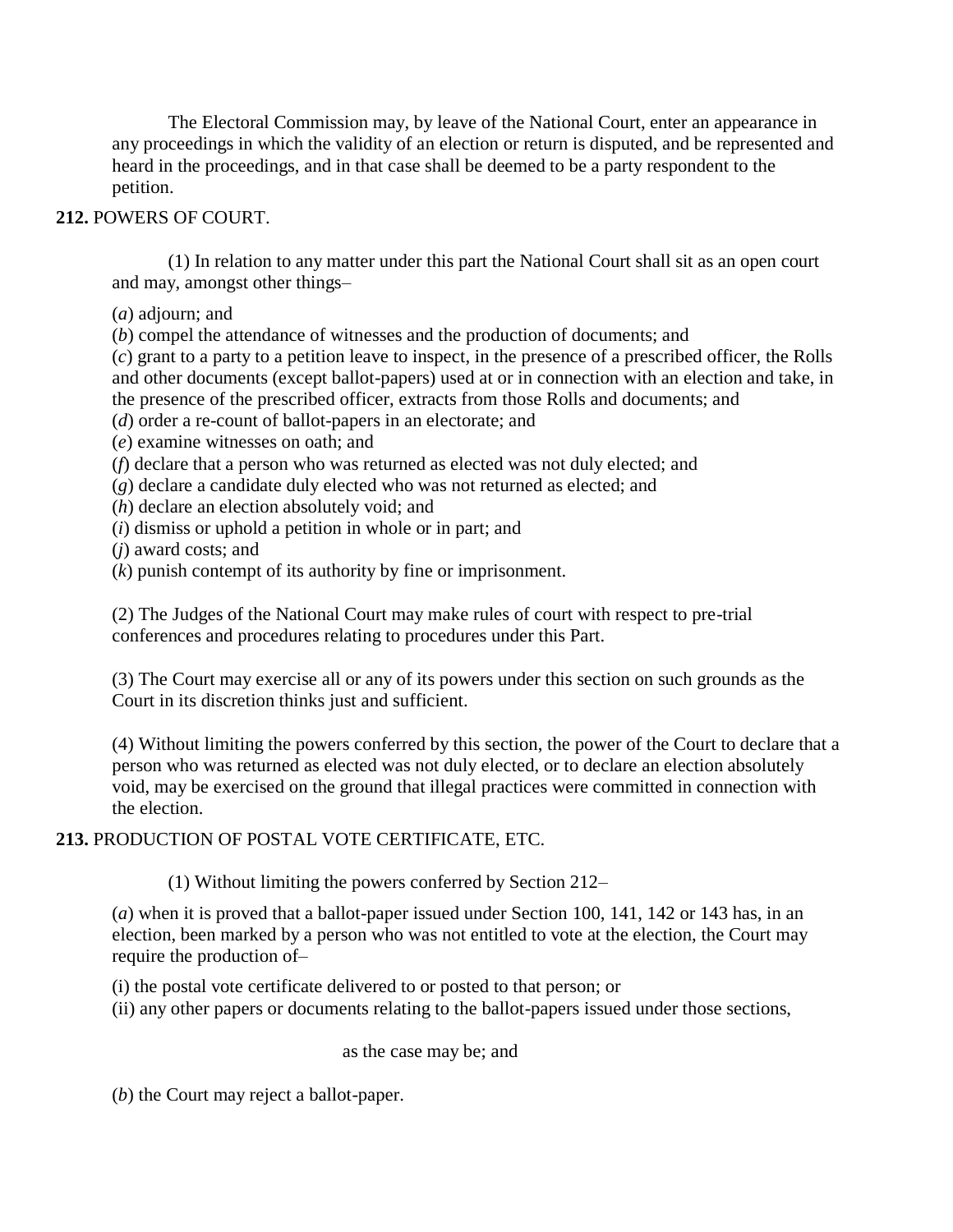(2) The production from proper custody of a ballot-paper purporting to have been used in an election and bearing an official number, and of a postal vote certificate or other papers or documents referred to in Subsection  $(1)(a)(ii)$  an official number corresponding to the official number on the ballot-paper, is prima facie evidence that the person who marked the ballot-paper was the person to whom the postal vote certificate was delivered or posted or who made the declaration, as the case may be.

(3) In Subsection (2), "official number" means a number purporting to have been placed on the ballot-paper or postal vote certificate, as the case may be, under this Law.

### **214.** INQUIRIES BY COURT.

The National Court shall inquire whether or not the petition is duly signed, and so far as Rolls and voting are concerned may inquire into the identity of persons and whether their votes were improperly admitted or rejected, assuming the Roll to be correct, but the Court shall not inquire into the correctness of a Roll.

### **215.** VOIDING ELECTION FOR ILLEGAL PRACTICES.

(1) If the National Court finds that a candidate has committed or has attempted to commit bribery or undue influence, his election, if he is a successful candidate, shall be declared void.

(2) A finding by the National Court under Subsection (1) does not bar or prejudice a prosecution for an illegal practice.

(3) The National Court shall not declare that a person returned as elected was not duly elected. or declare an election void–

(*a*) on the ground of an illegal practice committed by a person other than the candidate and without the candidate"s knowledge or authority; or

(*b*) on the ground of an illegal practice other than bribery or undue influence or attempted bribery or undue influence,

unless the Court is satisfied that the result of the election was likely to be affected, and that it is just that the candidate should be declared not to be duly elected or that the election should be declared void.

### **216.** COURT TO REPORT, ETC., CASES OF OFFENCES.

[\[161\]](http://www.paclii.org/pg/legis/consol_act/olonalge519/#fn161)Where the National Court, in the trial of a Petition under this Part, finds that a person has committed an offence under this Law or any other law, the Registrar of the court shall promptly –

(*a*) report the finding to  $-$ 

- (i) the Speaker; and
- (ii) the electoral Commission; and
- (iii) the Public Prosecutor; and
- (iv) the Commissioner of Police; and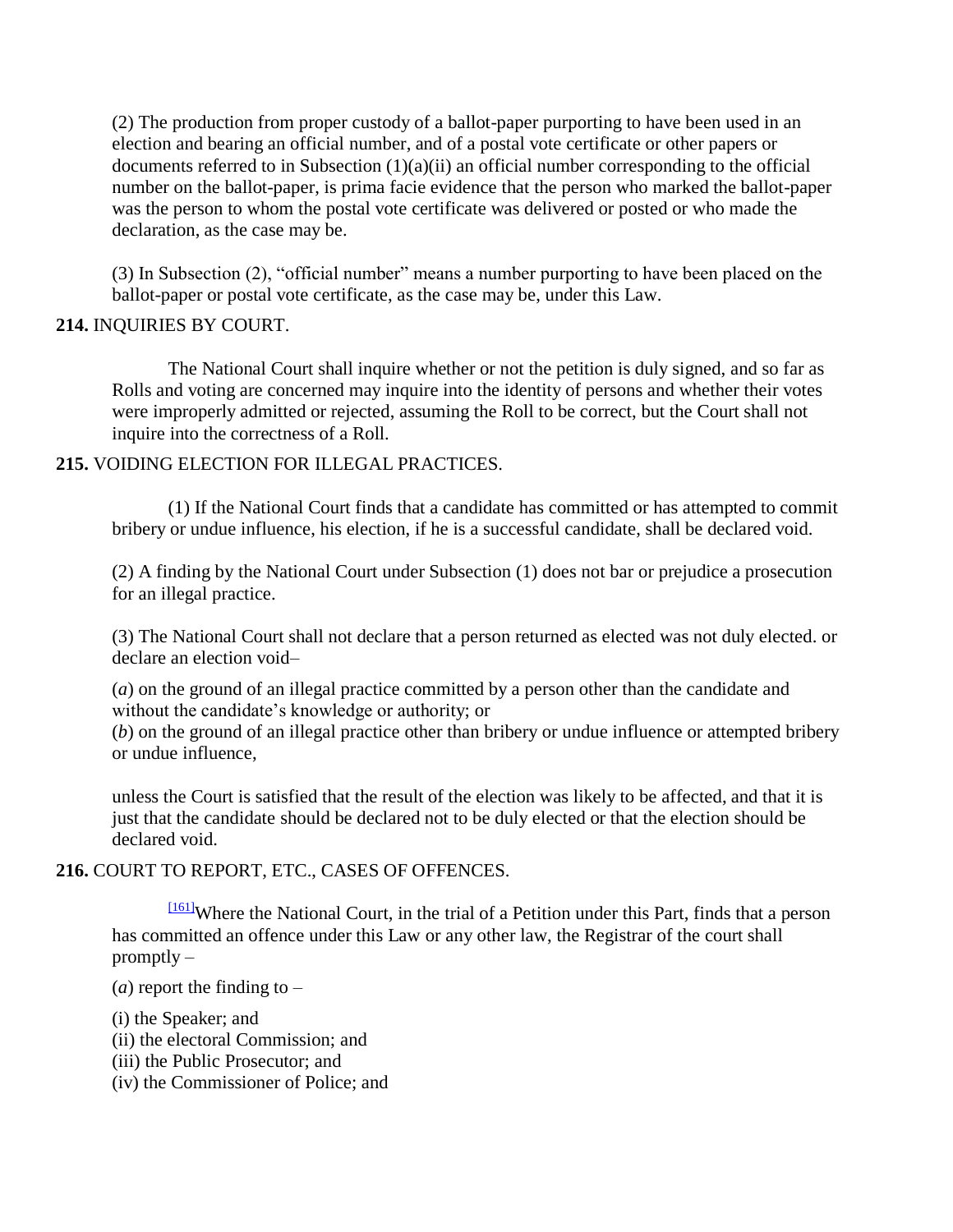(*b*) forward all papers relevant to the finding to the Commissioner of Police.

### **217.** REAL JUSTICE TO BE OBSERVED.

The National Court shall be guided by the substantial merits and good conscience of each case without regard to legal forms or technicalities, or whether the evidence before it is in accordance with the law of evidence or not.

### **218.** IMMATERIAL ERRORS NOT TO VITIATE ELECTION.

(1) Subject to Subsection (2), an election shall not be avoided on account of a delay in the declaration of nominations, the polling, the declaration of the poll or the return of the writ, or on account of the absence or an error of, or an omission by, an officer which did not affect the result of the election.

(2) Where an elector was, on account of the absence or an error of, or an omission by, an officer, prevented from voting in an election, the National Court shall not for the purpose of determining whether the absence or error of, or the omission by, the officer did or did not affect the result of the election, admit evidence of the way in which the elector intended to vote in the election.

# **219.** EVIDENCE THAT PERSON NOT PERMITTED TO VOTE.

On the trial of a petition, the National Court shall not admit the evidence of a witness that he was not permitted to vote in an election during the hours of polling in the polling period unless the witness satisfied the Court–

(*a*) that he claimed to vote in the election, under that provision of this Law under which he was entitled or might be permitted to vote; and

(*b*) that he complied with the requirements of this Law relating to voting by electors in so far as he was permitted to do so.

### **220.** DECISION TO BE FINAL.

A decision of the National Court is final and conclusive and without appeal, and shall not be questioned in any way.

### **221.** COPIES OF PETITION AND ORDER OF COURT TO BE SENT TO THE PARLIAMENT.

The Registrar of the National Court shall promptly after the filing of a petition forward to the Clerk of the Parliament a copy of the petition, and after the trial of the petition shall promptly forward to the Clerk a copy of the order of the Court.

### **222.** COUNSEL OR SOLICITOR.

(1) A party to a petition shall not, except by consent of all parties or by leave of the National Court, be represented by counsel or solicitor.

(2) In no case shall more than one counsel appear on behalf of a party.

**223.** COSTS.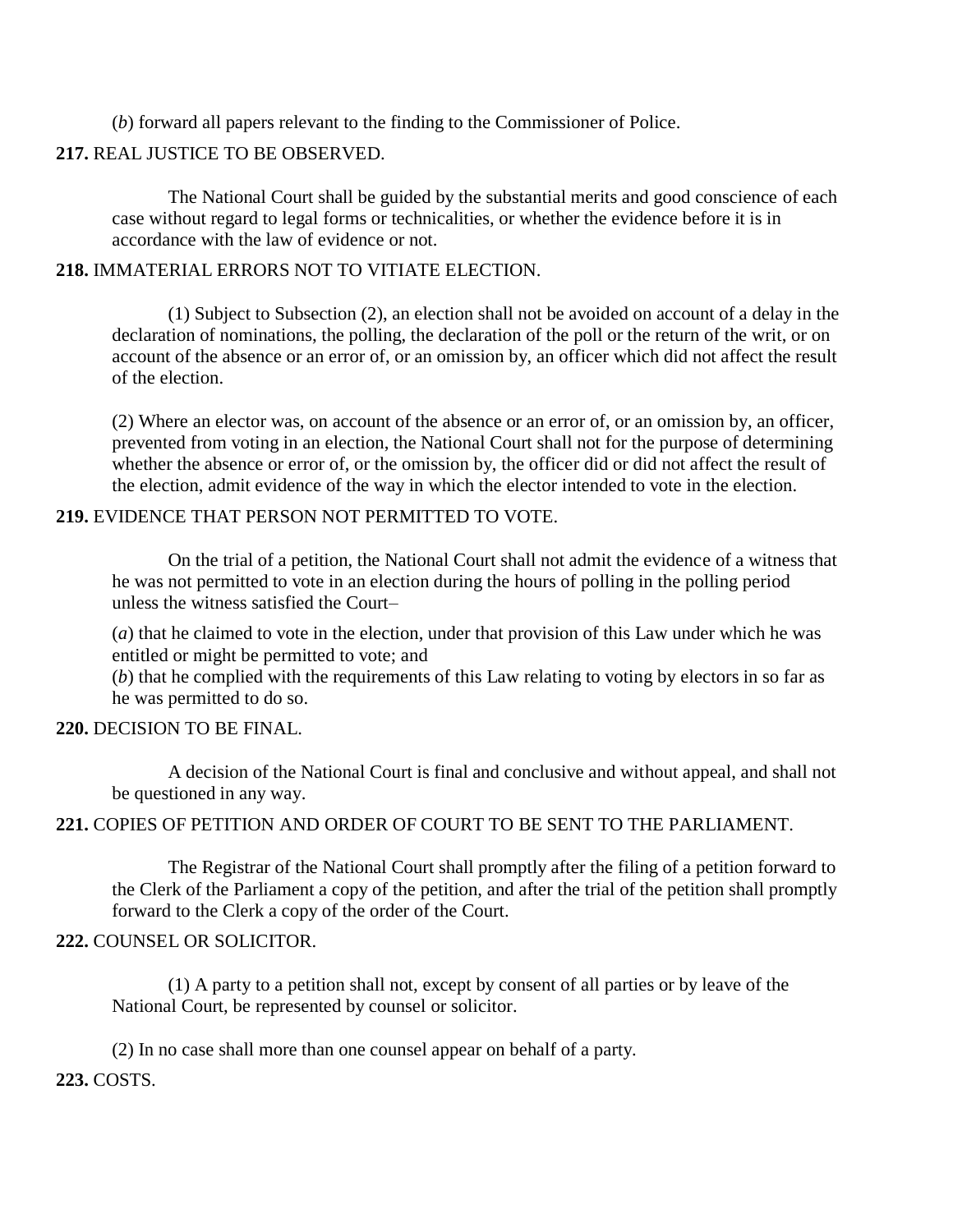The National Court may award costs against an unsuccessful party to a petition.

### **224.** DEPOSITS APPLICABLE FOR COSTS.

If costs are awarded to a party against the petitioner, the deposit lodged under Section 209 is applicable in payment of the sum ordered, but otherwise the deposit shall be paid to the petitioner.

#### **225.** OTHER COSTS.

All other costs awarded by the National Court, including any balance above the deposit payable by the petitioner, are recoverable as if the order of the Court were a judgement of the National Court, and the order, certified by the Court, may be entered as a judgement of the National Court and enforced accordingly.

#### **226.** EFFECT OF DECISION.

Effect shall be given to a decision of the National Court as follows:–

(*a*) if a person returned is declared not to have been duly elected, he shall cease to be a member; (*b*) if a person not returned is declared to have been duly elected, he may take his seat accordingly;

(*c*) if an election is declared absolutely void a new election shall be held.

### **227.** DEFINITION OF "PETITION".

In this Division, "petition" means a petition disputing an election or return.

#### *Division 2.*

Qualifications and Vacancies.

### **228.** REFERENCE OF QUESTION OF QUALIFICATION OR VACANCY.

A question respecting the qualifications of a member or respecting a vacancy in the Parliament may be referred by resolution to the National Court by the Parliament and the Court shall thereupon have jurisdiction to hear and determine the question.

### **229.** SPEAKER TO STATE CASE.

When a question is referred to the National Court under this Division, the Speaker shall transmit to the Court a statement of the question upon which the determination of the Court is desired, together with any proceedings, papers, reports or documents relating to the question in the possession of the Parliament.

### **230.** PARTIES TO THE REFERENCE.

The National Court may allow a person who, in the opinion of the Court, is interested in the determination of a question referred to it under this Division to be heard on the hearing of the reference, or may direct notice of the reference to be served on a person, and a person so allowed to be heard or so directed to be served shall be deemed to be a party to the reference.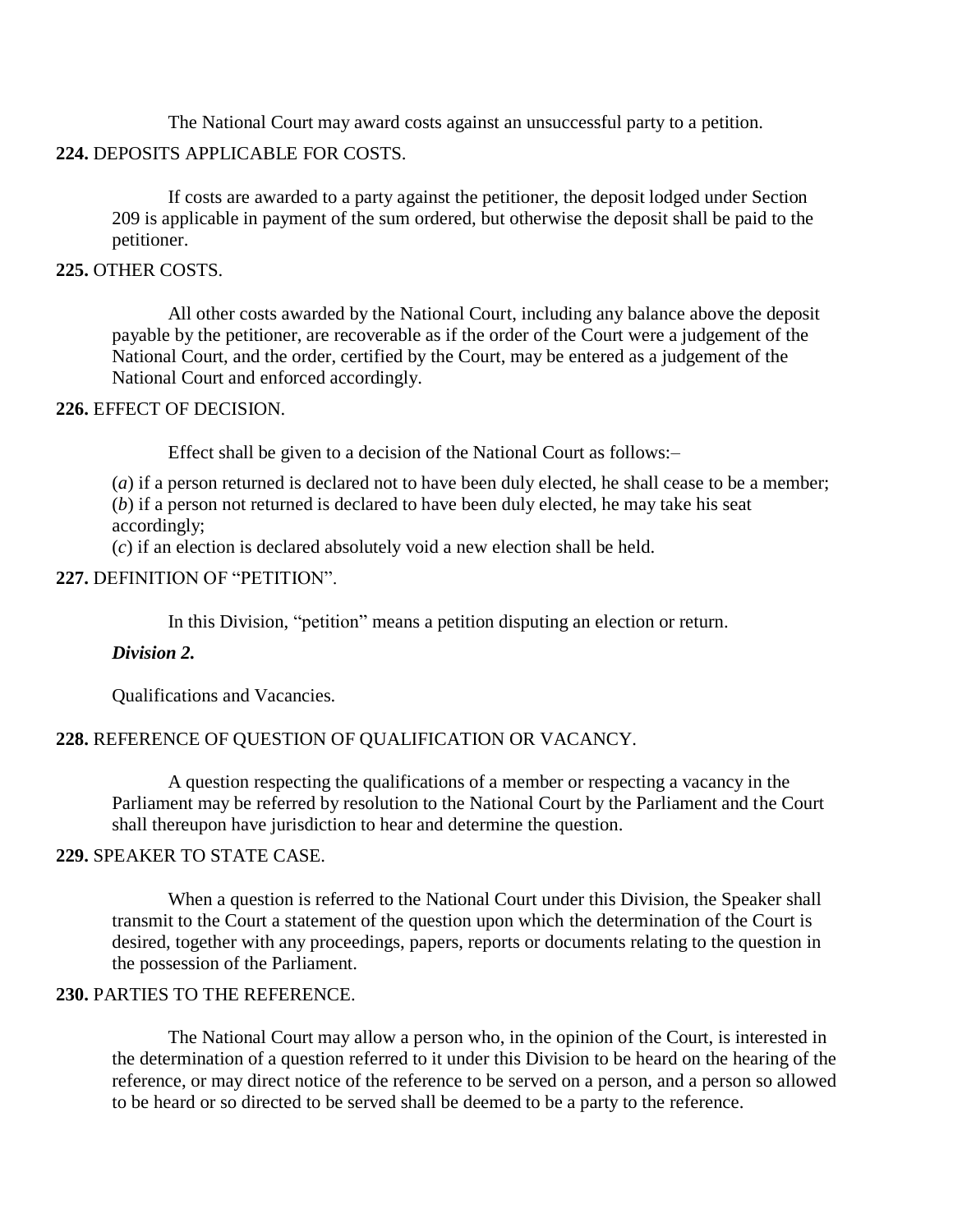#### **231.** POWERS OF COURTS.

On the hearing of a reference under this Division, the National Court shall sit as an open court and has the powers conferred by Section 212 so far as they are applicable, and in addition has power–

(*a*) to declare that a person was not qualified to be a member; and

(*b*) to declare that a person was not capable of being chosen or of sitting as a member; and (*c*) to declare that there is a vacancy in the Parliament.

### **232.** ORDER TO BE SENT TO THE PARLIAMENT.

After the hearing and determination of a reference under this Division, the Registrar of the National Court shall promptly forward to the Clerk of the Parliament and the Electoral Commissioner a copy of the order or declaration of the National Court.

### **233.** APPLICATION OF CERTAIN SECTIONS.

The provisions of Sections 217, 218, 219, 220, 221 and 222 apply so far as they are applicable, to proceedings on a reference to the National Court under this Division.

### **PART XIX. –** LOCAL-LEVEL GOVERNMENT ELECTIONS.

### *Division 1.*

Preliminary.

### **234.** APPLICATION OF THIS PART.

(1) Subject to Part XXII, this Part applies to and in relation to elections of members of Local-level Governments.

(2) The Head of State, acting on advice, may determine that the heads of Local-level Governments be directly elected by electors, and where such a determination is made–

(*a*) the election of heads of Local-level Governments shall be in accordance with this Part subject to such modification as is prescribed or as is required in the circumstances; and

(*b*) where an election for a member of a Local-level Government and an election for the head of that Local-level Government are held simultaneously an elector may vote in respect of each election.

### **235.** INTERPRETATION.

(1) In this Part, unless the contrary intention appears–

"approved form" means a form approved under Section 240; "Assistant Returning Officer" means an officer provided under Section 237; "ballot-box" means a box

(*a*) capable of being securely fastened with a lock; and

(*b*) having a cleft in the cover through which the ballot-papers may be deposited in the box and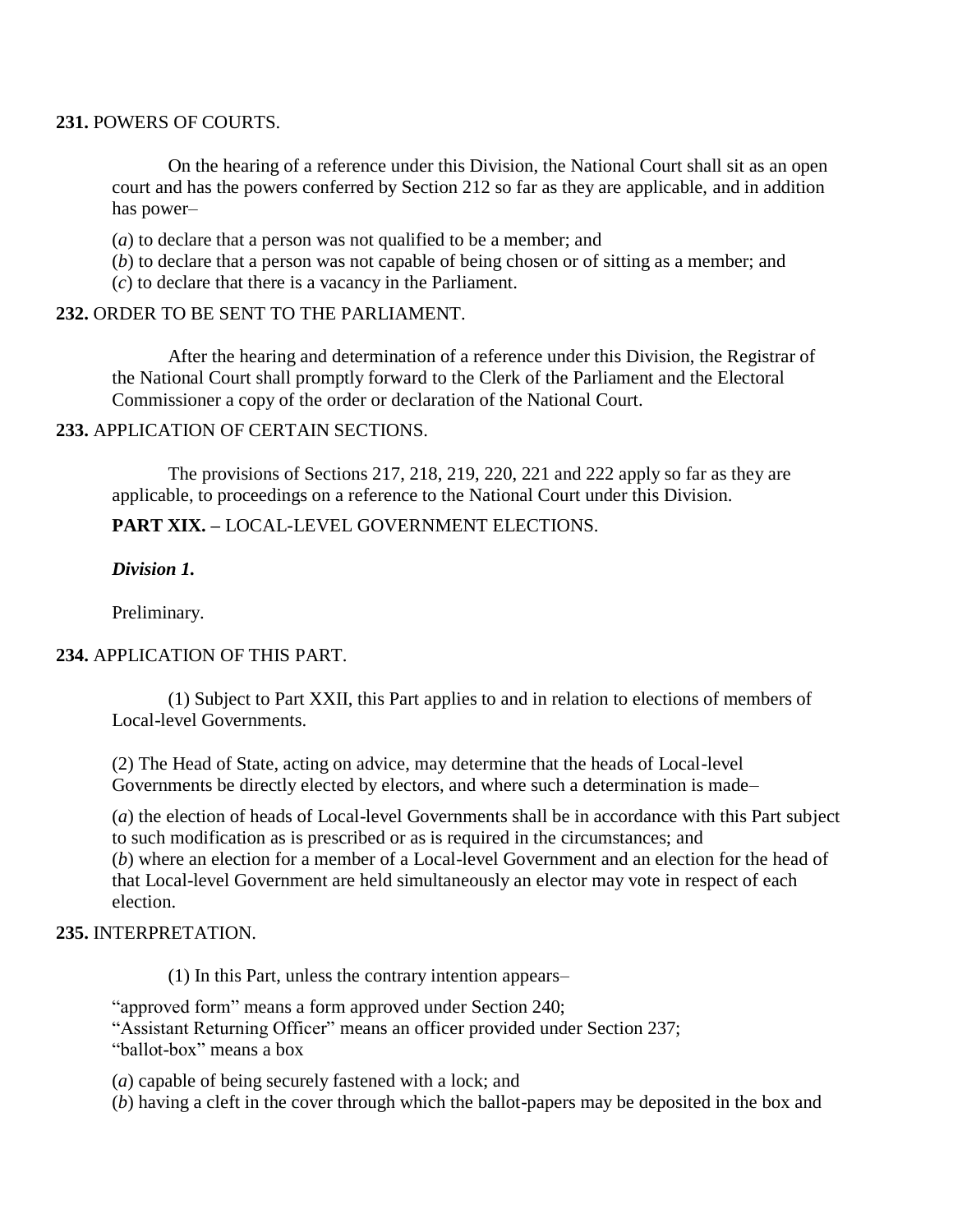provided with means for securely closing the cleft so that, when the cleft is so closed, no ballotpapers or other matters or things can be deposited or placed in the box or withdrawn from it;

"ballot-paper" means a ballot-paper in accordance with this Law;

"candidate" means a candidate in an election;

"election petition" means a petition under Division 14.;

"elector" means a person whose name appears on a roll and who is entitled to vote at the election in question;

"illegal practice" means an illegal practice specified in Division 13, and includes an offence under the Criminal Code;

"interpreter" means a person in respect of whom approval is given under Division 11.; "Local-level Government" means a Local-level Government established in accordance with Sections 26 and 27 of the Organic Law on Provincial Governments and Local-level Governments;

"official mark" means a mark authorized by the Returning Officer;

"polling booth" means a polling booth designated under Part IV.;

"Presiding Officer" means a Presiding Officer appointed under Section 238;

"the Returning Officer", in relation to a Local-level Government, means the Returning Officer provided for that Local-level Government under Section 236;

"roll" means a roll of electors compiled under Division 3;

 $\frac{1162}{162}$  ward" means the electorate for an elected member of a Local-level Government; "writ" means a writ for an election issued under Section 271 and 272.

(2) Where under this Part, another Part of this Law is applied to and in relation to Local-level Government elections, words used in that other Part and defined in Subsection (1) shall have the meaning given to them in Subsection (1).

# *Division 2.*

Administration.

# **236.** RETURNING OFFICERS.

The Returning Officer, appointed under this Law for an open electorate, shall be the Returning Officer for Local-level Governments within that open electorate.

# **237.** ASSISTANT RETURNING OFFICERS.

(1) The Assistant Returning Officer appointed under this Law for an open electorate shall be the Assistant Returning Officer for Local-level Governments within that open electorate.

(2) An Assistant Returning Officer may, subject to the control of the Returning Officer, exercise the powers and perform the duties of the Returning Officer.

# **238.** PRESIDING OFFICERS, ETC.

(1) The Returning Officer may appoint one or more persons as Presiding Officers to assist, subject to the control of the Returning Officer, in the conduct of polling at an election.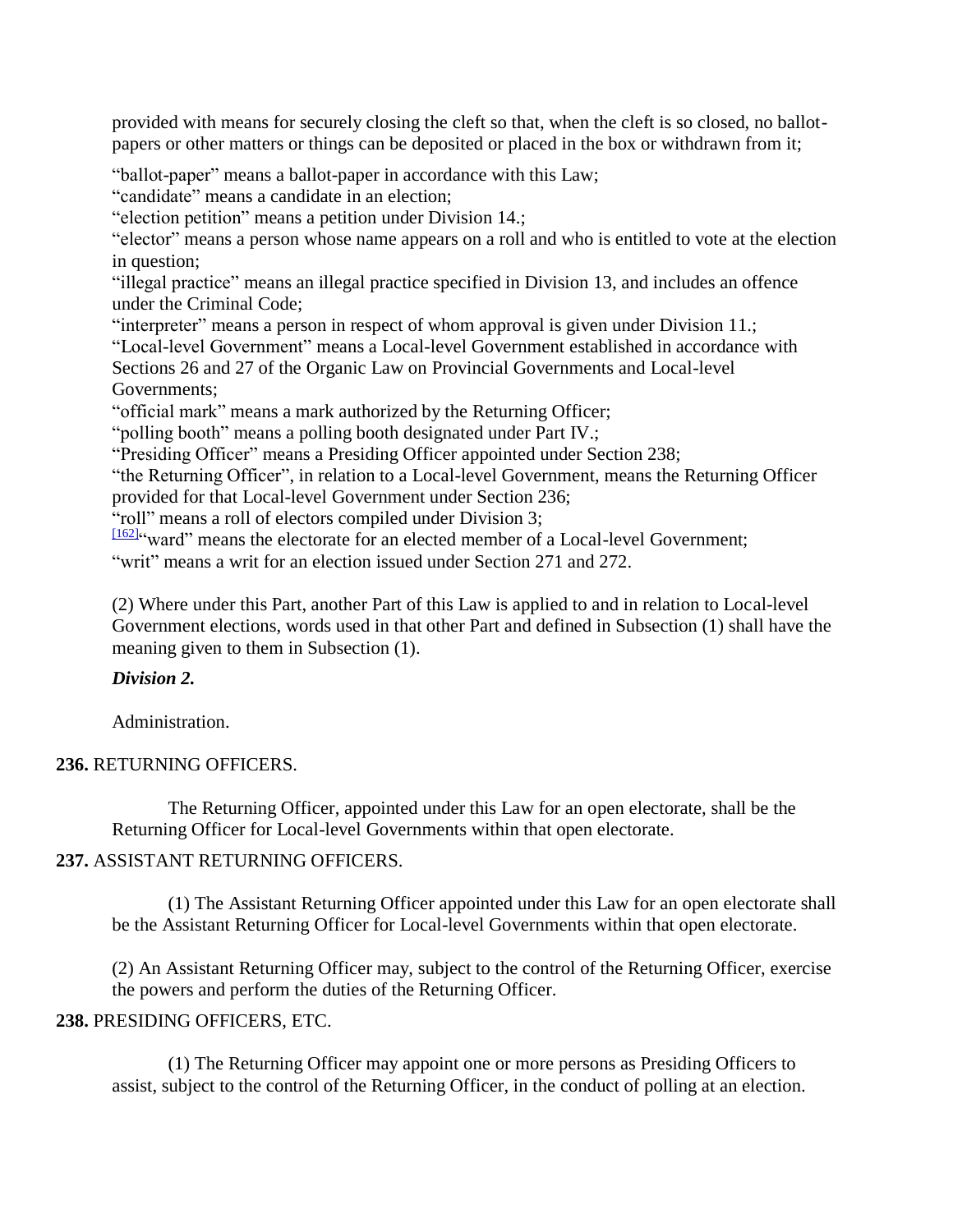(2) The Presiding officer may assist the Returning Officer in the scrutiny and counting of votes at the election.

(3) The Returning Officer may appoint one or more persons as Poll Clerks to assist, subject to the control of the Returning Officer, in the conduct of the polling.

### **239.** GENERAL REQUIREMENTS.

A person appointed under this Part shall–

(*a*) make such declarations as the Electoral Commissioner requires; and

(*b*) comply with any directions given by the Electoral Commissioner under his power of supervision under Section 19 of this Law.

#### **240.** APPROVED FORMS.

The Electoral Commissioner may, by instrument, approve forms for the purposes of this Regulation.

### **241.** AVAILABILITY OF FORMS.

A Returning Officer shall–

(*a*) keep available copies of approved forms required by members of the public for the purposes of this Regulation; and

(*b*) without fee, supply them as required; and

(*c*) assist the public in their proper use.

### *Division 3.*

Electoral Rolls.

### **242.** ROLLS.

 $\frac{[163]}{(1)}$  $\frac{[163]}{(1)}$  $\frac{[163]}{(1)}$  The Roll in use for an open electorate for elections to the Parliament shall be used for elections to Local-level Governments within that open electorate.

(2) Notwithstanding any provisions in this Part, where a Roll for an open electorate is prepared in parts that conform to a Ward or other Local-level Government electorate, a Roll so prepared and kept for such open electorate is sufficient and may be used for an election to a Local-level Government.

### **243.** FORM OF ROLLS.

(1) A Roll shall be in such form as is determined by the Electoral Commission, and shall set out the name, address and occupation (or other prescribed particulars) and sex of each elector, and shall contain such further particulars as are prescribed or as the Electoral Commission directs.

(2) A direction under Subsection (1) may relate to the whole or a part of the country.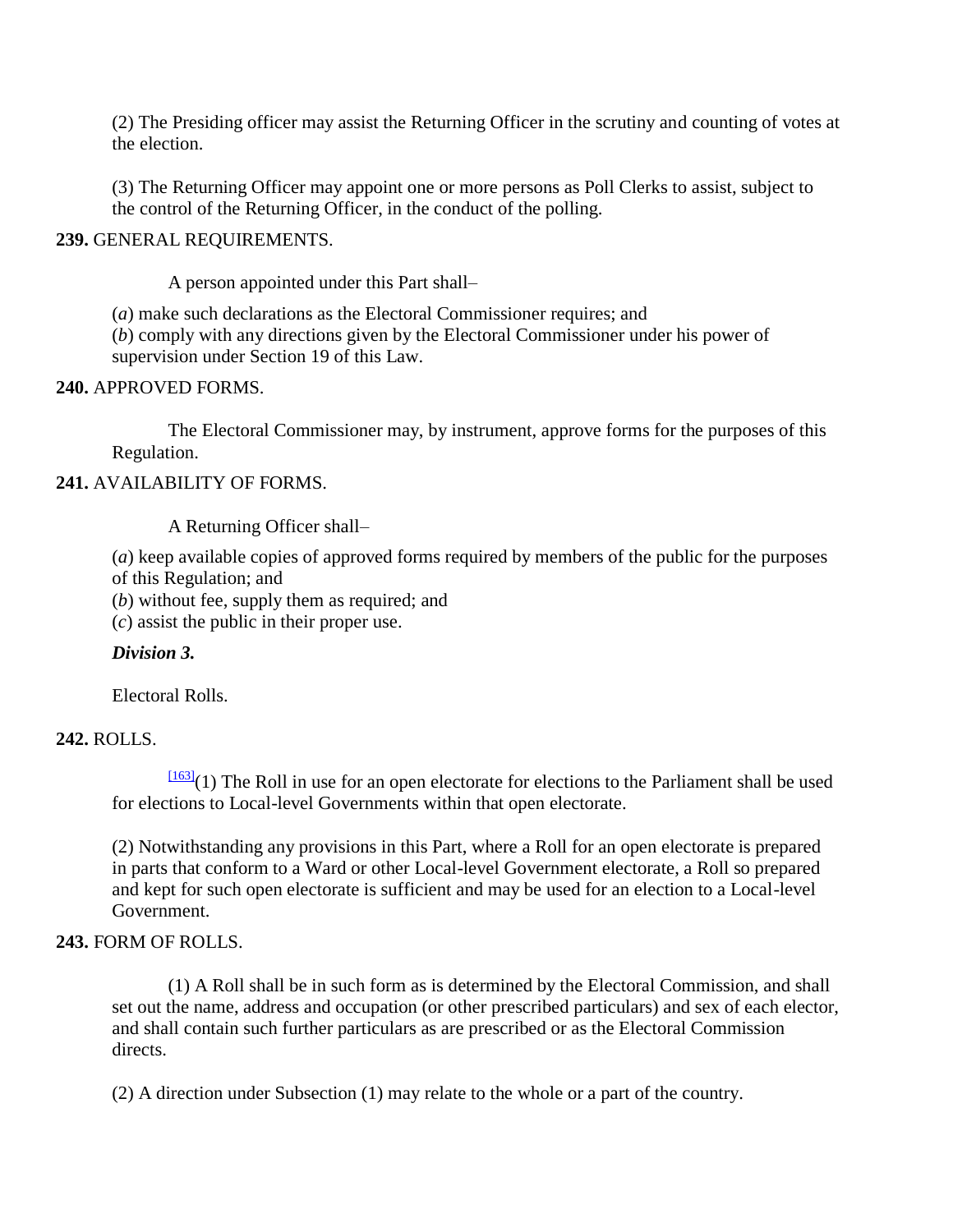**244.** NEW ROLLS.

(1) All persons who are entitled to be enrolled on a Roll shall, subject to this Law, be so enrolled.

(2) New Rolls for any wards shall be prepared whenever the Electoral Commission, by notice published in the Local-level Government Gazette, directs.

(3) Subject to Subsection (4), a notice under Subsection (2) may specify the manner in which the Rolls shall be prepared, and may require any person, or member of a class of persons, entitled to enrolment on a new Roll and whose name does not appear on it to sign and send to the proper officer a form of claim for enrolment and otherwise to comply with the provisions of this Law relating to compulsory enrolment.

(4) Notwithstanding anything in Subsection (3), where an elector is enrolled in respect of an address in a ward for which he is entitled to be enrolled, he shall not be required to sign and send in any further claim for enrolment in connection with the preparation of a new Roll under this section.

(5) The Electoral Commission shall, as soon as it is practicable to do so after the preparation of new Rolls, by notice published in the Local-level Government Gazette, notify that the new Rolls have been prepared.

#### **245.** ADDITIONS, ETC., TO NEW ROLLS.

Upon the receipt by the Returning Officer of a new Roll for a ward, the Returning Officer shall–

- (*a*) make additions, alterations and corrections in it; and
- (*b*) remove names from it,

in accordance with information received by him between the date of the notice directing the preparation of new Rolls and the date of the notification that the Rolls have been prepared, where the additions, alterations or corrections have not already been made in, or the removals have not been made from, the Roll.

### **246.** OBJECTIONS AND NOTICES TO HAVE EFFECT IN RELATION TO NEW ROLLS.

Where objections have been lodged or notices of objection have been issued and action in respect of those objections or notices has not been completed before the notification of the preparation of new Rolls, the objections or notices have effect in relation to the new Rolls as if those Rolls had been in existence at the time of the lodging of the objections or the issuing of the notice.

### **247.** PRINTING OF ROLLS.

(1) Rolls shall be printed whenever the Electoral Commission so directs.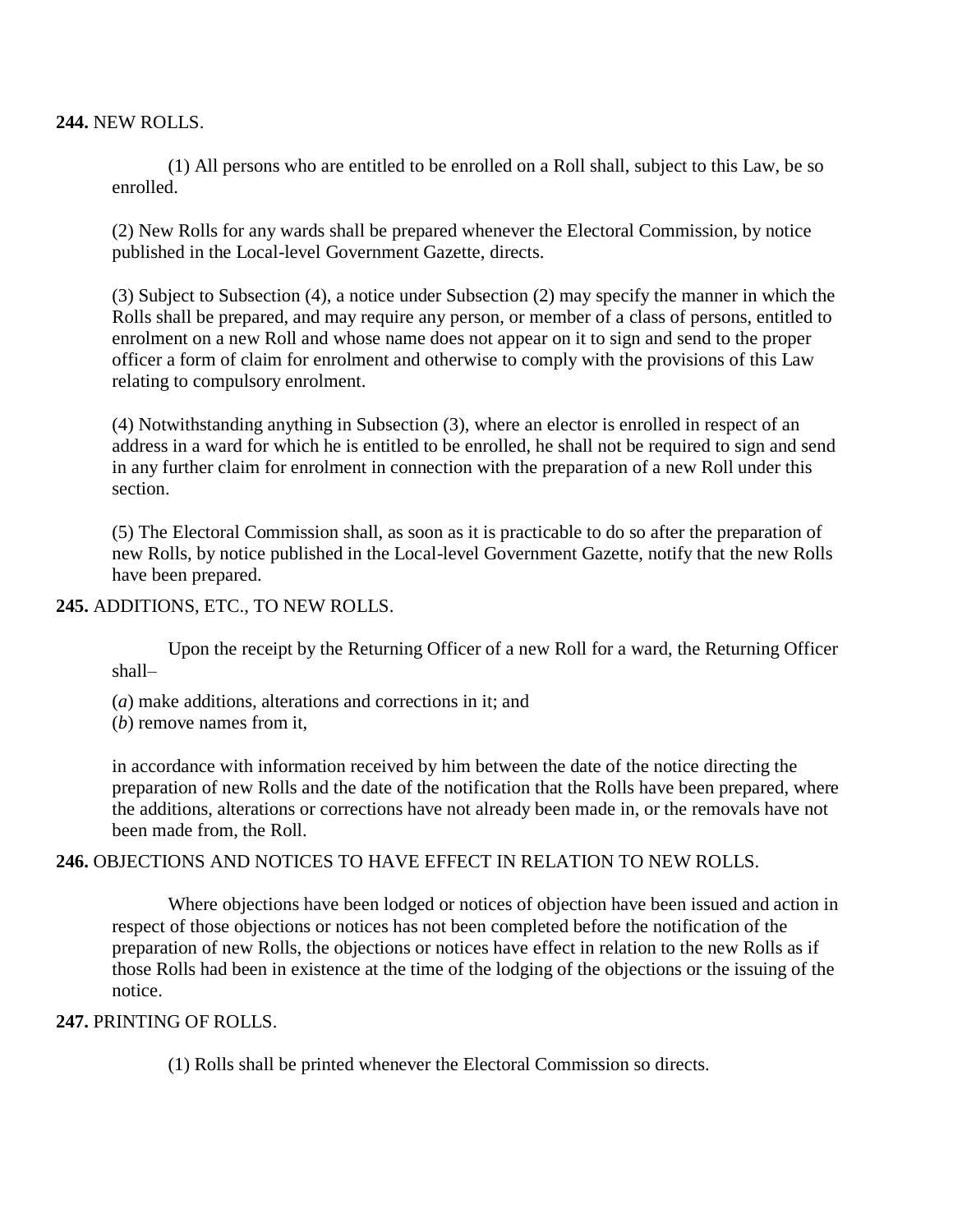(2) Supplemental Rolls, setting out additions since the latest print of the Rolls, may, as necessary, be prepared and printed immediately after the issue of the writs for an election, and at such other times as the Electoral Commission directs.

### **248.** INSPECTION.

(1) Copies of the latest print of the electorate Roll and of all supplemental prints shall be open for public inspection at the office of the Returning Officer at all convenient times during his ordinary office hours without fee, and at such other places as the Returning Officer appoints for the purpose.

(2) Copies of the latest print of the electorate Roll and of all supplemental prints shall be obtainable at the office of the Returning Officer on payment of the prescribed fee.

### **249.** OFFICERS AND OTHERS TO FURNISH INFORMATION.

All officers and all occupiers of habitations and all persons who are, or appear to be, entitled to enrolment shall upon application furnish to the Electoral Commission or to a Returning Officer, or to an electoral officer acting under the directions of the Electoral Commission or the Returning Officer, all information that it or he requires in connection with the preparation, maintenance or revision of the Rolls.

#### *Division 4.*

Qualifications and Disqualifications for Enrolment and for Voting.

### **250.** PERSONS ENTITLED TO ENROLMENT.

(1) All persons who have a right to vote under Section 50 (right to vote and stand for public office) of the Constitution who comply with the requirements of Division 5 for enrolment for a ward are entitled to enrolment.

(2) All persons whose names are on the Roll for a ward shall, subject to this Law and to the provisions of any other law in force, vote at elections of a member for the ward but no person is entitled to vote more than once at an election or at more than one election held at the same time.

#### *Division 5.*

Enrolment.

#### **251.** OFFICERS.

(1) The Electoral commission may appoint persons to assist in the compilation and revision of the Rolls.

(2) A person appointed under Subsection (1) has such functions and duties as are prescribed or as the Electoral Commission directs.

### **252.** ADDITION OF NAMES TO ROLLS.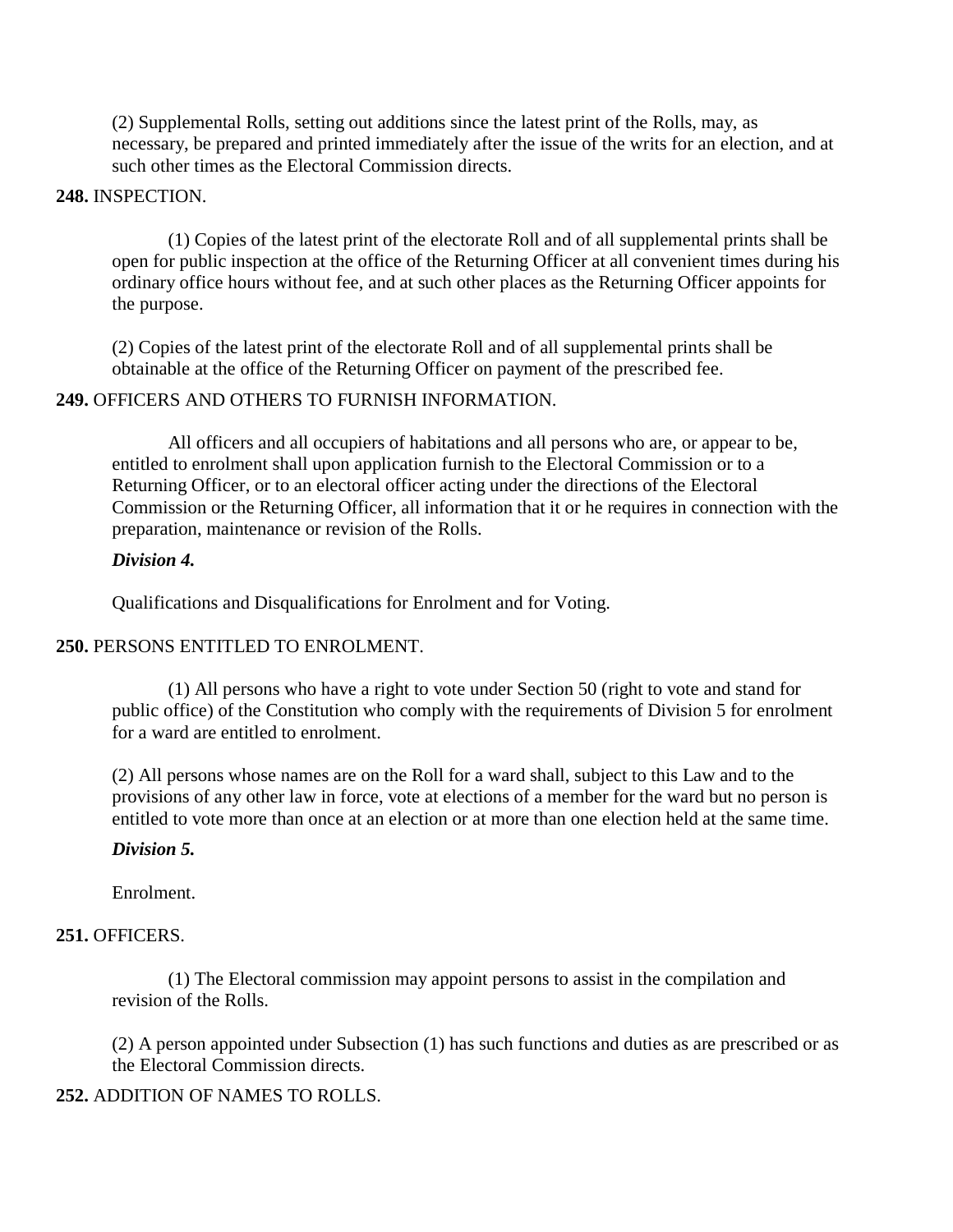In addition to any other method provided for by law, names may be added to Rolls in accordance with claims for enrolment or transfer of enrolment.

### **253.** CLAIMS FOR ENROLMENT.

(1) Subject to this section and to Section 250, a person who–

(*a*) has resided in the area of a ward for a period of not less than six month immediately preceding the date of his claim for enrolment; or

(*b*) is nominated for a ward for which he is not enrolled and was either born in the ward or lived in the ward for five years at any time,

is entitled to have his name placed on the Roll for that ward.

(2) Where the name of a person is placed on a Roll in accordance with Subsection (1)(a), he shall be enrolled in respect of the address of his last residence in the ward.

(3) Where the name of a person is placed on a Roll in accordance with Subsection (1)(b), he shall be enrolled in respect of his last-known place of residence in the ward.

(3) The Electoral Commission may, in relation to a person or class of persons, direct that a claim for enrolment be in the prescribed form and, if in the prescribed form, shall be signed by the claimant and attested by a prescribed person who shall sign his name as witness in his own handwriting.

### **254.** WITNESS TO APPLICATION MUST SATISFY HIMSELF OF TRUTH OF STATEMENT.

A person witnessing a claim for enrolment or transfer of enrolment shall, before he affixes his signature to it, satisfy himself, by inquiry from the claimant or otherwise, that the statements contained in the claim are true, unless he knows that the statements contained in the claim are true.

Penalty: A fine not exceeding K400.00.

# **255.** COMPULSORY ENROLMENT AND TRANSFER.

(1) A person who is entitled to have his name placed on the Roll for a ward, whether by way of enrolment or transfer of enrolment, and whose name is not on that Roll shall, at the first reasonably practicable opportunity, make a claim in the prescribed form to the Returning Officer for that ward.

(2) A person who is entitled to have his name placed on the Roll for a ward, whether by way of enrolment or transfer of enrolment, and whose name is not on that Roll on the expiration of 21 days from the date on which he became so entitled, is guilty of an offence unless he proves that his non-enrolment is not in consequence of his failure to comply with the provisions of Subsection  $(1)$ .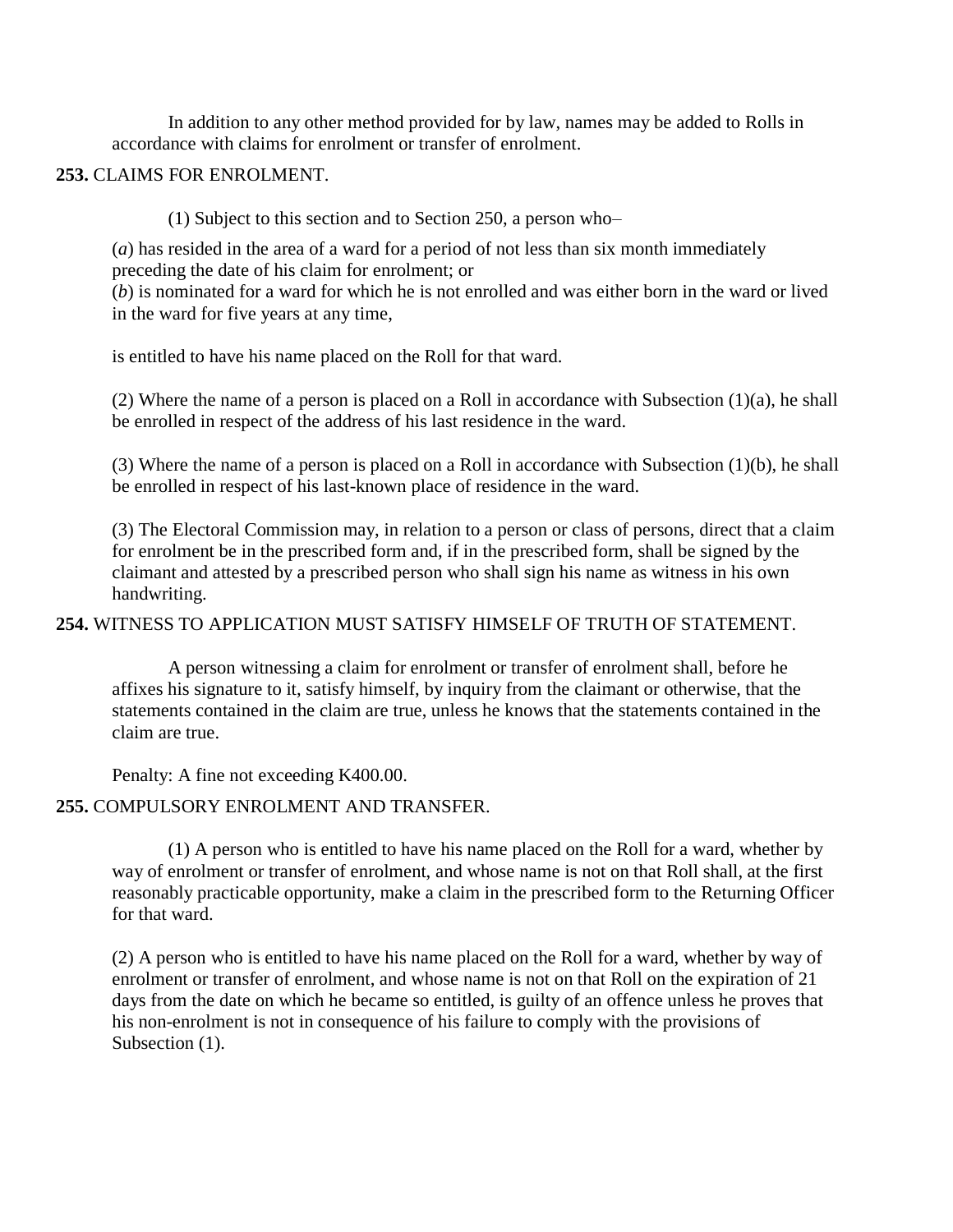(3) It is a defence to a charge of an offence against Subsection (2) if the defendant shows that he did not know, and had no reasonable opportunity of knowing, that his name was not on a Roll for which he was entitled to be enrolled.

(4) A person who is enrolled for the ward in which he is residing and who changes his place of residence from one address in the ward to another address in that ward, and who has failed to notify, in the prescribed form, the new address to the Returning Officer for that electorate at the first reasonably practicable opportunity, is guilty of an offence.

(5) A person who is guilty of an offence against this section is punishable, upon conviction–

- (*a*) in the case of a first offence–by a fine not exceeding K10.00; or
- (*b*) in other any case–by a fine not exceeding K25.00.

(6) A prosecution for an offence against this section shall not be instituted without the consent of the Election Commission.

### **256.** REGISTRATION OF CLAIM.

(1) Upon receipt of a claim for enrolment or transfer of enrolment, notification of change of address within a ward, or application for the alteration or correction of particulars of an existing enrolment, the Returning Officer shall note the date of its receipt by him, and if the claim, notification or application is in order and he is satisfied that the claimant is entitled to be enrolled or to have his name transferred or the particulars of his enrolment altered or corrected, as the case may be, the Returning Officer shall, subject to Section 258–

(*a*) enter on the Roll kept by him the name of the claimant and the particulars relating to him; and

(*b*) notify the claimant in writing that he has been enrolled; and

(*c*) in the case of a transfer of enrolment, give notice of the transfer to the Returning Officer keeping the Roll from which the elector's name has been transferred.

(2) An interim acknowledgement of the receipt, after the issue of the writ for an election and before the close of the polling at the election, of a claim for enrolment or transfer of enrolment may be issued to the claimant by the Retuning Officer in a form approved by the Electoral Commission.

(3) The Returning Officer keeping the Roll from which an elector"s name has been transferred shall, upon receipt of notice of the transfer in the prescribed form, remove the elector's name from the Roll kept by him.

### **257.** NOTIFICATION OF REJECTION OF CLAIM.

The Returning Officer, on receipt of a claim, shall, subject to Section 258, after making such inquiry as he considers necessary if he is satisfied that the claimant is not entitled to enrolment or transfer of enrolment in accordance with the claim, notify the claimant as soon as practicable in the prescribed manner that his claim has been rejected, specifying the reason for the rejection, and advise the claimant that he is entitled, at any time within three months after the receipt of the notification, to appeal against the rejection in accordance with the Law.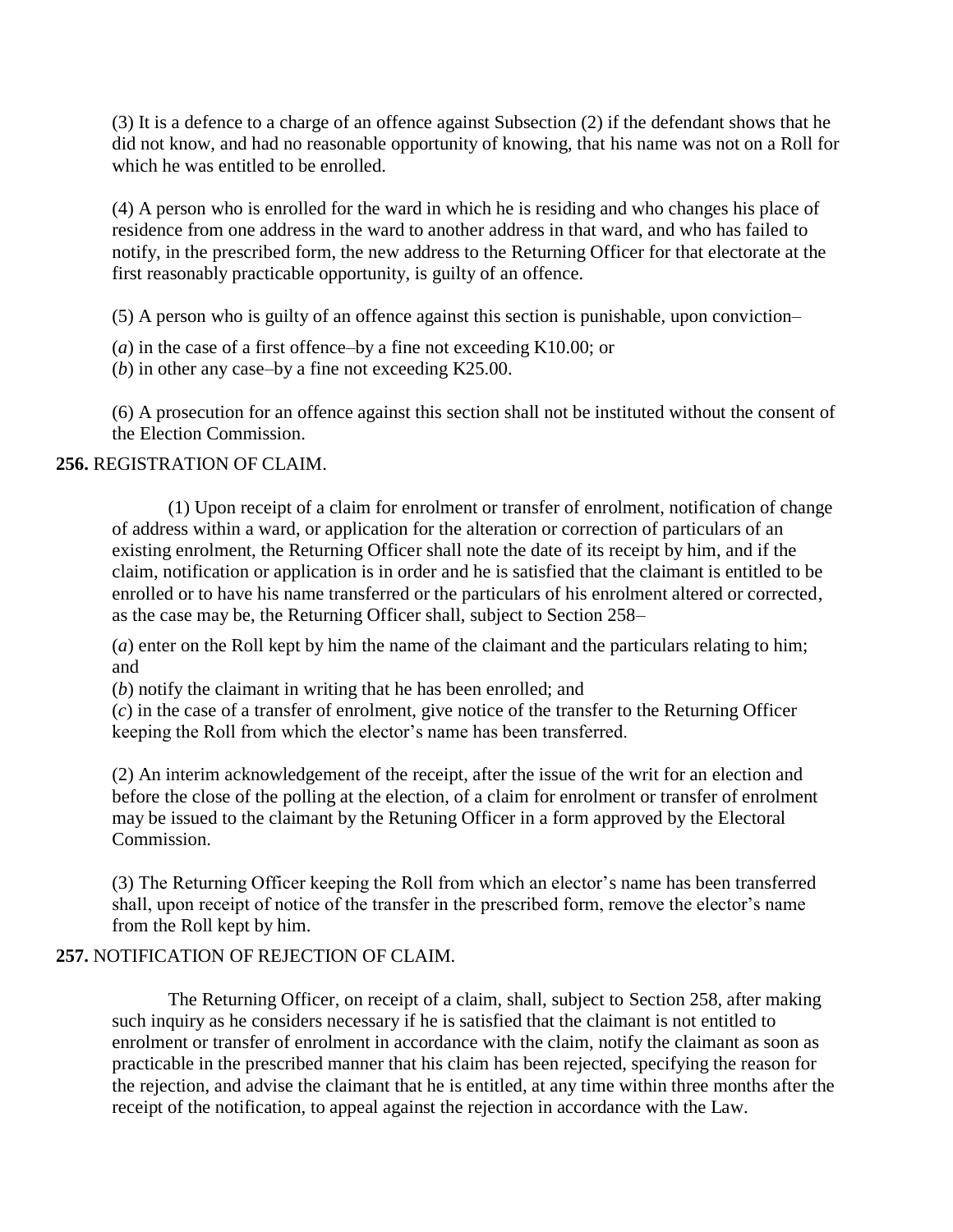### **258.** TIME FOR ALTERING ROLLS.

Notwithstanding anything in this Law–

(*a*) claims for enrolment or transfer of enrolment which are received after 3 p.m. on the day of the issue of the writ for an election shall not be registered until after the end of the polling period for the election; and

(*b*) except by direction of the Returning Officer, no name shall be removed from a Roll under a notification of transfer of enrolment received after 4 p.m. on the day of the issue of the writ for an election and before the end of the polling period for the election.

### **259.** PENALTY ON OFFICER NEGLECTING TO ENROL CLAIMANTS.

An officer who receives a claim for enrolment or transfer of enrolment and who, without just excuse, the burden of proof of which lies upon him, fails to do everything necessary on his part to be done to secure the enrolment of the claimant in pursuance of the claim is guilty of an offence.

Penalty: A fine not exceeding K1,000.00.

### **260.** ALTERATION OF ROLLS.

(1) In addition to other powers of alteration conferred by this Law, a Returning Officer may alter a Roll kept by him by–

(*a*) correcting a mistake or omission in the Roll; and

(*b*) correcting a mistake or omission in the particulars of the enrolment of an elector; and

(*c*) altering, on the application of an elector, the original name, address or occupation of the elector on the same Roll; and

(*d*) removing the name of a deceased elector; and

(*e*) striking out the superfluous entry where the name of the same elector appears more than once on the same Roll; and

(*f*) reinstating a name removed by mistake; and

(*g*) reinstating a name removed as the result of an objection where he is satisfied that the objection was based on a mistake as to fact and that the person objected to still retains and has continuously retained his right to the enrolment in respect of which the objection was made; and (*h*) removing a name from the Roll where he is satisfied that the elector has ceased to be qualified for enrolment on the Roll and has secured enrolment on another roll.

(2) Where the name of an elector, has, in error, been incorrectly placed on the Roll for a ward for which he is not entitled to be enrolled, and the elector is entitled to have his name placed on the Roll for another ward, the Returning Officer for the ward for which the elector is wrongly enrolled shall remove the name of the elector from that Roll and shall notify the Returning Officer for the ward for which the elector is entitled to be enrolled accordingly, and that lastmentioned Returning Officer shall place the name of the elector on his Roll and shall notify the elector of the change of enrolment.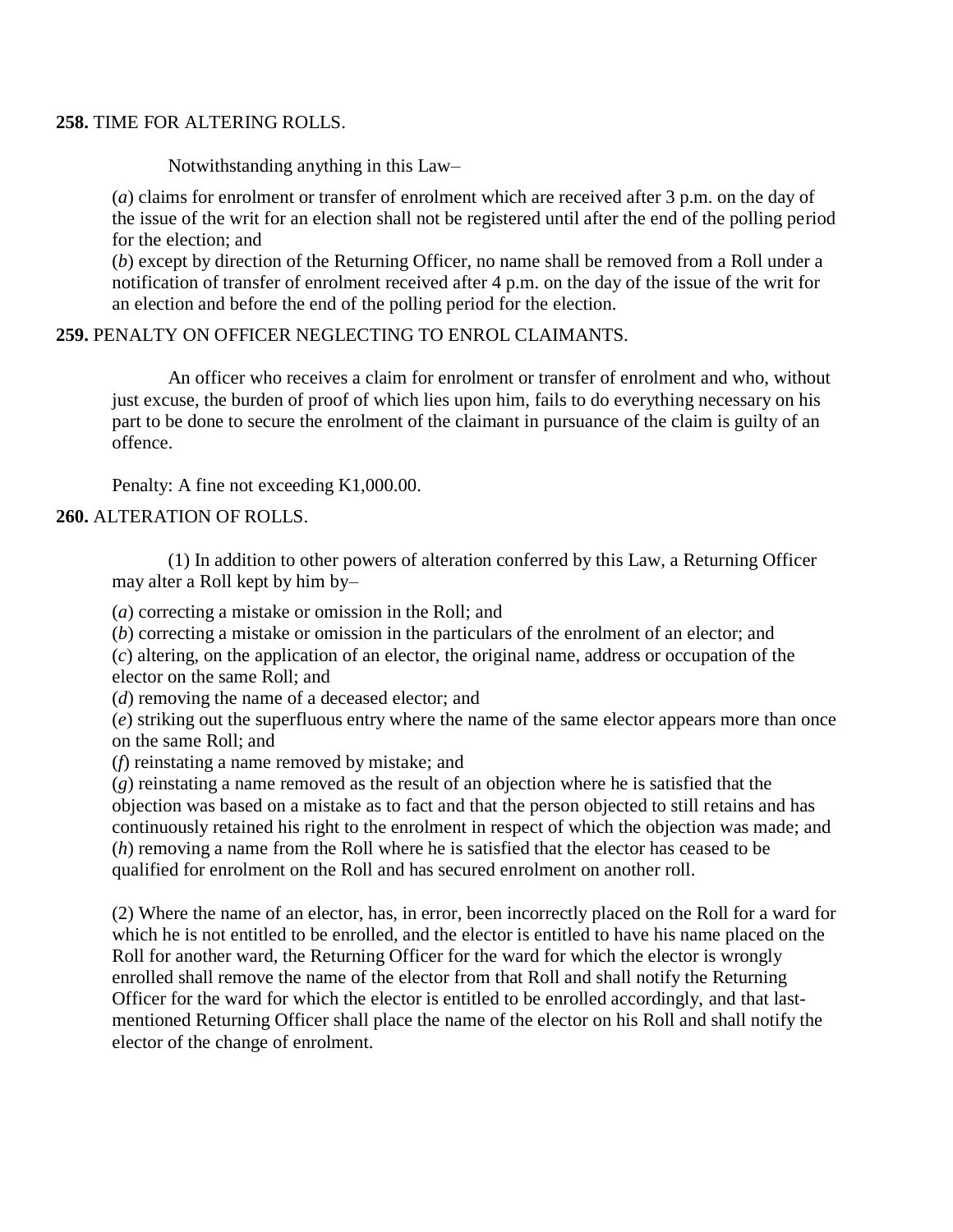(3) No alteration under this section shall, without the authority of the Returning Officer, be made at any time after 4 p.m. on the day of the issue of the writ for an election and before the end of the polling period for the election.

### **261.** SPECIAL PROVISIONS FOR CERTAIN NOMINATIONS.

Notwithstanding anything in this Law, where a person who is entitled to do so has nominated for a ward other than the ward for which he is enrolled–

(*a*) the Returning Officer for the ward for which he nominates shall place his name on the Roll for that ward and notify the Returning Officer for the electorate for which he is enrolled who shall remove his name from the Roll for that ward; and

(*b*) if the nomination is withdrawn, the Returning Officer for the ward for which he was nominated shall remove his name from the Roll for that ward and notify the Returning Officer for the other ward who shall (unless he has in the meantime nominated for some other ward) restore his name to the Roll for that other ward; and

(*c*) if he fails to be elected, the Returning Officer for the ward for which he was nominated shall remove his name from the Roll for that ward and notify the Returning Officer for the other ward who shall restore his name to the Roll for that other ward; and

(*d*) if he is elected and later ceases to be member for the ward, the Returning Officer for the ward for which he was the member shall remove his name from the Roll for that ward and notify the Returning Officer for the other ward who shall restore his name to the Roll for that other ward unless he has ceased to be eligible for enrolment in that ward and has been enrolled in another ward.

### **262.** INCORRECT ENROLMENT.

Where a person whose name has been placed on the Roll for a ward is not entitled to enrol for that ward and that person secured enrolment under a claim in which he made a false statement, the Returning Officer may, at any time between the date of the issue of the writ for an election for that ward and before the end of the polling period for that election, remove the name of that person from that Roll.

### **263.** ALTERATIONS TO BE INITIALLED.

Every alteration of a Roll shall be made in such manner that the original entry shall not be obliterated, and the reason for each alteration and the date of the alteration shall be set against the alteration, together with the initials of the Returning Officer or of the person who makes the alteration on behalf of the Returning Officer.

#### *Division 6.*

Objections.

### **264.** NAMES ON ROLL MAY BE OBJECTED TO.

(1) A name on a Roll may be objected to by objection in writing lodged with or made by the Returning Officer.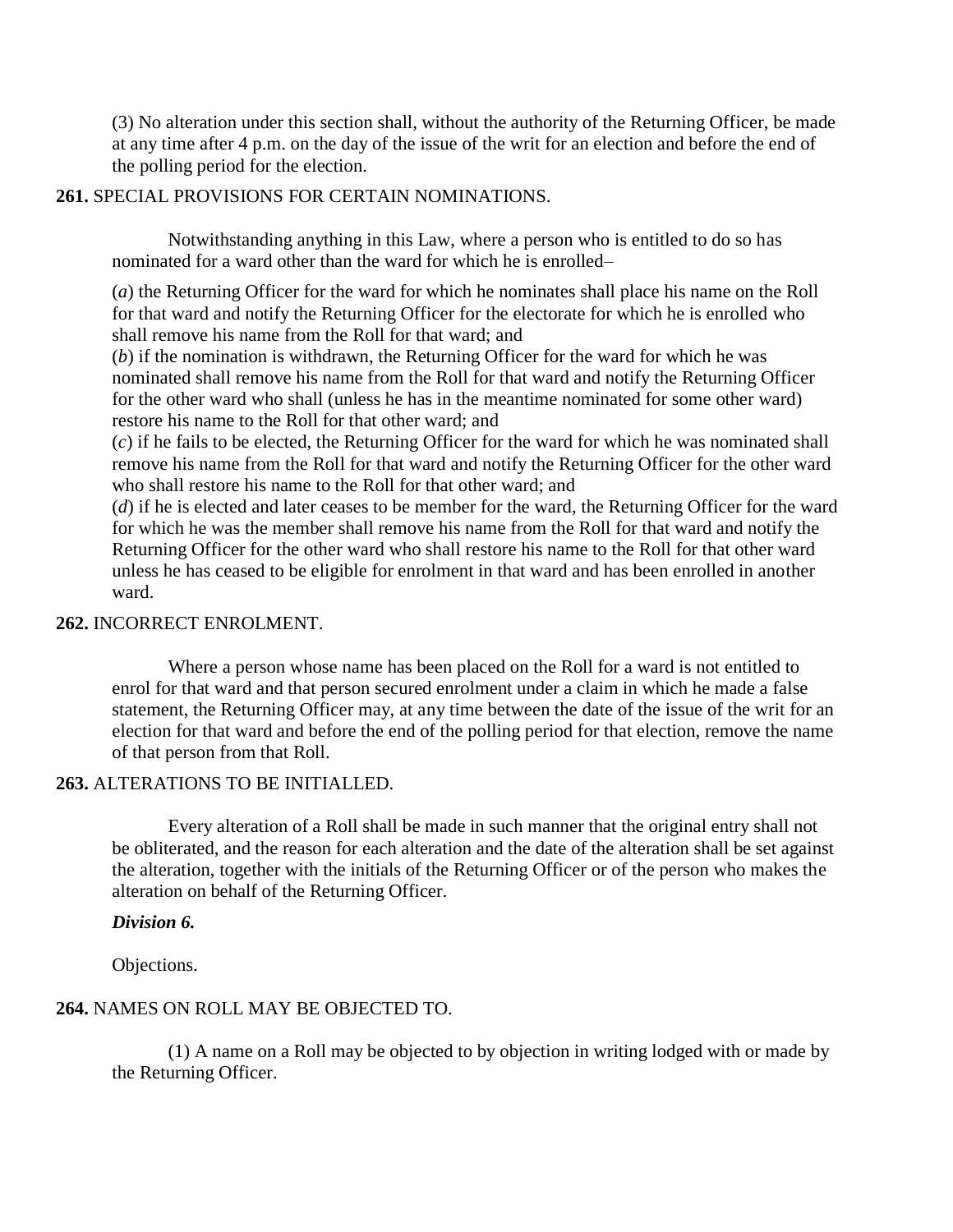(2) A sum of K4.00 shall be deposited in respect of each objection lodged by a person other than an electoral officer, to be forfeited to Papua New Guinea if the objection is held by the Returning Officer to be frivolous.

#### **265.** OBJECTION.

An objection under Section 264 shall be in the prescribed form, and shall be signed by an elector enrolled on the same Roll as the person objected to, or by the Returning Officer or a prescribed officer.

### **266.** DUTY TO OBJECT.

It is the duty of the Returning Officer and of any prescribed officer to lodge or make an objection in writing, setting out the grounds of the objection, in respect of any name which he has reason to believe ought not be retained on the Roll.

#### **267.** NOTICE OF OBJECTION.

(1) When an objection is made by or lodged with a Returning Officer, the Returning Officer shall, subject to Subsection (3), give notice as soon as practicable of the objection to the person objected to.

(2) A notice under Subsection (1) may be in the prescribed form, and may be served by being posted or delivered to the last-known place of abode of the person objected to.

(3) Where the Returning Officer is satisfied that the ground of objection stated in an objection is not a good ground of objection or is frivolous, he may dismiss the objection, in which case no notice of the objection need be given to the person objected to.

(4) An objection on the ground that a person does not reside in the ward for which he is enrolled shall be deemed not to be good unless it alleges that the person objected to has not resided in the electorate for the period necessary to qualify him for enrolment for that electorate.

### **268.** ANSWER TO OBJECTION.

A person objected to under this Part may, orally or in writing in the prescribed manner, answer the objection.

### **269.** DETERMINATION OF OBJECTION.

(1) Subject to Subsection (2), the Returning Officer shall determine an objection under this Part as soon as practicable after receipt by him of the answer of the person objected to, or, if no answer is received within a period of one month after the posting or delivery of the notice referred to in Section 267(1) and if it appears that the person objected to is not entitled to be enrolled on the Roll in respect of which the objection has been made, the Returning Officer shall–

(*a*) remove the name of the person from the roll; and

(*b*) cause a copy of the notice of determination to be posted to or served on the objector and the person objected to.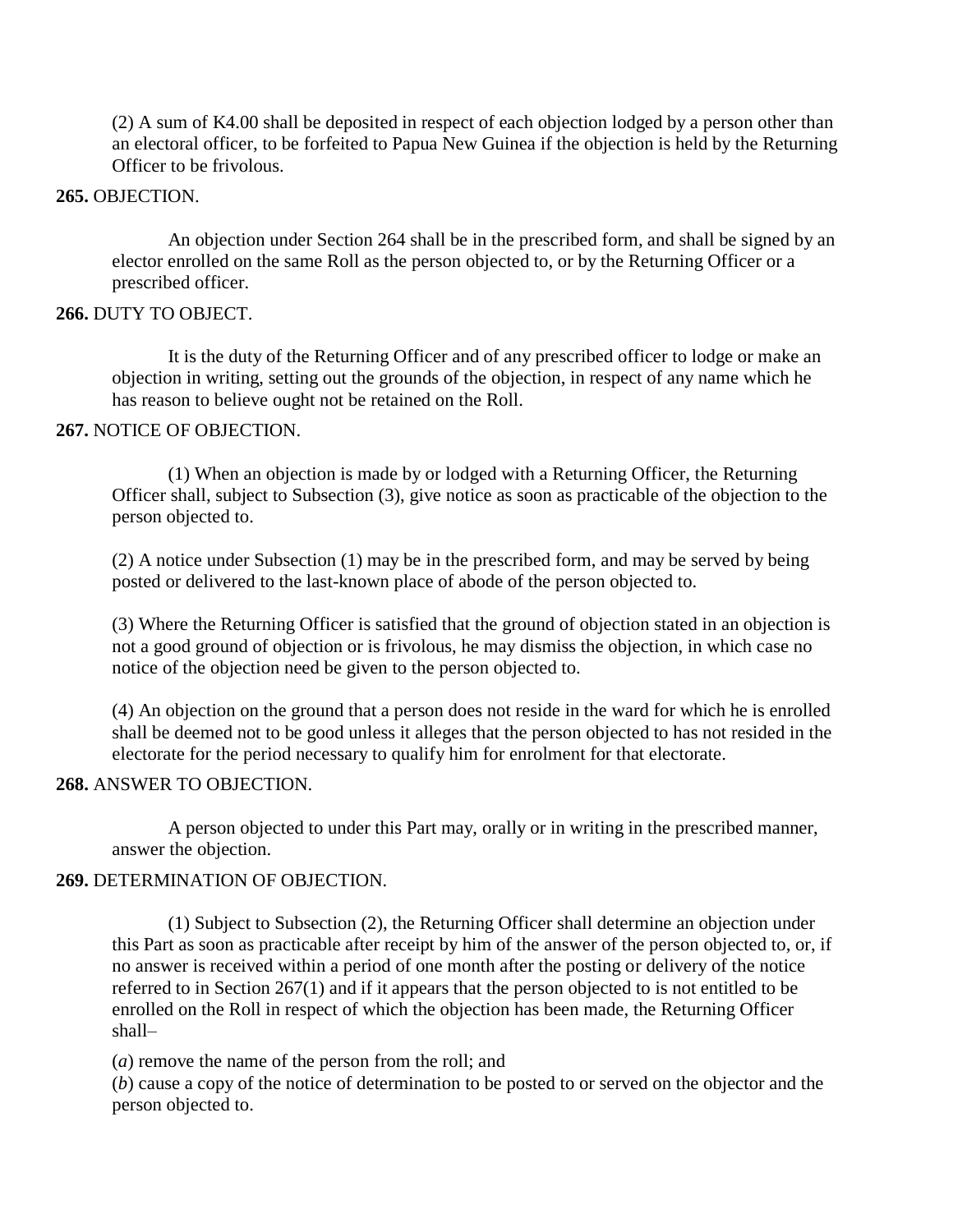(2) No name shall be removed from a Roll under this action after 4 p.m. on the day of issue of the writ for an election and before the end of the polling period for the election.

# *Division 7.*

Appeals in relation to Enrolment.

# **270.** APPEAL TO DISTRICT COURT.

(1) A person–

(*a*) who has made a claim for enrolment or transfer of enrolment in accordance with this Law, and has not been enrolled; or

(*b*) whose name has been removed from a Roll by the Returning Officer after an objection,

may at any time within two months after the receipt of notice of the rejection of the claim or of notice of the determination of the objection, as the case may be, make application in the prescribed manner to a District Court for an order directing that his name be enrolled or reinstated on the Roll, as the case requires.

(2) Where an objection has been determined by the Returning Officer adversely to the person objecting, that person may in the prescribed manner apply to a District Court for an order sustaining the objection.

(3) Where an application under this section has reference to the decision of the Returning Officer upon an objection, the applicant shall, as prescribed, served the objector or the person objected to, as the case requires, with notice of the application, and the person so served may appear, or may in writing authorize any person to appear on his behalf, to resist the application.

(4) The court may hear and determine an application under this section, and may make such order as it thinks fit as to the costs of the application.

(5) Costs ordered by the court to be paid may be recovered in the same manner as the costs of any other proceeding before the court.

(6) The Clerk of the Court shall send by post to the Returning Officer a certified copy of the order of the court, and the Returning Officer shall make such entries (if any) upon the Roll as necessary to give effect to the order.

# *Division 8.*

Writs for Elections.

# **271.** WRITS FOR GENERAL ELECTIONS.

The Minister responsible for Provincial and Local-level Government Affairs acting with, and in accordance with, the advice of the Electoral Commission, shall issue his writ for a general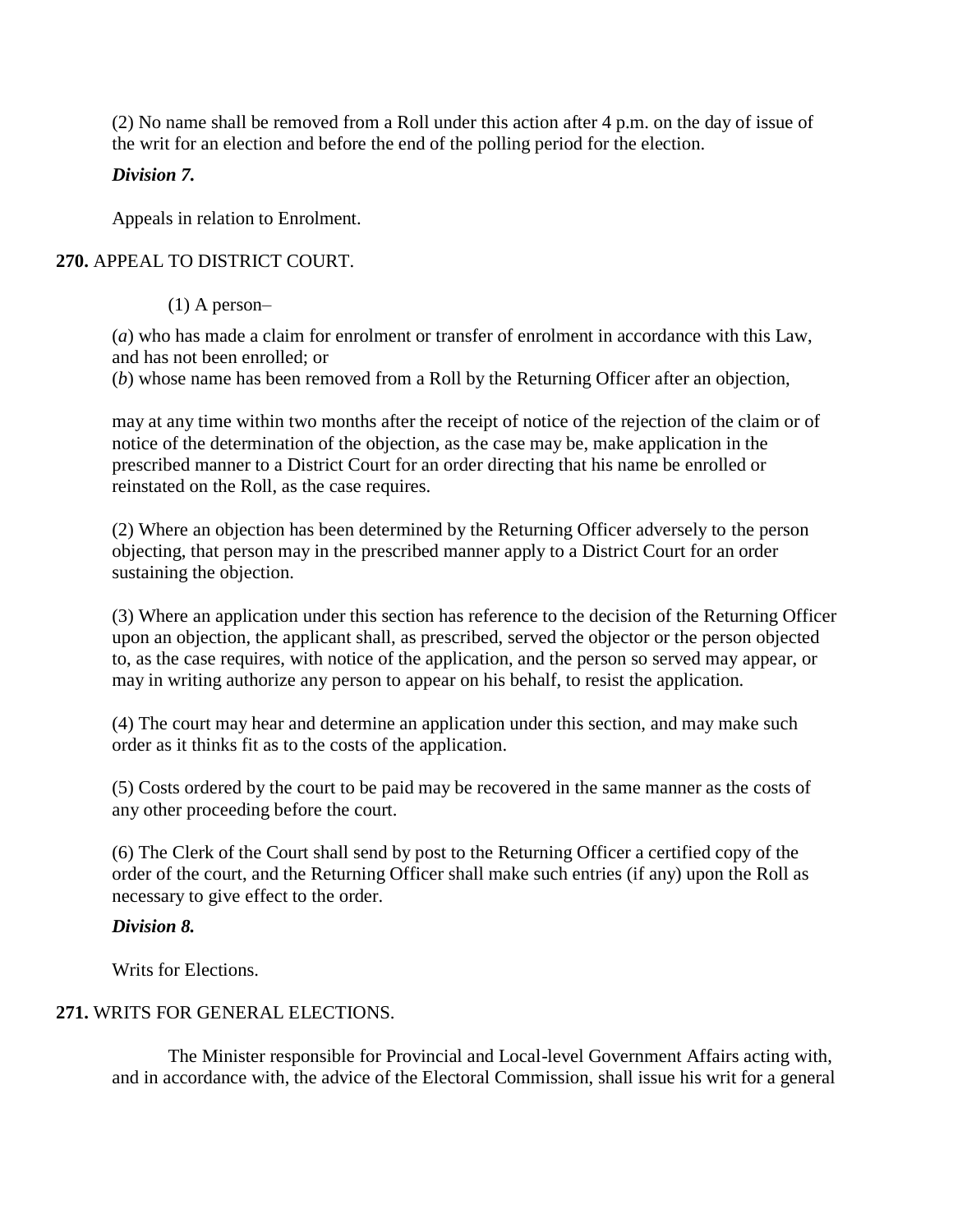election so as to accord with the provisions of Section 34 of the Organic Law on Provincial Governments and Local-level Governments.

### **272.** WRITS FOR VACANCIES.

In the case of the need for a by-election. acting with, and in accordance with, the advice of the Electoral Commission, shall, as soon as practicable after the vacancy occurs, issue his writ for the election of a new member.

### **273.** FORM OF WRITS.

(1) The writs for elections shall be in the prescribed form and shall fix the date for–

(*a*) nominations; and

 $(b)$ <sup>[\[164\]](http://www.paclii.org/pg/legis/consol_act/olonalge519/#fn164)</sup> the first and last days of the period during which polling shall take place; and

(*c*) the return of the writ.

(2) The Electoral Commission shall. as soon as practicable after the issue of a writ–

(*a*) advertise its issue and particulars in at least one newspaper circulated in the ward to which the writ relates; and

(*b*) forward a copy to the Provincial Government and Local-level Government in which the ward is situated; and

(*c*) take such further steps as it considers desirable to ensure adequate publicity.

### **274.** TIME OF ISSUE OF WRITS.

For the purposes of this Law. a writ shall be deemed to have been issued at the hour of 4 p.m. on the day on which the writ was issued.

### **275.** ADDRESS OF WRITS.

(1) Writs for election of members shall be addressed to the respective Returning Officers for the wards for which the elections are to be held, and may be issued through the Electoral Commission.

(2) The Electoral Commission may advise any Returning Officer by electronic advice of the issue of the writ for an election and the particulars of the writ, and for the purposes of Section 378 the Returning Officer may act on the advice as if the writ had been received by him.

### **276.** DATE AND PERIOD OF NOMINATION.

Nomination of the candidates shall commence on the date of the writ, and the period of nomination shall not exceed seven days, including the date of the writ.

### **277.** DATE OF POLLING.

 $\frac{[165]}{[165]}$  $\frac{[165]}{[165]}$  $\frac{[165]}{[165]}$ (1) The date fixed for the commencement of the polling period shall be a Saturday and shall be not less than eight weeks and not more than 11 weeks after the date of the writ.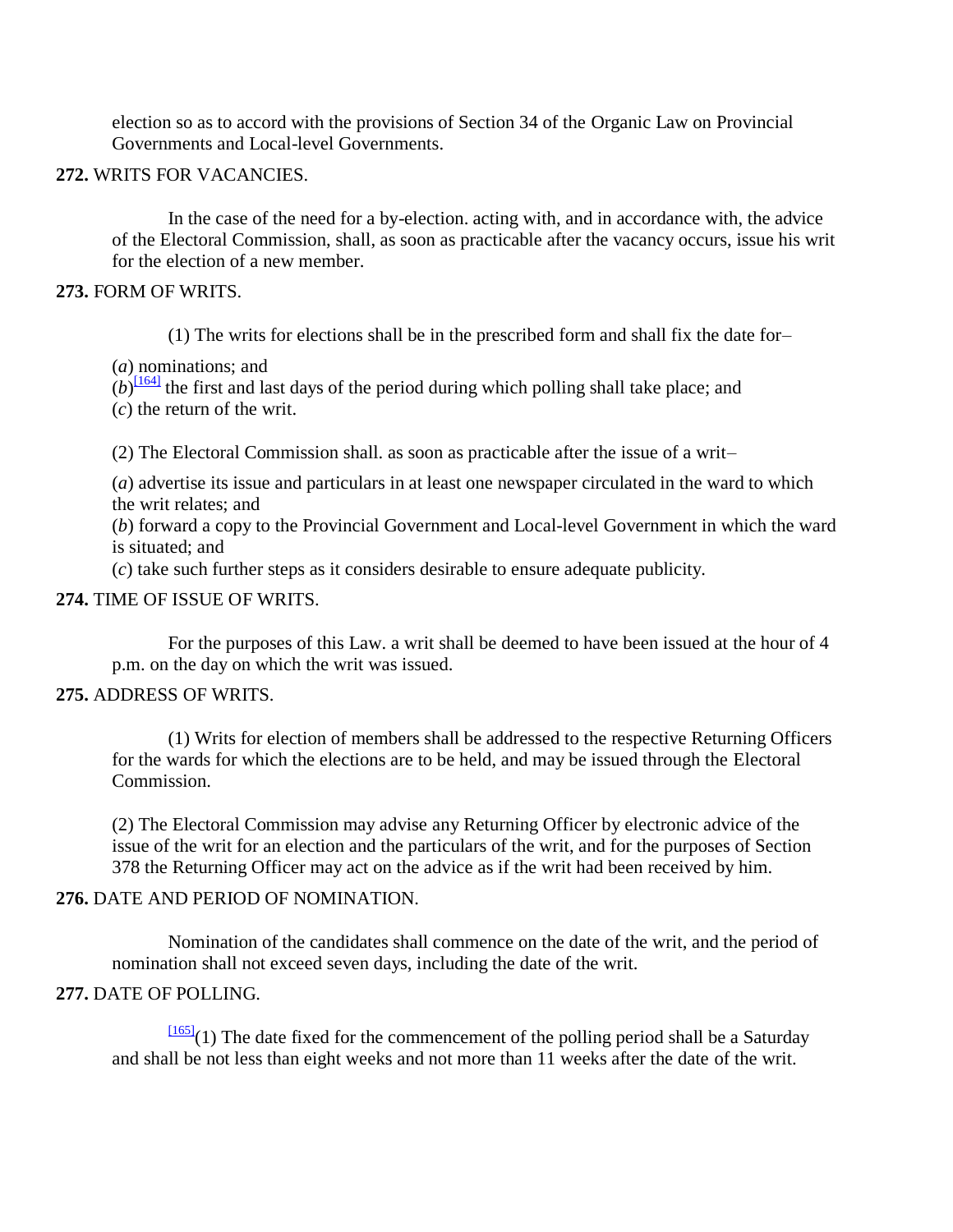(2) Where special circumstances require, the Electoral Commission may, by notice in the National Gazette: –

(*a*) fix a date of commencement of polling on a day other than a Saturday; and

(*b*) determine that the period specified in Subsection (1) shall be reduced or extended.

### **278.** DATE OF RETURN OF WRIT.

 $\frac{[166]}{(1)}$  $\frac{[166]}{(1)}$  $\frac{[166]}{(1)}$  The date fixed for the return of the writ shall not be more than 21 days after the end of the polling period.

(2) Where special circumstances require, the Electoral Commission may, by notice in the National Gazette, extend the period specified in Subsection (1).

### **279.** DUTY OF RETURNING OFFICER ON RECEIPT OF WRIT.

On the receipt of a writ, the officer to whom it is directed shall endorse, on it the date of its receipt.

### **280.** GENERAL ELECTION TO BE HELD ON SAME DAY.

 $\frac{[167]}{[167]}(1)$  $\frac{[167]}{[167]}(1)$  $\frac{[167]}{[167]}(1)$  Subject to this section, in the case of a general election, the same day shall be fixed for the commencement of the polling period in each electorate, and all writs shall be made returnable on the same day.

(2) Where special circumstances make it necessary for the Electoral Commission to fix different polling commencement dates for different electorates, the Commission may do so by notice in the National Gazette.

(3) Where special circumstances make it necessary, the Electoral Commission may return a writ after the date fixed for the return of writs.

### **280A.** FAILURE TO OBSERVE REQUIREMENTS.

[\[168\]](http://www.paclii.org/pg/legis/consol_act/olonalge519/#fn168)A failure to observe a requirement under this Division shall not be a ground for invalidating an election.

# *Division 9.*

Nominations and Polling.

# **281.** NOMINATIONS.

 $(1)^{11691}$  [\[170\]](http://www.paclii.org/pg/legis/consol_act/olonalge519/#fn170) Subject to Subsection (2), the provisions of Part XI and Part XIA of this Law (other than Sections 87(c), 90 and 95) shall apply as the provisions of this Law relating to Locallevel Government elections.

(2) References in Part XI to an "electorate" shall be read as references to "a ward".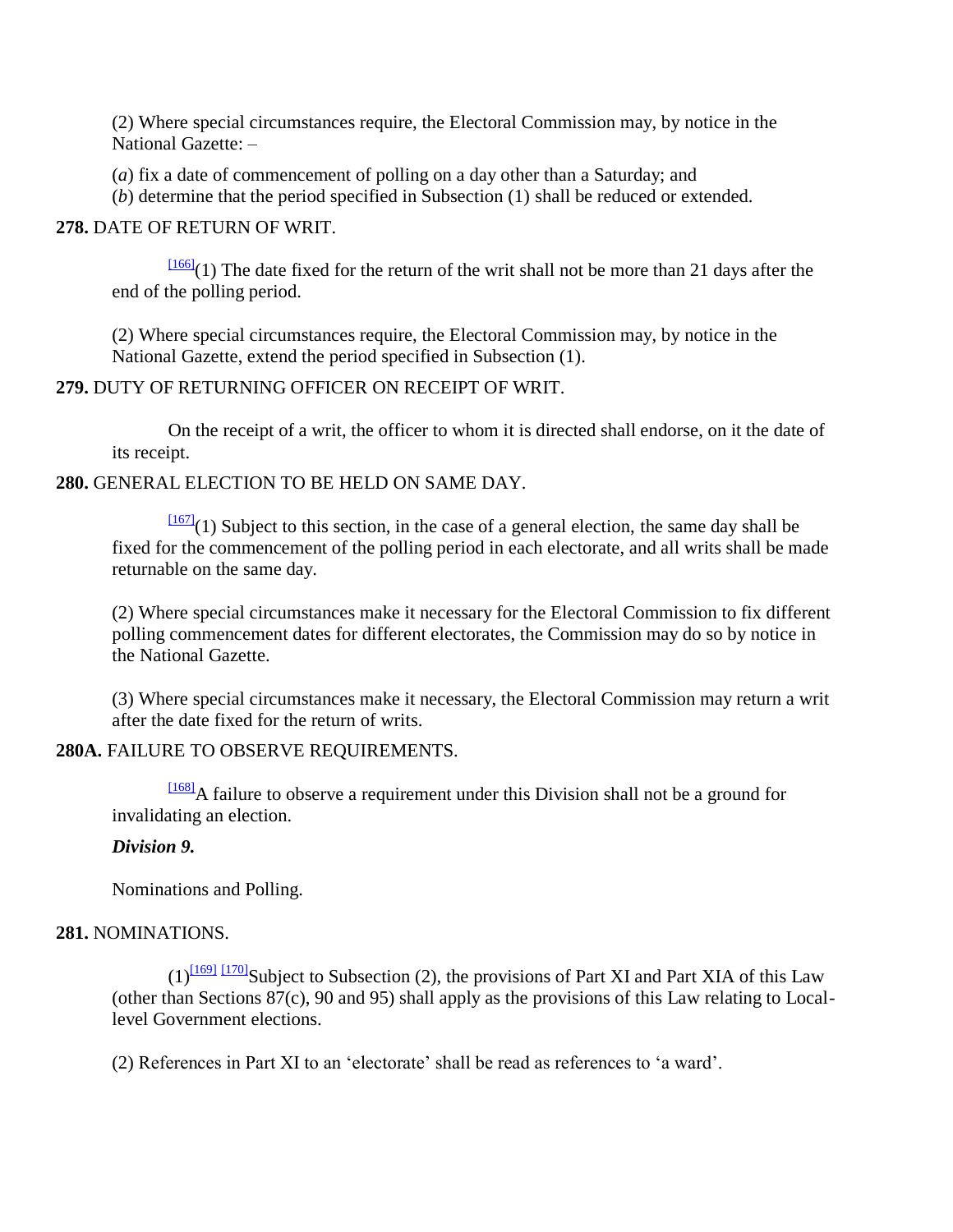(3) No nomination is valid unless at the time of delivery of the nomination the person nominated or some person on his behalf pays to the Returning Officer or other person to whom the nomination is made the sum prescribed by the Regulations in money or in a banker"s cheque.

#### **282.** POLLING.

 $\frac{[171]}{[171]}(1)$  $\frac{[171]}{[171]}(1)$  $\frac{[171]}{[171]}(1)$  Subject to Subsection (2), the provisions of Part XIII of this Law shall apply as the provisions of this Law relating to Local-level Government elections.

(2) References in Part XIII to an 'electorate' shall be read as references to a" ward".

### **282A.** VOTE TO BE MARKED IN PRIVATE.

 $\frac{[172]}{[172]}$  $\frac{[172]}{[172]}$  $\frac{[172]}{[172]}$ Except as otherwise prescribed, a voter upon receipt of a ballot-paper shall without delay –

(*a*) retire alone to some unoccupied compartment of the booth, and in there in private, mark his vote on the ballot-paper in the prescribed manner; and

(*b*) fold the ballot-paper so as to conceal his vote and to show clearly the initials of the presiding officer, and then openly, and without unfolding it, deposit it in the ballot-box; and (*c*) quit the booth.

#### **282B.** METHOD OF MARKING BALLOT-PAPER.

[\[173\]](http://www.paclii.org/pg/legis/consol_act/olonalge519/#fn173)Subject tho this Law, an elector shall record his vote on his ballot-paper by placing an " X "in the square opposite the name of the candidate for whom he wishes to vote in such a way as to indicate clearly his preference for that candidate only.

### *Division 10.*

Scrutiny.

### **283.** SCRUTINY.

 $\frac{[174]}{(1)}$  $\frac{[174]}{(1)}$  $\frac{[174]}{(1)}$  Subject to Subsection (2), the provisions of Part XIV of this Law shall apply as the provisions of this Law relating to Local-level Government elections.

(2) References in Part XIV to an 'electorate' shall be read as references to a" ward".

# **283A - 283C[\[175\]](http://www.paclii.org/pg/legis/consol_act/olonalge519/#fn175)**. [*REPEALED*.]

### *Division 11.*

Interpreters.

### **284.** INTERPRETERS.

The provisions of Part XV of this Law shall apply as the provisions of this Law relating to Local-level Government elections.

### *Division 12.*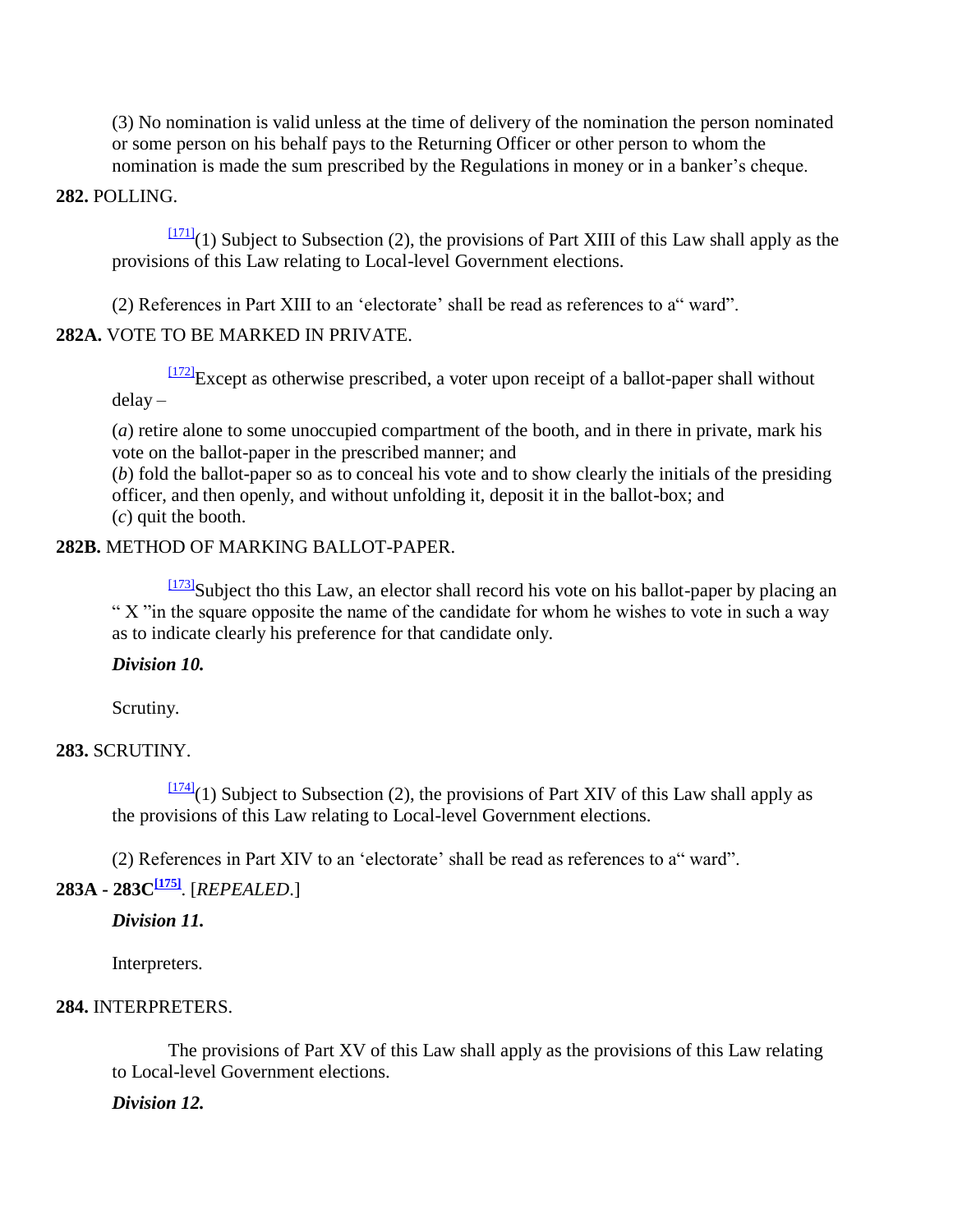Return of the Writs.

### **285.** RETURN OF THE WRITS.

(1) Subject to Subsection (2), the provisions of Part XVI of this Law shall apply as the provisions of this Law to Local-level Government elections.

(2) References on Part XV to an "electorate" shall be read as references to a "ward".

# *Division 13.*

Offences.

# **286.** ILLEGAL PRACTICES.

(1) Subject to Subsection (2), the following are illegal practices:–

(*a*) publishing an electoral advertisement, handbill or pamphlet or issuing an electorate notice (other than the announcement by advertisement in a newspaper of the holding of a meeting) without the name and address of the person authorizing the publication or issue appearing at the end of it;

(*b*) printing or publishing a printed electorate advertisement, handbill or pamphlet (other than an advertisement in a newspaper) without the name and place of business of the printer being printed at the foot of it;

(*c*) printing, publishing or distributing a printed electoral advertisement, notice, handbill, pamphlet or card containing a representation of a ballot-paper, or a representation apparently intended to represent a ballot-paper, and having on it directions intended, or being likely, to mislead or improperly interfere with an elector in relation to the casting of his vote;

(*d*) printing, publishing or distributing an electoral advertisement, notice, handbill, pamphlet or card containing an untrue or incorrect statement intended, or being likely, to mislead or improperly interfere with an elector in relation to the casting of his vote;

(*e*) wilfully informing an elector during the election period that he is not–

(i) enrolled or entitled to be enrolled; or

(ii) enrolled or entitled to be enrolled for a particular ward; or

(iii) entitled to vote,

when, as a fact, he is enrolled or entitled to be enrolled, or is enrolled or entitled to be enrolled for the ward, or is entitled to vote, as the case may be;

(*f*) before, during or after an election, corruptly providing food, drink or lodging to or for a person on account of anything done, or to be done by an elector at an election;

(*g*) being an elector, corruptly receiving food, drink or lodging on account of anything done at an election;

(*h*) by force, threat, fraud, misrepresentation, undue influence or in any other manner inducing or attempting to induce another person to vote or fail to vote at an election, or to vote for a particular person at an election;

(*i*) falsely personating a person to secure a ballot-paper to which the personator is not entitled, or personating any other person for the purpose of voting;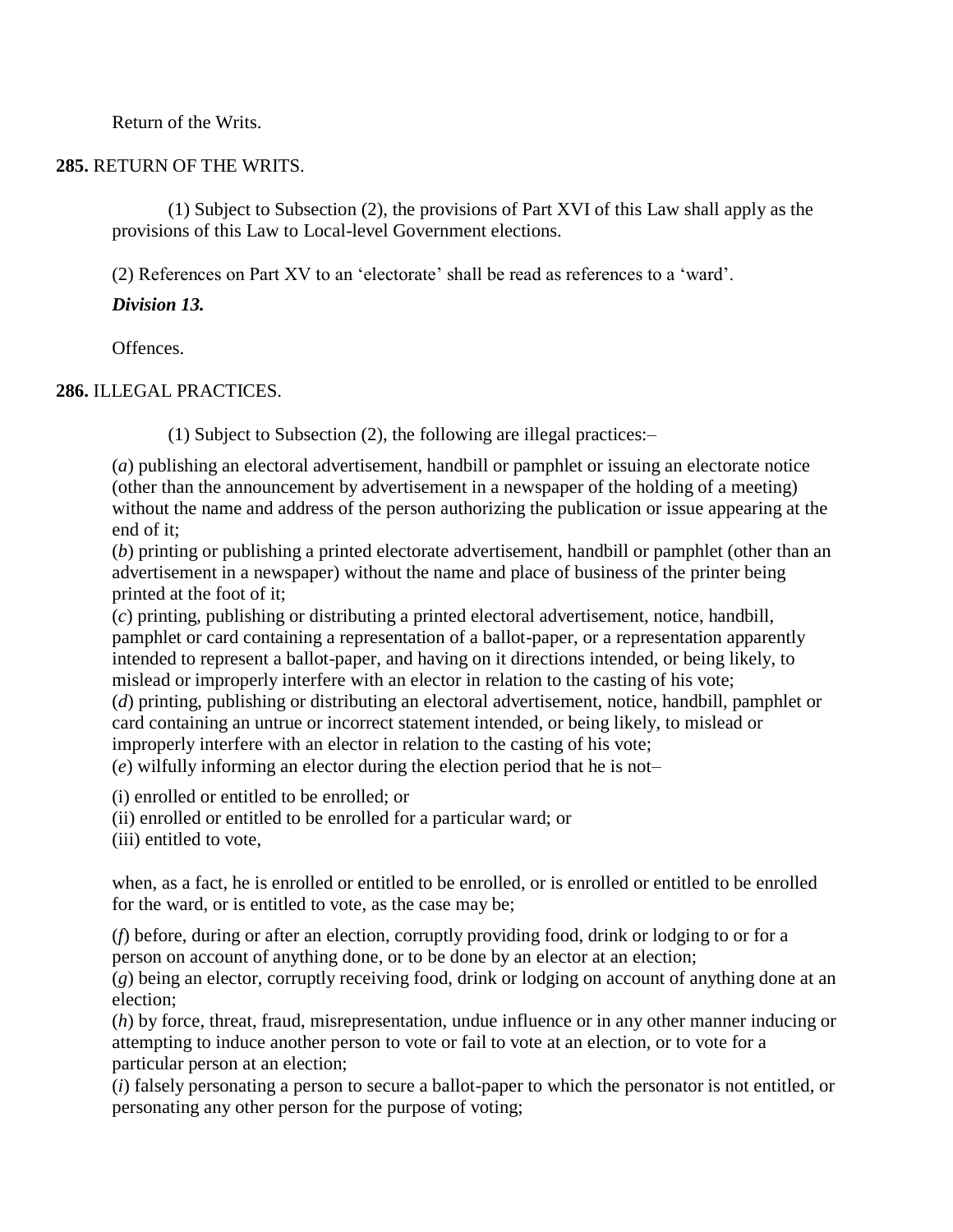(*j*) fraudulently destroying or defacing a nomination paper or ballot-paper;

(*k*) fraudulently taking a ballot-paper out of a polling booth;

(*l*) fraudulently putting a ballot-paper or other paper into a ballot-box;

(*m*) taking a ballot-paper out of a polling booth;

(*n*) forging, or uttering, knowing it to be forged, a nomination paper or ballot-paper;

(*o*) in a polling booth during the polling, misconducting oneself, or failing to obey the lawful

directions of the Returning Officer or the Presiding Officer;

(*p*) supplying ballot-papers without authority;

(*q*) unlawfully destroying, taking, opening or otherwise interfering with ballot-boxes or ballotpapers;

(*r*) voting more than once at the same election;

(*s*) wagering on the result of an election;

(*t*) wilfully defacing, mutilating, destroying or removing a notice, list or other document affixed by a Returning Officer or by his authority;

(*u*) knowingly making a false statement in a claim, application, return or declaration, or in answer to a question under this Law;

(*v*) distributing an advertisement, handbill or pamphlet published in contravention of Paragraph  $(a), (b), (c)$  or  $(d)$ .

(2) Subsection (1)(c) or (d) does not prevent the printing, publishing or distributing of a card, not otherwise illegal, that contains instructions as to how to vote for a particular candidate, so long as the instructions are not intended, or likely, to mislead an elector in relation to the recording of his vote.

(3) A person who contravenes Subsection (1) is guilty of an offence.

Penalty: A fine not exceeding K500.00 or imprisonment for a term not exceeding one month or both.

# *Division 14.*

Disputed Elections and Returns.

# **287.** DISPUTED ELECTIONS AND RETURNS.

(1) Subject to this section, the provisions of Part XVIII of this Law, other than Sections 208(e), 209, 210, 212(2), and 213, shall apply as the provisions of this law relating to disputed Local-level Government elections and returns.

(2) References in Part XVIII to–

(*a*) "Clerk of Parliament" shall be read as to "clerk of the Local-level Government"; and

- (*b*) "electorate" shall be read as to a "ward"; and
- (*c*) "member" shall be read as to "member of the Local-level Government"; and
- (*d*) "National Court" shall be read as to "District Court"; and
- (*e*) "Registrar of National Court" shall be read as to "Clerk of the District Court"; and
- (*f*) "Speaker" shall be read as to "head of the Local-level Government.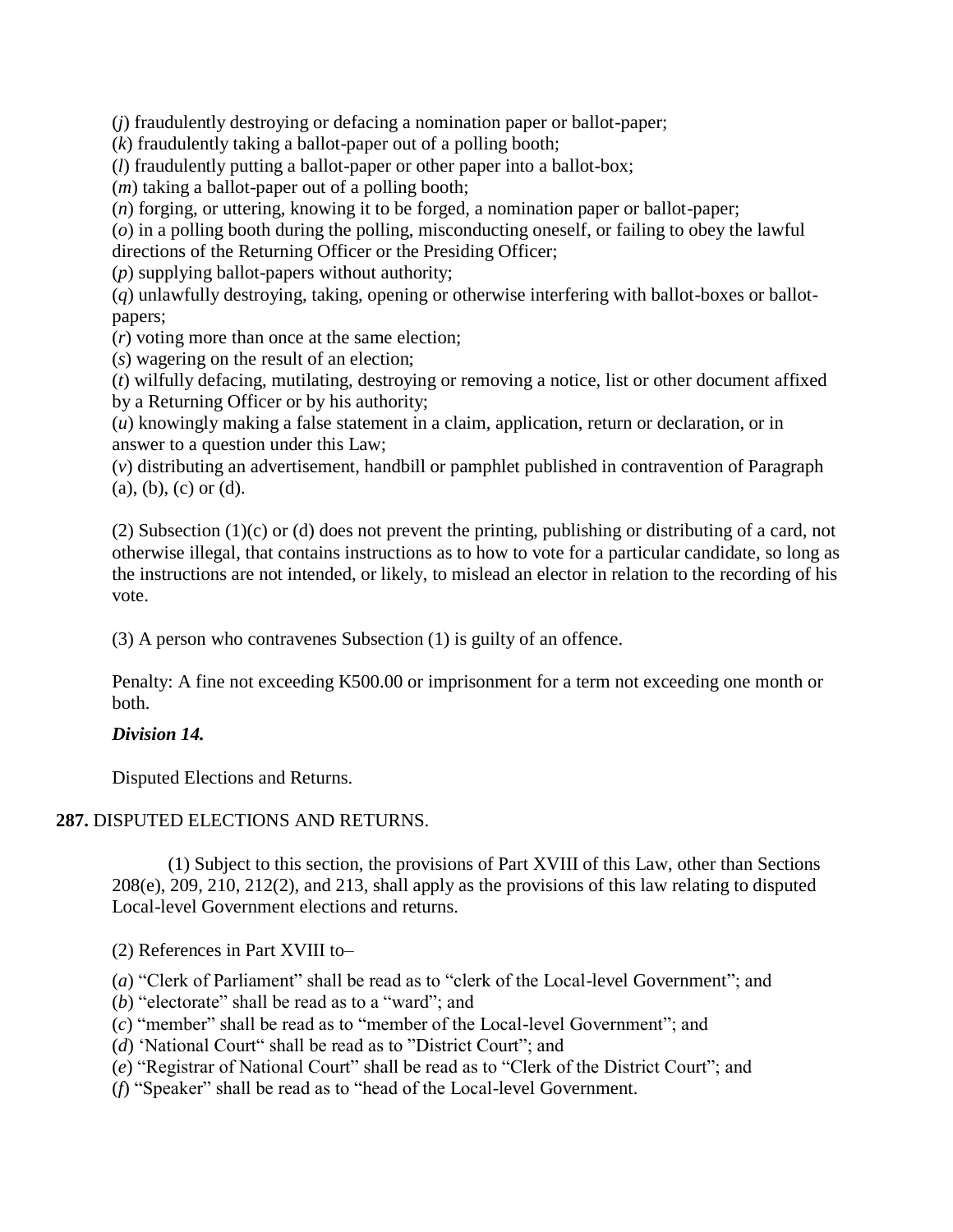(3) A petition to dispute an election or return shall be filed at the District Court in the town in which are situated the headquarters of the Provincial Government of the Province which includes the area of the Local-level Government in respect of which the election was held.

(4) At the time of filing the petition the petitioner shall deposit with the Clerk of the District Court the sum of K50.00 as security for costs.

(5) Proceedings shall not be heard on a petition unless the requirements of Subsections (3) and (4) and Section 208(a) to (d) inclusive are complied with.

**PART XX. –** MISCELLANEOUS.

**288.** LOCAL GOVERNMENT RULES ON ADVERTISING, ETC.

Any rule of a Local Level Government dealing with advertising, publishing of matter or any similar matter that–

(*a*) discriminates or may discriminate against any candidate or class of candidates at an election; or

(*b*) gives preference or may give preference to be given to one candidate over another candidate in an election; or

(*c*) gives preference or may give preference to one registered political party over another registered political party; or

(*d*) allows a Local-level Government to do any of the matters specified in Paragraph (a), (b) or (c),

is, to the extent that it discriminates, may discriminate, gives preference, may give preference, or allows a Local-level Government to discriminate or give preference, void.

# **289.** INSTITUTION OF PROCEEDINGS FOR DEFENCES.

 $(1)^{[176]}$  $(1)^{[176]}$  $(1)^{[176]}$  [\[177\]](http://www.paclii.org/pg/legis/consol_act/olonalge519/#fn177)<sup>The Electoral Commission shall, where the Public Prosecutor so advises,</sup> institute legal proceedings against a person committing an offence against this Law and Sections 99, 100, 102, 103, 108 and 110 of the Criminal Code Act (Chapter 262)..

 $(1A)^{1781}$   $1791$ <sup>A</sup> person convicted of an offence under Section 191 (offences in table numbered 1, 4, 6, 7, 8, 9, 11, 13 and 14), Section 195 of this Law and Sections 99, 100, 102, 103, 108 and 110 of the Criminal Code Act (Chapter 262) shall be disqualified from voting, holding elective public office or being employed in the Public Service, in a provincial government or a local-level government.

(2) Nothing in Subsection (1) affects the rights of any person to institute proceedings in respect of an offence against this Law.

**289A.** CIVIL CLAIMS AGAINST THE ELECTORAL COMMISSION.

[\[180\]](http://www.paclii.org/pg/legis/consol_act/olonalge519/#fn180)No claim for damages may be maintained against the Electoral Commission, the Electoral Commissioner or an electoral officer for cancelling an election, breach of statutory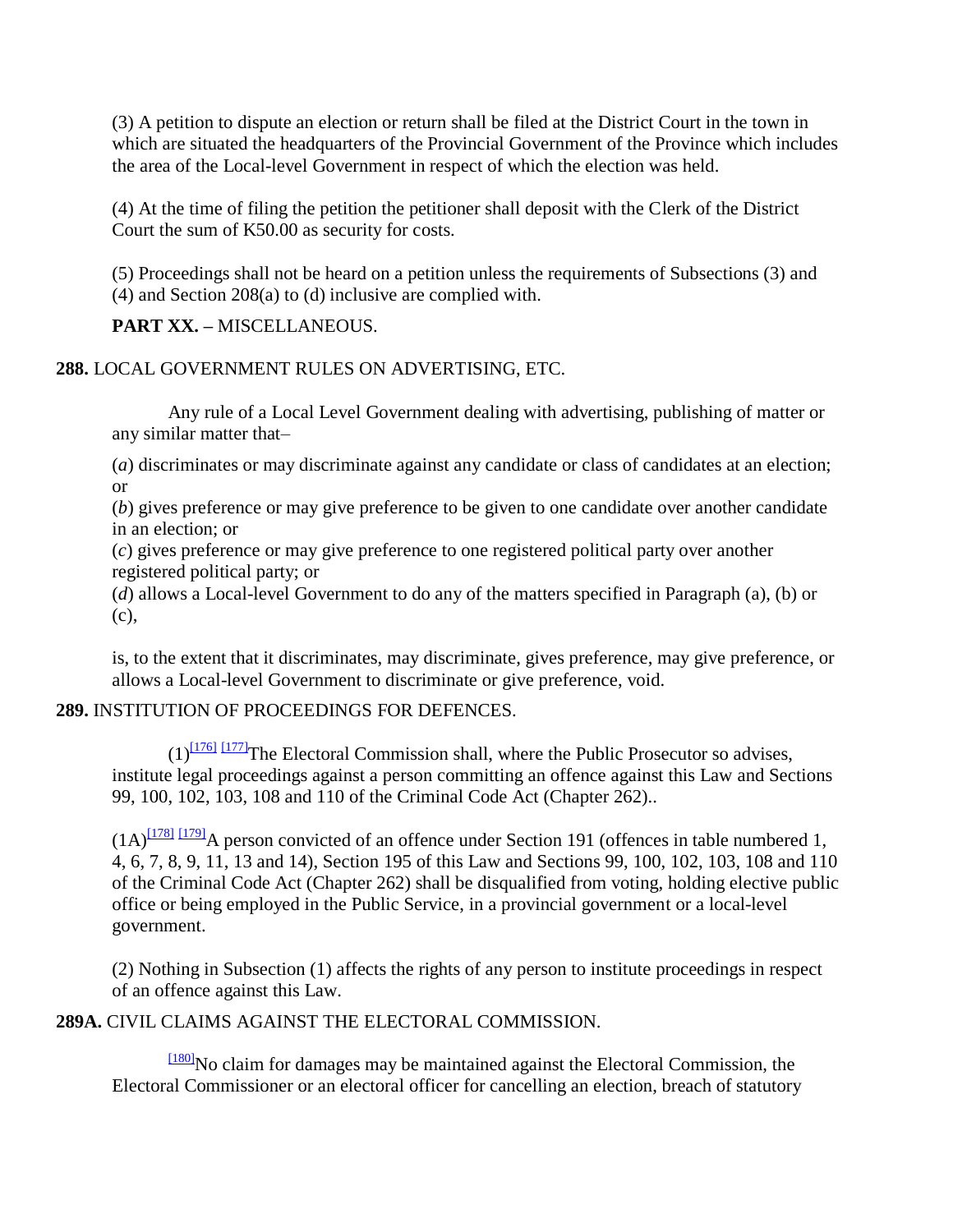duty, negligence or other claim under the underlying law for any act or omission with respect to the conduct of elections.

### **290.** CERTIFICATE EVIDENCE.

On a prosecution under this Law, the certificate of the Electoral Commission or the Returning Officer that an election referred to in the certificate was duly held and that the person named in the certificate was a candidate at the election is evidence of the matters stated.

### **291.** ELECTORAL MATTER MAY BE SENT BY ELECTRONIC MEANS.

(1) In all cases where it is impracticable to communicate any electoral matter by post without occasioning undue delay, any electronic advice communicated in the ordinary course shall suffice for all the purposes of this Law as if the matter sent through electronic means had been communicated in the manner prescribed by this Law.

(2) Subject to Subsection (3), where, after the result of an election has been declared, the Returning Officer has certified by electronic means addressed to the Electoral Commission–

(*a*) that by reason of distance, or the infrequency of, or any interruption to, the postal services, the writ for the election, endorsed by the Returning Officer with the name of the candidate elected, cannot reach the Electoral Commission within 21 days; and (*b*) the name of the candidate elected,

the Electoral Commission may endorse upon a copy of the writ a certified copy of the telegram received by it, and the copy so endorsed shall have the same force and effect as if it were the original writ duly endorsed by the Returning Office.

(3) If, upon the return of an original writ, any inconsistency is found to exist between the original writ and the copy of the writ endorsed under Subsection (2) as to the name of the candidate elected, the copy shall thereupon cease to have any force or effect, and action shall be taken in accordance with the endorsement on the original writ.

### **292.** AVERMENTS DEEMED TO BE PROVED.

In a prosecution in a court of summary jurisdiction in respect of a contravention of the provisions of this Law relating to compulsory enrolment, instituted by an officer or by a person acting under the direction of an officer, the averments of the prosecutor contained in the information or complaint shall be deemed to be proved in the absence of evidence to the contrary.

### **293.** DEFENDANT MAY BE CALLED UPON TO GIVE EVIDENCE.

Where a person has secured enrolment in pursuance of an electoral claim, or has made a claim for enrolment or transfer of enrolment, and proceedings arise in a court of competent jurisdiction in respect of the claim for enrolment or transfer of enrolment, the person may be called upon to give evidence upon oath to the court as to the truth of the statements contained in the claim for enrolment or transfer of enrolment.

**294.** PRODUCTION OF CLAIMS FOR ENROLMENT, ETC.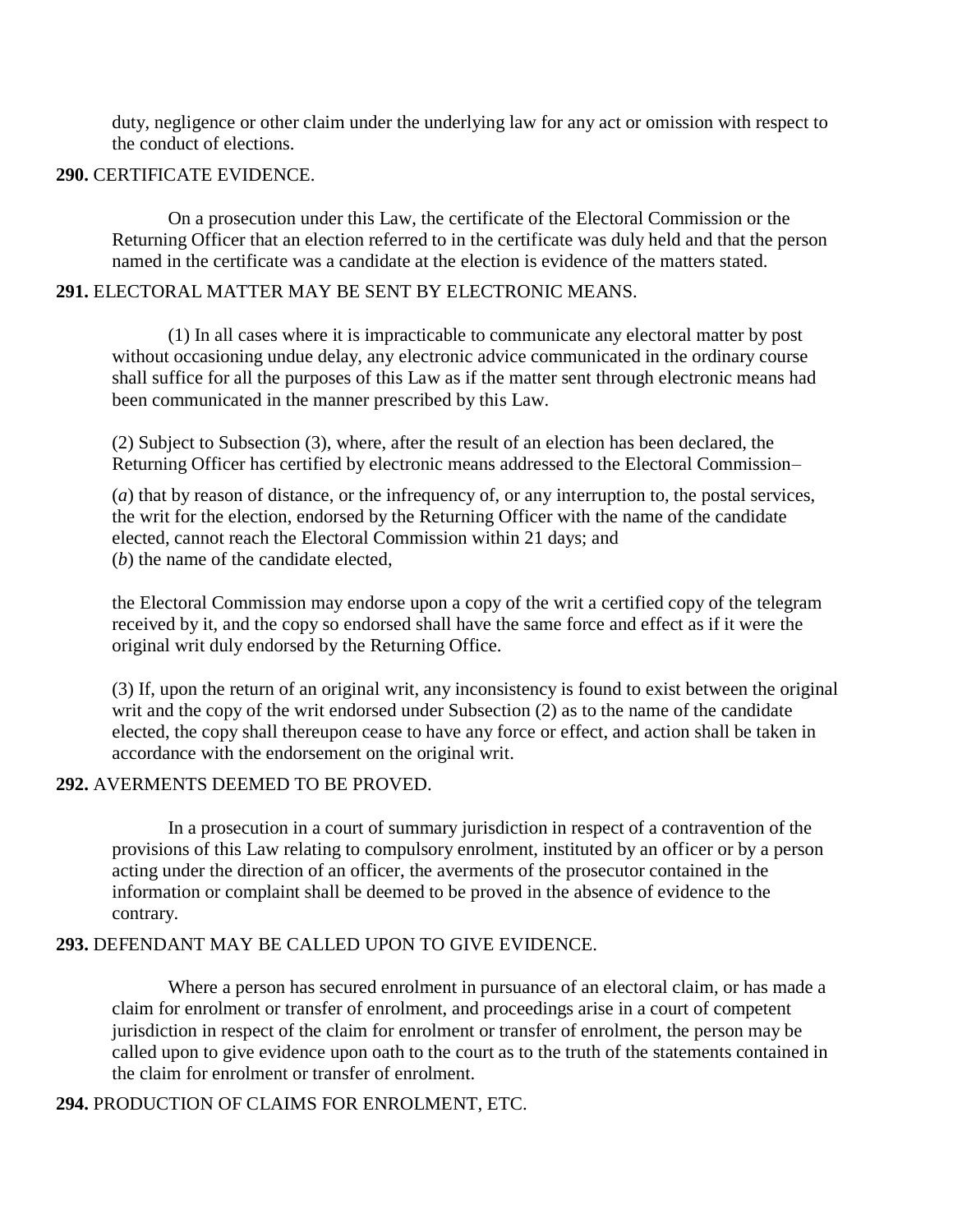(1) A person who is, or has been, an officer shall not, except for the purposes of this Law, be required–

(*a*) to produce in court, or give evidence of, a claim for enrolment or transfer of enrolment under this Law; or

(*b*) to divulge or communicate to a court any matter or thing in relation to a claim for enrolment or transfer of enrolment under this Law, being a matter or thing that has come to his notice in the performance of his duties or functions under this Law.

(2) In this section, "officer" includes any person performing duties, or exercising powers or functions, under or in relation to this Law.

### **295.** PRESERVATION OF BALLOT-PAPERS.

(1) Subject to Subsection (2), all ballot-papers, certified lists of voters and declarations used at or in connection with an election shall be preserved as prescribed until the election can no longer be questioned, when they shall be destroyed.

(2) Ballot-papers, certified lists of voters and declarations referred to in Subsection (1) shall be preserved for a period of 40 days after the date of the declaration of the poll.

### **296.** PRESCRIBED OFFENCES.

For the purposes of Section  $47(1)(b)$  (right to vote and stand for public office) of the Constitution the offences contained in the sections specified hereunder are prescribed offences:–

"Sections 106, 107, 174(2), 178(1)(c), (d) and (e), 188(3), 191(1), (4), (7), (8), (9), (10), (12), (14) and (15), 195, 197(1) and 201." **297.** CONSTITUTIONAL REGULATIONS.

As authorized by Section 258 (Constitutional Regulations) of the Constitution, the Head of State, acting with, and in accordance with, the advice of the National Executive Council may make Constitutional Regulations, not inconsistent with this Law, prescribing all matters that by this Law are required or permitted to be prescribed, or that are necessary or convenient to be prescribed, for carrying out or giving effect to this Law, and in particular for prescribing–

(*a*) penalties not exceeding K200.00 for contraventions of the Regulations; and (*b*) the procedure in relation to the imposition and recovery of penalties for offences against the compulsory enrolment provisions of this Law.

# **PART XXI. –** REPEAL AND CONSEQUENTIAL AMENDMENT.

### **298.** REPEAL.

The following laws are repealed:–

- (*a*) Organic Law on National Elections;
- (*b*) Organic Law on National Elections (Amendment No. 1 Law);
- (*c*) Electoral Regulation 1977;
- (*d*) Electoral (Marking of Votes) Regulation 1982;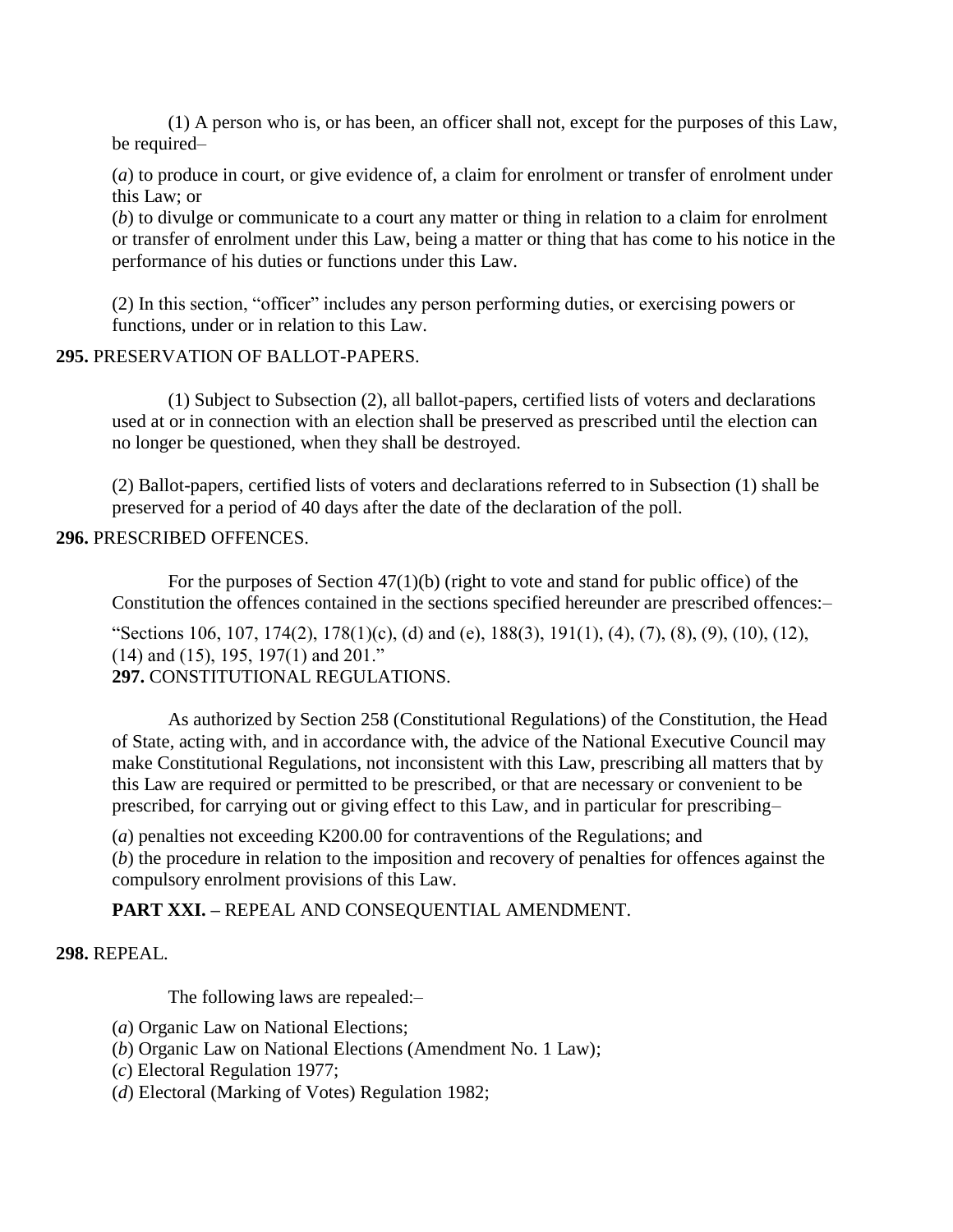(*e*) Electoral (Amendment) Regulation 1987;

(*f*) Parts V.1 and 2 of the Local Government Act (Chapter 57);

(*g*) Local Government (Electoral Provisions) Regulation (Chapter 57);

(*h*) Local Government (Urban Council Electoral Provisions) Regulation (Chapter 57).

### **299.** CONSEQUENTIAL AMENDMENTS TO **ORGANIC LAW ON PROVINCIAL GOVERNMENTS AND LOCAL-LEVEL GOVERNMENTS**.

The Organic Law on the Provincial Governments and Local-level Governments is amended–

(*a*) in Section 29(1)–

(i) in Paragraph (a) by inserting after the words "in accordance with" the following:– "an Organic Law or"; and

(ii) in Paragraph (b), by inserting after the words "in accordance with" the following:– "an Organic Law or"; and

(*b*) by repealing Section 34(1) and replacing it with the following:–

"(1) Wherever practicable, the term of a Local-level Government shall be the same as and run concurrently with the term of the Parliament, but in order to ensure the effective conduct of respective elections, this may be varied, provided that the date for the return of writs in a general election to Local-level Governments is fixed for a date not later than three months after the date fixed for the return of the writs of the general election to the Parliament."; and

(*c*) in Section 37, by inserting after the words "in accordance with" the following:–

"an Organic Law or".

# **PART XXII. –** SAVINGS AND TRANSITIONAL PROVISIONS.

### **300.** INTERPRETATION.

In this Part, "repealed laws" means the laws repealed by Section 298.

### **301.** ELECTORAL COMMISSIONER.

The Electoral Commissioner, appointed under the repealed laws and holding office immediately prior to the coming into operation of this Law, continues, after that coming into operation, to hold the office of Electoral Commissioner on the same terms and conditions for the remainder of the term for which he was appointed or until his appointment is earlier terminated according to law and the repealed laws do not operate so as to abolish the Office of Electoral Commissioner.

**302.** RETURNING OFFICERS AND ASSISTANT RETURNING OFFICERS.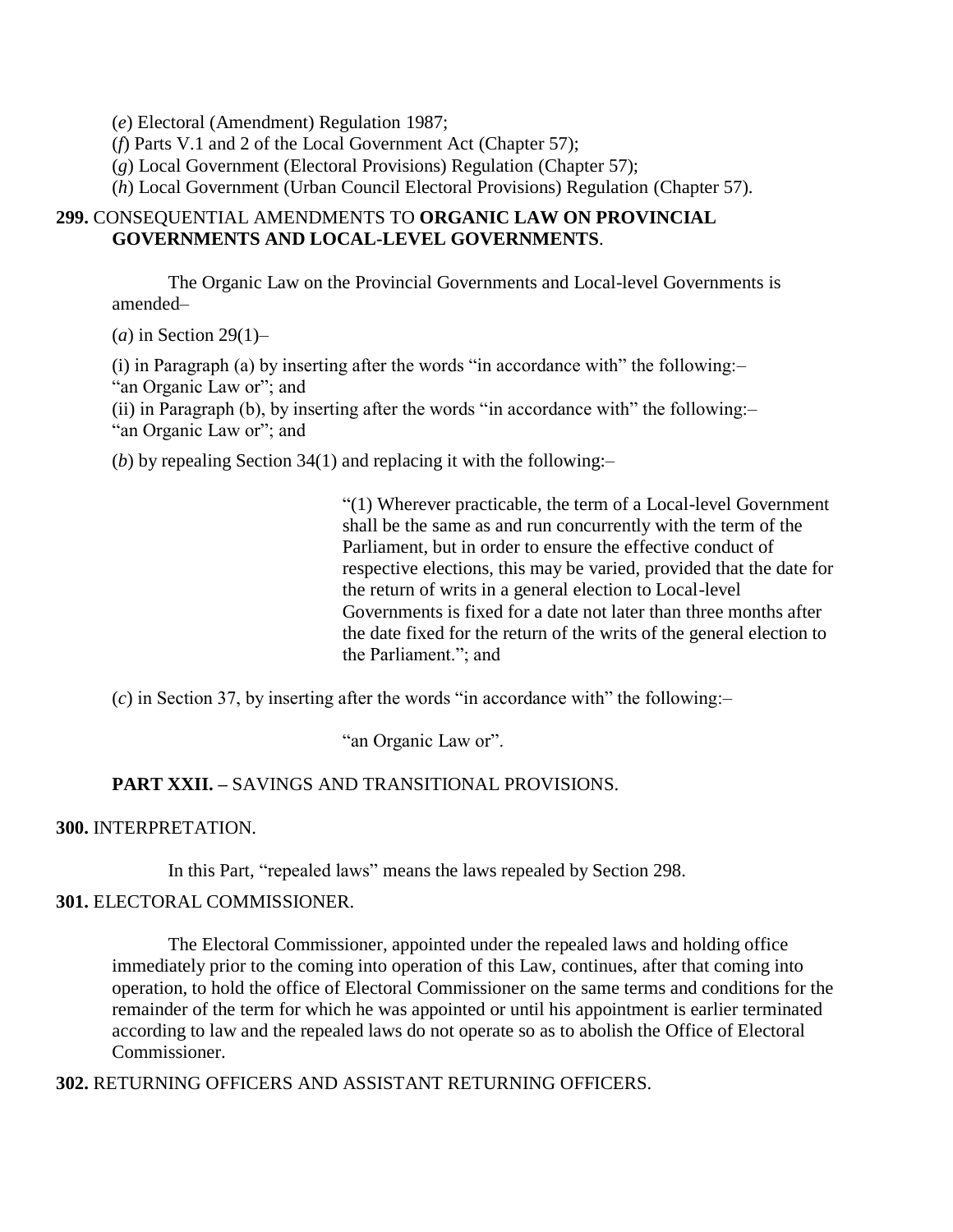Returning Officers and Assistant Returning Officers appointed under the repealed laws and holding office as such immediately prior to the coming into operation of this law, continue, on that coming into operation, to hold the office for the remainder of the term for which they were appointed or where no term is specified until their appointment is revoked.

#### **303.** STAFF.

Staff made available under the repealed laws to the Electoral Commission by the Department responsible for personnel matters and serving as staff of the Electoral Commission immediately prior to the coming into operation of this law shall continue to serve as staff of the Electoral Commission.

### **304.** PROCEDURES RELATING TO 1997 GENERAL ELECTION.

All procedures of or pertaining to the general election to the Parliament and to the Locallevel Government elections to be held during 1997 carried out under and in accordance with the repealed laws prior to the coming into operation of this law, are, on that coming into operation, deemed to have been carried out under and in accordance with this Law, and in so far as such procedures have not been completed, shall be completed in accordance with the procedures of this Law.

### **305.** CONSTITUTIONAL REGULATIONS PERTAINING TO 1997 ELECTIONS.

In order to ensure compliance with–

(*a*) the Constitution, under which a general election to the Parliament falls to be held in 1997; and

(*b*) the Organic Law on Provincial Governments and Local-level Governments, under which the term of Local-level Governments shall be the same as and run concurrently with the term of the Parliament so that elections to Local-level Governments fall to be held in 1997,

the Head of State, acting on advice, may make Constitutional Regulations (as authorized by Section 258 (Constitutional Regulations) of the Constitution)–

(*c*) modifying this Law to such an extent; and

(*d*) making such incidental, consequential and supplementary amendments to this Law,

as may be necessary to enable the elections referred to in Paragraphs (a) and (b) to take place, and any such modifications and amendments have, in relation to those elections, full force and effect and on publication of the Constitutional Regulation shall apply in respect of those elections.

# SCHEDULE **1**

*PAPUA NEW GUINEA.*

Organic Law on National and Local-level Government Elections.

*Form 1 – Writ for a general election of members of the National Parliament.*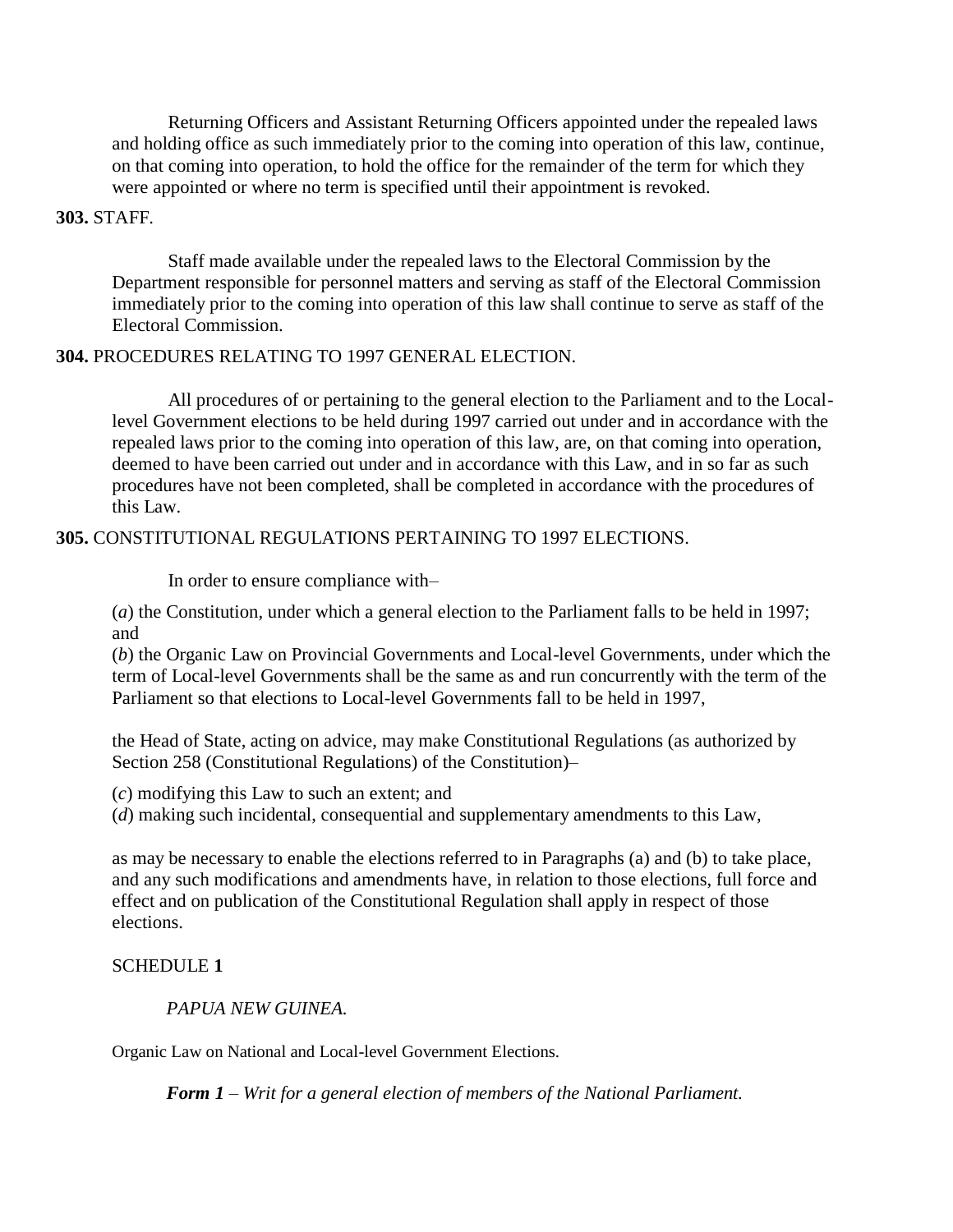Sec. 73. Form 1

*PAPUA NEW GUINEA.*

Organic Law on National and Local-level Government Elections.

*Form 2 – Writ for a election of a member of the National Parliament to fill a casual vacancy.*

Sec. 74. Form 2.

Office of Legislative Counsel, PNG

 $\Box$  Section 3 Subsection (1) amended by No. 28 of 2002, s. 2.  $\frac{2}{2}$  Section 3 Subsection (1) amended by No. 28 of 2002, s. 2.  $\frac{3}{3}$  Section 3 Subsection (1) amended by No. 28 of 2002, s. 2.

 $\frac{[4]}{[4]}$  $\frac{[4]}{[4]}$  $\frac{[4]}{[4]}$  Section 16 Substituted by No. 28 of 2002, s. 3.

 $\frac{5}{2}$  Section 19 Substituted by No. 00 of 2006, s. 1.

- $\frac{100}{2}$  Section 26 Substituted by No. 28 of 2002, s. 4.
- $\frac{111}{2}$  Section 34 Repealed by No. 28 of 2002, s. 5.
- $\frac{12}{2}$  Section 35 Subsection (1) amended by No. 28 of 2002, s. 6.  $\frac{131}{2}$  Section 35 Subsection (1) amended by No. 28 of 2002, s. 6.
- $\frac{1141}{124}$  Section 35 Subsection (3) inserted by No. 28 of 2002, s. 6.  $\frac{[15]}{[15]}$  $\frac{[15]}{[15]}$  $\frac{[15]}{[15]}$  Section 35 Subsection (3) inserted by No. 28 of 2002, s. 6.
- $\frac{1161}{2}$  Section 36 Subsection (2) amended by No. 28 of 2002, s. 7.

 $\frac{117}{2}$  Section 37 Substituted by No. 28 of 2002, s. 8.

- $\frac{181}{8}$  Section 38 Amended by No. 00 of 2006, s. 4; Substituted by No. 28 of 2002, s. 8.
- $\frac{1191}{28}$  Section 39 Subsection (1) amended by No. 28 of 2002, s. 9.  $\frac{[20]}{[20]}$  $\frac{[20]}{[20]}$  $\frac{[20]}{[20]}$  Section 39 Subsection (1) amended by No. 28 of 2002, s. 9.
- $\frac{[21]}{[21]}$  $\frac{[21]}{[21]}$  $\frac{[21]}{[21]}$  Section 41 Substituted by No. 28 of 2002, s. 10.  $\frac{[22]}{[22]}$  $\frac{[22]}{[22]}$  $\frac{[22]}{[22]}$  Section 41 Subsection (1) amended by No. 00 of 2006, s. 5.

 $\frac{6}{10}$  Section 20 Subsection (5) inserted by No. 00 of 2006, s. 2.  $\frac{17}{2}$  Section 20 Subsection (5) inserted by No. 00 of 2006, s. 2.

 $\frac{[8]}{[8]}$  $\frac{[8]}{[8]}$  $\frac{[8]}{[8]}$  Section 21 Subsection (5) inserted by No. 00 of 2006, s. 3.  $\frac{19}{2}$  Section 21 Subsection (5) inserted by No. 00 of 2006, s. 3.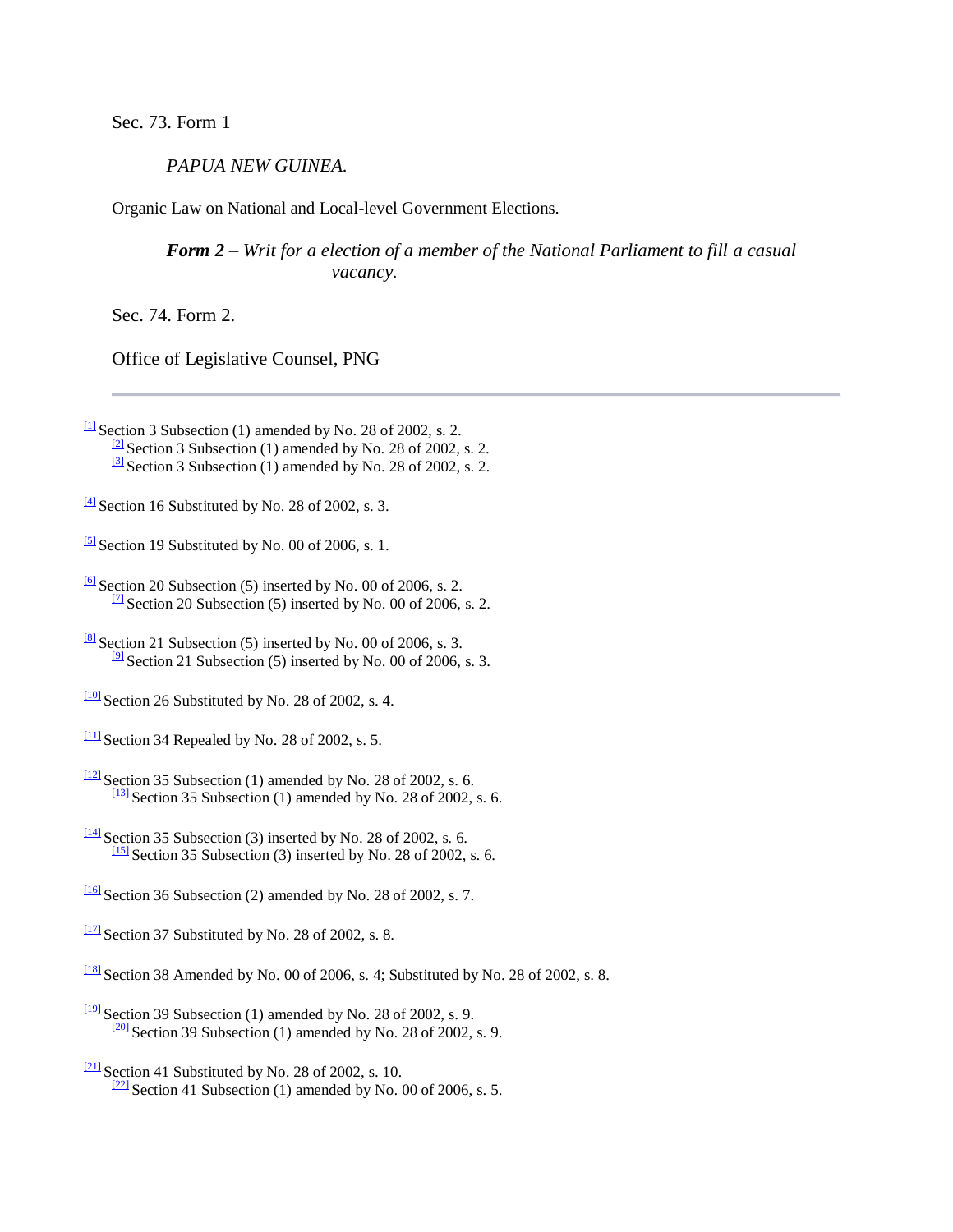- $\frac{[23]}{[23]}$  $\frac{[23]}{[23]}$  $\frac{[23]}{[23]}$  Section 41 Subsection (3) amended by No. 00 of 2006, s. 5.
- $\frac{[24]}{[24]}$  $\frac{[24]}{[24]}$  $\frac{[24]}{[24]}$  Division 1 of Part V Heading inserted by No. 00 of 2006, s. 6.
- $\frac{[25]}{[25]}$  $\frac{[25]}{[25]}$  $\frac{[25]}{[25]}$  Section 44 Substituted by No. 00 of 2006, s. 7.
- $\frac{[26]}{[26]}$  $\frac{[26]}{[26]}$  $\frac{[26]}{[26]}$  Section 45 Subsection (1A) inserted by No. 00 of 2006, s. 8.  $\frac{[27]}{[27]}$  $\frac{[27]}{[27]}$  $\frac{[27]}{[27]}$  Section 45 Subsection (1A) inserted by No. 00 of 2006, s. 8.
- $\frac{[28]}{[28]}$  $\frac{[28]}{[28]}$  $\frac{[28]}{[28]}$  Division 2 of Part V Heading inserted by No. 00 of 2006, s. 9.
- $\frac{[29]}{[29]}$  $\frac{[29]}{[29]}$  $\frac{[29]}{[29]}$  Section 46 Substituted by No. 00 of 2006, s. 10.
- $\frac{30}{30}$  Section 46A Inserted by No. 00 of 2006, s. 10.
- [\[31\]](http://www.paclii.org/pg/legis/consol_act/olonalge519/#fnB31) Division 4 of Part V Heading inserted by No. 00 of 2006, s. 12.
- $\frac{321}{2}$  Section 48A of Part V Inserted by No. 00 of 2006, s. 11.
- $\frac{331}{2}$  Section 52 Subsection (3) omitted by No. 28 of 2002, s. 11.
- [\[34\]](http://www.paclii.org/pg/legis/consol_act/olonalge519/#fnB34) Division 1 of Part VII Heading inserted by No. 88 of 2006, s. 1.
- $\frac{351}{251}$  Section 52A Amended by No. 88 of 2006, s. 2; Inserted by No. 00 of 2006, s. 13.
- [\[36\]](http://www.paclii.org/pg/legis/consol_act/olonalge519/#fnB36) Division 2 of Part VII Heading inserted by No. 88 of 2006, s. 3.
- $\frac{371}{2}$ Section 53 Subsection (1) amended by No. 00 of 2006, s. 14.  $\frac{381}{288}$  Section 53 Subsection (1) amended by No. 00 of 2006, s. 14.
- $\frac{391}{2}$  Section 53 Subsection (3) inserted by No. 00 of 2006, s. 14.  $\frac{[40]}{[40]}$  $\frac{[40]}{[40]}$  $\frac{[40]}{[40]}$  Section 53 Subsection (3) inserted by No. 00 of 2006, s. 14.
- $\frac{[41]}{[41]}$  $\frac{[41]}{[41]}$  $\frac{[41]}{[41]}$  Section 53 Subsection (4) inserted by No. 00 of 2006, s. 14.  $\frac{[42]}{[42]}$  $\frac{[42]}{[42]}$  $\frac{[42]}{[42]}$  Section 53 Subsection (4) inserted by No. 00 of 2006, s. 14.
- $\frac{[43]}{[43]}$  $\frac{[43]}{[43]}$  $\frac{[43]}{[43]}$  Section 53 Subsection (5) inserted by No. 00 of 2006, s. 14.  $\frac{[44]}{[44]}$  $\frac{[44]}{[44]}$  $\frac{[44]}{[44]}$  Section 53 Subsection (5) inserted by No. 00 of 2006, s. 14.
- $\frac{[45]}{[45]}$  $\frac{[45]}{[45]}$  $\frac{[45]}{[45]}$  Section 53 Subsection (6) inserted by No. 00 of 2006, s. 14.  $\frac{[46]}{[46]}$  $\frac{[46]}{[46]}$  $\frac{[46]}{[46]}$  Section 53 Subsection (6) inserted by No. 00 of 2006, s. 14.
- [\[47\]](http://www.paclii.org/pg/legis/consol_act/olonalge519/#fnB47) Division 3 of Part VII Heading inserted by No. 88 of 2006, s. 4.
- $\frac{[48]}{[48]}$  $\frac{[48]}{[48]}$  $\frac{[48]}{[48]}$  Section 55 Subsection (4) substituted by No. 00 of 2006, s. 15.  $\frac{[49]}{[49]}$  $\frac{[49]}{[49]}$  $\frac{[49]}{[49]}$  Section 55 Subsection (4) substituted by No. 00 of 2006, s. 15.
- $\frac{[50]}{[50]}$  $\frac{[50]}{[50]}$  $\frac{[50]}{[50]}$  Section 55 Subsection (5) inserted by No. 00 of 2006, s. 15.  $\frac{[51]}{[51]}$  $\frac{[51]}{[51]}$  $\frac{[51]}{[51]}$  Section 55 Subsection (5) inserted by No. 00 of 2006, s. 15.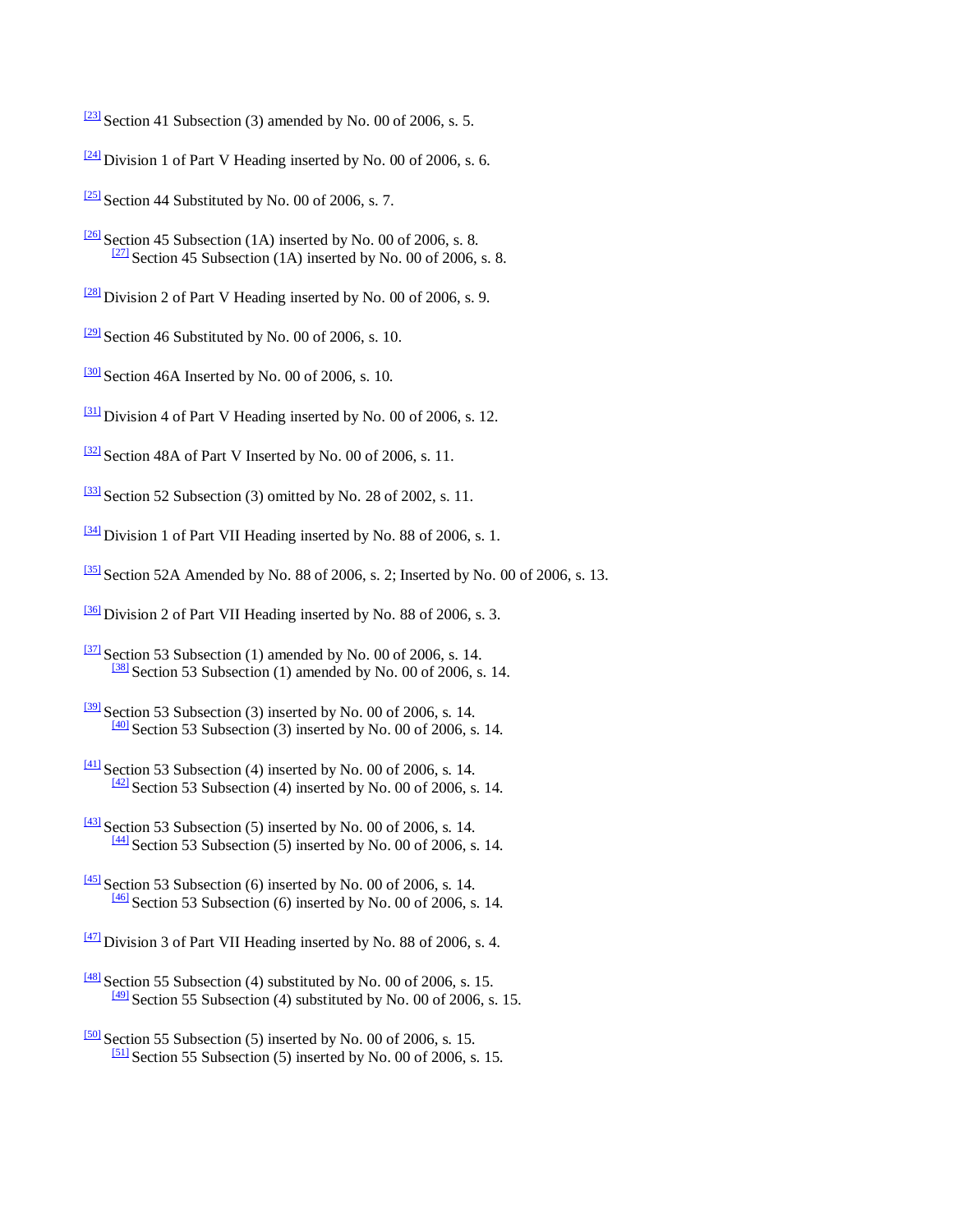- $\frac{521}{2}$ Section 55 Subsection (6) inserted by No. 00 of 2006, s. 15.  $\frac{531}{2}$ Section 55 Subsection (6) inserted by No. 00 of 2006, s. 15.
- $\frac{54}{3}$  Section 55 Subsection (7) inserted by No. 00 of 2006, s. 15.  $\frac{551}{2}$ Section 55 Subsection (7) inserted by No. 00 of 2006, s. 15.
- $\frac{56}{56}$  Section 56 Substituted by No. 00 of 2006, s. 16.
- $\frac{571}{2}$ Section 57 Subsection (1A) inserted by No. 00 of 2006, s. 17. [\[58\]](http://www.paclii.org/pg/legis/consol_act/olonalge519/#fnB58) Section 57 Subsection (1A) inserted by No. 00 of 2006, s. 17.
- $\frac{591}{2}$ Section 57 Subsection (2) substituted by No. 00 of 2006, s. 17.  $\frac{[60]}{[60]}$  $\frac{[60]}{[60]}$  $\frac{[60]}{[60]}$  Section 57 Subsection (2) substituted by No. 00 of 2006, s. 17.
- $\frac{611}{2}$  Division 4 of Part VII Heading inserted by No. 88 of 2006, s. 5.
- $\frac{621}{2}$  Section 60 Substituted by No. 00 of 2006, s. 18.
- [\[63\]](http://www.paclii.org/pg/legis/consol_act/olonalge519/#fnB63) Division 5 of Part VII Heading inserted by No. 88 of 2006, s. 6.
- $\frac{641}{2}$  Section 61 Substituted by No. 00 of 2006, s. 18.
- $\frac{1651}{2}$  Section 62 Subsection (1) amended by No. 00 of 2006, s. 19.  $\frac{[66]}{[66]}$  $\frac{[66]}{[66]}$  $\frac{[66]}{[66]}$  Section 62 Subsection (1) amended by No. 00 of 2006, s. 19.
- $\frac{671}{2}$ Section 62 Subsection (2A) inserted by No. 00 of 2006, s. 19. [\[68\]](http://www.paclii.org/pg/legis/consol_act/olonalge519/#fnB68) Section 62 Subsection (2A) inserted by No. 00 of 2006, s. 19.
- $\frac{69}{9}$  Section 63 Substituted by No. 00 of 2006, s. 20.
- [\[70\]](http://www.paclii.org/pg/legis/consol_act/olonalge519/#fnB70) Division 6 of Part VII Heading inserted by No. 88 of 2006, s. 7.
- $\frac{[71]}{[71]}$  $\frac{[71]}{[71]}$  $\frac{[71]}{[71]}$  Section 64 Substituted by No. 00 of 2006, s. 20.
- $\frac{[72]}{2}$  $\frac{[72]}{2}$  $\frac{[72]}{2}$  Section 65 Substituted by No. 00 of 2006, s. 20.
- $\frac{[73]}{[73]}$  $\frac{[73]}{[73]}$  $\frac{[73]}{[73]}$  Part VIII Substituted by No. 00 of 2006, s. 21.
- [\[74\]](http://www.paclii.org/pg/legis/consol_act/olonalge519/#fnB74) Division 1 of Part VIII Heading inserted by No. 88 of 2006, s. 8.
- $\frac{[75]}{[75]}$  $\frac{[75]}{[75]}$  $\frac{[75]}{[75]}$  Section 66 Substituted by No. 00 of 2006, s. 21.
- $\frac{176}{20}$  Section 67 Substituted by No. 00 of 2006, s. 21.
- $\frac{[77]}{[77]}$  $\frac{[77]}{[77]}$  $\frac{[77]}{[77]}$  Section 68 Substituted by No. 00 of 2006, s. 21.
- [\[78\]](http://www.paclii.org/pg/legis/consol_act/olonalge519/#fnB78) Division 2 of Part VIII Heading inserted by No. 88 of 2006, s. 9.
- $\frac{[79]}{[79]}$  $\frac{[79]}{[79]}$  $\frac{[79]}{[79]}$  Section 69 Substituted by No. 00 of 2006, s. 21.
- [\[80\]](http://www.paclii.org/pg/legis/consol_act/olonalge519/#fnB80) Division 3 of Part VIII Heading inserted by No. 88 of 2006, s. 10.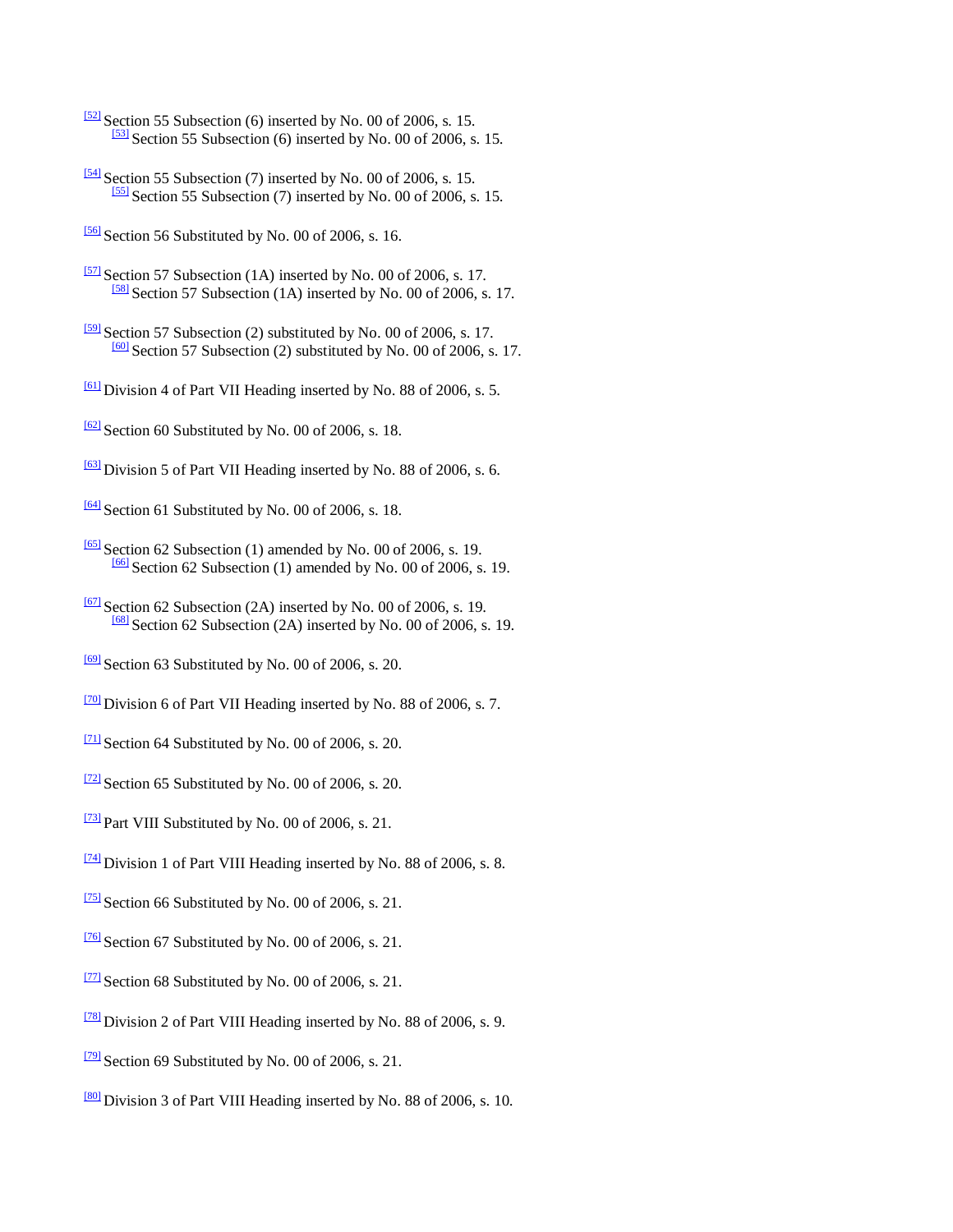- $\frac{[81]}{]}$  $\frac{[81]}{]}$  $\frac{[81]}{]}$  Section 70 Substituted by No. 00 of 2006, s. 21.
- $\frac{[82]}{[82]}$  $\frac{[82]}{[82]}$  $\frac{[82]}{[82]}$  Section 71 Substituted by No. 00 of 2006, s. 21.
- $\frac{[83]}{[83]}$  $\frac{[83]}{[83]}$  $\frac{[83]}{[83]}$  Part 8A Inserted by No. 00 of 2006, s. 21.
- $\frac{1841}{8}$  Section 71A Inserted by No. 00 of 2006, s. 21.
- $\frac{[85]}{[85]}$  $\frac{[85]}{[85]}$  $\frac{[85]}{[85]}$  Section 71B Inserted by No. 00 of 2006, s. 21.
- $\frac{[86]}{[86]}$  $\frac{[86]}{[86]}$  $\frac{[86]}{[86]}$  Section 71C Inserted by No. 00 of 2006, s. 21.
- $\frac{[87]}{[87]}$  $\frac{[87]}{[87]}$  $\frac{[87]}{[87]}$  Section 72 Subsection (7) inserted by No. 00 of 2006, s. 22.  $\frac{[88]}{[88]}$  $\frac{[88]}{[88]}$  $\frac{[88]}{[88]}$  Section 72 Subsection (7) inserted by No. 00 of 2006, s. 22.
- $\frac{[89]}{[89]}$  $\frac{[89]}{[89]}$  $\frac{[89]}{[89]}$  Section 75 Subsection (1) amended by No. 00 of 2006, s. 23.
- $\frac{90}{2}$  Section 79 Substituted by No. 00 of 2006, s. 24.
- $\frac{1911}{28}$  Section 80 Substituted by No. 00 of 2006, s. 24.
- $\frac{921}{2}$  Section 81 Substituted by No. 00 of 2006, s. 24.
- $\frac{1931}{28}$  Section 82A Inserted by No. 28 of 2002, s. 12.
- $\frac{94}{2}$  Section 82B Inserted by No. 00 of 2006, s. 25.
- $\frac{1951}{2}$  Section 85 Amended by No. 00 of 2006, s. 26.
- $\frac{196}{196}$  Section 86 Subsection (1) substituted by No. 00 of 2006, s. 27.  $\frac{97}{2}$  Section 86 Subsection (1) substituted by No. 00 of 2006, s. 27.
- $\frac{981}{8}$ Section 87 Substituted by No. 00 of 2006, s. 28.
- $\frac{999}{2}$  Section 91 Substituted by No. 00 of 2006, s. 29.
- $\frac{[100]}{[100]}$  $\frac{[100]}{[100]}$  $\frac{[100]}{[100]}$  Section 94 Subsection (4) inserted by No. 00 of 2006, s. 30.  $\frac{[101]}{]}$  $\frac{[101]}{]}$  $\frac{[101]}{]}$  Section 94 Subsection (4) inserted by No. 00 of 2006, s. 30.
- $\frac{11021}{2}$  Section 96A Inserted by No. 00 of 2006, s. 32.
- $\frac{[103]}{]}$  $\frac{[103]}{]}$  $\frac{[103]}{]}$  Section 96B Inserted by No. 00 of 2006, s. 32.
- $\frac{1104}{104}$  Section 96C Inserted by No. 00 of 2006, s. 32.
- $\frac{[105]}{[105]}$  $\frac{[105]}{[105]}$  $\frac{[105]}{[105]}$  Part 11A Heading inserted by No. 00 of 2006, s. 31.
- $\frac{[106]}{[106]}$  $\frac{[106]}{[106]}$  $\frac{[106]}{[106]}$  Section 123 Substituted by No. 00 of 2006, s. 33.
- $\frac{1007}{2}$  Section 124 Substituted by No. 00 of 2006, s. 33.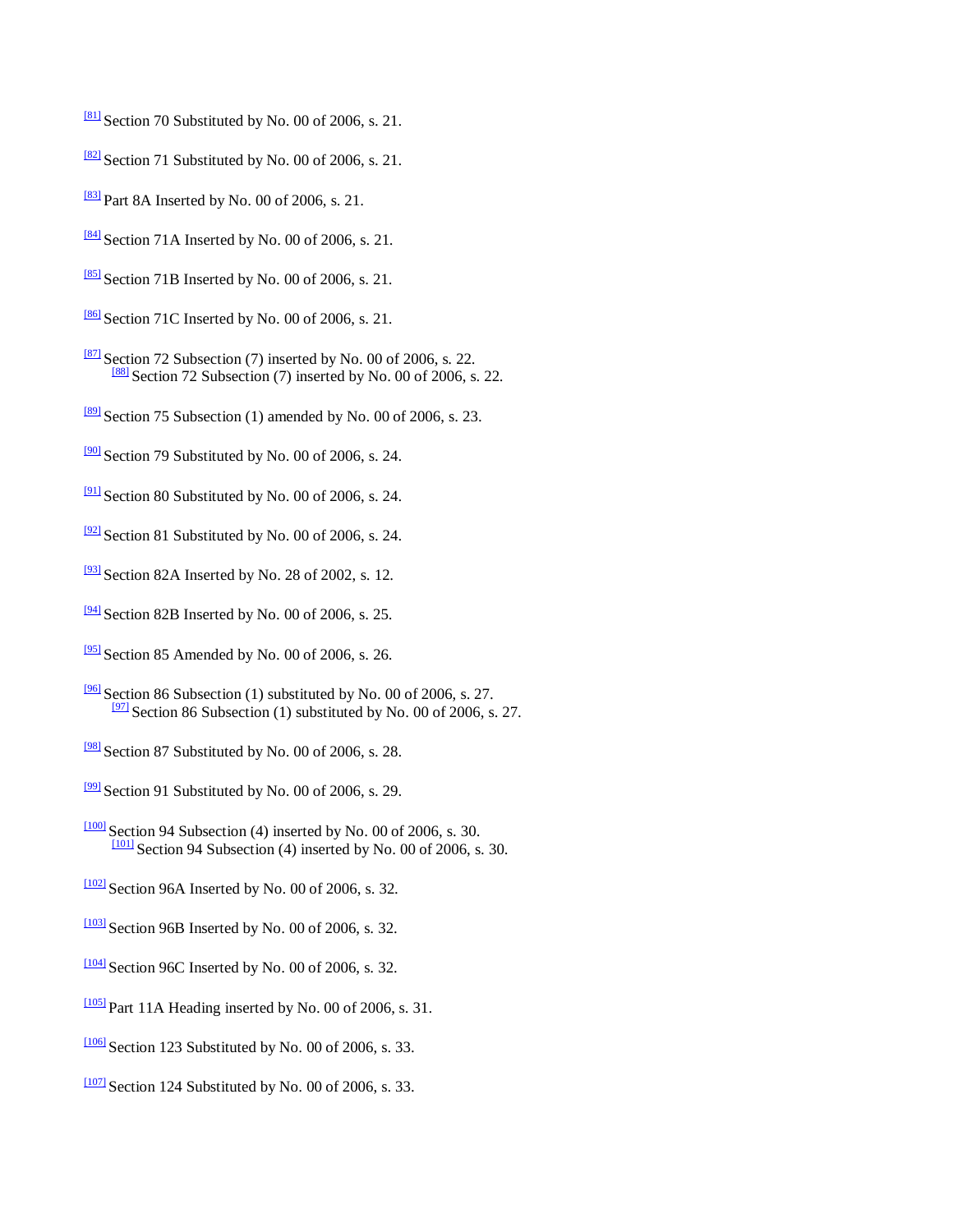$\frac{[108]}{[108]}$  $\frac{[108]}{[108]}$  $\frac{[108]}{[108]}$  Section 125 Substituted by No. 00 of 2006, s. 33.

 $\frac{1099}{1091}$  Section 130 Subsection (3) omitted by No. 00 of 2006, s. 34.

- $\frac{[110]}{[110]}$  $\frac{[110]}{[110]}$  $\frac{[110]}{[110]}$  Section 131 Subsection (1) substituted by No. 00 of 2006, s. 35.  $\frac{[111]}{[111]}$  $\frac{[111]}{[111]}$  $\frac{[111]}{[111]}$  Section 131 Subsection (1) substituted by No. 00 of 2006, s. 35.
- $\frac{[112]}{[112]}$  $\frac{[112]}{[112]}$  $\frac{[112]}{[112]}$  Section 131 Subsection (2) substituted by No. 00 of 2006, s. 35.  $\frac{[113]}{[113]}$  $\frac{[113]}{[113]}$  $\frac{[113]}{[113]}$  Section 131 Subsection (2) substituted by No. 00 of 2006, s. 35.
- $\frac{[114]}{]}$  $\frac{[114]}{]}$  $\frac{[114]}{]}$  Section 132 Substituted by No. 00 of 2006, s. 36.
- $\frac{[115]}{[115]}$  $\frac{[115]}{[115]}$  $\frac{[115]}{[115]}$  Section 133 Substituted by No. 00 of 2006, s. 36.
- $\frac{[116]}{[116]}$  $\frac{[116]}{[116]}$  $\frac{[116]}{[116]}$  Section 134 Subsection (3) substituted by No. 00 of 2006, s. 37.  $\frac{[117]}{[117]}$  $\frac{[117]}{[117]}$  $\frac{[117]}{[117]}$  Section 134 Subsection (3) substituted by No. 00 of 2006, s. 37.
- $\frac{[118]}{[118]}$  $\frac{[118]}{[118]}$  $\frac{[118]}{[118]}$  Section 136 Subsection (1) amended by No. 00 of 2006, s. 38.
- $\frac{[119]}{[119]}$  $\frac{[119]}{[119]}$  $\frac{[119]}{[119]}$  Section 138 Substituted by No. 28 of 2002, s. 13.
- $\frac{1200}{2}$  Section 139 Substituted by No. 28 of 2002, s. 13; Substituted by No. 00 of 2006, s. 39.
- $\frac{1211}{2121}$  Section 140 Subsection (1A) inserted by No. 00 of 2006, s. 40.  $\frac{1222}{2}$  Section 140 Subsection (1A) inserted by No. 00 of 2006, s. 40.
- $\frac{[123]}{]}$  $\frac{[123]}{]}$  $\frac{[123]}{]}$  Section 146 Subsection (2) amended by No. 00 of 2006, s. 41.  $\frac{124}{124}$  Section 146 Subsection (2) amended by No. 00 of 2006, s. 41.
- $\frac{[125]}{]}$  $\frac{[125]}{]}$  $\frac{[125]}{]}$  Section 148 Substituted by No. 00 of 2006, s. 42.
- $\frac{[126]}{[126]}$  $\frac{[126]}{[126]}$  $\frac{[126]}{[126]}$  Section 153 Substituted by No. 28 of 2002, s. 14; Substituted by No. 00 of 2006, s. 43.
- $\frac{[127]}{]}$  $\frac{[127]}{]}$  $\frac{[127]}{]}$  Section 153A Inserted by No. 00 of 2006, s. 43.
- $\frac{[128]}{[128]}$  $\frac{[128]}{[128]}$  $\frac{[128]}{[128]}$  Section 154 Subsection (1) amended by No. 00 of 2006, s. 44.  $\frac{[129]}{[129]}$  $\frac{[129]}{[129]}$  $\frac{[129]}{[129]}$  Section 154 Subsection (1) amended by No. 00 of 2006, s. 44.
- $\frac{[130]}{[130]}$  $\frac{[130]}{[130]}$  $\frac{[130]}{[130]}$  Section 154 Subsection (2) amended by No. 28 of 2002, s. 15.  $\frac{[131]}{[131]}$  $\frac{[131]}{[131]}$  $\frac{[131]}{[131]}$  Section 154 Subsection (2) amended by No. 28 of 2002, s. 15.  $\frac{[132]}{]}$  $\frac{[132]}{]}$  $\frac{[132]}{]}$  Section 154 Subsection (2) amended by No. 28 of 2002, s. 15.  $\frac{[133]}{[133]}$  $\frac{[133]}{[133]}$  $\frac{[133]}{[133]}$  Section 154 Subsection (2) amended by No. 28 of 2002, s. 15.
- $\frac{134}{134}$  Section 154 Subsection (3) inserted by No. 00 of 2006, s. 44.  $\frac{[135]}{[135]}$  $\frac{[135]}{[135]}$  $\frac{[135]}{[135]}$  Section 154 Subsection (3) inserted by No. 00 of 2006, s. 44.
- $\frac{[136]}{[136]}$  $\frac{[136]}{[136]}$  $\frac{[136]}{[136]}$  Section 168 Substituted by No. 28 of 2002, s. 16.  $\frac{1137}{1137}$  Section 168 Subsection (1) substituted by No. 00 of 2006, s. 45.  $\frac{[138]}{[138]}$  $\frac{[138]}{[138]}$  $\frac{[138]}{[138]}$  Section 168 Subsection (1) substituted by No. 00 of 2006, s. 45.
- $\frac{[139]}{[139]}$  $\frac{[139]}{[139]}$  $\frac{[139]}{[139]}$  Section 168 Subsection (3) substituted by No. 00 of 2006, s. 45.  $\frac{1400}{2}$  Section 168 Subsection (3) substituted by No. 00 of 2006, s. 45.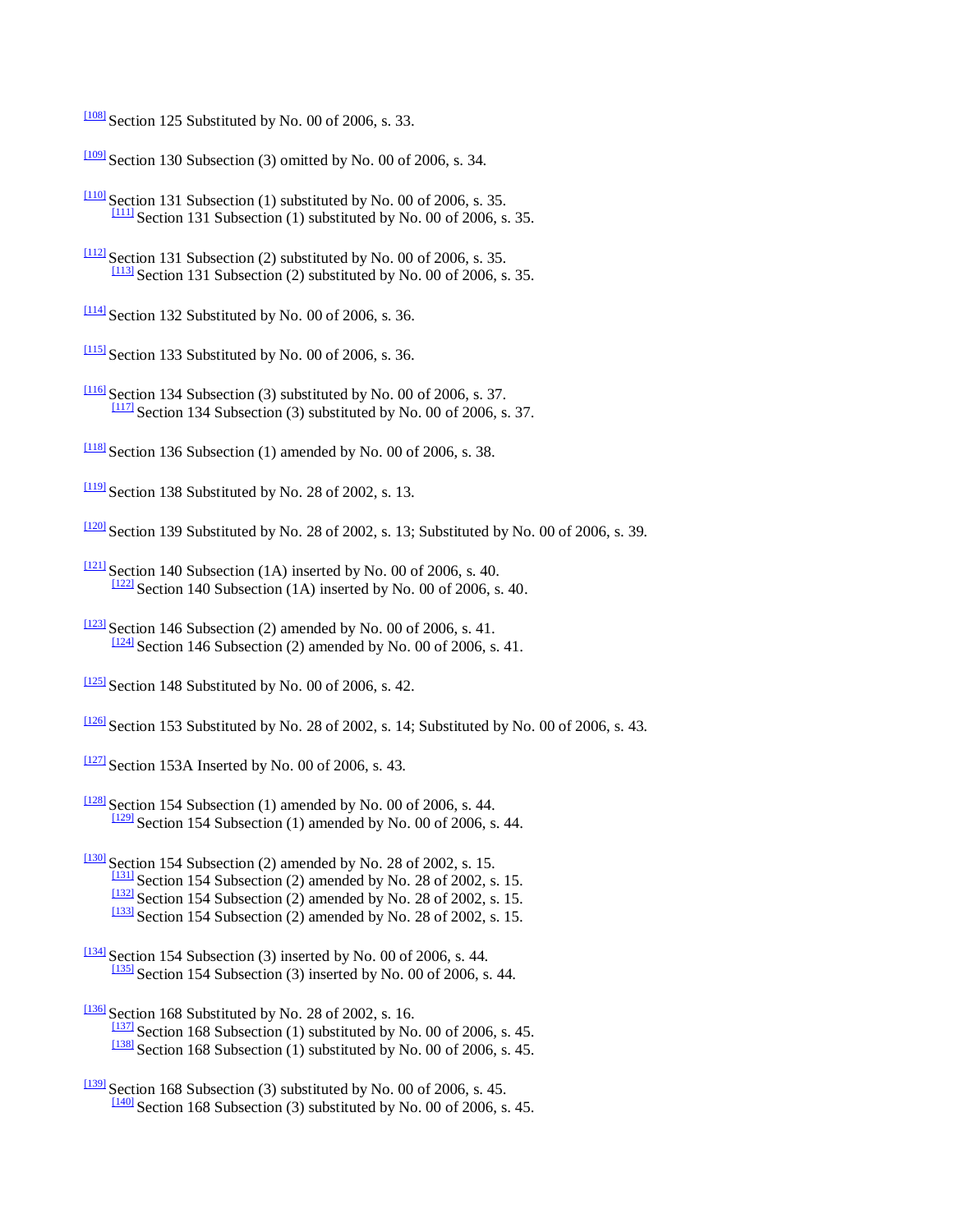- $\frac{[141]}{[141]}$  $\frac{[141]}{[141]}$  $\frac{[141]}{[141]}$  Section 170 Subsection (1) substituted by No. 00 of 2006, s. 46.  $\frac{[142]}{]}$  $\frac{[142]}{]}$  $\frac{[142]}{]}$  Section 170 Subsection (1) substituted by No. 00 of 2006, s. 46.
- $\frac{[143]}{]}$  $\frac{[143]}{]}$  $\frac{[143]}{]}$  Section 170 Subsection (4) inserted by No. 00 of 2006, s. 46.  $\frac{[144]}{]}$  $\frac{[144]}{]}$  $\frac{[144]}{]}$  Section 170 Subsection (4) inserted by No. 00 of 2006, s. 46.
- $\frac{[145]}{[145]}$  $\frac{[145]}{[145]}$  $\frac{[145]}{[145]}$  Section 170 Subsection (5) inserted by No. 00 of 2006, s. 46.  $\frac{[146]}{[146]}$  $\frac{[146]}{[146]}$  $\frac{[146]}{[146]}$  Section 170 Subsection (5) inserted by No. 00 of 2006, s. 46.
- $\frac{[147]}{[147]}$  $\frac{[147]}{[147]}$  $\frac{[147]}{[147]}$  Section 170 Subsection (6) inserted by No. 00 of 2006, s. 46.  $\frac{[148]}{[148]}$  $\frac{[148]}{[148]}$  $\frac{[148]}{[148]}$  Section 170 Subsection (6) inserted by No. 00 of 2006, s. 46.
- $\frac{[149]}{3}$  $\frac{[149]}{3}$  $\frac{[149]}{3}$  Section 175 Subsection (1) substituted by No. 00 of 2006, s. 47.  $\frac{[150]}{[150]}$  $\frac{[150]}{[150]}$  $\frac{[150]}{[150]}$  Section 175 Subsection (1) substituted by No. 00 of 2006, s. 47.
- $\frac{[151]}{]}$  $\frac{[151]}{]}$  $\frac{[151]}{]}$  Section 175 Subsection (1A) inserted by No. 00 of 2006, s. 47.  $\frac{[152]}{[152]}$  $\frac{[152]}{[152]}$  $\frac{[152]}{[152]}$  Section 175 Subsection (1A) inserted by No. 00 of 2006, s. 47.

 $\frac{[153]}{[153]}$  $\frac{[153]}{[153]}$  $\frac{[153]}{[153]}$  Section 177 Substituted by No. 00 of 2006, s. 48.

- $\frac{[154]}{]}$  $\frac{[154]}{]}$  $\frac{[154]}{]}$  Section 178 Subsection (1) amended by No. 00 of 2006, s. 49. [\[155\]](http://www.paclii.org/pg/legis/consol_act/olonalge519/#fnB155) Section 178 Subsection (1) amended by No. 00 of 2006, s. 49.  $\frac{[156]}{[156]}$  $\frac{[156]}{[156]}$  $\frac{[156]}{[156]}$  Section 178 Subsection (1) amended by No. 00 of 2006, s. 49.  $\frac{[157]}{[157]}$  $\frac{[157]}{[157]}$  $\frac{[157]}{[157]}$  Section 178 Subsection (1) amended by No. 00 of 2006, s. 49.
- $\frac{[158]}{[158]}$  $\frac{[158]}{[158]}$  $\frac{[158]}{[158]}$  Section 178 Subsection (4) inserted by No. 00 of 2006, s. 49. [\[159\]](http://www.paclii.org/pg/legis/consol_act/olonalge519/#fnB159) Section 178 Subsection (4) inserted by No. 00 of 2006, s. 49.
- $\frac{1160}{100}$  Section 209 Amended by No. 00 of 2006, s. 50.
- $\frac{[161]}{[161]}$  $\frac{[161]}{[161]}$  $\frac{[161]}{[161]}$  Section 216 Substituted by No. 28 of 2002, s. 17.
- $\frac{1162}{2}$  Section 235 Subsection (1) amended by No. 28 of 2002, s. 18.
- $\frac{[163]}{]}$  $\frac{[163]}{]}$  $\frac{[163]}{]}$  Section 242 Substituted by No. 00 of 2006, s. 51.
- $\frac{1164}{1064}$  Section 273 Subsection (1) amended by No. 00 of 2006, s. 52.
- $\frac{[165]}{[165]}$  $\frac{[165]}{[165]}$  $\frac{[165]}{[165]}$  Section 277 Substituted by No. 00 of 2006, s. 53.
- $\frac{[166]}{[166]}$  $\frac{[166]}{[166]}$  $\frac{[166]}{[166]}$  Section 278 Substituted by No. 00 of 2006, s. 53.
- $\frac{11671}{280}$  Section 280 Substituted by No. 00 of 2006, s. 54.
- $\frac{11681}{2808}$  Section 280A Inserted by No. 00 of 2006, s. 54.
- $\frac{1169}{169}$  Section 281 Subsection (1) amended by No. 00 of 2006, s. 55.  $\frac{1170}{120}$  Section 281 Subsection (1) amended by No. 00 of 2006, s. 55.
- $\frac{11711}{2}$  Section 282 Subsection (1) substituted by No. 28 of 2002, s. 19; Substituted by No. 00 of 2006, s. 56.
- $\frac{[172]}{]}$  $\frac{[172]}{]}$  $\frac{[172]}{]}$  Section 282A Inserted by No. 28 of 2002, s. 20.